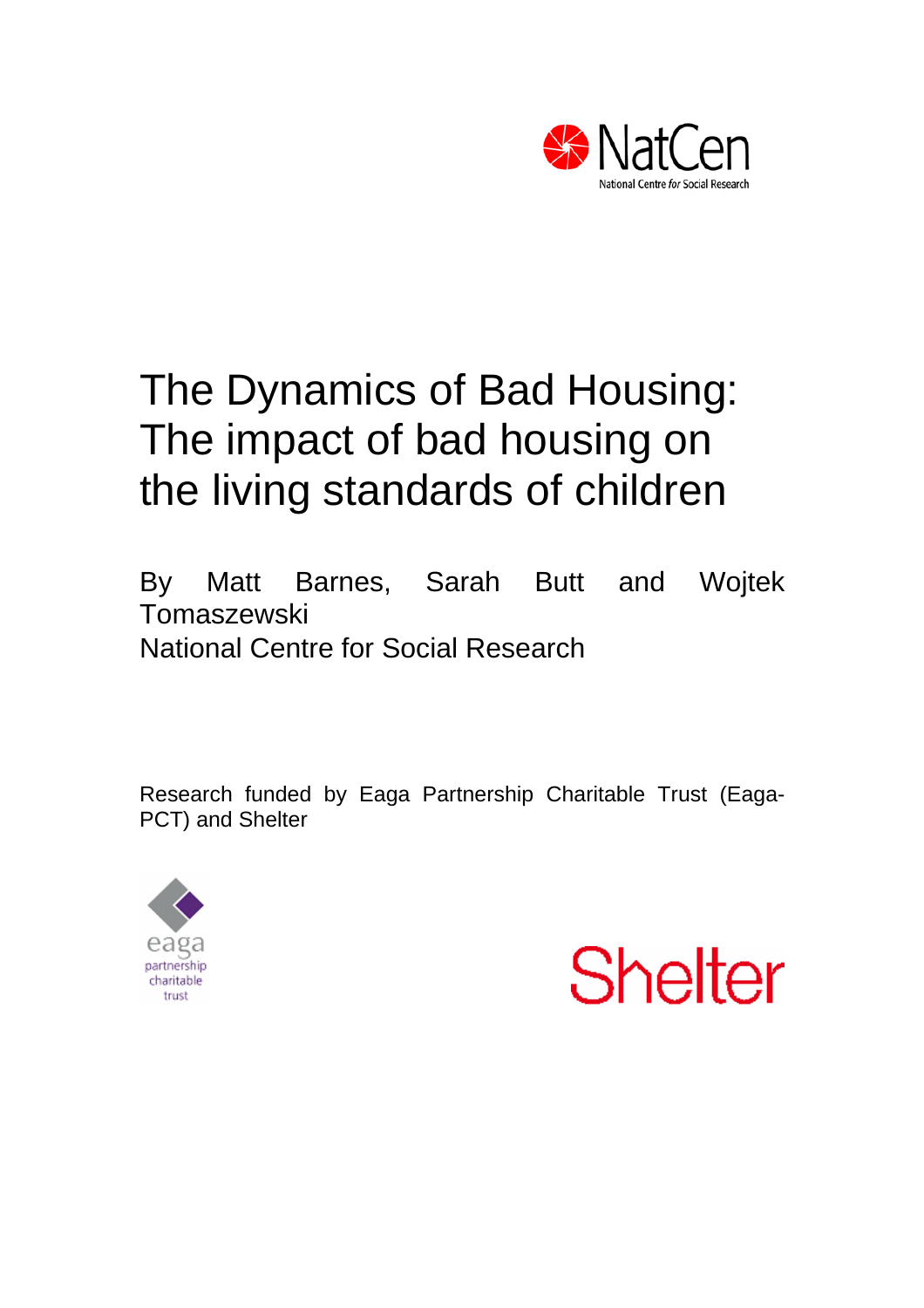## **About the authors**

Matt Barnes is a Research Director at the National Centre for Social Research (NatCen). He has also recently worked on a part-time basis at the Social Exclusion Task Force, Cabinet Office. Matt joined NatCen having completed a Ph.D. on social exclusion at the University of Bath. His main research interests are the measurement of poverty and social exclusion, and issues of work-life balance.

Sarah Butt is a Researcher at NatCen, specialising in the secondary analysis of survey datasets. Since joining NatCen in 2006 she has worked on several projects relating to families and children. She co-authored a recent report which looked at changes in childcare take up and provision in the ten years since the launch of the National Childcare Strategy, and is part of the team reporting on the 2007 Parents' Demand for Childcare survey.

Wojtek Tomaszewski is a Senior Researcher at NatCen, specialising in the secondary analysis of survey datasets. Wojtek is also a Ph.D. Candidate at the European University Institute in Florence, Italy. His research interests include poverty and social exclusion, particularly the issues of dynamics and cross-national comparisons, as well as general quantitative methods of analysis.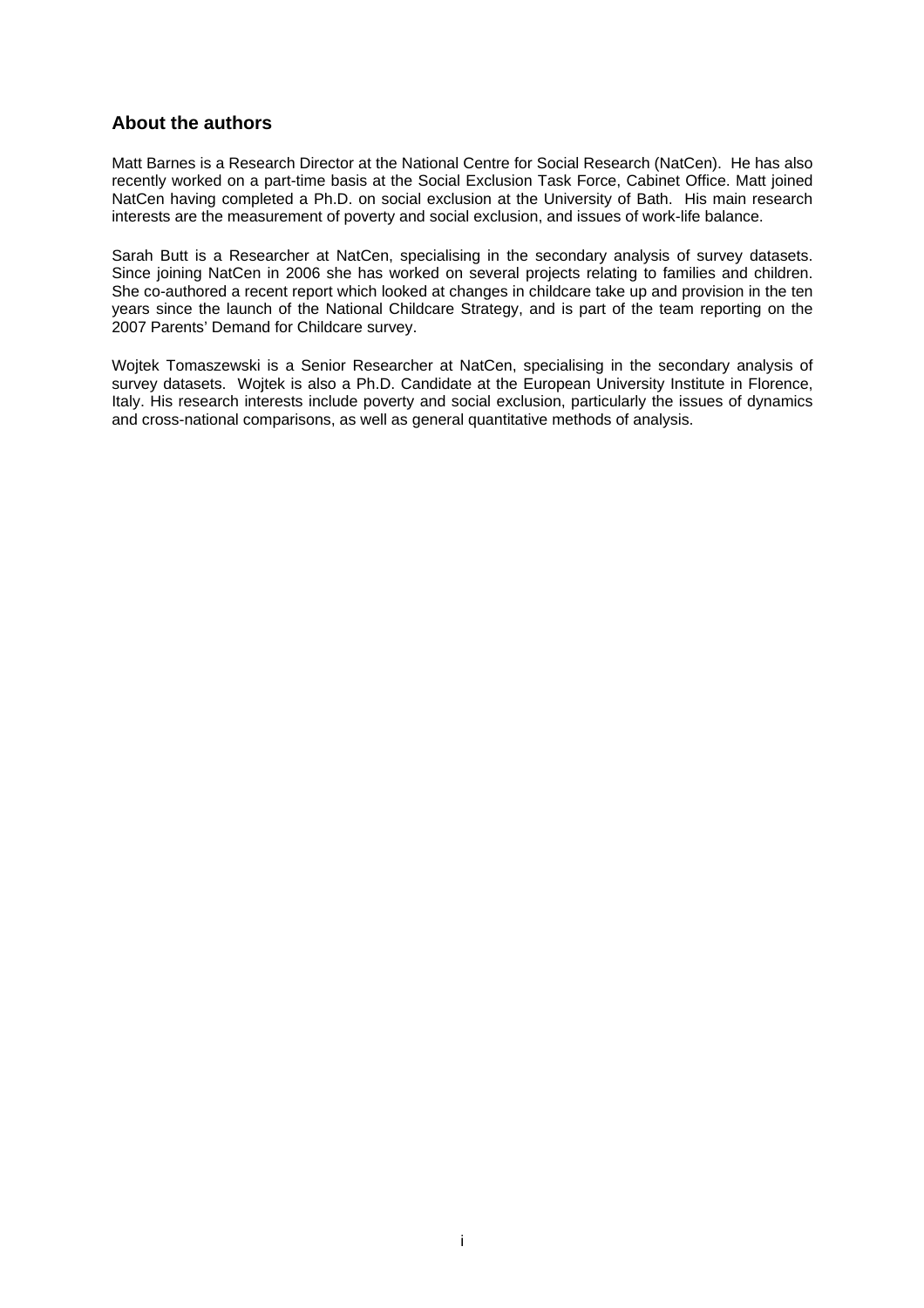# **Acknowledgements**

This report was undertaken by the National Centre for Social Research (NatCen). We are grateful to Eaga Partnership Charitable Trust (Eaga-PCT), a grant giving trust that focus on issues of fuel poverty, and to Shelter, the homelessness and bad housing charity, for funding the research

We would like to thank the project advisory group for helpful comments throughout the project and for commenting on a draft version of the report. The advisory group members are Anne Beesley (Communities and Local Government), Tom Crawshaw (Shelter), Caroline Davey (Shelter), Deborah Quilgars (University of York), Becky Rice (Broadway), Jackie Smith (Shelter) and Helen Stockton (National Energy Action).

Preliminary findings from the project were discussed at a seminar prior to publication of this report. We are grateful to all who took part in the seminar, particularly Lisa Harker (Institute of Public Policy Research), Terry McIntyre (Communities and Local Government), Jenny Saunders (National Energy Action) and Norman Glass (NatCen).

The Families and Children Study (FACS) is commissioned by the Department for Work and Pensions (DWP), and sponsored by HM Revenue & Customs (HMRC), Department for Children and Families (DCSF), Communities and Local Government (CLG) and Department for Transport (DfT). We would like to thank these organisations for their continuing support of the study.

The authors take responsibility for any errors or omissions in this report.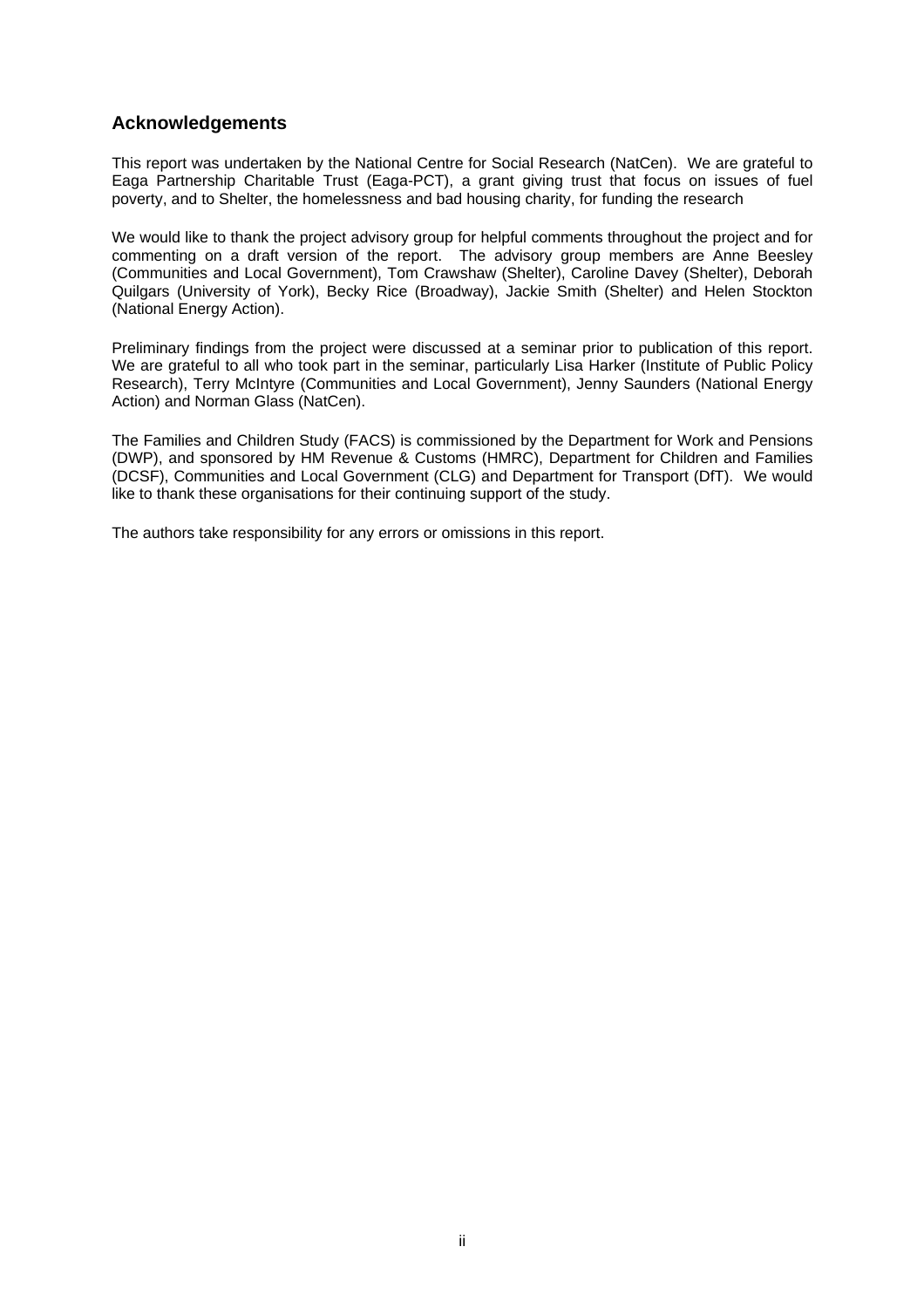# **Contents**

| 1            | 1.1<br>1.2<br>1.3               |                                                                                                                                      |  |
|--------------|---------------------------------|--------------------------------------------------------------------------------------------------------------------------------------|--|
| $\mathbf{2}$ |                                 | <b>MEASURING BAD HOUSING USING THE FAMILIES AND CHILDREN STUDY</b>                                                                   |  |
|              | 2.1<br>2.2<br>2.3<br>2.4<br>2.5 |                                                                                                                                      |  |
| 3            |                                 |                                                                                                                                      |  |
|              | 3.1<br>3.2                      | 3.2.1<br>3.2.2                                                                                                                       |  |
|              | 3.3                             | 3.3.1<br>3.3.2                                                                                                                       |  |
|              | 3.4<br>3.5<br>3.6               |                                                                                                                                      |  |
| 4            |                                 | THE DURATION OF BAD HOUSING AND OUTCOMES FOR CHILDREN 36                                                                             |  |
|              | 4.1<br>4.2<br>4.3               | Measuring child outcomes according to the duration of living in bad housing 40<br>4.3.1<br>4.3.2<br>4.3.3<br>4.3.4<br>4.3.5<br>4.3.6 |  |
|              | 4.4<br>4.5                      | Isolating the association between persistent bad housing and child outcomes 57                                                       |  |
| 5            | 5.1<br>4.2                      | DIRECTIONS FOR POLICY AND PRIORITIES FOR FURTHER RESEARCH 64                                                                         |  |
|              | <b>APPENDICES</b>               | 70                                                                                                                                   |  |
|              | <b>APPENDIX A</b>               |                                                                                                                                      |  |
|              | <b>APPENDIX B</b>               | RISK OF BAD HOUSING DURATION BY SOCIO-DEMOGRAPHIC                                                                                    |  |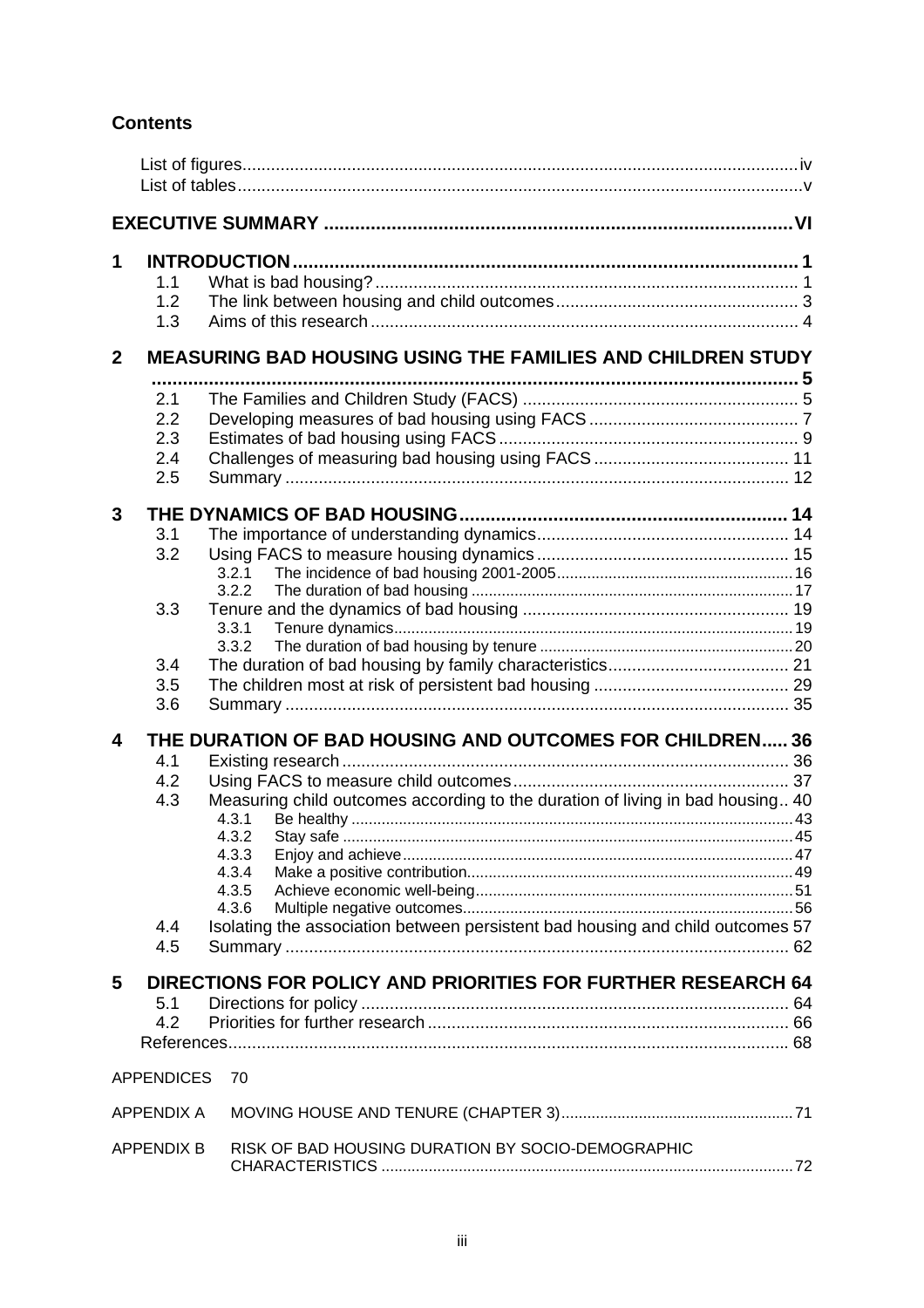# <span id="page-4-0"></span>**List of figures**

| Figure 2.1  |                                                                                        |  |
|-------------|----------------------------------------------------------------------------------------|--|
| Figure 3.1  |                                                                                        |  |
| Figure 3.2  |                                                                                        |  |
| Figure 3.3  |                                                                                        |  |
| Figure 3.4  | Proportion of children living in persistent bad housing 2001-2005  19                  |  |
| Figure 3.5  | Exploring the risk factors associated with persistent bad housing22                    |  |
| Figure 3.6  |                                                                                        |  |
| Figure 3.7  |                                                                                        |  |
| Figure 3.8  | Experience of bad housing by whether family below poverty line25                       |  |
| Figure 3.9  |                                                                                        |  |
| Figure 3.10 |                                                                                        |  |
| Figure 3.11 |                                                                                        |  |
| Figure 3.12 |                                                                                        |  |
| Figure 4.1  | FACS indicators of child well-being mapped against the Every Child Matters             |  |
|             |                                                                                        |  |
| Figure 4.2  | Analytical model: Exploring associations between duration of bad housing and child     |  |
|             |                                                                                        |  |
| Figure 4.3  | Analysing the relationship between bad housing and child outcomes41                    |  |
| Figure 4.4  | Percentage of children with a long-standing illness or disability, according to the    |  |
|             |                                                                                        |  |
| Figure 4.5  | Percentage of children with problems with chest, breathing, asthma or bronchitis,      |  |
|             | according to the number of years they have lived in bad housing44                      |  |
| Figure 4.6  | Percentage of children bullied in the last year, according to the number of years they |  |
|             |                                                                                        |  |
| Figure 4.7  | Percentage of children afraid of being robbed or mugged in their local area,           |  |
|             | according to the number of years they have lived in bad housing 46                     |  |
| Figure 4.8  | Percentage of children that have skipped or bunked of school in the past year,         |  |
|             |                                                                                        |  |
| Figure 4.9  | Percentage of children that do not have a quiet place at home to do their homework,    |  |
|             | according to the number of years they have lived in bad housing 48                     |  |
| Figure 4.10 | Percentage of children in trouble with the police in the last year, according to the   |  |
|             |                                                                                        |  |
| Figure 4.11 | Percentage of children expelled or suspended from school, according to the number      |  |
|             |                                                                                        |  |
| Figure 4.12 | Percentage of children that live in a family in income poverty, according to the       |  |
|             |                                                                                        |  |
| Figure 4.13 | Percentage of children that do not have an annual holiday because their family         |  |
|             | cannot afford it, according to the number of years they have lived in bad housing52    |  |
| Figure 4.14 | Percentage of children that do not have new clothes or shoes because their family      |  |
|             | cannot afford it, according to the number of years they have lived in bad housing53    |  |
| Figure 4.15 | Percentage of children that have four or more negative Every Child Matters             |  |
|             | outcomes, according to the number of years they have lived in bad housing 56           |  |
| Figure 4.16 | Analytical model: Exploring associations between duration of bad housing and child     |  |
|             | outcomes, taking into account characteristics of the child and her family 57           |  |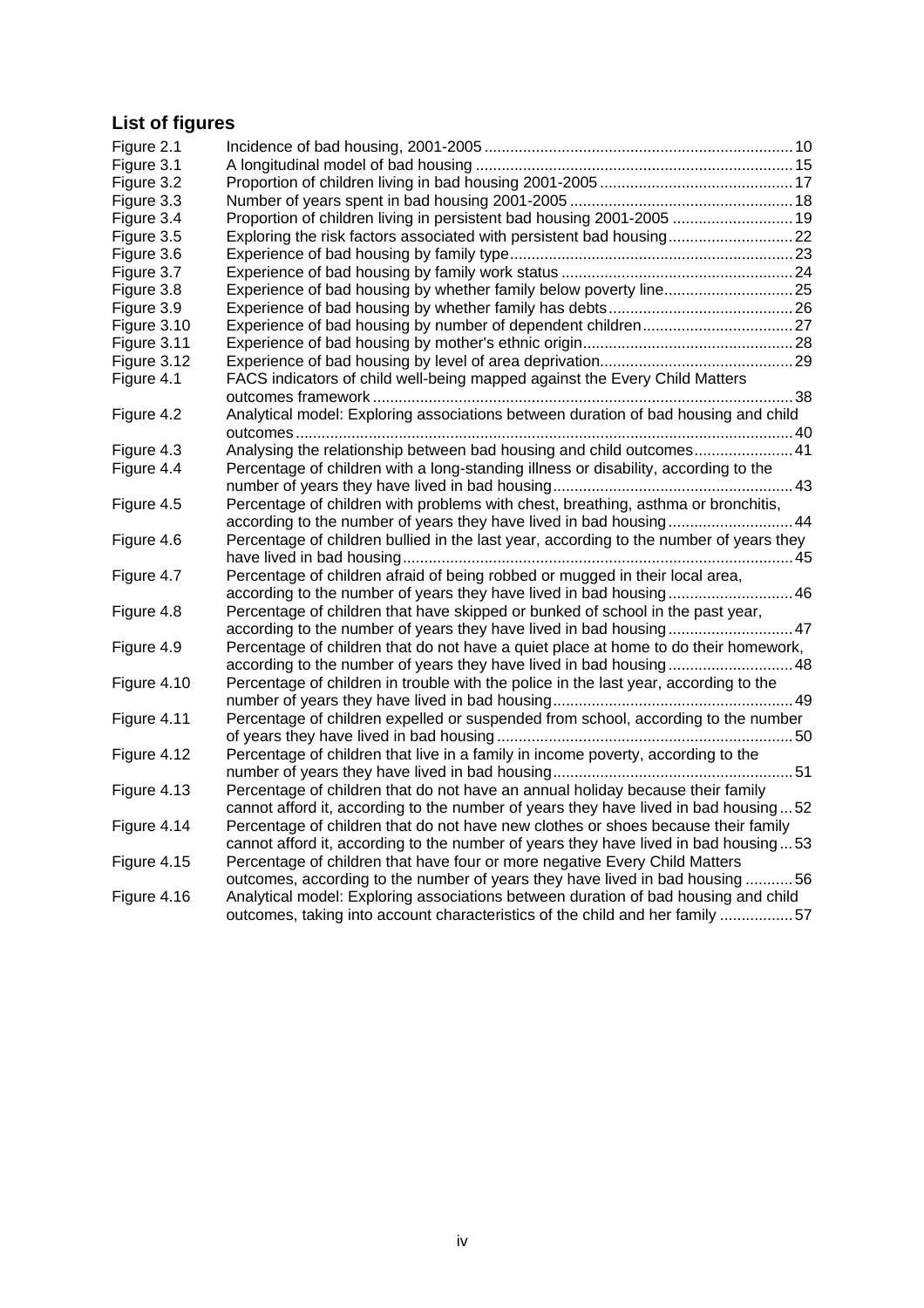# <span id="page-5-0"></span>**List of tables**

| Table 3.1 |                                                                                          |
|-----------|------------------------------------------------------------------------------------------|
| Table 3.2 | Characteristics associated with increased risk of experiencing persistent bad housing    |
| Table 3.3 | Factors that increase the likelihood of persistent bad housing, odds ratios (significant |
| Table 4.1 | Percentage of children with negative child outcomes by longitudinal bad housing          |
| Table 4.2 | Associations between bad housing and negative child outcomes for children, logistic      |
| Table 4.3 | Associations between bad housing and negative child outcomes for children, odds          |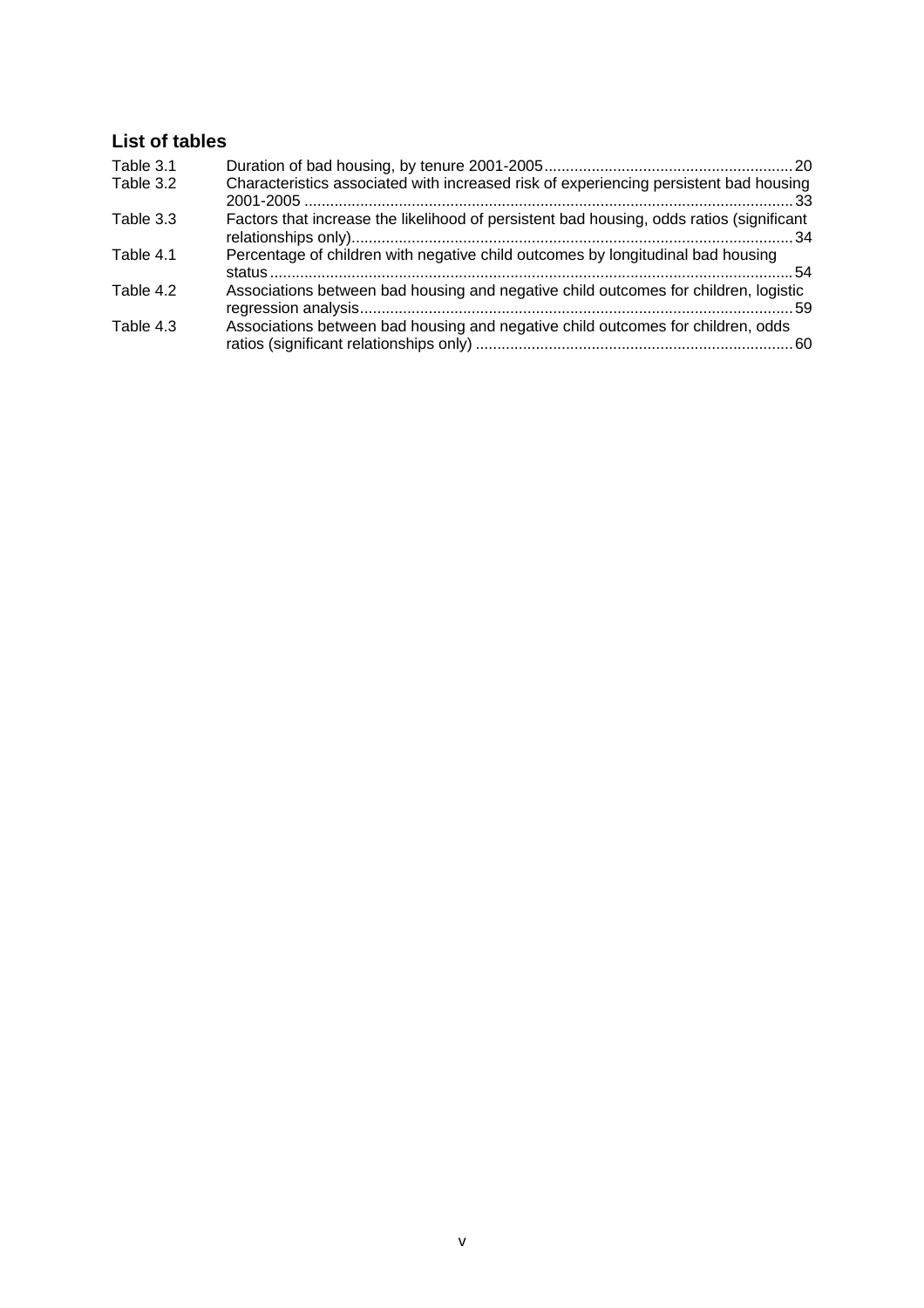# <span id="page-6-0"></span>**EXECUTIVE SUMMARY**

Bad housing can take many forms, embracing issues such as the physical conditions of the accommodation and overcrowding. Whilst the presence of a link between bad housing and child outcomes has been acknowledged in a number of studies, relatively little is understood about the nature of this relationship. In particular there is little evidence on how long children live in bad housing for and whether the duration of bad housing is associated with other well-being outcomes for children.

This research was jointly funded by Eaga Partnership Charitable Trust (Eaga-PCT) and Shelter. The study was carried out by Matt Barnes, Wojtek Tomaszewski and Sarah Butt of the National Centre for Social Research (NatCen). The main report presents the results of this study. Key findings are presented in this summary.

# How is bad housing measured?

The research uses data from the Families and Children Study (FACS), a large-scale government sponsored survey of families with dependent children in Britain. FACS collects information on a range of topics, including accommodation, where parents are asked their opinion on the state of their housing. Three aspects of bad housing are used in this research:

- 1. *Overcrowding*, which measures whether children live in accommodation that falls 1 or more bedrooms below the 'bedroom standard' criterion (an established assessment that takes into account the number of rooms in the accommodation, and the size and composition of the family);
- 2. *Poor state of repair*, which measures whether children live in accommodation that suffers from three or more problems from a list including rising damp in floor or walls, general rot and decay, and problems with drafts; and
- 3. *Inadequate heating*, which measures whether children live in accommodation that the family is unable to keep warm enough in winter.

# How many children experience bad housing?

Although FACS measures bad housing using a different methodology to the specialist housing surveys, some of which employ an independent surveyor to assess the accommodation, FACS finds patterns of bad housing in line with other published research. According to FACS, in Britain in 2005:

- 15 per cent of children were living in overcrowded accommodation;
- 11 per cent of children were living in accommodation in poor state of repair; and
- 5 per cent of children were living in accommodation with inadequate heating.

One in four children (25 per cent) experienced at least one form of bad housing, but only a minority (5 per cent) experienced multiple housing problems.

# How long do children experience bad housing for?

FACS interviews the same families on an annual basis, which means the circumstances of children can be tracked over time. This research uses five years of FACS data to explore how long children lived in bad housing over the period from 2001 to 2005. Over this five-year period a substantial proportion of children experienced bad housing:

- 24 per cent of children spent at least one year living in overcrowded accommodation;
- 23 per cent of children spent at least one year living in accommodation in poor state of repair; and
- 13 per cent of children spent at least a year living in inadequately heated accommodation.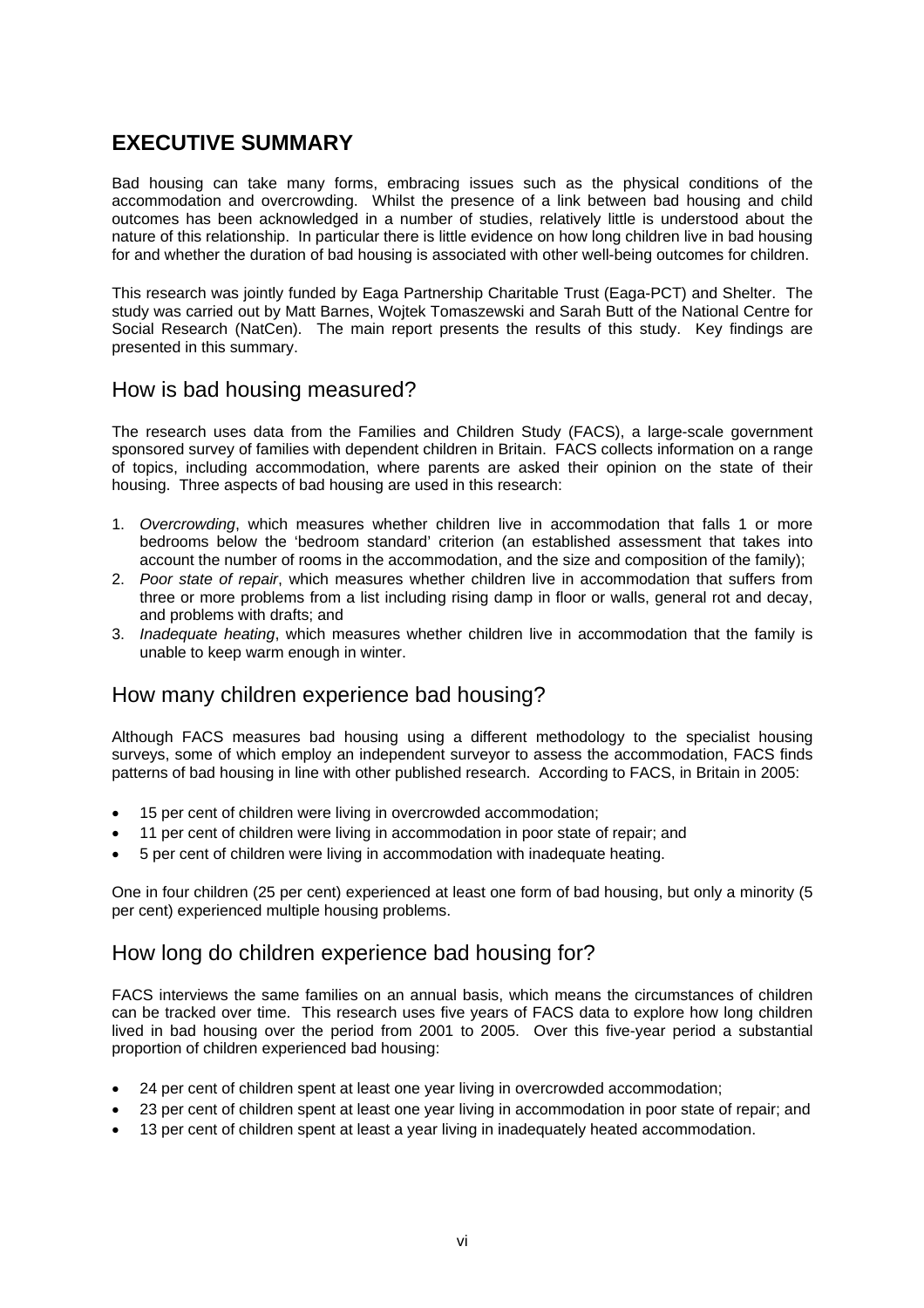Children were categorised according to their history of bad housing over the period:

- 1. *Persistent* bad housing, describes children in bad housing at 3, 4 or 5 of the five annual observations;
- 2. *Short-term* bad housing, describes children in bad housing at 1 or 2 of the five annual observations; and
- 3. *No* bad housing, describes children who avoided bad housing over the period.

Children experienced different housing problems for different lengths of time. Overcrowding was the housing problem most likely to be experienced on a persistent basis.

- 13 per cent of children persistently experienced overcrowded accommodation;
- 6 per cent of children persistently experienced accommodation in poor state of repair; and
- 4 per cent of children persistently experienced accommodation with inadequate heating.

# Which children are most at risk of persistent bad housing?

The propensity for children to experience persistent bad housing varied according to characteristics of their family and local area. For example, the duration of all three types of bad housing varied by tenure, even after controlling for a range of other circumstances.

- Children living in social rented accommodation were the most likely to experience persistent overcrowding (26 per cent).
- Children living in private rented accommodation were the most likely to persistently experience accommodation in poor state of repair (19 per cent)
- Children living in private rented accommodation were the most likely to persistently experience inadequately heated accommodation (19 per cent).

There were other groups of children at particularly high risk of persistent bad housing. The groups of children at risk varied depending on the type of bad housing in question.

- Children in families with four or more children were four times as likely to experience *persistent overcrowding* than all children (53 per cent compared with 13 per cent)
- Children in families with an Asian mother were over twice as likely to experience *persistent overcrowding* than all children (32 per cent compared with 13 per cent)
- Children living in one of the 20 per cent most deprived areas were more likely to experience *persistent disrepair* than all children (10 per cent compared with 6 per cent)
- Children in families below the income poverty line were twice as likely to experience *persistent disrepair* than all children (12 per cent compared with 6 per cent)
- Children in families that had a number of debts were more than twice as likely to experience *persistent disrepair* than all children (14 per cent compared with 6 per cent)
- Children in families that had a Black mother were more than twice likely to experience *persistent inadequate heating* than all children (10 per cent compared to 4 per cent)
- Children in lone-parent families were twice as likely to experience *persistent inadequate heating* than all children (9 per cent compared to 4 per cent)
- Children in families that had a number of debts were more than twice as likely to experience *persistent inadequate heating* than all children (11 per cent compared to 4 per cent)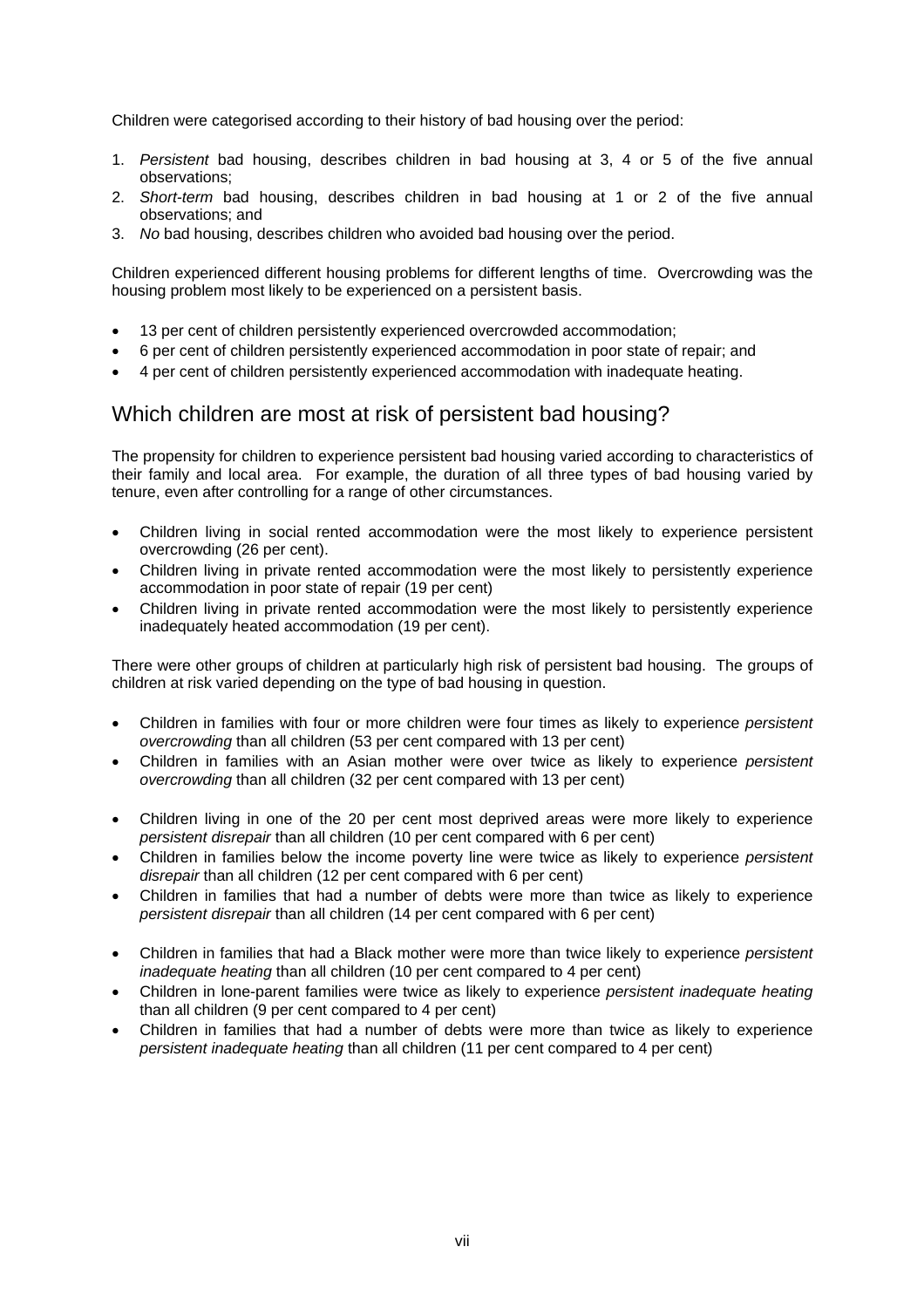# What are the associations between persistent bad housing and other outcomes for children?

The cross-cutting nature of the FACS survey, coupled with the fact that it collects information on each separate child in the family, means that it is possible to directly compare outcomes for children who have different experiences of bad housing. The FACS data shows that children who lived in persistent bad housing were significantly more likely to face negative child outcomes across the range of the *Every Child Matters* outcomes framework, including:

#### Being healthy:

• 25 per cent of children who persistently lived in accommodation in poor state of repair had a longstanding illness or disability compared to 19 per cent who lived in this type of bad housing on a short-term basis

#### Staying safe:

• 29 per cent of children who persistently lived in accommodation in poor state of repair had been bullied inside or outside of school in the past year compared to 18 per cent who lived in this type of bad housing on a short-term basis

#### Enjoying and achieving:

• 12 per cent of school-age children who persistently lived in overcrowded accommodation did not have a quiet place at home to do homework compared to 6 per cent who lived in overcrowded accommodation on a short-term basis

Making a positive contribution to society:

• 5 per cent of children aged 8-18 years who persistently lived in accommodation in poor state of repair had been in trouble with the police in the past year compared to 3 per cent who lived in this type of bad housing on a short-term basis

Achieving economic well-being

• 67 per cent of children who persistently lived in inadequately heated accommodation had not had a holiday in the past year compared to 50 per cent who lived in inadequately heated accommodation on a short-term basis

The analysis suggests that even when controlling for other factors, such as poverty and poor parental health, an increased duration of living in bad housing - in other words, living in bad housing persistently rather than on a short-term basis - is associated with higher likelihood of children experiencing certain negative outcomes.

An increased duration of living in *overcrowded accommodation* is significantly associated with the following outcomes:

- Feeling unhappy about their own health
- Having no quiet place at home to do homework

An increased duration of living in accommodation in a *poor state of repair* is significantly associated with the following outcomes:

- Having a longstanding illness, disability or infirmity
- Having chest or breathing problems
- Having stomach, liver or digestive problems
- Being bullied in or out of school
- Feeling unhappy about their family life
- Getting in trouble with the police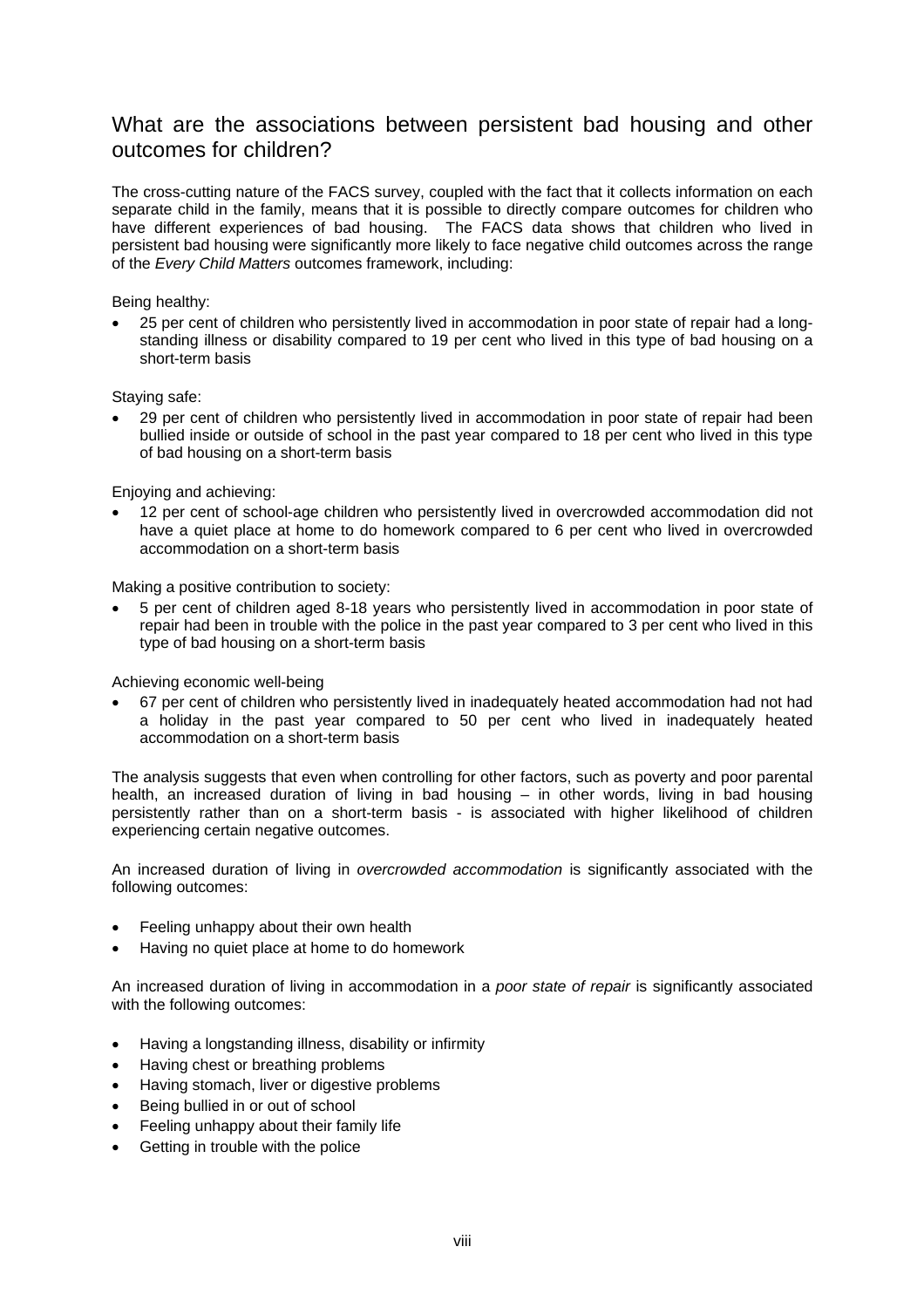An increased duration of living in *inadequately heated* accommodation is significantly associated with the following outcomes:

- Having no quiet place at home to do homework
- Having multiple negative outcomes

# What policy areas should be targeted?

This research suggests that children that live in bad housing for longer face an increased risk of other negative outcomes - even when controlling for other factors that could impact on children's well-being, such as living in families where the parents have poor health. The most obvious policy direction therefore is to focus on the substantial number of children who live in bad housing for long durations. However, this research has also revealed that far more children experience bad housing over a period of time than is suggested from the point-in-time surveys commonly used by government statisticians. So although there is a minority of children that experience bad housing persistently, there is a much higher number of children that experience bad housing at some stage during their childhood.

Children in persistent bad housing are disproportionately likely to come from large and BME families and families that live in rented accommodation. Housing policy must necessarily be very tenure specific given the different policy levers that work within each sector. Policy must therefore consider the different types of families that live in social and private rented accommodation, so that housing policies can best target interventions at the most appropriate groups. For example, it is clear that the government has a particular responsibility in tackling bad housing in the social-rented sector. The current government has a target to bring all social housing into a decent condition by 2010. This research has suggested that persistent overcrowding is a particular issue for families with children in social-rented accommodation - which suggests an ill fit between families in the social rented sector and the availability and affordability of suitably sized accommodation.

Bad housing is not restricted to the social-rented sector however and this research has found that a higher proportion of children living in privately rented accommodation persistently lived in accommodation in a poor state of repair or inadequately heated accommodation. Inadequately heated accommodation is an increasing concern for families with children, and other population groups, since the recent rise in energy prices. Indeed, as energy prices have been increasing since 2005 (the latest year of FACS data used in this study) it may well be the case that the number of children living in inadequate heated homes has grown. This research has shown poverty to be inherent amongst many families in persistent bad housing and the cost of heating a home has significant repercussions for families on low income – either for those unable to afford to heat their home or for those whose spending on heating means their family has to go without other essentials. We know from other research that families do not necessarily put heating at top of their list of spending priorities.

Given the link between bad housing and child outcomes, it appears crucial that policy makers consider the impact of bad housing when designing policies centred on child welfare. Bad housing is itself intrinsically a bad outcome that children should avoid, but more so given its link to other negative aspects of well-being. With this in mind policy makers need to consider a framework for looking at children's well-being that affords a prominent role to housing. Housing does not feature strongly in the government's current framework for looking at children's well-being (*Every Child Matters*) and this means that there is no co-ordinated approach to tackling bad housing amongst families with children. This research implies that incorporating housing issues into the policy agenda on the well-being of children will result in efficiency savings in other policy goals, as interventions in housing provision and quality are likely to lead to improvements in many other aspects of children's lives. Progress in this area therefore is also likely to have positive impacts on the government's ambition to eradicate child poverty by 2020.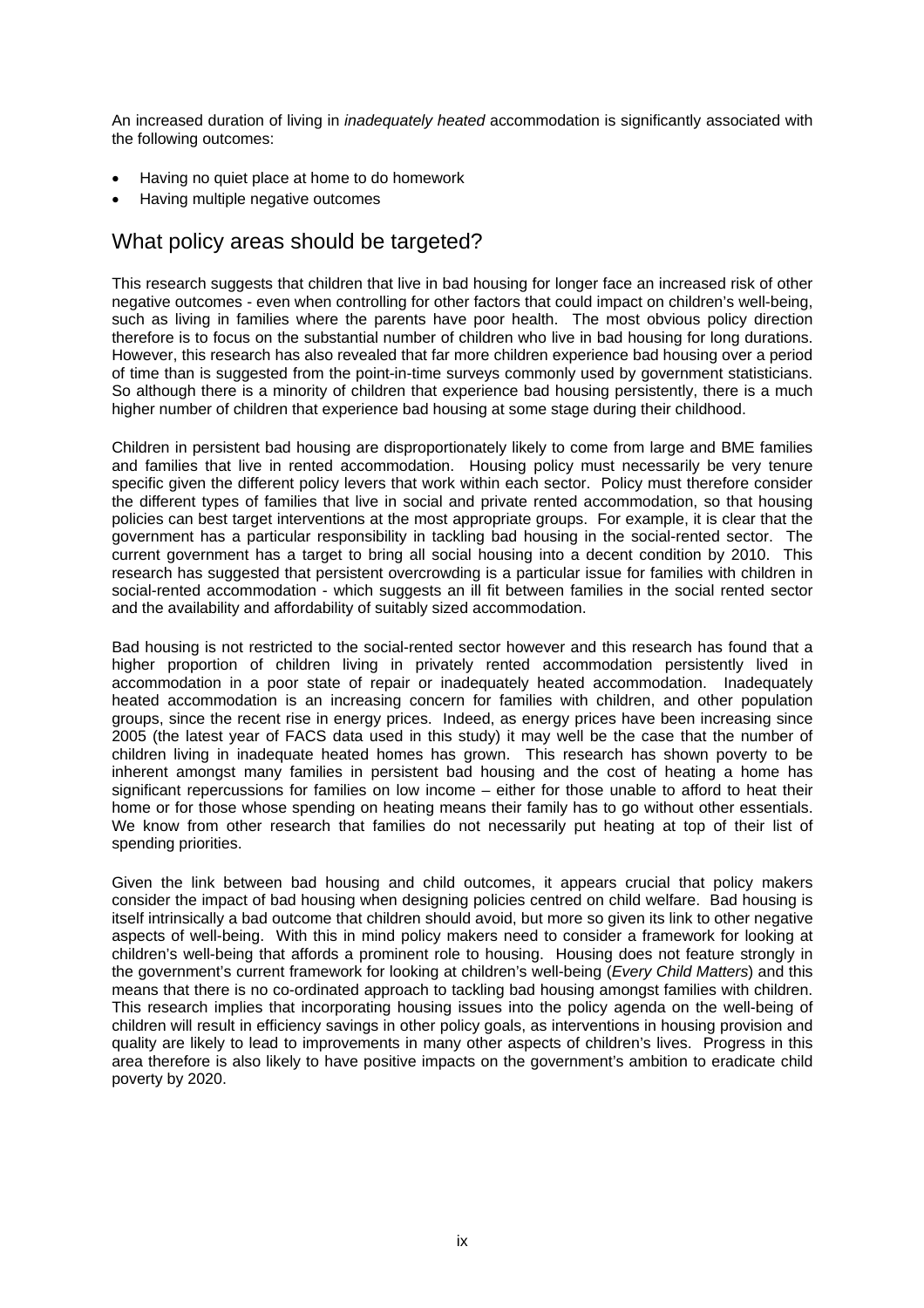# <span id="page-10-0"></span>**1 INTRODUCTION**

Bad housing can take many forms, embracing issues such as the physical conditions of the accommodation, overcrowding and homelessness. Bad housing is a problem that affects the lives of a large number of children. Shelter estimate that approximately 1.6 million (14 per cent) children in Britain currently live in bad housing<sup>1</sup> (Shelter, 2006).

Whilst the presence of a link between bad housing and child outcomes has been acknowledged in a number of studies, relatively little is understood about the nature of this relationship. This is partly because much of the evidence is based on small-scale studies that have difficulty isolating the "housing effect" from the impact of other factors that could cause negative child outcomes - such as poverty and area deprivation. There is therefore a concern that any association between housing and child outcomes may be the result of these other factors rather than the effect of bad housing per se. There is also a lack of information on the dynamics of bad housing – that is, how long children live in bad housing for and whether the duration of bad housing is associated with outcomes for children.

In response to the current policy focus on reducing child poverty and improving child outcomes, and the limitations of existing research, this study uses information from a uniquely-appropriate source of longitudinal data on families with children to provide a large-scale quantitative analysis of the association between outcomes for children and living in bad housing. The findings of the research will be used to discuss the needs of families with children living in bad housing and the implications for policies designed to improve the outcomes of children in these families.

The chapter is organised in the following way:

- Section 1.1 introduces the notion of bad housing and discusses the different forms of bad housing that can be found in Britain.
- Section 1.2 reviews the existing research on the link between bad housing and well-being outcomes for children.
- Section 1.3 outlines the main objectives of this research and describes how it will add to current state of knowledge in the area.

# **1.1 What is bad housing?**

This section outlines the various aspects of bad housing that affect children in Britain. The government has a number of housing indicators incorporated within Public Service Agreements, most of which have particular implications for families with children, and we include these measures in our discussion. We also include evidence on the most up-to-date estimates of bad housing amongst children and families with children.

#### *Non-decent housing*

The government describes a 'decent home' as one that meets all of the following four criteria:

- i) It meets the current statutory minimum standard for housing based on the Housing Health and Safety Rating System  $(HHSS)^2$ , and is free from serious 'Category 1' hazards which cover the condition and layout of the home<sup>[3](#page-10-3)</sup>;
- ii) It is in a reasonable state of repair (related to the age and condition of a range of building components including walls, roofs, windows, doors, chimneys, electric and heating systems);
- iii) It has reasonably modern facilities and services (related to the age, size and layout/location of the kitchen, bathroom and WC and any common areas for blocks of flats, and to noise insulation); and

<span id="page-10-1"></span> $1$  Defined as living in temporary accommodation, overcrowding, or unfit conditions.

<span id="page-10-2"></span> $2$  The HHSRS is the Government's new risk assessment procedure for residential properties. It replaced the Housing Fitness Regime in April 2006 in England, and in Wales later that year. HHSRS has replaced the Fitness Standard as an element of the Decent Homes Standard.<br><sup>3</sup> A detailed definition is available at <u><http://www.communities.gov.uk/publications/housing/203412></u>

<span id="page-10-3"></span>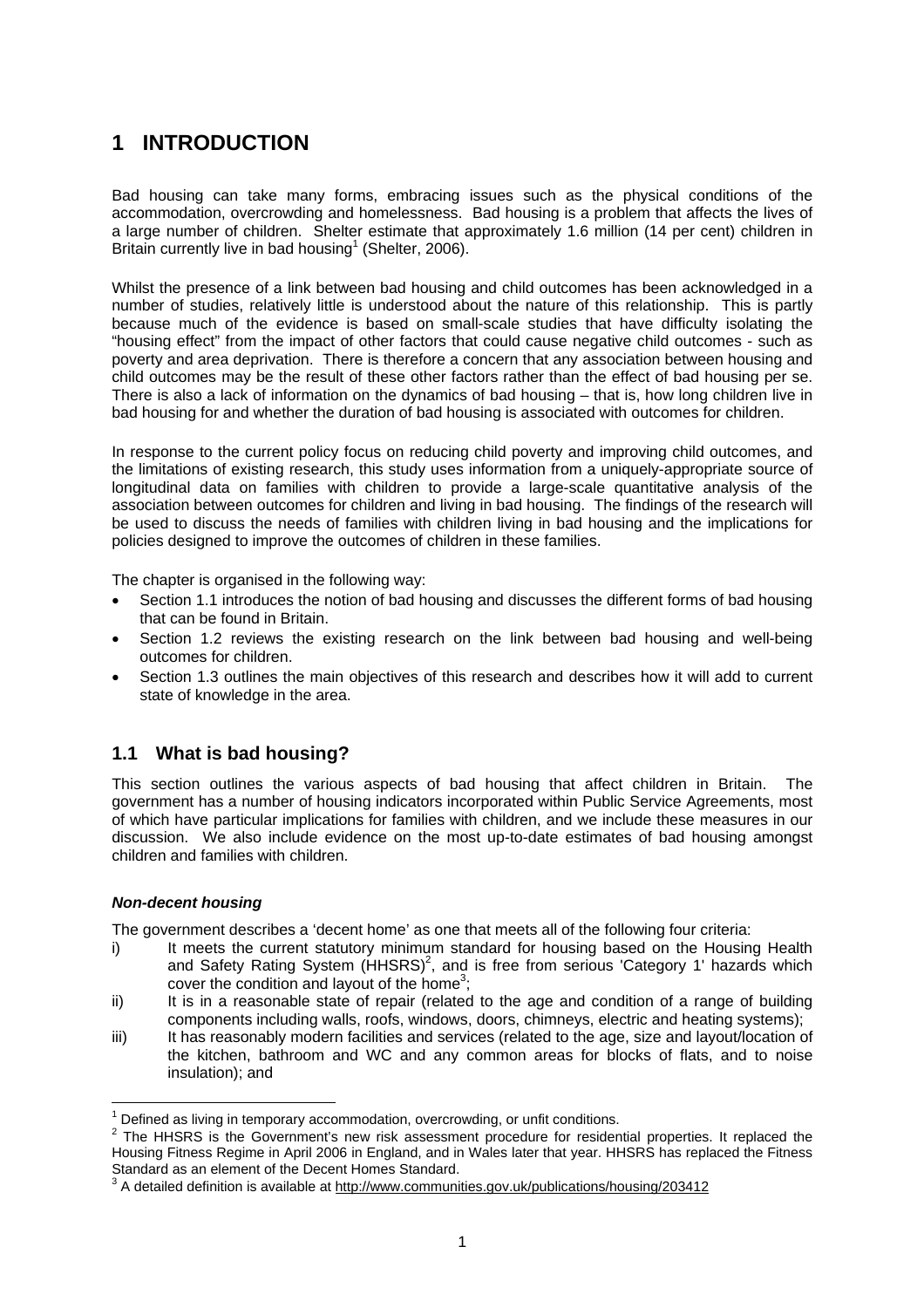iv) It provides a reasonable degree of thermal comfort (related to insulation and heating efficiency), (Department for Communities and Local Government, 2006).

In 2005, 23 per cent of all families with children in England were classified as living in non-decent homes (English Housing Condition Survey, 2005). The estimate of dwellings that fail on fitness<sup>[4](#page-11-0)</sup>, repair or modernisation criteria only (i.e. ignoring thermal comfort criterion) is just over one in ten<sup>[5](#page-11-1)</sup>. Those most likely to live in non-decent homes were vulnerable households (those in receipt of means tested and disability related benefits) with children and lone parents (DCLG, 2007).

#### *Inadequate heating and fuel poverty*

One of the Decent Home criteria is for accommodation to achieve a reasonable degree of thermal comfort. This is assessed on the basis of the state of insulation and heating efficiency in the house. As such, it is not a direct measure of the level of heating being adequate or not, but rather an instrument to assess whether it is difficult for a house to maintain a satisfactory heating regime<sup>6</sup>[.](#page-11-2) In 2005, one in six (approximately 16 per cent)<sup>[7](#page-11-3)</sup> of dwellings in England failed on the thermal comfort criterion of the Decent Home Standard.

Another official indicator related to this housing problem is 'fuel poverty'. Tackling fuel poverty is key to the government's wider agenda of reducing poverty, tackling social exclusion, and improving health (DEFRA 2004). A household in fuel poverty is defined as one that needs to spend in excess of 10 per cent of household income on all fuel use in order to maintain a satisfactory heating regime, which is usually defined as 21°C in the living room and 1[8](#page-11-4)°C in other occupied rooms<sup>8</sup>. This definition essentially focuses on what people would need to spend, rather than what they actually spend, on heating.

Around one in eight of all fuel poor households contain children (13 per cent) and estimates from the EHCS 2005 show that 3 per cent of all households with children are fuel poor. The rates are substantially higher for lone parents (7.5 per cent). However, given the recent fuel price increases, these figures are likely to underestimate the current scale of the problem. New figures reveal that as many as one in six British households may now live in fuel poverty. The consumer group Energywatch currently estimate there to be around 4.4 million fuel poor households in the UK, slightly over 3 million of these in England alone.<sup>[9](#page-11-5)</sup>

#### *Overcrowded accommodation*

Another common aspect of bad housing is overcrowding. Overcrowding exists when there are not enough rooms or enough space for the number of people who live there. There are a number of established ways of measuring overcrowded accommodation, the most commonly used being the "bedroom standard"[10.](#page-11-6)

The most recent figures for overcrowding (based on a 3 year moving average of figures from 2003/04 to 2005/06) estimate that around 900,000 children, 9 per cent of all children in England, live in overcrowded accommodation (Survey of English Housing, 2007). Overcrowding is an issue that, perhaps not surprisingly, is disproportionately likely to affect families with children, particularly larger families. Figures based on the Survey of English Housing 2000-03 show that around 70 per cent of all overcrowded households comprised families with children. Overcrowding increases with household

<span id="page-11-0"></span>The Fitness Standard, which was used instead of HHSRS at the time when the data analysed in this report<br>The Fitness Standard, which was used instead of HHSRS at the time when the data analysed in this report were collected, defined the statutory minimum standard for housing as being free from serious disrepair, being free from dampness prejudicial to the health of the occupants, and having adequate provision for lighting, heating and ventilation.

<span id="page-11-1"></span> $^5$  Figure based on the authors' own calculations of data from the English House Condition Survey 2005.

<span id="page-11-2"></span><sup>&</sup>lt;sup>6</sup> Also, the statutory HHSRS criterion of the Decent Home Standard evaluates, among other things, 'excess cold' hazard. However, because this element is combined within the HHSRS with a number of other housing problems, it is not possible to provide official estimates of inadequately heated homes. 7

<span id="page-11-3"></span> $7$  Figure based on the authors' own calculations of data from the English House Condition Survey 2005.

<span id="page-11-4"></span> $8$  See [www.dti.gov.uk/files/file16495.pdf](http://www.dti.gov.uk/files/file16495.pdf) for more details.

<span id="page-11-5"></span> $\frac{9}{10}$  More information can be found at http://www.energywatch.org.uk/media/news/index.asp  $10$  A detailed definition of the bedroom standard is given in Section 2.2.

<span id="page-11-6"></span>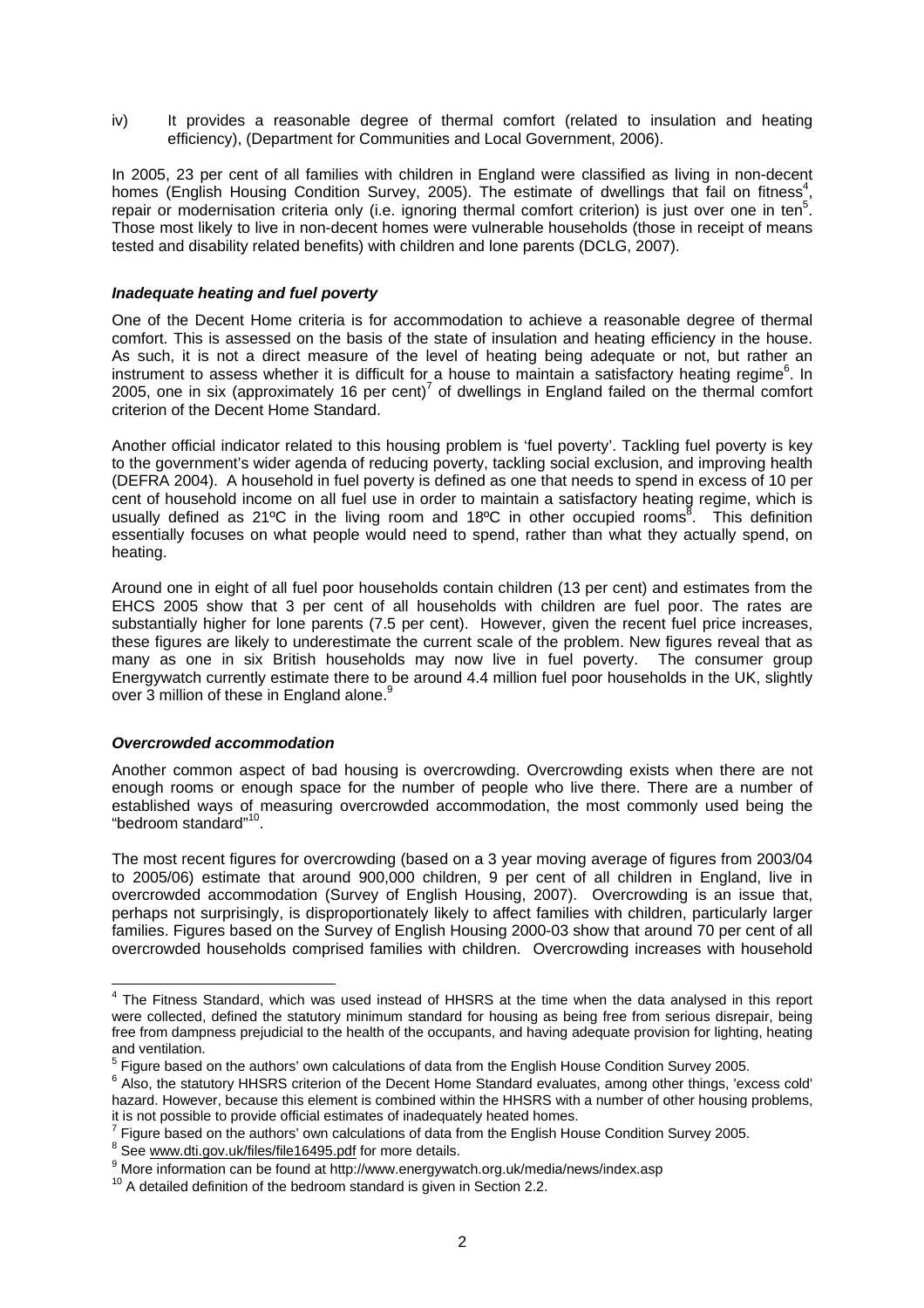<span id="page-12-0"></span>size but varies widely by tenure, region and ethnicity. The highest rates can be found in the social rented sector and amongst Black or Minority Ethnic groups (most often situated in London, the South East and the West Midlands) (DCLG, 2006).

#### *Homelessness and living in temporary accommodation*

Homelessness and living in temporary accommodation are often considered as the most extreme forms of bad housing. The government has a target to halve the number of households living in temporary accommodation by 2010. This builds on existing legislation, introduced in 2004, which made it illegal to house families with children in bed & breakfast accommodation (except in an emergency, for a period up to six weeks).

It is difficult to quantify the scale of homelessness because of the often hidden nature of the problem. Homelessness can be temporary, with people experiencing episodes of homelessness between periods in more settled accommodation. However, some government statistics are available on the number of households that approach local authorities and are given assistance under homelessness legislation. According to latest estimates, there are nearly 500 people sleeping on the streets in England (CLG, 2007). However government research has acknowledged that at least 10 times that number sleep rough over the course of a year (Randall and Brown, 2002).

Under current homelessness legislation, local authorities must ensure that suitable temporary accommodation is available for homeless households who are in priority need and unintentionally homeless until settled accommodation can be found. Temporary accommodation can include local authority's housing stock; short-term housing leased from private landlords; council or registered social landlords' hostels; or bed and breakfast hotels. Approximately 85,000 households are estimated to live in temporary accommodation in England (CLG, 2007). Currently, 70 per cent of all households living in temporary accommodation are in London.

## **1.2 The link between housing and child outcomes**

There is a large body of evidence that points to an association between living in bad housing and child outcomes (see Harker, 2006 for a recent review of the literature). The majority of this evidence relates to the effect of housing on health and education (see ODMP, 2004 and BMA, 2003 for a review of the literature in this area).

A limited number of large-scale surveys have been collected to investigate the experiences of families living in bad housing. Shelter found that overcrowding was most commonly seen as having a negative effect on family relationships (Reynolds, 2005). In addition, the majority of families living in overcrowded conditions also said that overcrowding had a negative effect on their child's education and development and the family's health.

There is even more limited evidence on how the duration of bad housing affects outcomes. Surveys of families living in temporary accommodation have found that families were more likely to report health problems the longer they had been living in temporary accommodation (Mitchell et al, 2004) and that depression was particularly common during the first few months spent in temporary accommodation. Some longitudinal analysis has been carried out using cohort studies to look at the long-term effects of bad housing in childhood on health, after controlling for current living conditions. Links have been found between bad housing and the likelihood of suffering from a range of health problems in adulthood, including respiratory conditions and stomach problems (ODPM, 2004). However, there is little longitudinal evidence that looks at childhood outcomes. Furthermore, there have been few studies that have made full use of longitudinal data to trace changes in housing conditions during childhood or to look at how different housing histories may impact differently on outcomes.

Despite the growing body of evidence pointing to an association between bad housing and child outcomes, there are a number of limitations to the existing research (Thomson et al, 2001; ODPM, 2004). The first of these is that much of the evidence is based on small-scale studies that are often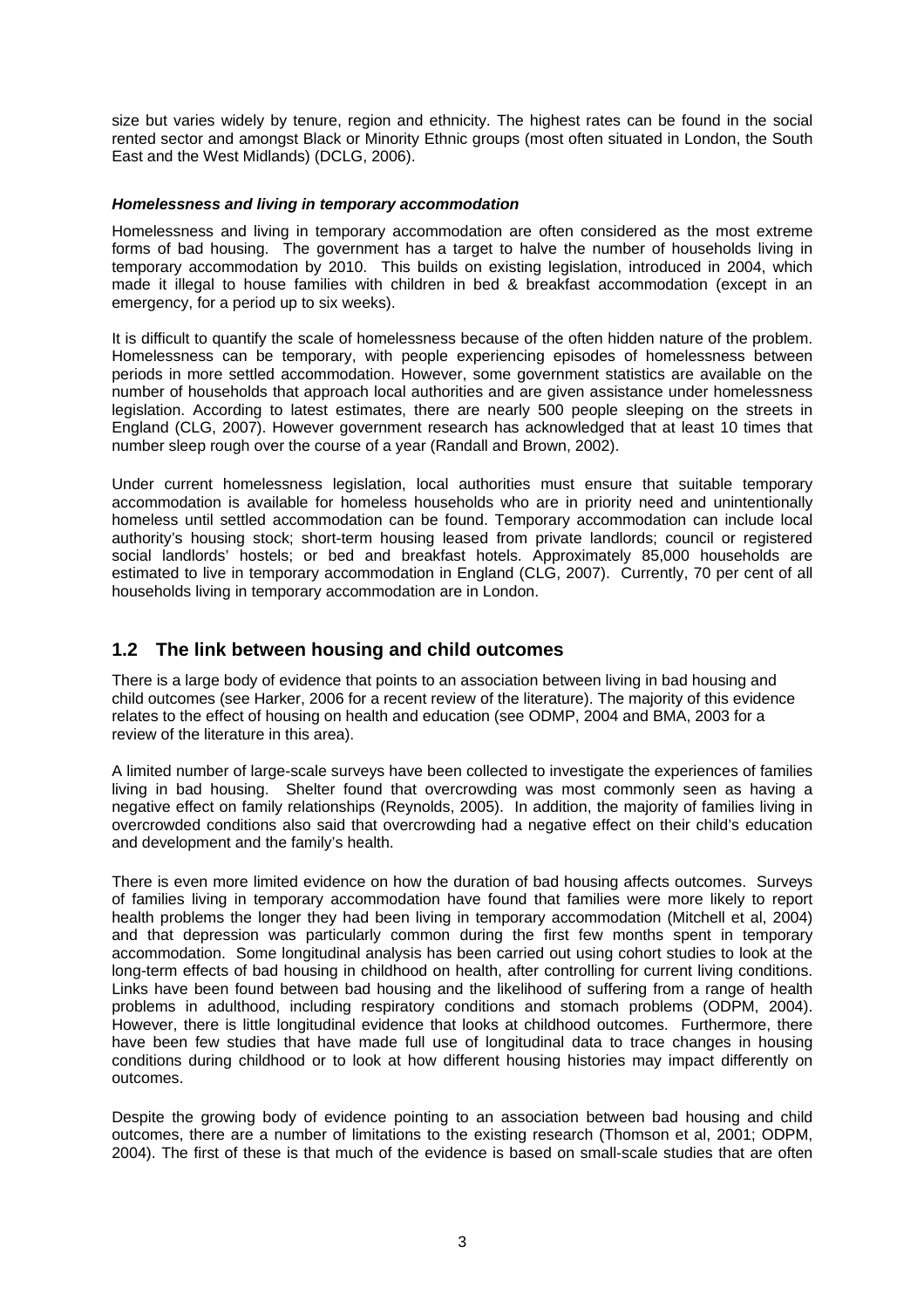<span id="page-13-0"></span>qualitative in nature and where the measurement of outcomes is not consistently defined. This limits the extent to which robust conclusions can be drawn.

A second issue raised by existing studies is the difficulty of isolating the "housing effect" from the effect of other variables on child outcomes. In particular, bad housing may be associated with certain socio-economic conditions. Families living in bad housing are more likely to have low income, to be social renters, and to be living in deprived areas (DCLG 2006a) - all factors which have been shown to be associated with child outcomes (Magadi and Middleton, 2005).

In the absence of multivariate analysis, there is a concern that any demonstrated association between housing and child outcomes may be the result of these other factors rather than the effect of bad housing per se. There are some studies that appear to show an independent link between bad housing and health (ODPM, 2004) and bad housing and education (e.g. Goux and Maurin, 2003). However, there remains a need for more comprehensive analysis.

The third limitation of the existing literature is that it is nearly all based on information collected at a point in time. This makes it difficult to establish a causal link between bad housing and child outcomes and limits our understanding of how the duration of bad housing impacts on outcomes. The few studies that have used longitudinal data to explore the effect of time spent in bad housing have found that experiencing bad housing in childhood leads to worse outcomes in adulthood (Ghodsion and Fogelman, 1988; Marsh et al, 1999).

## **1.3 Aims of this research**

This project will use longitudinal data from a unique study of families with children to provide robust and detailed quantitative evidence linking bad housing to children's living standards. In particular the research will explore the dynamics of bad housing for children and investigate how persistently living in bad housing impacts on other outcomes for children. The research will cover a number of distinct, but related, research questions:

#### *How many children live in bad housing?*

The research will use various measures of bad housing to identify the kinds of housing problems that children face. These measures will include general conditions of the property, such as state of repair, warmth, and overcrowding. The research will explore how bad housing varies across different tenure types and which children are most at risk of bad housing.

#### *For how long do children experience bad housing conditions?*

The research will adopt a longitudinal aspect, using five years of survey data on the same children, to investigate the dynamics of bad housing – with a focus on how long bad housing conditions last. So, for example, it will be possible to see whether children endure particular types of bad housing for long periods or whether certain problems manifest for only short periods of time.

#### *What is the association between the dynamics of bad housing and the living standards of children?*

The research will segment children according to the type and duration of housing problem they face, to investigate the association between bad housing dynamics and various measures of children's living standards. The analysis will structure measures of children's living standards around the government's *Every Child Matters* framework that identifies five outcomes most important to children and young people - be healthy, stay safe, enjoy and achieve, make a positive contribution, and achieve economic well-being. Comparing living standards outcomes across groups of children with different durations of housing problems will allow the research to assess the impact of bad housing, and the duration of bad housing, on negative outcomes.

#### *What are the implications for strategies to reduce bad housing to improve the living standards of children?*

The findings of the research will be used to inform future policy making designed to improve conditions across all housing tenures, particularly in relation to the living standards of children, and to contribute to the general poverty and social exclusion policy agendas.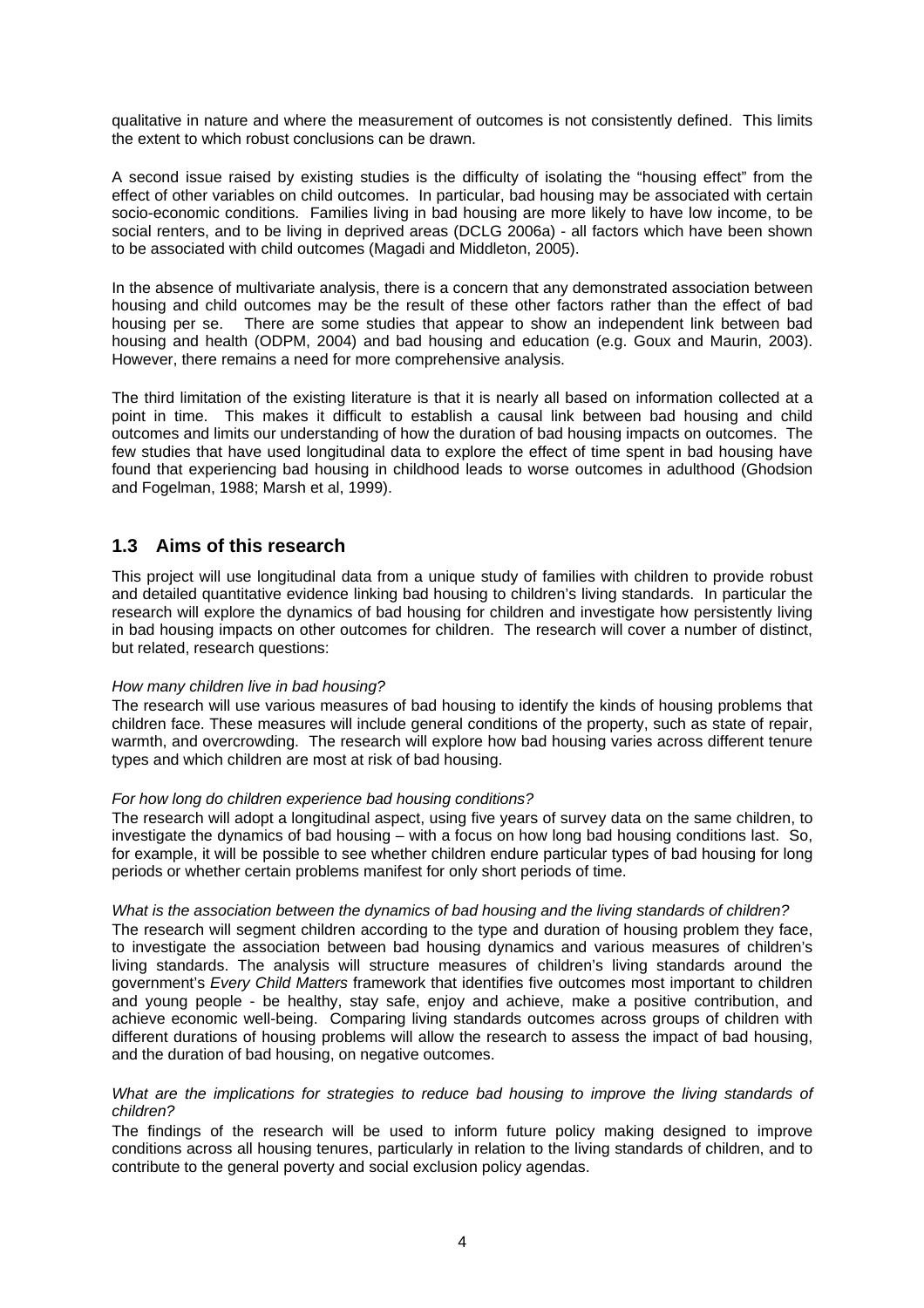# <span id="page-14-0"></span>**2 MEASURING BAD HOUSING USING THE FAMILIES AND CHILDREN STUDY**

The main goal of this chapter is to introduce the measures of bad housing used in this research study. The chapter is organised as follows:

- Section 2.1 is a brief overview of the dataset used in the research the Families and Children Study (FACS).
- Section 2.2 describes how the data is used to create three measures of bad housing: overcrowding, poor state of repair and inadequate heating. The indicators are validated and discussed in the context of other relevant variables available in FACS.
- Section 2.3 presents estimates of the prevalence of bad housing among children and the overlap of different types of bad housing. The analysis also looks at how bad housing varies across the different tenure types.
- Section 2.4 discusses the challenges of measuring bad housing using FACS and the limitations of survey data in general.
- Section 2.5 presents a brief overview of the chapter and summarises the most important points.

# **2.1 The Families and Children Study (FACS)**

The Families and Children Study (FACS) is a series of annual surveys that investigate the lives of British families with dependent children. FACS is commissioned by the Department for Work and Pensions (DWP) and carried out by the National Centre for Social Research (NatCen). The study began in 1999 with a survey representative of all lone-parent families and low-income couples. In 2001 the study was enlarged to be representative of all families with dependent children.

One of the main objectives of the FACS surveys is to provide information on general family welfare issues, including the government's long-term targets to eradicate child poverty. The survey therefore covers a number of themes related to work, income, receipt of social security benefits and tax credits, deprivation and hardship. The survey also collects a range of socio-demographic and economic information from the parents and children, including family composition, educational qualifications, health and disability status, and social activities and relationships.

FACS includes a suite of questions about housing, including tenure, conditions and facilities but measures housing characteristics differently than specialised housing surveys - FACS relies on parental (usually the mother's) perceptions of the home rather than the views of an independent housing surveyor. There is a range of information collected in FACS that could be used to measure bad housing. Parents are asked about the conditions of their property and why any problems exist, including questions on damp, mould, condensation, draughts and heating. They are also asked to indicate any problems with heating as well as point out the parts of the house affected, and describe the reasons behind the insufficient heating. How we define bad housing for this project is discussed in more detail in the sections below.

FACS includes a number of measures of living standards for children. The survey contains a wealth of information on education and health outcomes for each child in the family, including school performance in core subjects, school behaviour, and specific physical and mental health illness. Additionally, in 2003 and 2004 children aged 11 to 15 years were given a self-completion questionnaire that asked their views on a range of well-being issues, including social contact, alcohol, cigarette and drug use and feelings towards school, appearance, health and their family.

Children's living standards can also be influenced by the circumstances of the family members who they live with. FACS collects very detailed information on family income, including earnings and receipt of benefits and tax credits. FACS also asks whether the family can afford a number of deprivation items, ranging from food and clothes to white goods and holidays. Box 2.1 summarises the main themes covered in FACS.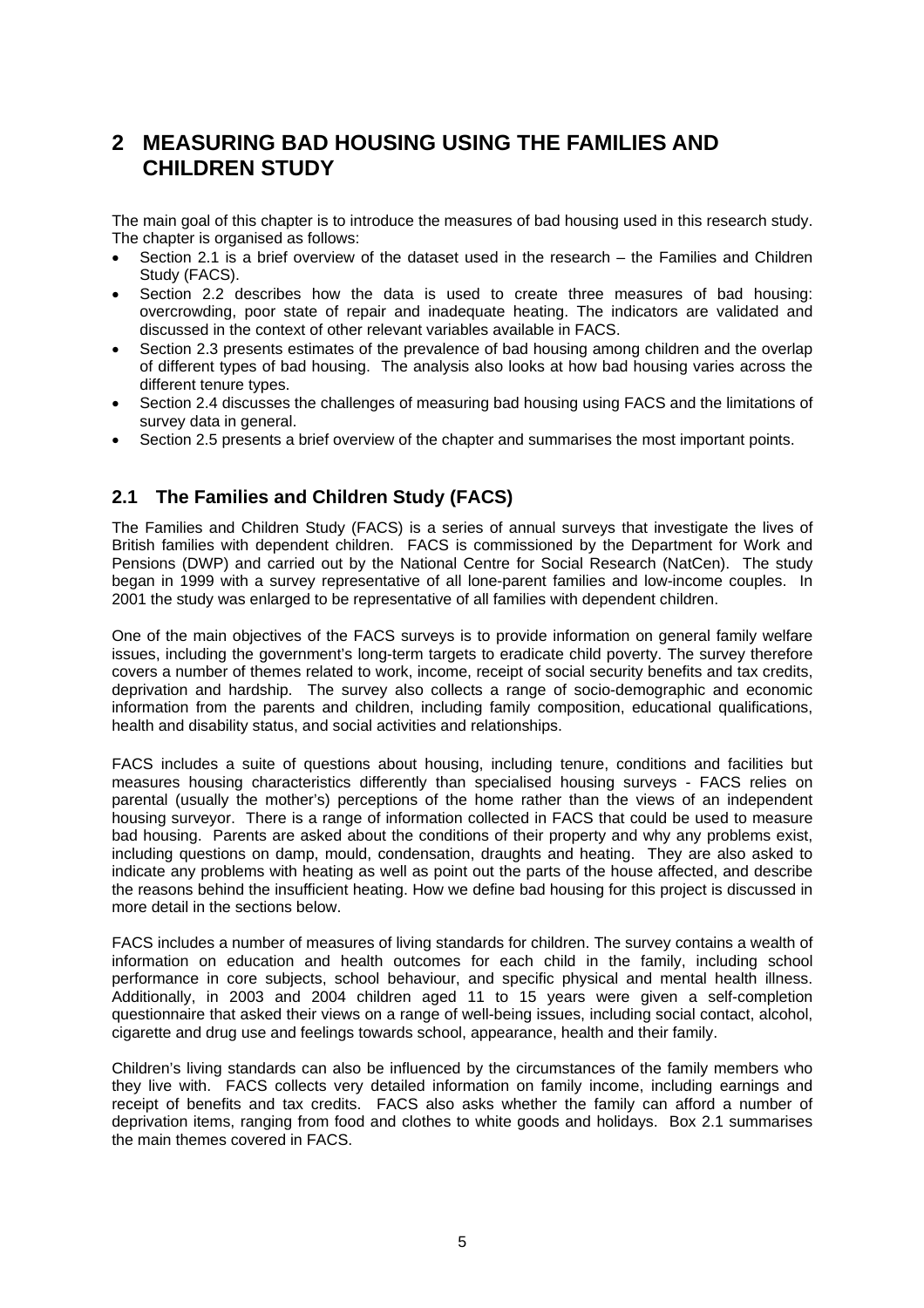#### **Box 2.1 Main themes covered in FACS**

#### **Mother's interview**

*Information about the family unit* 

- Family composition:
- Relationship histories;
- Contact with non-resident parents;
- Housing;
- Receipt of other social security benefits;
- Receipt and the renewal process of New Tax Credits (Working Tax Credit and Child Tax Credit);
- Other income and savings; and
- Expenditure and hardship.

#### *Information about the main respondent herself*

- Education and training ;
- Health;
- Caring responsibilities;
- Social capital
- Employment and self-employment;
- Work history; and
- Unemployment and job search.

#### *Information about each specific dependent child*

- Health;
- School and education;
- Problems and use of local services:
- Parental aspirations for children; and
- Childcare arrangements.

#### **Partner's interview**

For couple families, a short interview was carried out with the partner, including questions on:

- Education and training;
- Health;
- Employment and self-employment;
- Earnings;
- Unemployment and job search; and
- Caring responsibilities.

In cases where the partner interview was not completed with the partner, a proxy interview was carried out with the mother to minimise the risk of having no data about the partner. The proxy partner interview collected information on:

- Current or recent work status;
- Earnings;
- Industrial and occupational classification data; and
- Qualifications.

#### **Child self-completion questionnaire**

In 2003 and 2004, all children aged 11 to 15 were invited to complete a short self-completion questionnaire, which included questions on:

- Activities in spare time;
- Visiting friends;
- Cigarette, alcohol and drug use;
- School life; and
- Opinions about the local neighbourhood and the family.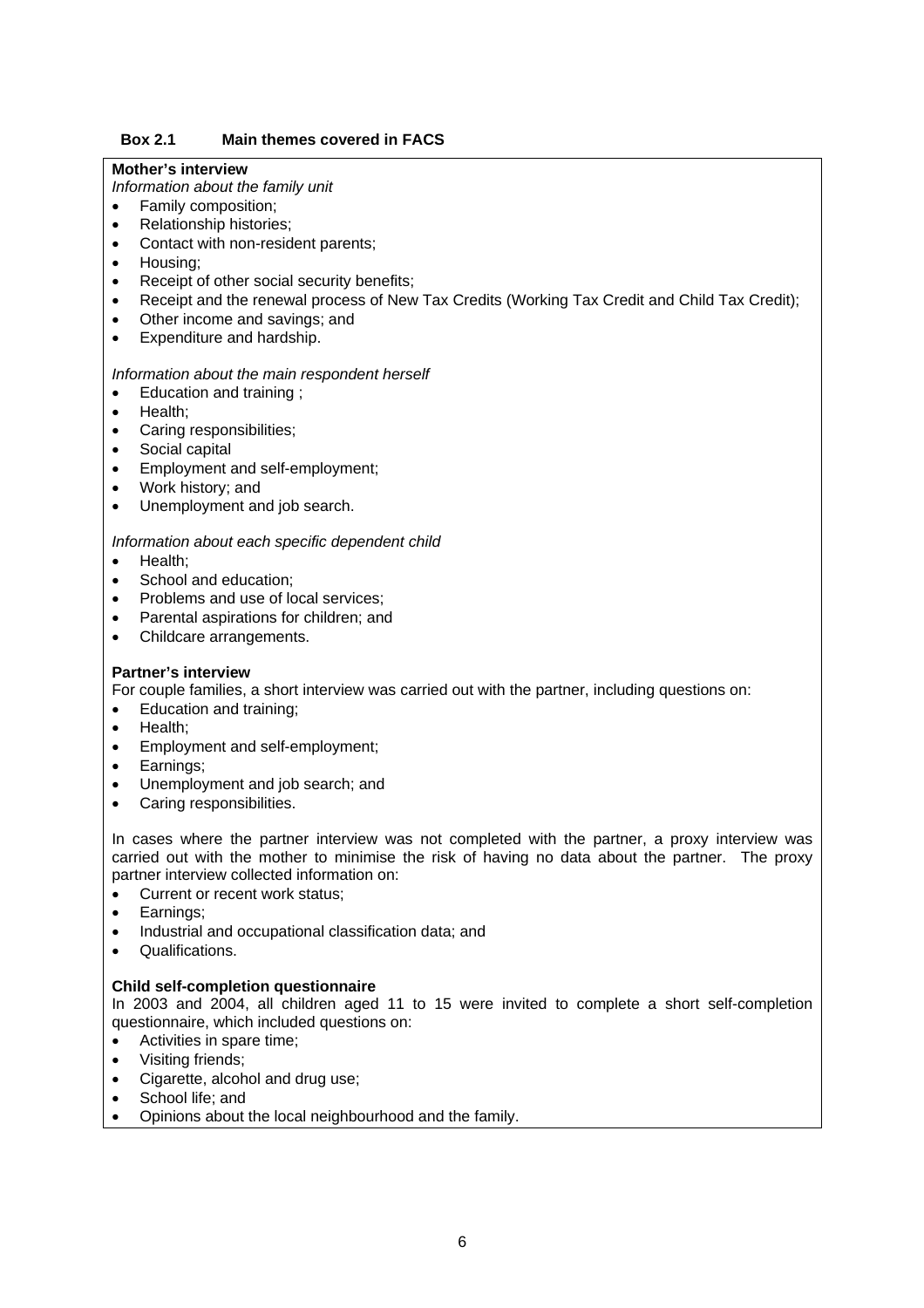<span id="page-16-0"></span>One of the qualities of FACS is that it is a panel study, which means that it returns to interview the same families year after year. It can therefore be used to observe dynamic behaviour and experiences. For example it can be used to answer questions such as how many families move house from one year to the next? And how do families' income and living standards change after such a move?

The main FACS interview takes place with a mother figure in a household, and a shorter interview with her partner. The FACS sample has two main elements. The *panel sample* includes families who had entered the study in a previous year and are re-interviewed year on year. The *booster sample* consists of new families added to the sample in order to ensure it is representative of all families with dependent children in Britain. Table 2.1 shows that approximately 7,000 families and 15,000 children take part in FACS each vear $11$ .

| Year of FACS survey | Number of families with children | Number of children |
|---------------------|----------------------------------|--------------------|
| 2001 (Wave 3)       | 7.721                            | 15.959             |
| 2002 (Wave 4)       | 7,358                            | 15.287             |
| 2003 (Wave 5)       | 7.250                            | 15,056             |
| 2004 (Wave 6)       | 6.940                            | 14,099             |
| 2005 (Wave 7)       | 6.976                            | 13.814             |

**Table 2.1 Number of families and children in FACS, 2001-2005** 

Note: In 1999 and 2000 FACS only interviewed lone-parent families and low-to-moderate income couple families. From 2001 FACS is representative of all families with children.

# **2.2 Developing measures of bad housing using FACS**

*Bad housing* is a general term used in this report to designate various problems or disadvantages concerning housing conditions. As discussed in the introductory chapter, there are many different aspects of bad housing. For this study we have selected three major housing problems that can be measured with FACS data. The three aspects of bad housing that we focus on in this report are:

- Overcrowding;
- Poor state of repair; and
- Inadequate heating.

We are not able to look at temporary accommodation in this research because there are too few families affected by this problem in the FACS sample. It is inherently difficult for general household surveys, such as FACS, to routinely identify families in temporary accommodation, mainly because they move around a lot and, by definition, have no fixed abode from where to be contacted.

The following subsections describe the measures of bad housing used in this research in more detail.

#### *Overcrowded accommodation*

The definition of overcrowding used in this research mirrors the 'official bedroom standard' methodology. The bedroom standard states that a standard number of bedrooms are required for each household in accordance with its age/sex/marital status composition and the relationship of the members to one another. A separate bedroom is required for each married or cohabiting couple, for any other person aged 21 or over, for each pair of adolescents aged 10 - 20 of the same sex, and for each pair of children under 10. Any unpaired person aged 10 - 20 is paired, if possible with a child under 10 of the same sex, or, if that is not possible, he or she is counted as requiring a separate bedroom, as is any unpaired child under 10 years old. This standard is then compared with the actual number of bedrooms (including bed-sitters) available for the sole use of the household. If a household has fewer bedrooms than required by the standard, it is deemed to be overcrowded.

<span id="page-16-1"></span><sup>&</sup>lt;sup>11</sup> For more information on FACS see [www.esds.ac.uk/longitudinal/access/facs/l4427.asp](http://www.esds.ac.uk/longitudinal/access/facs/l4427.asp)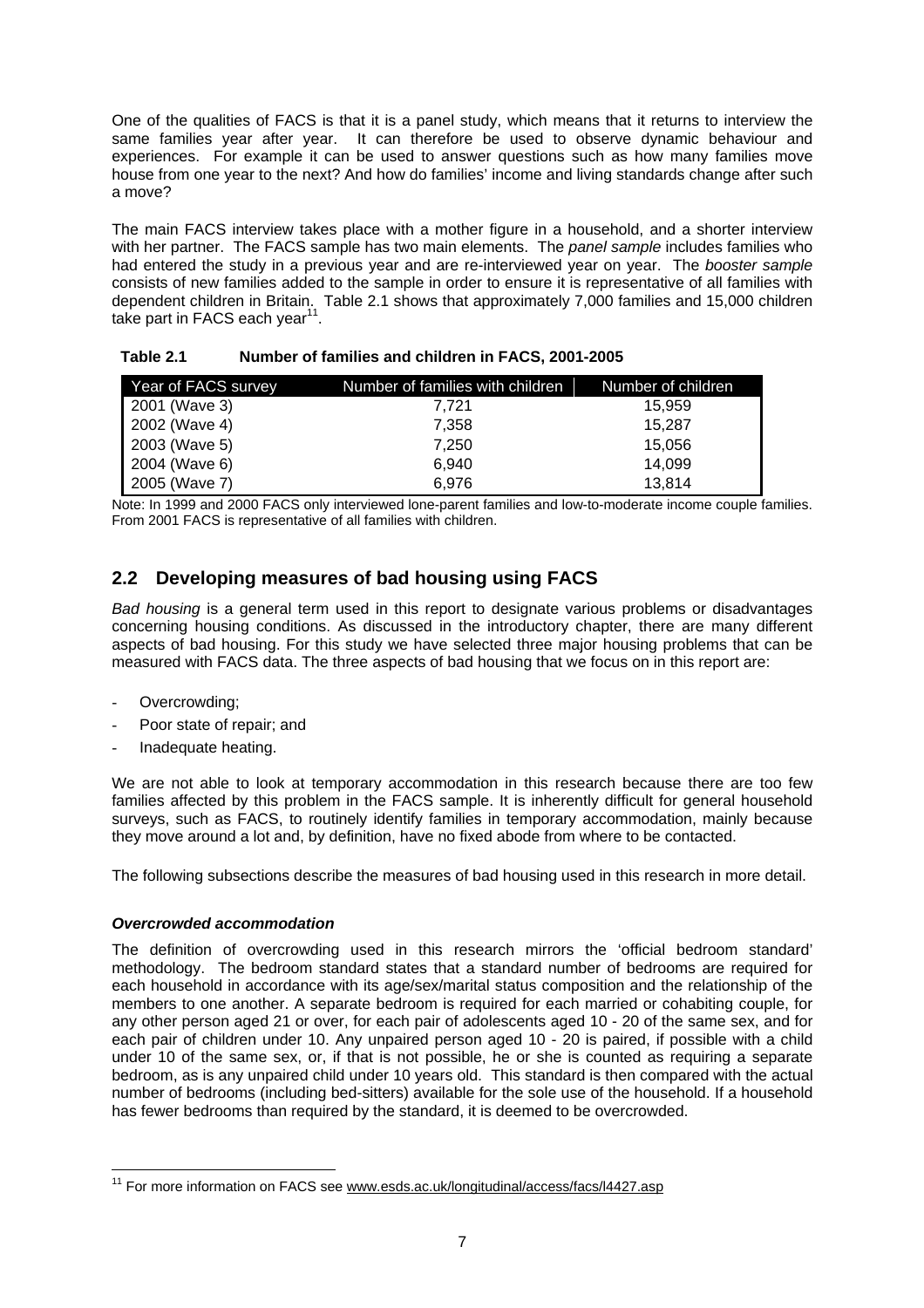The bedroom standard is calculated in FACS from information on the size and composition of the household and from a question asked to the mother about the number of bedrooms in the accommodation. The precise wording of this question is as follows:

*Q. How many separate bedrooms do you have here? (include only rooms to which respondent's household has access. 'Bedrooms' includes boxrooms and bedrooms not currently used as bedrooms)* 

Hence the way FACS measures overcrowding using the bedroom standard is very similar to official estimates obtained from specialist housing surveys. However, as will be discussed later (see Section 2.4), FACS estimates of overcrowding, and other aspects of bad housing, cannot be directly compared to official estimates.

#### *Accommodation in poor state of repair*

The second measure of bad housing that we use in this study relates to an accommodation's state of repair. The academic literature points to a number of methods to measure this aspect of bad housing. One of the most highly regarded methods is to ask about a range of problems with the accommodation and to construct an indicator of poor housing conditions based on a composite index of this set of problems. This methodology is well established and has been widely used and tested in research on material deprivation (see for example Whelan et al., 2001, 2004).

This methodology is favoured over that which uses one question to ask a family to directly assess their accommodation on a scale, for example, from 'very poor state of repair' to 'very good state of repair'. Most people tend to respond quite positively when asked to self-assess their accommodation. However, this self-assessment can vary according to tenure, where those in the rented sector tend to be more critical than people who live in owner-occupier accommodation.

Hence we construct this measure using responses to the following question that FACS asks the mother about the state of repair of her accommodation:

*Q. Are there any repairs that need to be done to your home such as the problems listed on this card? (give as many that apply)* 

- *Raising damp in floor or walls;*
- *Water getting in from roof, gutters or windows;*
- *Bad condensation problems;*
- *Problems with mould growth;*
- *Problems with electrical wiring;*
- *Problems with plumbing;*
- General rot and decay:
- *Problems with insects;*
- *Problems with mice or rats;*
- *Problems with drafts;*
- *Other repairs (respondent free to indicate).*

Mothers are asked to indicate as many repairs as possible from the above list and these are added cumulatively to give an overall number of repairs that the accommodation requires. With a composite index such as this, the choice of a threshold to indicate 'bad housing' is inevitably somewhat arbitrary. To address this issue we performed a number of tests to select the most appropriate threshold to define accommodation in disrepair. This decision was also influenced by the need to have an adequate number of children experiencing bad housing to allow more complex statistical analyses in this report. The results of these tests suggested that accommodation with at least three items requiring repair should be defined as in disrepair.

To verify this measure, and the choice of threshold of items requiring repair, we looked at other measures of poor conditions in the FACS survey. No families living in accommodation that required three or more repairs described their accommodation as being in an 'excellent state of repair' and very few (8 per cent) described it as "very good". These analyses suggest that the approach we have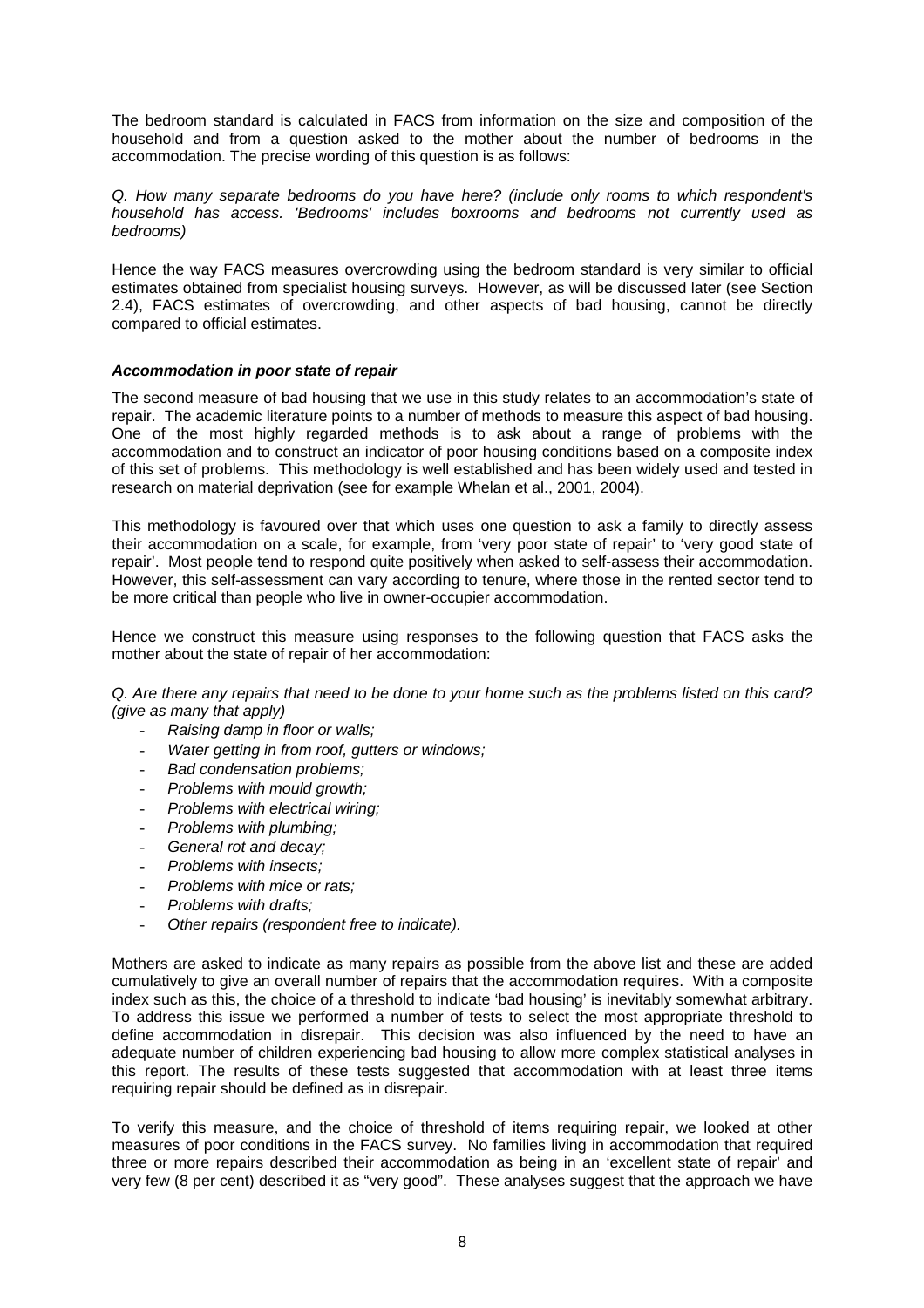<span id="page-18-0"></span>taken to quantify accommodation in disrepair is robust and limits the degree of subjectivity that could influence the measure.

#### *Inadequate heating*

The third and final measure of bad housing we use in this study focuses on inadequately heated accommodation. FACS does not ask how much of a family's income is spent on heating the home, so it is not possible to construct a direct measure of fuel poverty. Instead, we use a measure of inadequate heating that is derived from the following question.

Q. *In winter, are you able to keep this accommodation warm enough? (yes, no)* 

Families that responded negatively to the question are defined as living in inadequately heated accommodation.

The ability to keep accommodation warm enough, or adequacy of heating, as determined by the respondent may be based on a number of physical or financial reasons, or a combination of both. These include the heating system being inefficient or broken, an inefficient building fabric, and the family being unable to afford heat of an adequate level. Therefore, we use other information in FACS to provide some context to this measure.

Families reporting inadequate heating tend to be less likely to have central heating<sup>12</sup> (58 per cent compared to 88 per cent that do have adequate heating). These families have other forms of heating appliances in the home, such as fixed room heaters (25 per cent compared to 7 per cent that do have adequate heating). The reasons why families may have their homes insufficiently heated varies quite considerably. An almost equal number of families (approximately three in ten) pointed to inefficient or broken heating, poor insulation and the cost as the main reasons.

Another potentially important issue related to the problem of inadequate heating is the method of payment for the fuel bills<sup>13</sup>. The way in which bills are paid can affect the amount of money spent on fuel bills and consequently, may be lead to inadequate heating or to fuel poverty. The presence of expensive payments methods, such as pre-paid meters, can be particularly important in this context. The FACS data shows that although families that report inadequate heating are more likely to have a pre-payment meter, it is the tenure type that differentiates these families the most – with those in social rented houses by far the most likely to have this form of heating payment system.

# **2.3 Estimates of bad housing using FACS**

This section shows the trend prevalence of the three aspects of bad housing in Britain according to FACS data from 2001 to 2005 (the most recent years that the survey was collected). We present estimates for children, rather than for families, as the analysis in later chapters relates to the experience of children (for example, how living in bad housing is associated with other forms of children's well-being). In this section we also present estimates for children living in accommodation across the different housing sectors and the overlap between the three housing problems.

Figure 2.1 shows that the rates of all three types of bad housing are roughly stable over the five-year period. Although FACS data may suggest a slight increase in the prevalence of disrepair and overcrowding, and a decrease in the incidence of inadequate heating, these variations are only minor. The lower figure for disrepair in 2001 can be explained (at least partially) by the list of housing problems presented to the respondent in the FACS survey being slightly different from the list used in the four subsequent years.

<span id="page-18-1"></span> $12$  This may be an important factor since figures based on ECHP 2005 show that 26 per cent of households with no central heating are fuel poor.

<span id="page-18-2"></span> $13$  According to ECHS 2005, households with pre-payment meters make up 20 per cent of all fuel poor households.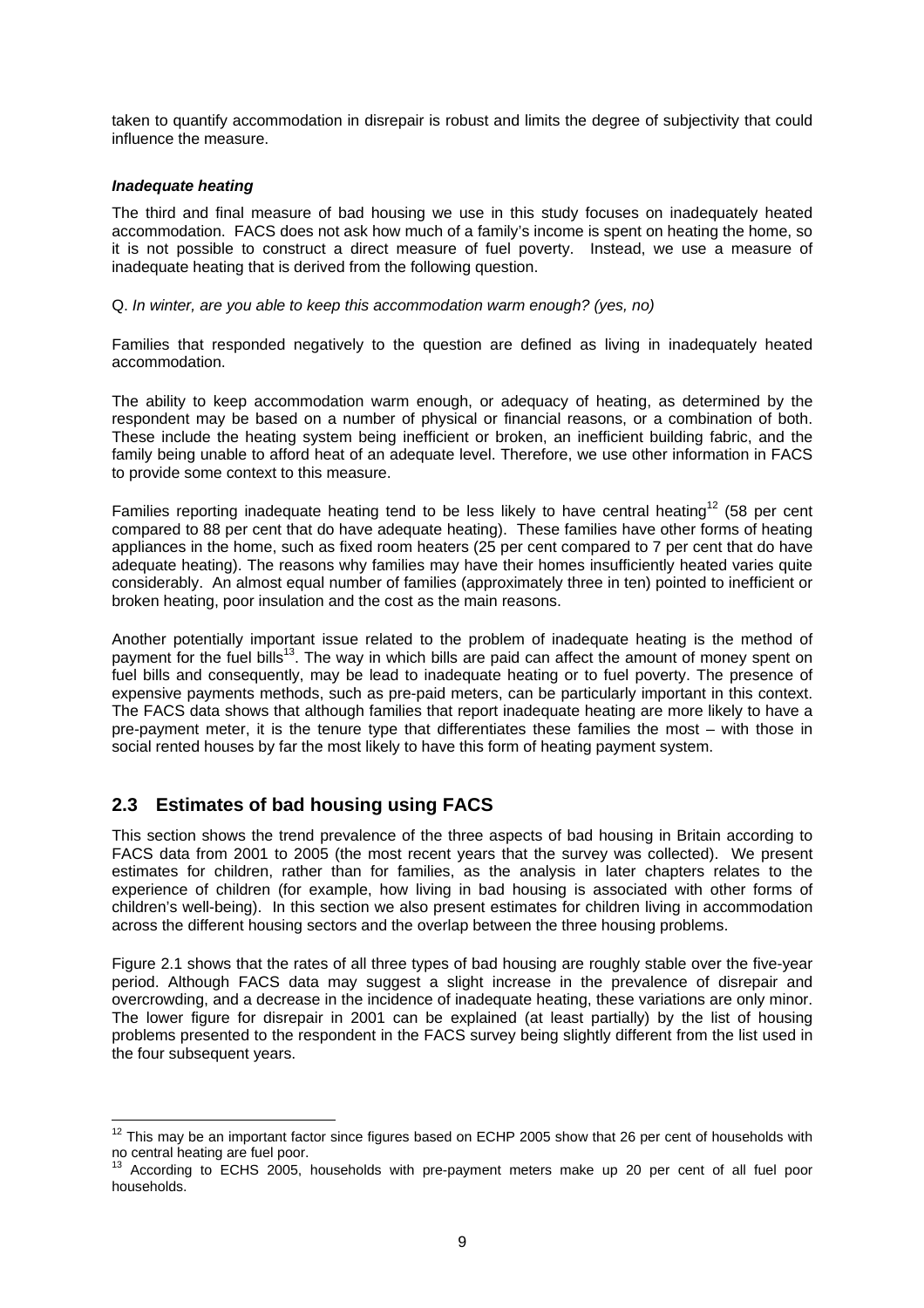<span id="page-19-0"></span>



Base: Dependent children in Britain Source: FACS 2005

Table 2.2 shows the incidence of bad housing according to tenure. Almost 15 per cent of children were affected by overcrowding in 2005. The situation varies widely depending on the tenure type. Less than 10 per cent of children living in privately owned houses were affected by overcrowding, while the proportion was much higher in the rented sector (26 per cent). The difference between private and social tenants is also quite substantial: while among private tenants the proportion of children living in overcrowded dwellings is around 20 per cent, it rises to over 28 per cent among social tenants.

|                  | <b>Overcrowding</b> |      | Poor state of repair |      | <b>Inadequate heating</b> |     |
|------------------|---------------------|------|----------------------|------|---------------------------|-----|
|                  | $\%$                | N    | %.                   | N    | %                         | N   |
| Owned            | 9                   | 739  |                      | 540  | 2                         | 181 |
| Rented - private | 20                  | 204  | 22                   | 235  | 14                        | 154 |
| Rented - social  | 28                  | 794  | 19                   | 599  | 13                        | 402 |
| All rented       | 26                  | 998  | 20                   | 834  | 14                        | 556 |
| All              | 15                  | 1827 | 11                   | 1399 | 5                         | 749 |

#### **Table 2.2 The incidence of bad housing by tenure**

Base: Dependent children in Britain Source: FACS 2005

Similarly, we see a large gap between owned and rented houses in disrepair, with the proportion of children living in accommodation in a poor state of repair three times higher for those living in rented accommodation (20 per cent and 7 per cent). Here however, we do not see a big difference between those in private and social rented housing. Children living in privately rented housing are slightly more likely to experience disrepair, which is in line with the findings from the English House Conditions Survey (DCLG, 2006).

In the case of inadequate heating, the picture is very similar to that for accommodation in poor state of repair. Again, we see a substantial difference between owned and rented houses, with the proportion of children living in inadequately heated accommodation as low as 2 per cent for owner-occupiers and 14 per cent for those in rented accommodation. Once again, there is hardly any difference between children in private and social rented accommodation (14 and 13 per cent).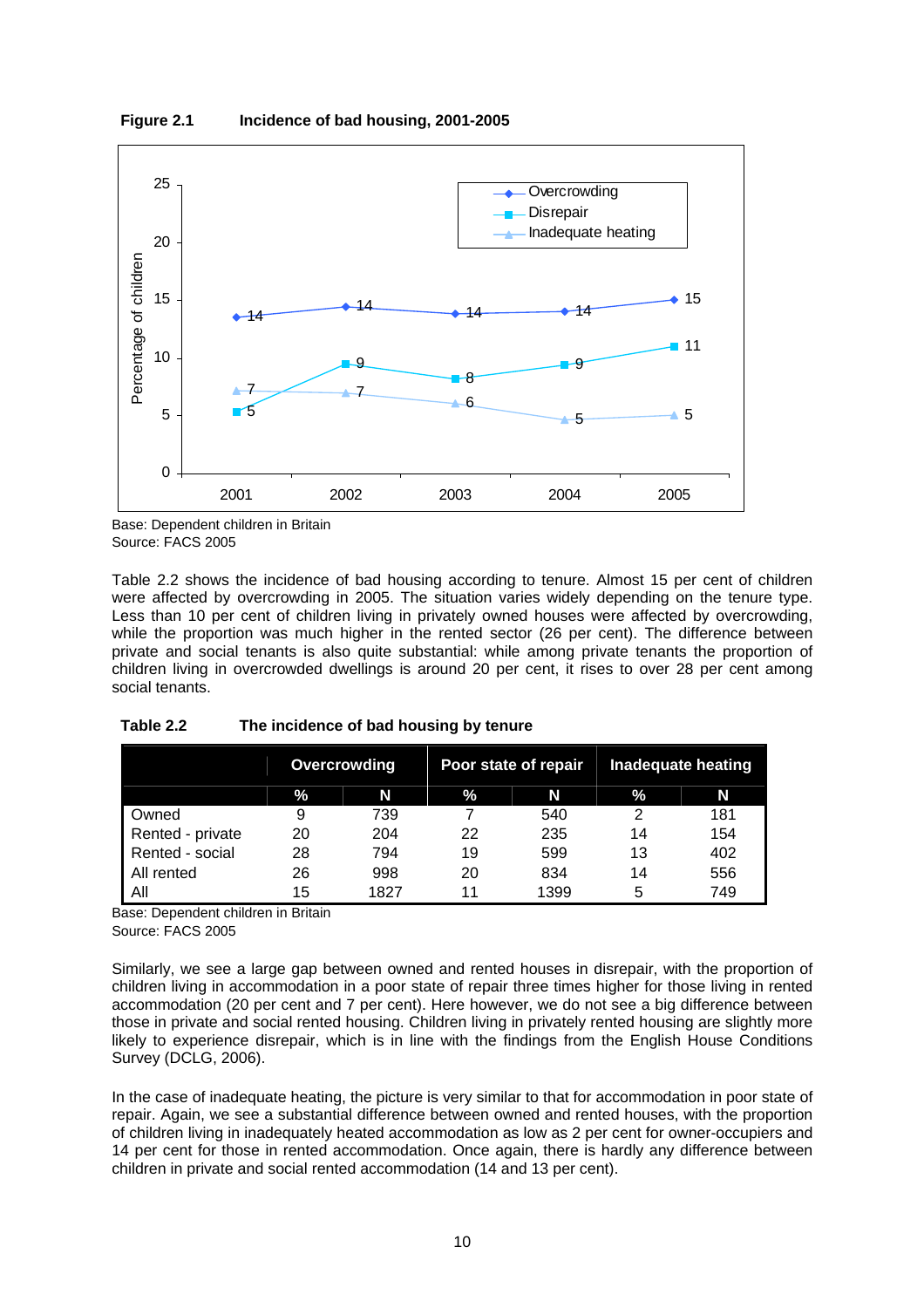#### <span id="page-20-0"></span>*The overlap between different types of bad housing*

Of course it is possible that some children live in accommodation with more than one of the three problems that we look at in this study. Figure 2.2 presents the proportions of children that experienced multiple housing problems (again the analysis is split by tenure type). The first observation is that a majority of children live in homes that are free from any of the three housing problems. However, the likelihood of this depends very much on tenure type. Over four in five (84 per cent) children in owner-occupied accommodation do not experience any of the three aspects of bad housing. This reduces to just over half of children in rented accommodation (57 per cent of in private rented and 53 per cent in social rented).

Similarly, we see a difference in accommodation with multiple housing problems according whether it is owned or rented dwellings; whether the accommodation is privately or socially rented does not make a big difference. For example, very few (less then 2 per cent) children in owner occupied accommodation face two or more housing problems compared to over one in ten of children in rented accommodation (11 per cent of in private rented and 12 per cent in social rented).





Base: Dependent children in Britain Source: FACS 2005

# **2.4 Challenges of measuring bad housing using FACS**

Clearly there are many challenges in using survey data, such as that from FACS, to measure bad housing. In this section we explain the main challenges, by outlining the strengths and weaknesses of the measures we use in this study.

One of the main reasons for using FACS in this study is that the survey collects a range of information on children and their families. This provides the opportunity to investigate the association between living in bad housing and child well-being. FACS is also a panel survey; it follows the same families at annual intervals, meaning it is possible to explore how circumstances of children change over time. This makes FACS quite different from the specialist surveys on housing (such as the Survey of English Housing, and, the English Housing Conditions Survey), which are not longitudinal and,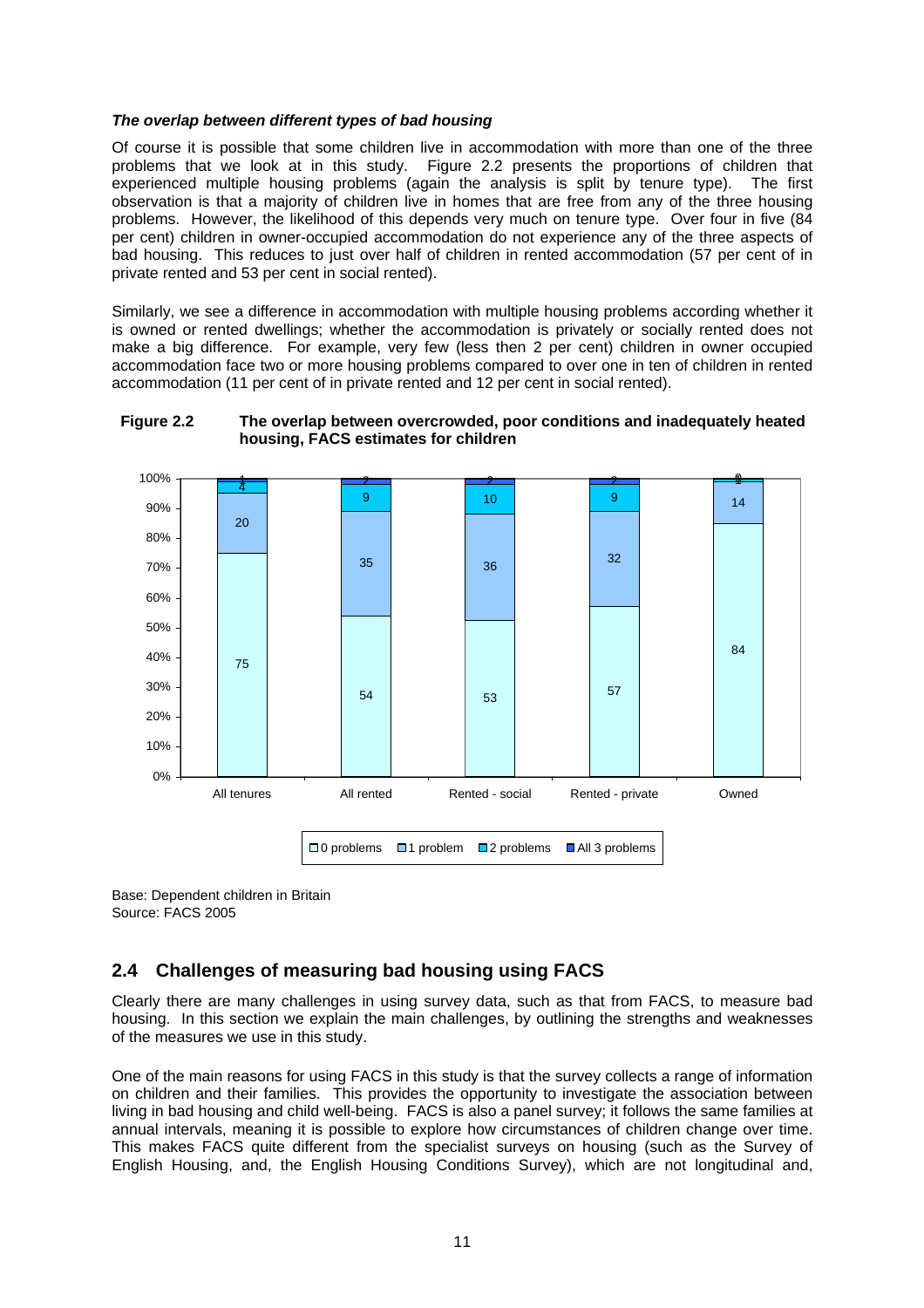<span id="page-21-0"></span>despite being very detailed in their coverage of the housing topic, do not include information on child outcomes.

However by one of the main differences between FACS and the specialist housing surveys is that FACS asks parents their *opinions* on their housing, whereas EHCS, for example, uses an independent surveyor to assess the accommodation. By asking parents for their opinions on their accommodation, information from FACS is subject to bias as certain families are more likely to report problems with housing than others (for example, social tenants are more likely to report problems than owner occupiers, who may be reluctant to focus on problems that they may have to correct themselves, or at least pay someone else to do). However, self-reporting of opinions, as collected in FACS, is interesting information in its own right, as it captures families' perception of their accommodation and this is something qualitatively different to that measured in the specialised housing surveys.

For these reasons, and the fact that different surveys use different question wording and conceptualisation of housing problems, we can anticipate that estimates of bad housing from FACS may vary slightly from those from the specialist housing surveys. Even in the case of overcrowding, where the FACS measure is very close to the official one, estimates are not identical (even allowing for sampling error). An example of why these estimates may differ is that in the specialised housing surveys the number of bedrooms a dwelling has is assessed by an independent surveyor. Bedrooms converted to other uses are not counted as 'a bedroom' unless they have been denoted as bedrooms by the residents - bedrooms not actually in use are counted unless uninhabitable. On the contrary, FACS data are self reported and therefore it is possible that families do not report the number of bedrooms using the same judgements.

A similar issue arises when we measure accommodation in poor state of repair. FACS uses a set of items of disrepair that differs from that used in the ECHS. Furthermore the judgement of an independent surveyor has the potential to differ quite markedly from the view of the family living in the accommodation. Likewise the measure of inadequate heating in FACS is quite different to official estimates – it measures something different than fuel poverty and is rather more basic than the heating element of the Decent Home Standard.

To conclude, because the methods of measuring bad housing in FACS are different to those used in the specialised housing surveys, we do not attempt to directly compare estimates (even though FACS estimates of bad housing are broadly in line with those from other studies). This is not to say that the measures we use in this study are not valid. They tell us about how families feel about their accommodation and the problems that they believe their accommodation has.

# **2.5 Summary**

FACS is an annually representative survey of all families with children that can be used to estimate the incidence of bad housing amongst children living in Britain. FACS covers a range of topics other than housing that means it can be used to compare the living standards of children in different forms of bad housing. FACS also follows the same children over time so can be used to explore how long children live in bad housing and how this is associated with child outcomes.

This study focuses on three aspects of bad housing that can be measured using FACS data:

- *1. Overcrowding*, measured as falling 1 or more bedrooms below the 'bedroom standard' criterion, which takes into account the number of rooms in the accommodation and the size and composition of the family.
- *2. Poor state of repair*, indicating the accommodation suffering from three or more problems such as rising damp in floor or walls, general rot and decay or problems with drafts.
- *3. Inadequate heating*, defined as the situation where family is unable to keep the accommodation warm in winter.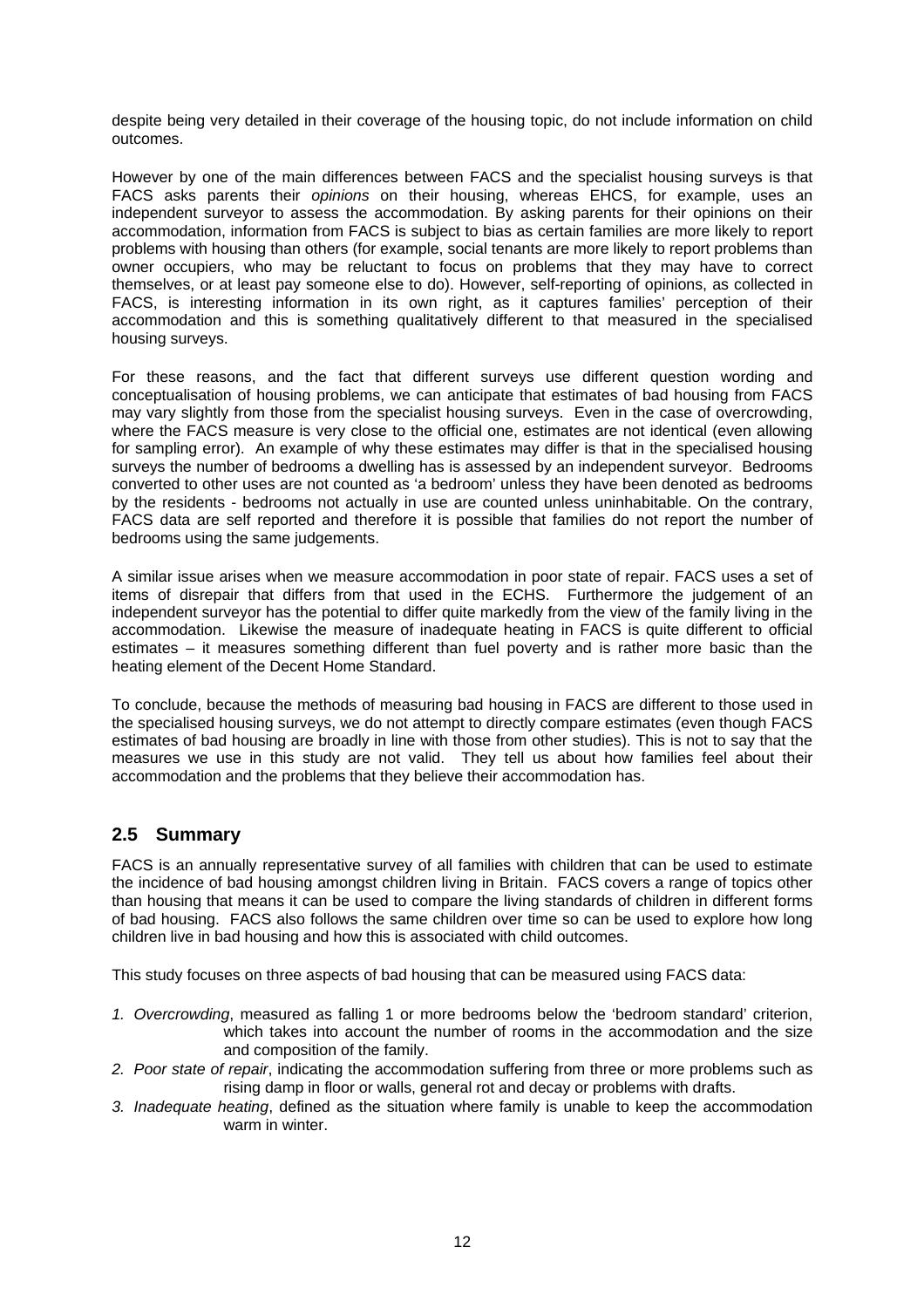Although FACS measures bad housing using a different methodology to the specialist housing surveys, estimates of bad housing derived from FACS find patterns of housing problems broadly in line with other published research. According to FACS, in Britain in 2005:

- One in seven (15 per cent) dependent children were living in overcrowded accommodation;
- One in ten (11 per cent) dependent children were living in accommodation with poor conditions; and
- One in twenty (5 per cent) children were living in accommodation with inadequate heating.

In general there are marked differences in estimates of bad housing for children living in different tenure types, particularly between those that live in owner occupied and rented accommodation. For example, less than one in ten (9 per cent) children living in owner occupied accommodation were affected by overcrowding compared with 20 per cent (private) and 28 per cent (social) in the rented sector.

For certain housing problems we also see differences in children within the rented sector, although for other problems these differences disappear. There is a large gap between the proportions of children in owner occupied and rented accommodation deemed to be in disrepair (7 per cent and 20 per cent respectively). There is less of a difference between private rented and social rented accommodation (22 per cent and 19 per cent respectively).

Very few, only 2 per cent, of children in owner-occupied accommodation live in housing with inadequate heating. Again there is a substantial difference between owner-occupied and rented houses, but little difference between private and social rented accommodation (13 per cent and 14 per cent respectively).

One in four children (25 per cent) experienced at least one form of bad housing. A minority of children (5 per cent) experienced multiple housing problems. Again, the likelihood of having multiple housing problems varies according to tenure type. Over one in ten (11 per cent) children from rented accommodation face two or more bad housing problems, with very little difference between private and social rented accommodation, compared to just 2 per cent of children from owner-occupied accommodation.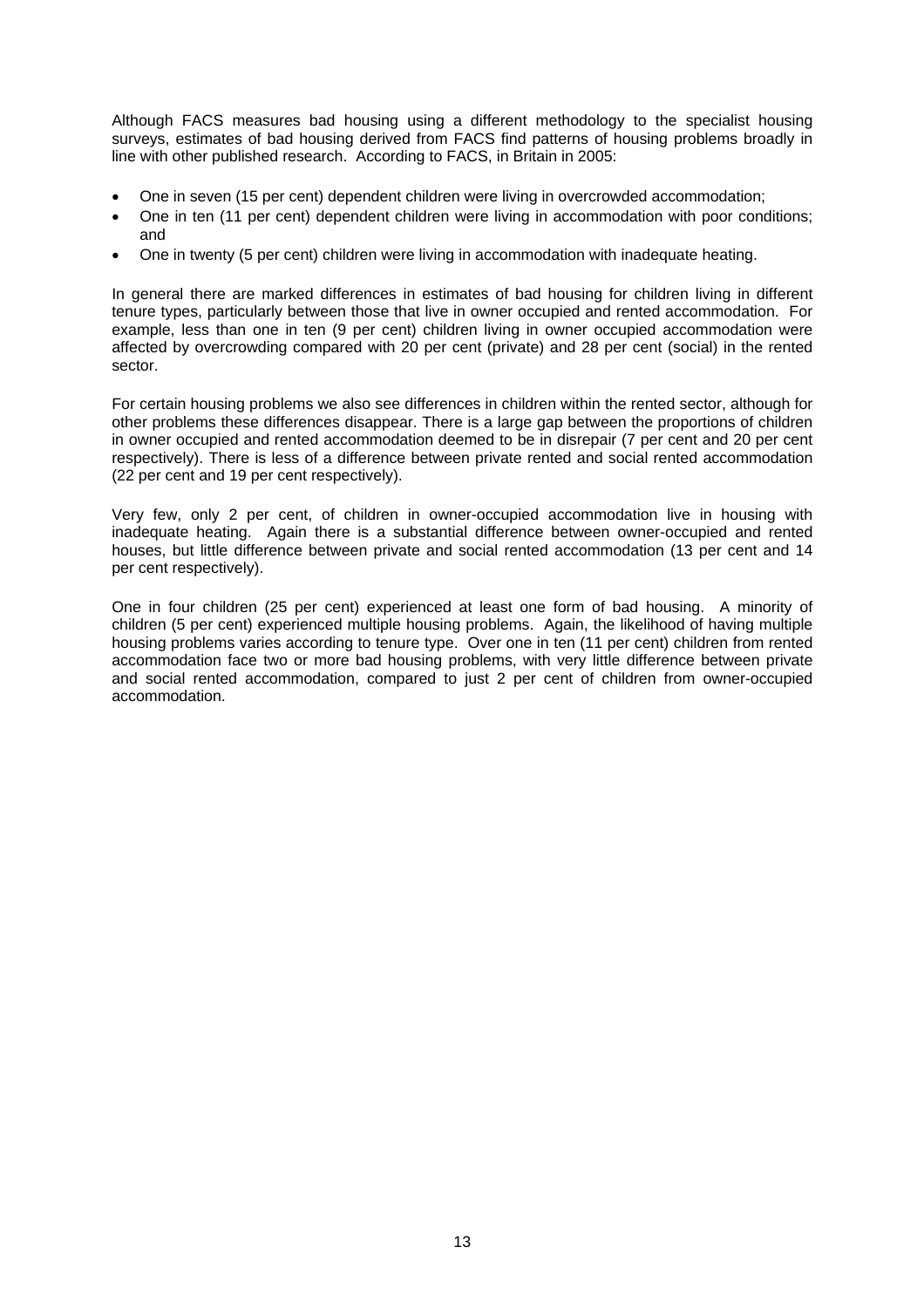# <span id="page-23-0"></span>**3 THE DYNAMICS OF BAD HOUSING**

This chapter introduces a longitudinal element to our investigation of bad housing. FACS is used to explore children's experiences of bad housing over a five-year period to distinguish children who persistently lived in bad housing from those who experienced problems on a more short-term basis. Drawing on research into poverty dynamics, the chapter begins by explaining what can be gained by taking a longitudinal perspective rather than simply relying on point-in-time estimates of bad housing. The chapter goes on to create longitudinal measures of each of the three indicators of bad housing used in this report, based on the length of time that these problems lasted. The chapter then explores the family characteristics associated with different durations of bad housing.

The rest of this chapter proceeds as follows:

- Section 3.1 discusses the importance of understanding the dynamics of bad housing. It is argued that the use of panel data to explore children's experiences over a five-year period can improve both our understanding of the true extent of the bad housing problem and of the possible risk factors most associated with experiencing bad housing. Identifying how long children spend in bad housing can also further our understanding of any link between bad housing and child outcomes.
- Section 3.2 looks at the incidence of bad housing (overcrowding, disrepair, and inadequate heating) over the period 2001-2005 and demonstrates that the proportion of children affected by bad housing is significantly larger than point-in-time estimates would suggest. Section 3.2 also introduces the longitudinal measure of bad housing used in this report, with children classified as experiencing short-term or persistent bad housing based on whether they experienced bad housing for 0-2 or 3+ years between 2001 and 2005. Results show how the duration of bad housing varies depending on the housing problem considered. Overcrowding is shown to be the most persistent housing problem.
- Section 3.3 explores the relationship between housing tenure and experiencing bad housing on either a short-term or persistent basis. The duration of bad housing is shown to vary significantly by tenure. Children living in socially rented accommodation were particularly likely to have experienced persistent overcrowding, whilst children living in privately rented accommodation were particularly likely to have experienced on a persistent basis, accommodation in disrepair or inadequately heated accommodation.
- Section 3.4 looks at how the duration of bad housing varies depending on a range of family characteristics. Experiencing persistent bad housing was associated with being in a lone-parent family, living below the poverty line, coming from a large family, living in a deprived area and living in London. There were also interesting associations between ethnicity and the experience of bad housing.
- Section 3.5 presents the results of running multivariate analysis to identify the risk factors most associated with experiencing housing problems on a persistent basis, controlling for other factors associated with experiences of disadvantage such as poverty and location.

# **3.1 The importance of understanding dynamics**

Very little is currently known about the dynamics of bad housing, for example how long people live in bad housing. Official estimates of bad housing provide only a snapshot of families experiencing problems at a particular point in time. Similarly, research looking at the risk factors associated with bad housing also tends to look only at the experience of bad housing in a single year (Quilgars, 2005; Barnes et al, 2006; DCLG, 2007).

The research on bad housing contrasts with a growing body of evidence on the short-term dynamics of child poverty. Official statistics on child poverty report not only the proportion of children living in poverty at a particular point in time but also the proportion of children living in persistent poverty; that is being below a low-income threshold in at least three years of a four-year period.<sup>14</sup> Research looking at the causes and consequences of child poverty increasingly adopts a dynamic perspective, focusing

<span id="page-23-1"></span><sup>&</sup>lt;sup>14</sup> This is the approach taken in the Households Below Average Income (HBAI) series. See DWP (2007).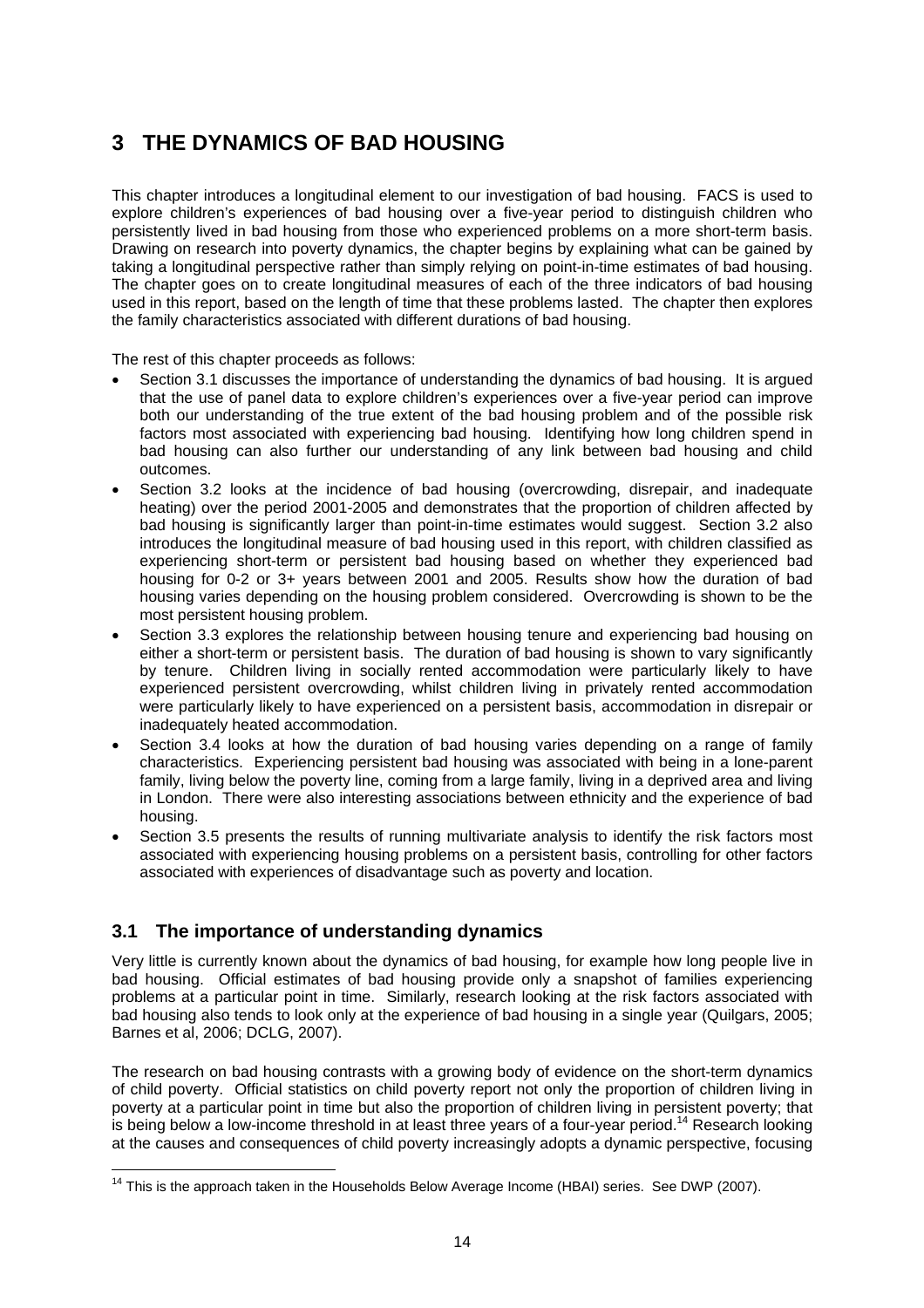<span id="page-24-0"></span>on children's experiences across several years and differentiating between short-term and persistent poverty (see Smith and Middleton, 2007 for a review of the literature).

There are a number of reasons why taking a longitudinal perspective may be useful either when considering child poverty or children living in bad housing. First, it is only by looking at evidence over time that we are able to estimate the true extent of the problem. As this chapter will demonstrate (Section 3.2.1) many children experience bad housing on a short-term basis only and may move into or out of bad housing at different times. This means that single point in time estimates, as available from cross-sectional surveys, will fail to pick up all the children who may be affected by bad housing.

Secondly, taking a dynamic perspective will allow us to identify children with different bad housing histories. Differentiating children who experience bad housing on a persistent basis from those who experience it only short-term can help to better identify those children most at risk from bad housing and the factors that make the problem more likely. Understanding dynamics is important if we are to develop effective policy solutions and concentrate on tackling the causes of disadvantage rather than simply alleviating symptoms (Bradbury et al, 2001).

Finally, identifying how long children spend in bad housing can help us to better understand the nature of any link between bad housing and child outcomes. It may be that the effect of bad housing on child outcomes depends on how long the problem is experienced. Studies of income poverty have shown that persistence, rather than severity, of low income is the key to understanding household exclusion (Magadi and Middleton, 2005). Furthermore, if we can establish a link between the duration of bad housing and the strength of any housing effect, it will help us to be more confident that we have identified a genuine relationship between housing conditions and child outcomes. The relationship between the duration of bad housing and child outcomes is the focus of Chapter 4.

# **3.2 Using FACS to measure housing dynamics**

FACS data provides us with an opportunity to explore the dynamics of bad housing. FACS is a panel study in which the same families with children are interviewed on a yearly basis. This report uses five years of FACS data to build up a picture of the same children's housing experiences between 2001 and 2005 (Figure 3.1).





Conducting longitudinal analysis raises a number of methodological issues that FACS, to a large extent, allows us to address. First, given the costs of repeatedly interviewing the same respondents, many panel studies are conducted on a small scale leading to problems with sample size. However, FACS is a large scale study and, because it focuses specifically on families with children, ensures a larger sample of children than it would be possible to obtain from general household panel surveys such as the British Household Panel Survey. The longitudinal analysis reported here, which relies on children from families that took part in all five waves of the study from 2001 to 2005, is based on a final sample of 6,341 children.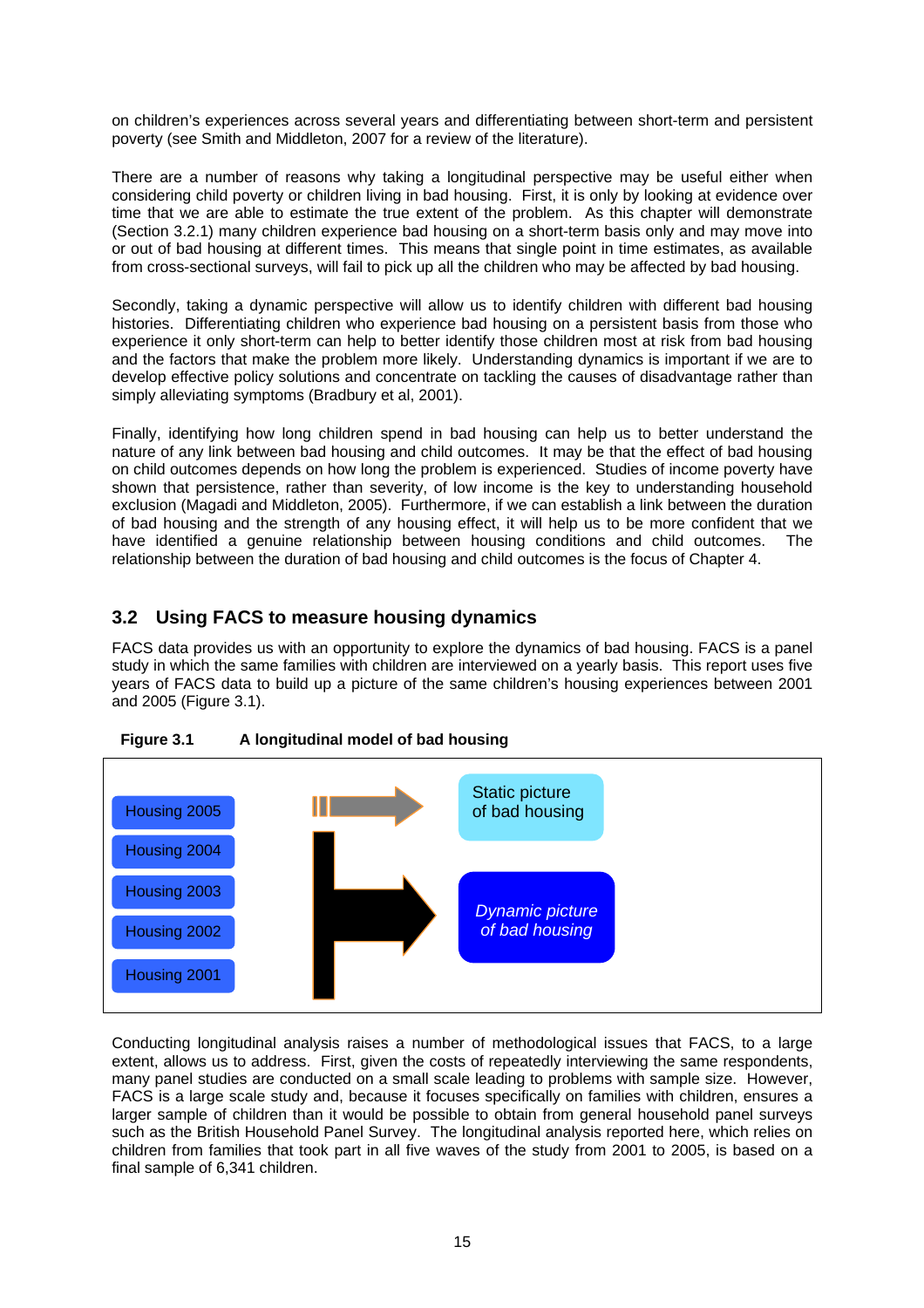<span id="page-25-0"></span>Secondly, with any panel analysis there is always a problem of attrition; in particular a problem arises if the families that drop out of the sample differ systematically from the families that remain, thereby introducing bias into the sample. FACS data is weighted to correct for any systematic differences in non-response.<sup>15</sup> The profile of children included in the weighted panel sample corresponds well to the 2001 cross-sectional sample meaning that we can be confident that our findings are representative of all dependent children in Britain.<sup>16</sup>

Thirdly, monitoring change requires that the variables of interest be measured in a consistent way over the time period considered. The questions used to measure each of the three housing problems in FACS (see Chapter 2) were asked in a consistent format over all five waves of the study 2001 to  $2005<sup>17</sup>$ . This means that we can be more confident that any changes in children's housing circumstances represent a genuine variation rather than being an artefact of differences in the way variables are measured.

Finally, once we start to consider dynamics and move beyond a simple dichotomous indicator of bad housing (i.e. did or did not experience bad housing), the question of how best to categorise children according to their different housing histories becomes more involved. Any classification will necessarily be imperfect given the data available only cover a discrete period of time and is censored at each end – in other words we do not know the child's housing history before 2001 or after 2005. This report follows an approach used in much of the literature on poverty dynamics (for example, see Jenkins and Rigg, 2001) - it models the duration of children's bad housing experience according to the number of years spent in bad housing over the five-year period being considered.

## *3.2.1 The incidence of bad housing 2001-2005*

Figure 3.2 below shows the proportion of children that experienced each of the three housing problems in at least one year between 2001 and 2005 (and compared with the standard crosssectional estimates, presented in Chapter 2, that provide the proportion of children living in bad housing in 2005). The longitudinal estimates suggest that the proportion of children affected by bad housing is significantly higher than the figures usually presented for a given point in time may lead one to presume.

Overall, one in four (25 per cent) children experienced overcrowding on at least one occasion between 2001 and 2005, compared with around one in seven (15 per cent) children living in overcrowded accommodation in 2005. Similarly, almost one in four (23 per cent) children lived in accommodation in disrepair on at least one occasion between 2001 and 2005, compared with one in 10 (11 per cent) children living in poor conditions in 2005. More than twice as many children had some experience of inadequate heating than the figures for 2005 alone may suggest. Around one in eight (13 per cent) children lived in inadequately heated accommodation on at least one occasion between 2001 and 2005, compared with just one in 20 (5 per cent) of children living in inadequately heated accommodation in 2005.

The differences between the longitudinal and the point in time estimates arise because of the dynamic nature of bad housing. Bad housing is not necessarily permanent, some children do move into or out of bad housing from one year to the next. Hence some of the children living in bad housing in a given year are not the same children who were living in bad housing in the previous or subsequent years.

<span id="page-25-1"></span><sup>&</sup>lt;sup>15</sup> For further details see the series of FACS technical reports

<sup>(</sup>http://www.dwp.gov.uk/asd/asd5/facs/facs\_publication.asp)

<span id="page-25-2"></span><sup>&</sup>lt;sup>16</sup> The one respect in which the panel differs from a representative cross-sectional sample is in the age profile of the children covered. The panel comprises only children born in or before 2001 and therefore eligible to be included in that wave of the study. Any children who were interviewed in 2001 but became too old to be counted as a dependent child in any subsequent waves of the panel are excluded. This means that the age of children in the panel sample, as recorded in 2001, therefore ranges from 0-14 as opposed to 0-18. Similarly, in 2005, all of the children in the panel were aged between 5 and 18 as opposed to 0 and 18.  $17$  The only slight inconsistency occurs with the disrepair measure as a shorter list of items was asked to families

<span id="page-25-3"></span>in 2001 than in the other four years. However, further analyses have shown this not to have an impact on the longitudinal measure of disrepair used in this and the following chapter.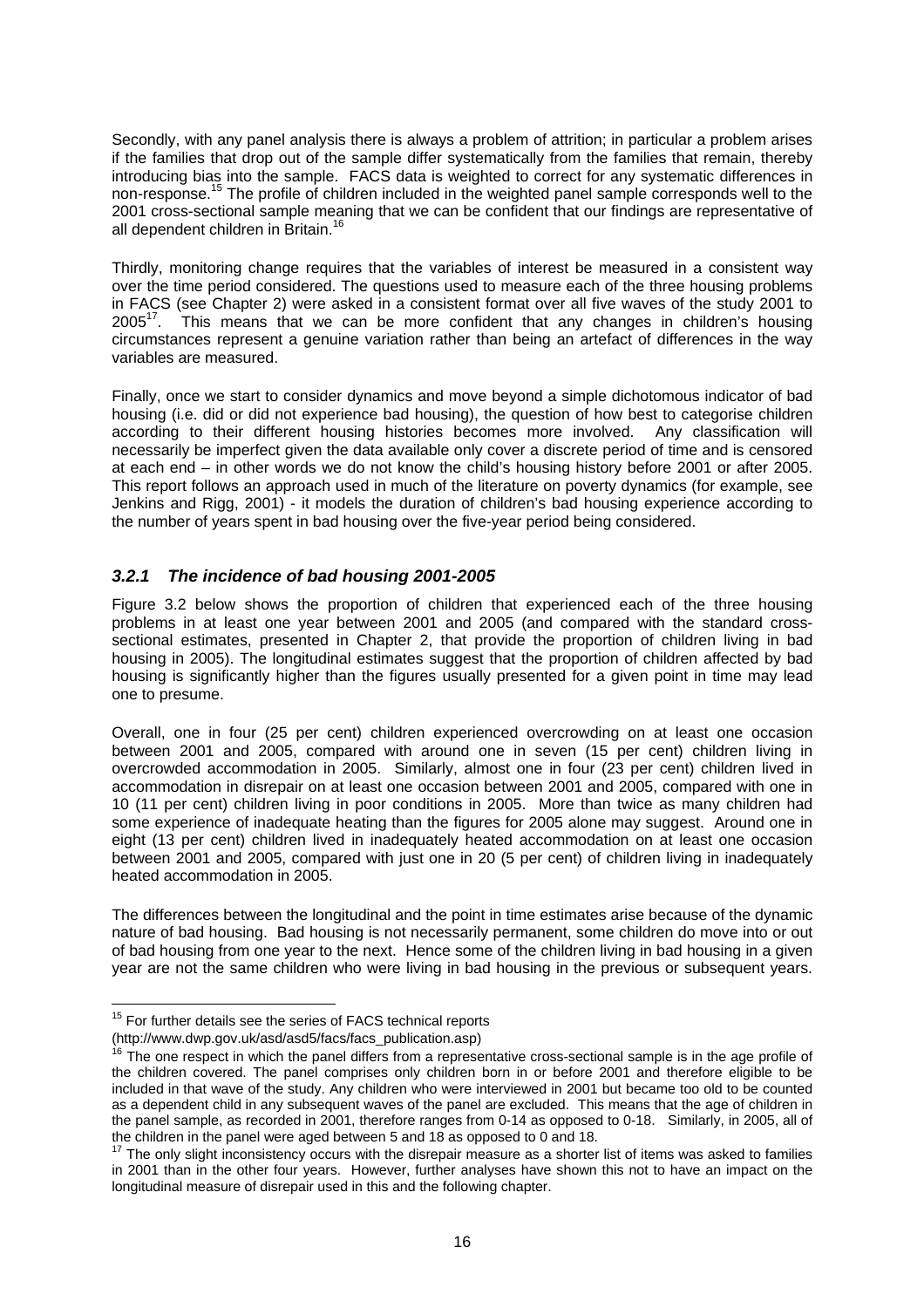<span id="page-26-0"></span>This highlights the importance of longitudinal data collected over several years in helping to establish the extent of the housing problem experienced during childhood.





## *3.2.2 The duration of bad housing*

The number of years children spend in bad housing varies on the specific housing problem being considered. Figure 3.3 shows the number of years children experienced each type of bad housing for between 2001 and 2005 (the analysis is restricted to just those children who experienced each type of bad housing, in other words it excludes children who avoided that type of bad housing over the period). Overall, overcrowding was the housing problem most likely to have the longest duration. Over half (54 per cent) of children with some experience of overcrowding spent three years or longer living in overcrowded accommodation. In contrast, the majority of children (53 per cent) with some experience of accommodation in disrepair experienced the problem in only one year out of five. Similarly, just less than half (47 per cent) of children with some experience of inadequate heating experienced the problem in just one year.

This pattern of results makes intuitive sense; it is likely to be more difficult for families to overcome the problem of overcrowding compared with the problems of disrepair or inadequate heating. The latter may be overcome by spending more on heating or on conducting repairs, whereas escaping from overcrowding is likely to involve moving house (or for a child to leave the household). Therefore, finding appropriate policy solutions to help families living in overcrowded accommodation is likely to be challenging.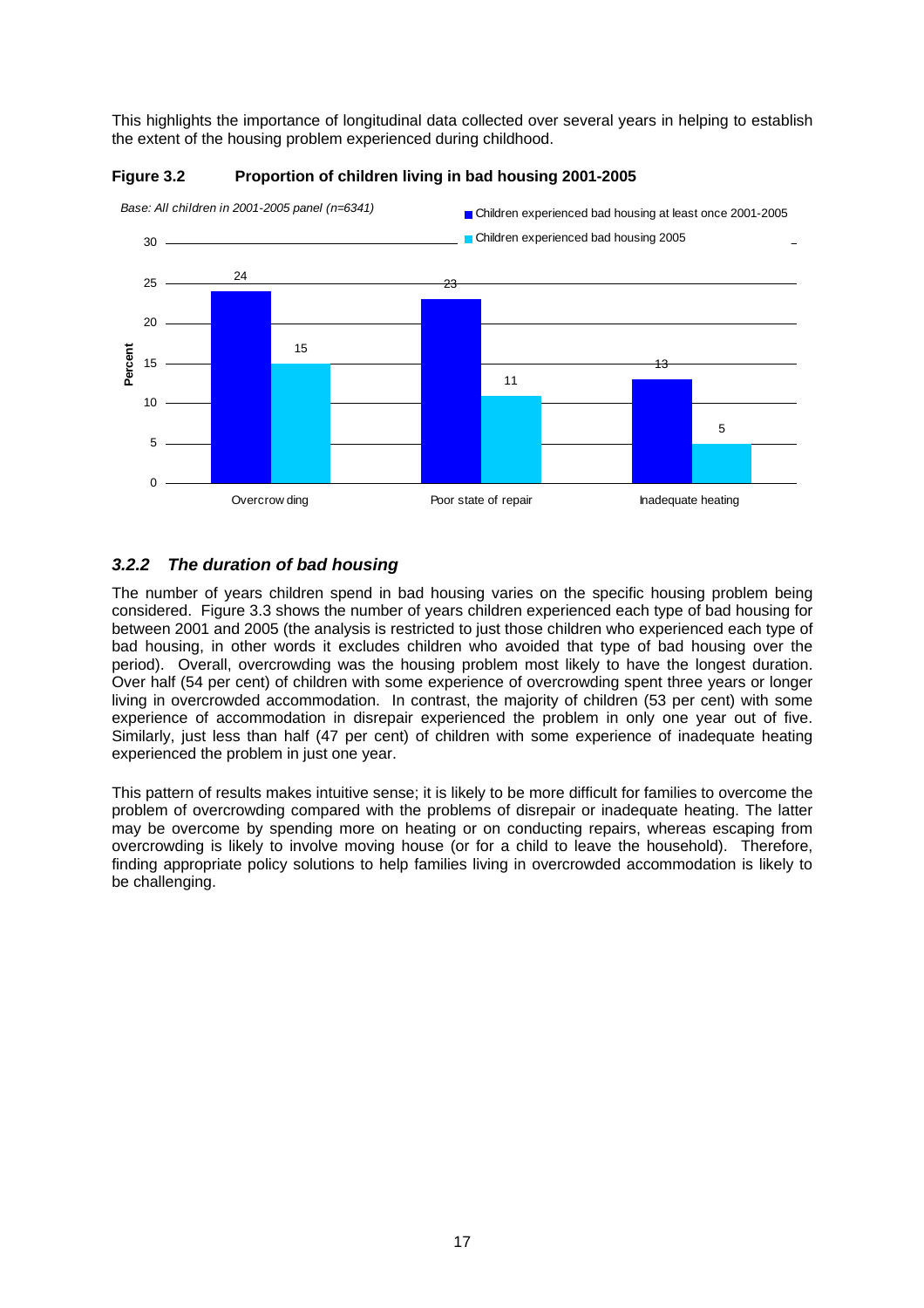

#### <span id="page-27-0"></span>**Figure 3.3 Number of years spent in bad housing 2001-2005**

*Base: All children in 2001-2005 panel experiencing housing problem (overcrowding n=1476 Unfitness n=1413 Inadequate heating n=830)*

For the purposes of further analysis we classify children depending on the number of years they experienced each housing problem between 2001 and 2005. As is commonly done in research into poverty dynamics, we draw a distinction between children experiencing the problem on a short-term basis and those experiencing it on a more persistent basis (Box 3.1). Children who experience a housing problem for one or two out of the five years are classed as in "short-term bad housing" whilst those experiencing a problem for three or more years out of the five are classed as in "persistent bad housing"<sup>18</sup> Separate measures were created in the same way for each of the three housing problems under consideration.

#### **Box 3.1 Defining persistent bad housing**

For each of the three housing problems under consideration a three-category longitudinal measure of bad housing was created. Children were assigned to a category according to the number of years that they experienced the housing problem, across the five annual FACS interviews from 2001 to 2005.

- $*$  None = 0 years with the housing problem
- $*$  Short-term = 1 to 2 years with the housing problem
- $*$  Persistent = 3 to 5 years with the housing problem

This three-category classification is used in all subsequent analysis.

Figure 3.4 shows the distribution of children according to this longitudinal measure of bad housing. A significant minority of children (13 per cent) had persistently lived in overcrowded accommodation between 2001 and 2005. A smaller proportion of children had persistently lived in accommodation in disrepair (6 per cent) or inadequately heated accommodation (4 per cent).

<span id="page-27-1"></span><sup>&</sup>lt;sup>18</sup> The decision to use three years as the threshold for persistent bad housing was based on the distribution of the data and the need to ensure that the "persistent" category applied to just a minority of children worst affected whilst still retaining enough cases to allow robust analysis.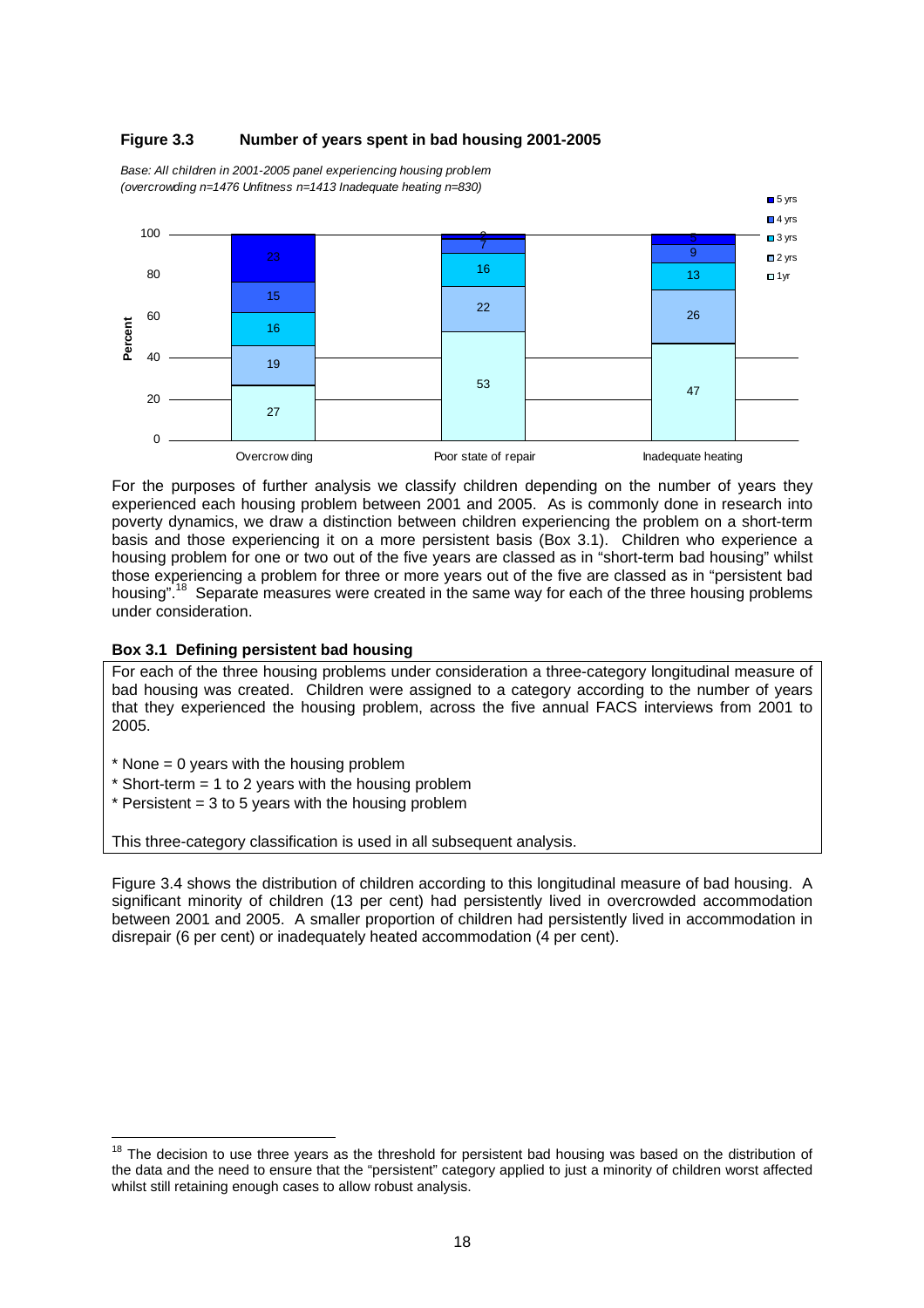

#### <span id="page-28-0"></span>**Figure 3.4 Proportion of children living in persistent bad housing 2001-2005**

*Base: All children in 2001-2005 panel (n=6341)*

# **3.3 Tenure and the dynamics of bad housing**

Chapter 2 showed that the proportion of children living in bad housing in 2005 varied by tenure. Furthermore, the policy implications of children living in bad housing vary considerably depending on the type of tenure involved. This chapter therefore continues to distinguish between tenure types in exploring the dynamics of bad housing and compares the duration of bad housing experienced by children living in owner occupied, socially rented or privately rented accommodation.

## *3.3.1 Tenure dynamics*

When looking at longitudinal data on bad housing, the analysis is complicated by the fact that children may have moved house, and possibly changed tenure, over the course of the time period being considered. Different patterns of tenure change or housing mobility may affect (or be influenced by) children's experiences of bad housing. It is therefore useful to consider the relationship between specific housing histories and the duration of bad housing. However, our ability to pursue this line of enquiry is restricted by the number of families in FACS that changed tenure or moved house over the five-year observation period, and even more so once we start to investigate the range of possible housing transitions.

Some exploratory analysis was conducted to look at the nature of house moves and tenure changes among FACS respondents. Overall, 29 per cent of children in our panel had moved house on at least one occasion between 2001 and 2005. Of the children who had moved, the majority (71 per cent) continued in the same tenure type, although a minority (29 per cent) changed tenure at least once.

The likelihood of children moving house or changing tenure varied depending on their initial tenure in 2001 (see Appendix Table A3.1 and A3.2). Generally speaking, those living in private rented accommodation in 2001 experienced the most housing mobility. This is consistent with the findings of other research that has looked in detail at patterns of tenure change (see for example Sefton, 2007). The fact that only a minority of children in our sample changed tenure, and that those who did change experienced a range of tenure combinations (see Table A.3.3), means that it is not possible to look at specific tenure transitions.<sup>19</sup>

<span id="page-28-1"></span> $19$  The one sizeable group (n=210) is children moving from social renting to owner-occupiers. The majority of these are people who remain at the same address i.e. people purchasing their social housing. Compared with other social renters this group were no more or less likely to experience persistent bad housing (although they were less likely to experience short-term problems).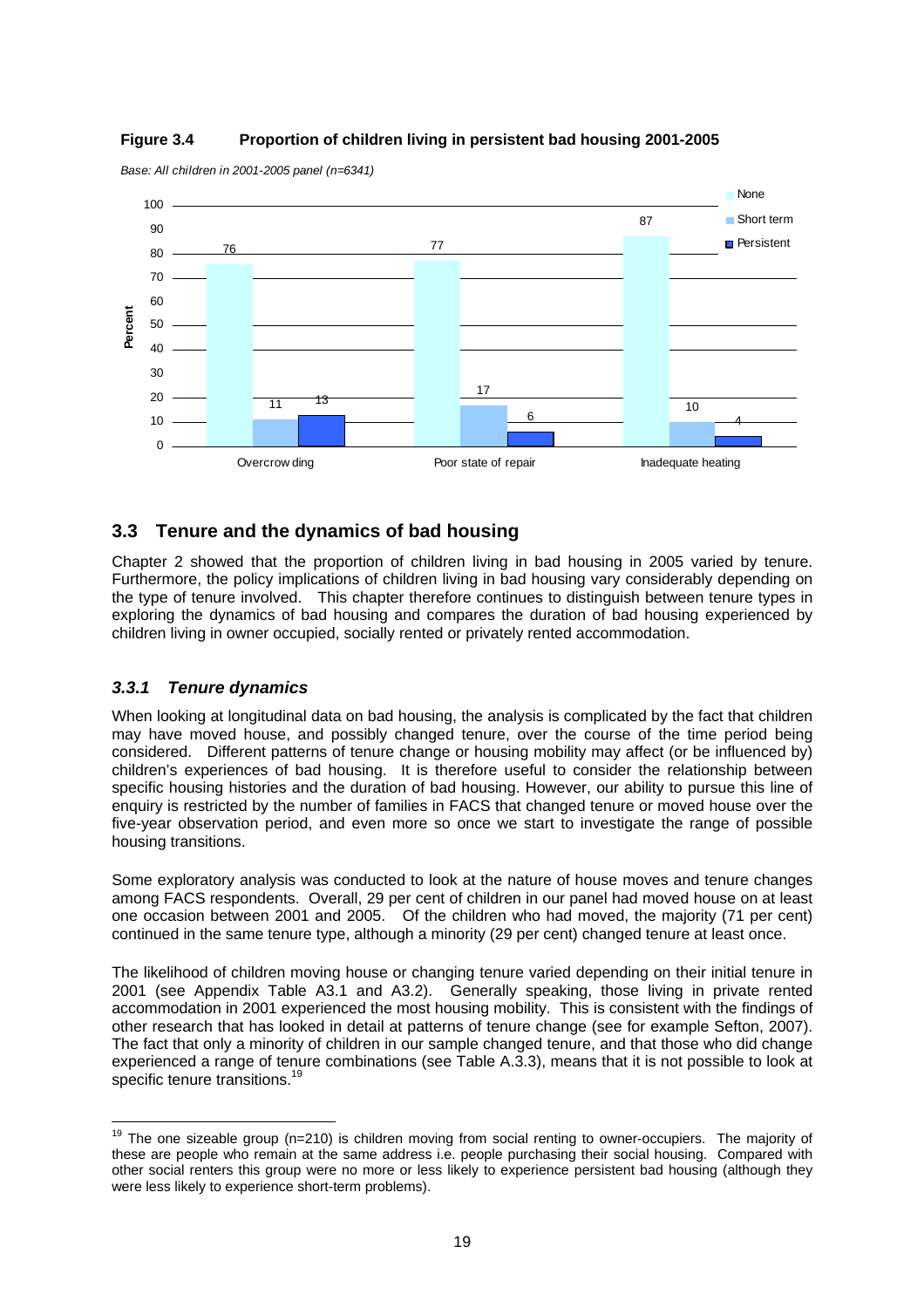<span id="page-29-0"></span>Nevertheless, in the analysis of bad housing that follows we do attempt to take some account of tenure and make comparisons across the three main tenure types – owner-occupiers, social renters, and private renters. Figures are based just on those children with constant tenure over the period 2001-2005.

## *3.3.2 The duration of bad housing by tenur[e20](#page-29-1)*

Table 3.1 shows that the proportion of children experiencing each of the three housing problems on a short-term or persistent basis varied by tenure. Children living in owner occupied accommodation were the least likely to have experienced overcrowding either on a persistent or a short-term basis. Children living in socially rented accommodation were the most likely to have experienced overcrowding and particularly likely to have experienced persistent overcrowding. Overall, around a quarter (26 per cent) of children living in social rented accommodation lived in persistent overcrowding compared with less than one in ten (8 per cent) of children living in owner occupied accommodation.

The proportion of children living persistently in accommodation in poor state of repair also varied by tenure. Overall, children living in owner occupied accommodation were the least likely to experience accommodation in poor state of repair either on a short-term or a persistent basis. There was no difference in the proportion of private and social renters who experienced accommodation in poor state of repair on a short-term basis. However, children living in private rented accommodation were more likely than children living in socially rented accommodation to experience accommodation in poor state of repair on a persistent basis (19 per cent compared with 12 per cent).

The results for inadequate heating follow a similar pattern to those for accommodation in poor state of repair (Table 3.3). Overall, children living in owner occupied accommodation were the least likely to experience inadequate heating on either a short-term or a persistent basis. As was the case with accommodation in poor state of repair there was no significant difference between social and private renting in the proportion of children experiencing inadequate heating on a short-term basis. However, children living in private rented accommodation were more likely than children living in socially rented accommodation to experience inadequate heating persistently (19 per cent compared with 11 per cent).

|                  |                |   | <b>None</b> | Short-term | <b>Persistent</b> | N    |
|------------------|----------------|---|-------------|------------|-------------------|------|
| Overcrowding     |                |   |             |            |                   |      |
|                  | Owner occupier | % | 85          | 7          | 8                 | 3977 |
|                  | Social renter  | % | 55          | 19         | 26                | 1213 |
|                  | Private renter | % | 73          | 12         | 15                | 163  |
|                  | All            | % | 76          | 11         | 13                | 6299 |
|                  |                |   |             |            |                   |      |
| <b>Unfitness</b> |                |   |             |            |                   |      |
|                  | Owner occupier | % | 85          | 12         | 3                 | 4004 |
|                  | Social renter  | % | 58          | 30         | 12                | 1225 |
|                  | Private renter | % | 48          | 33         | 19                | 165  |
|                  | All            |   | 77          | 17         | 6                 | 6334 |
|                  |                |   |             |            |                   |      |
| Inadequate       |                |   |             |            |                   |      |
| heating          |                |   |             |            |                   |      |
|                  | Owner occupier | % | 94          | 5          | 1                 | 3957 |
|                  | Social renter  | % | 70          | 19         | 11                | 1157 |
|                  | Private renter | % | 59          | 22         | 19                | 152  |
|                  | All            | % | 87          | 10         | 4                 | 6149 |

## **Table 3.1 Duration of bad housing, by tenure 2001-2005**

<span id="page-29-1"></span> $20$  Box 3.2 considers the experience of moving house. This is something we were not able to go into much detail about in this report and is a topic worthy of further investigation.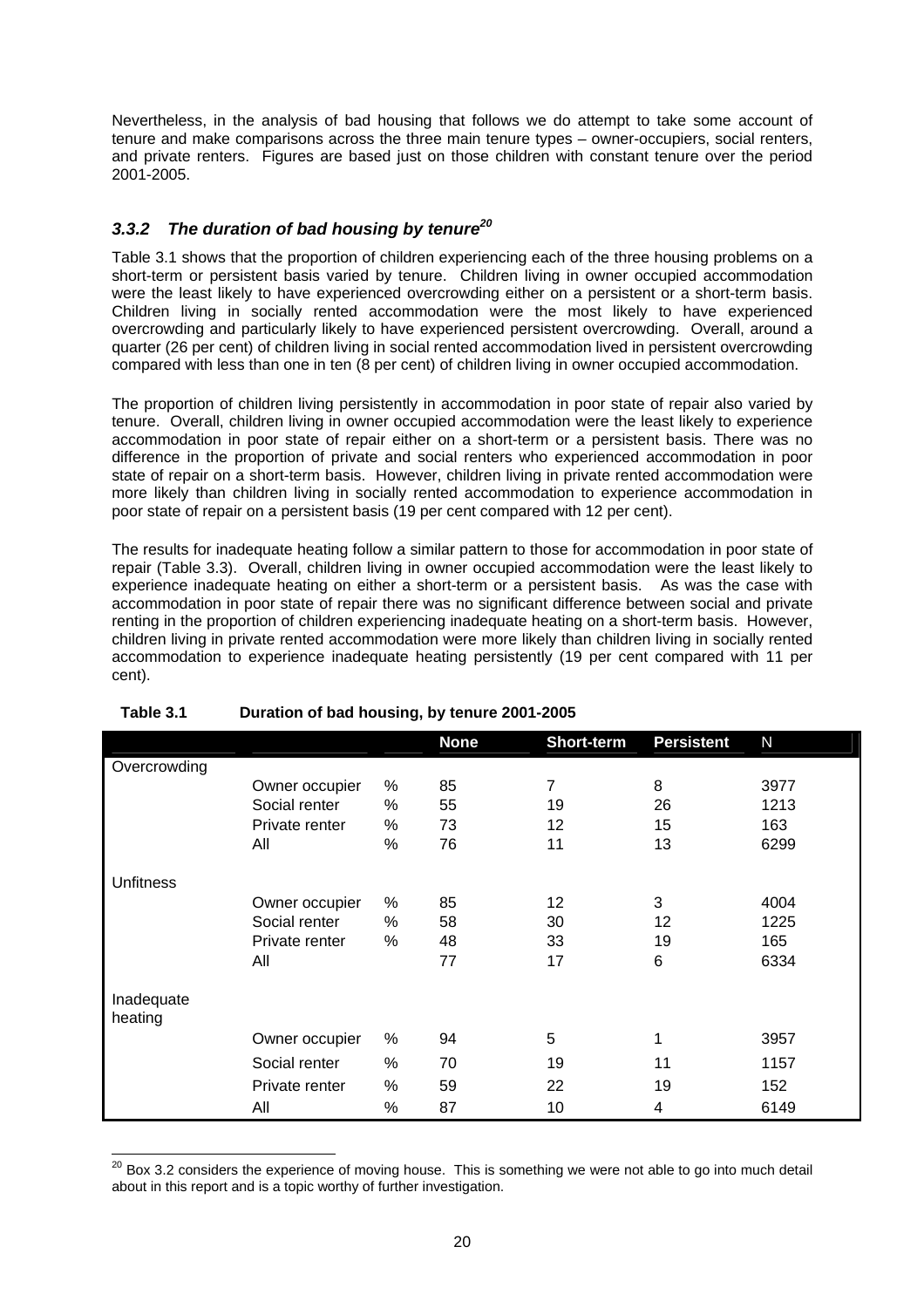#### <span id="page-30-0"></span>**Box 3.2 The experience of moving house**

An interesting area for further investigation is the extent to which moving house influences children's experience of bad housing. Depending on changes in family circumstances some children may be able to escape bad housing by moving house whilst others may find themselves moving into poor housing.

It may be the case that housing mobility leads to bad housing being experienced on a short-term basis only rather than persistently. Alternatively, it may be the case that families with high housing mobility find themselves moving from one instance of poor housing to another, thereby remaining in bad housing on a persistent basis.

Unravelling the relationship between moving house and changes in housing conditions requires a detailed analysis of specific housing transitions. This is beyond the scope of this report. However, although we cannot say anything about the direction of impact, our analysis has highlighted a number of potential relationships between bad housing and moving which are worthy of further investigation.

- Among owner-occupiers and social renters there was no difference between movers and non-movers in the overall proportion of children experiencing overcrowding. However, movers were more likely to experience the problem on a short-term rather than a persistent basis compared with non-movers. This may suggest that moving house can be an effective way for families to escape overcrowding.
- Among private renters there was an association between moving house and experiencing inadequate heating on a persistent basis. This may suggest that private renters find themselves moving from one example of poor housing to another.
- Among renters (private and social) there was an association between moving house and experiencing inadequate heating. In particular a higher proportion of movers had experienced inadequate heating on a short-term basis. At the same time, however, moving house was not associated with a reduced likelihood of experiencing the problem on a persistent basis.
- Among owner occupiers, there was no significant association between moving house and experiencing accommodation in poor state of repair or inadequately heated accommodation. These may be problems that can be dealt with (or not) without moving house.

# **3.4 The duration of bad housing by family characteristics**

Existing research using cross-sectional data has identified a range of characteristics that are associated with a greater likelihood of experiencing bad housing at a particular point in time. These include tenure, deprivation, family type, work status, and ethnicity (CLG, 2007). Longitudinal data allows us to go beyond simply comparing the characteristics of those children who are or are not living in bad housing at a particular point in time. It can help us to identify which of these characteristics are associated a greater risk of experiencing bad housing on a persistent rather than short-term basis (Figure 3.5). This may provide useful information for deciding how best to target government policies for dealing with bad housing towards those children most in need.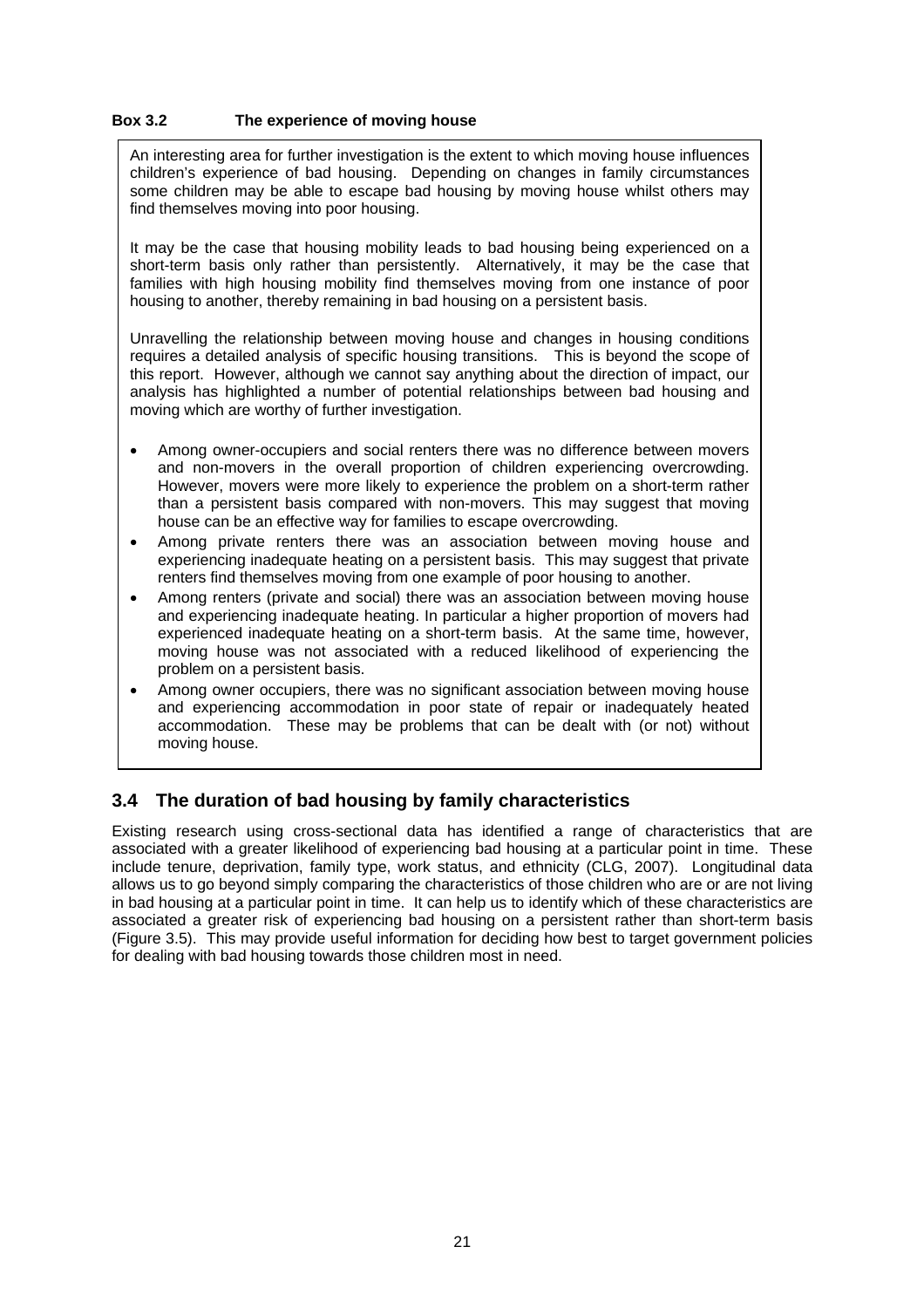<span id="page-31-0"></span>



In this section we look at the risk of persistent bad housing for different groups. The next section presents the results from regression analyses to identify the key risk factors associated with experiencing each problem on a persistent rather than a short-term basis, after taking other characteristics into account.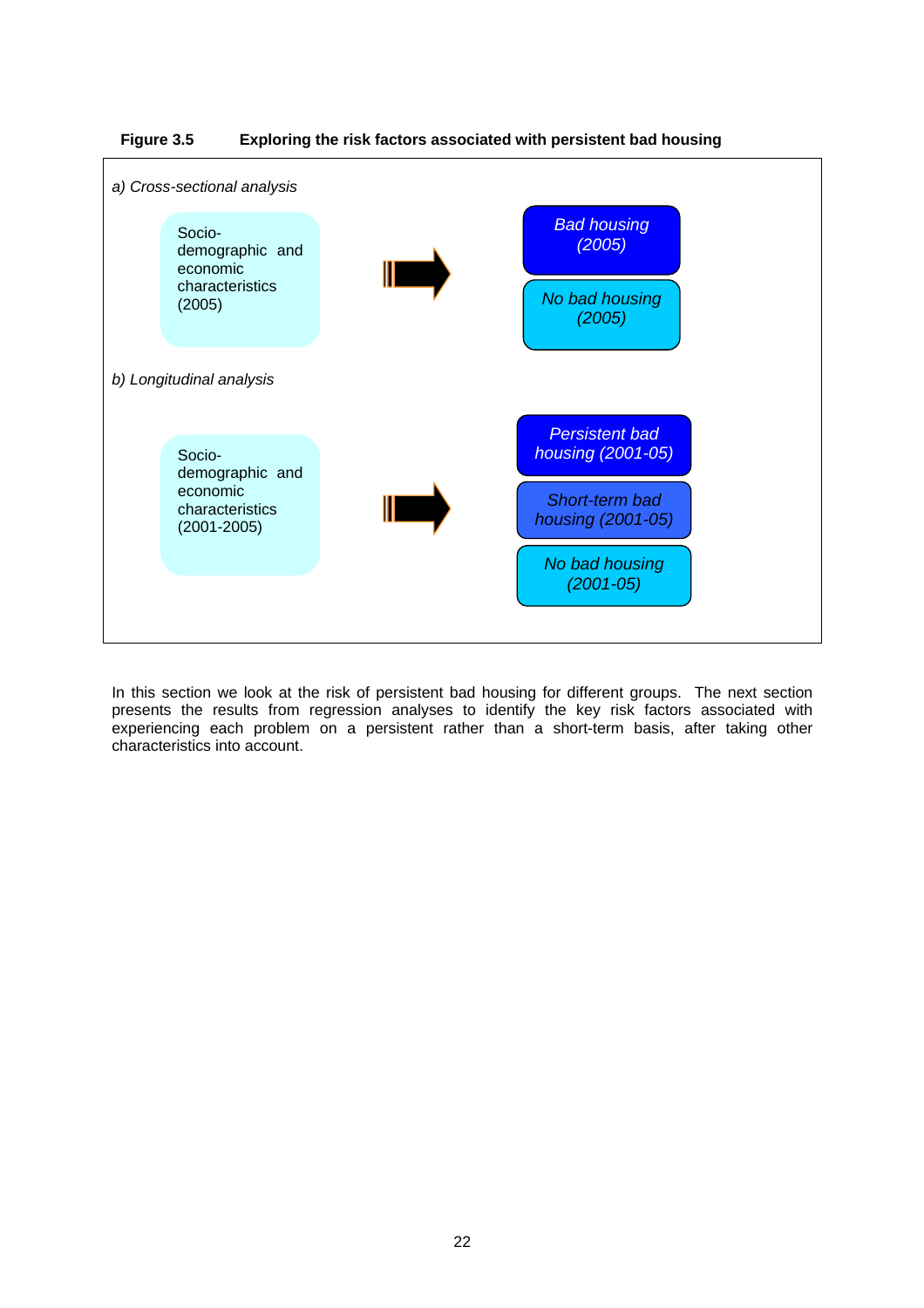<span id="page-32-0"></span>The experience of bad housing was significantly associated with family type (See Figure 3.6). Children living in lone-parent families were more likely to experience each of the three housing problems than children in couple families. Overall, a higher proportion of children from lone parent families had experienced persistent bad housing. For example, almost one in five (19 per cent) children from lone parent families experienced persistent overcrowding compared with just over one in ten (11 per cent) of all children from couple families. Around one in ten (11 per cent) of children from lone parent families persistently experienced accommodation in poor state of repair compared with fewer than one in five (4 per cent) of children in couple families.





Family work status also made a difference to children's experience of bad housing (See Figure 3.7). Children living in households where no parent worked 16 hours a week were more likely to experience bad housing, on both a short-term and a more persistent basis, compared with children living in households in which at least one parent worked 16 hours or more a week. This was the case among both couple and lone parent families. For example, almost one in four (24 per cent) of all children living in lone parent families where the parent worked less than 16 hours a week experienced persistent overcrowding compared with only around one in ten (11 per cent) of children where the lone parent worked 16 hours or more. One in ten (10 per cent) of all children in couple families where both parents worked less than 16 hours a week experienced inadequate heating on a persistent basis, compared with just one in 50 (2 per cent) of children in couple families where at least one parent worked 16 hours or more.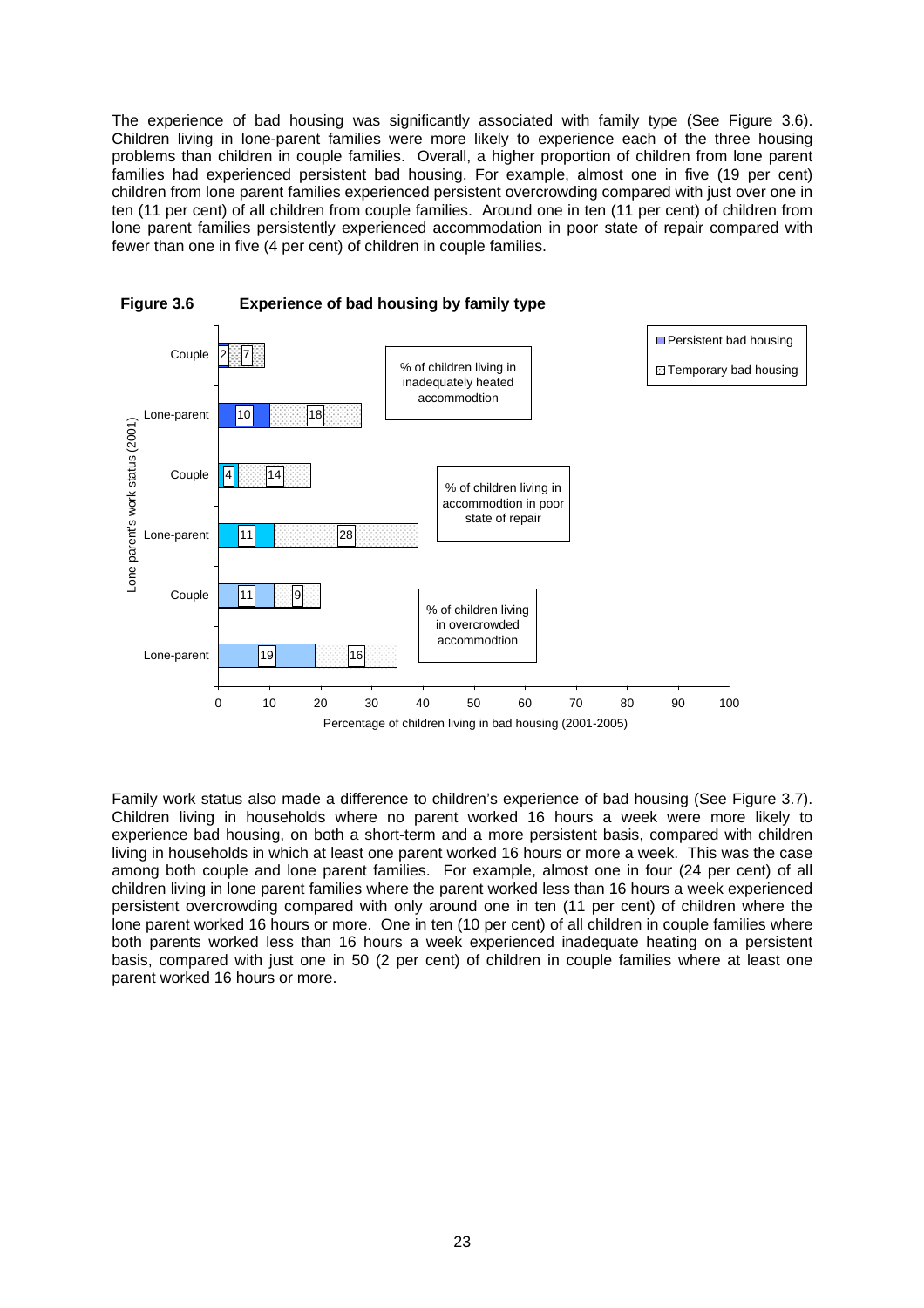#### <span id="page-33-0"></span>**Figure 3.7 Experience of bad housing by family work status**

#### **Lone parents**

Base: Children in lone parent families in 2001-2005 panel



#### **Couple families**

Base: Children in couple families in 2001-2005 panel

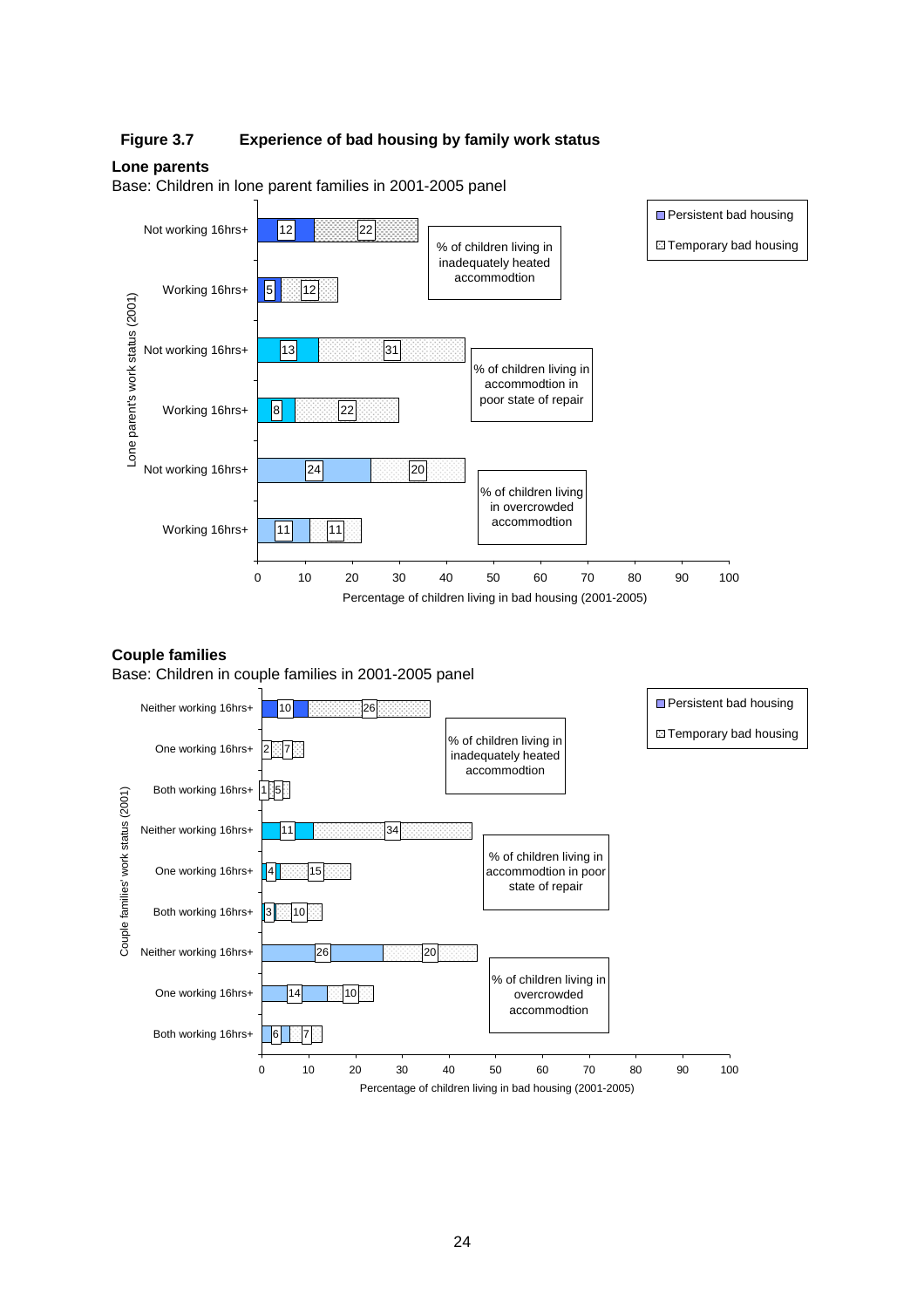<span id="page-34-0"></span>Unsurprisingly, living in poverty was also associated with children experiencing bad housing (Figure 3.8). Overall, children in families below the poverty line (with less than 60 per cent median equivalised income) were significantly more likely to experience each of the three housing problems, both on a short-term and on a more persistent basis. The difference between children living below the poverty line was particularly strong in the case of overcrowding. One in four (26 per cent) of all children living below the poverty line experienced persistent overcrowding compared with only one in ten (10 per cent) of children not living in poverty. This may reflect the fact that overcrowding tends to be a problem associated with larger families, which are in turn are more likely to be living below the poverty line.

A higher proportion of children living in poverty experienced accommodation in poor state of repair and inadequate heating on a persistent rather than a short-term basis. Families living in poverty may be less able to pay for repairs or other home improvements that would enable them to resolve these housing problems. The duration of inadequate heating, especially among low-income families, is also likely to be affected by fluctuations in fuel prices. The steep and persistent rise in fuel prices since 2003 may have lead to more families experiencing inadequate heating over this period.

#### **Figure 3.8 Experience of bad housing by whether family below poverty line**

Base: All children in 2001-2005 panel

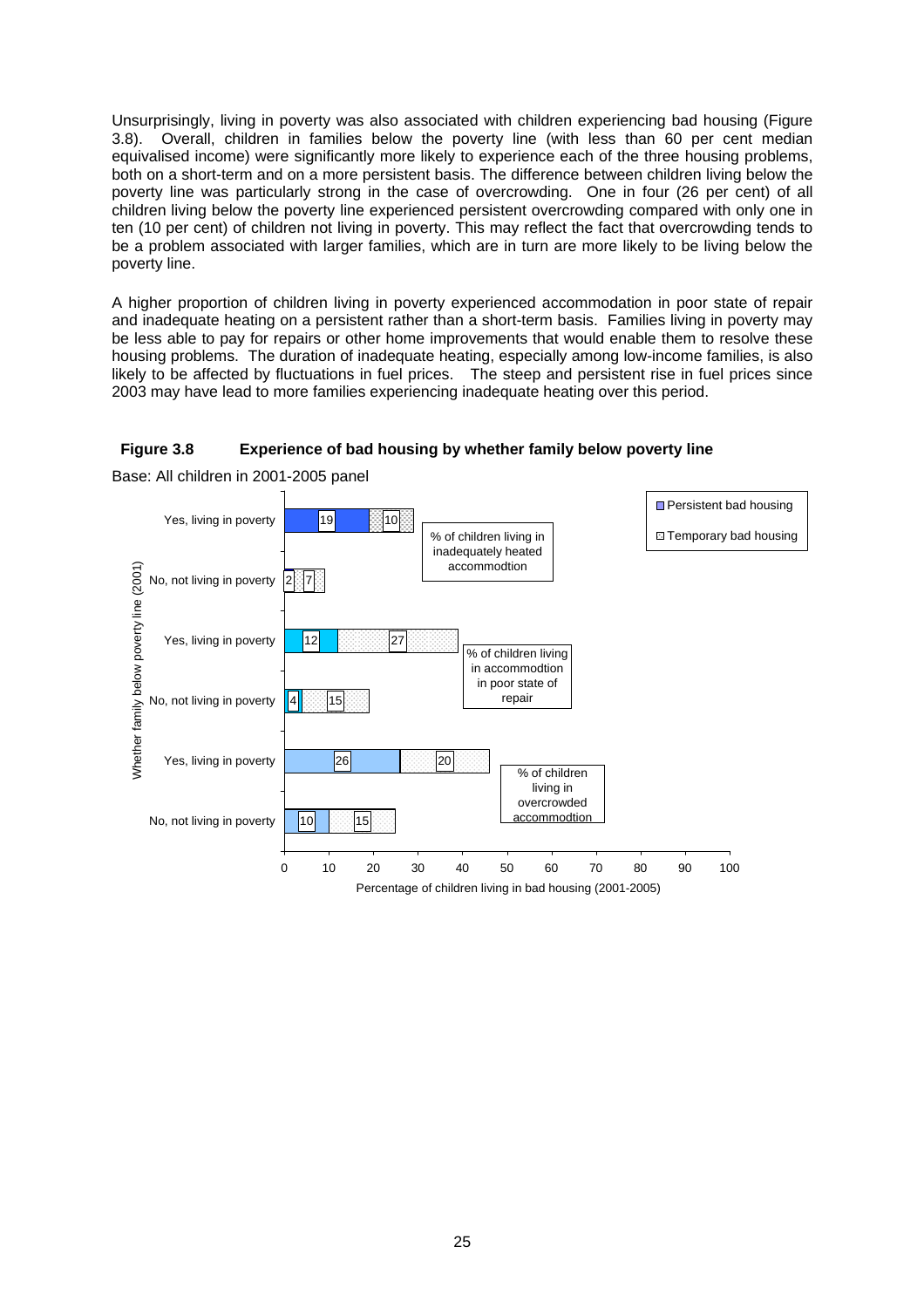<span id="page-35-0"></span>Family debt was associated with a higher incidence of bad housing, particularly persistent bad housing. For example, almost one in four (24 per cent) children in families with debts experienced persistent overcrowding compared with less than one in ten (9 per cent) of other children. One in seven (14 per cent) of children in families with debts persistently experienced accommodation in poor state of repair compared with only around one in 30 (3 per cent) of other children.

Among children with some experience of bad housing, that experience was more likely to be persistent rather than just short-term if the family had debts. For example, in families with debts, one in three children experiencing inadequate heating did so on a persistent basis, compared with one in four children in families without debts.



**Persistent bad housing** Yes, debts 11 23 % of children living El Temporary bad housing in inadequately heated accommodtion No debts 6 2 Whether family has debts (2001) Whether family has debts (2001)  $32$ Yes, debts 14 % of children living in accommodtion in poor state of repair No debts 13 3 Yes, debts 24 18 % of children living in overcrowded accommodtion No debts lq  $|10$ 0 10 20 30 40 50 60 70 80 90 100 Percentage of children living in bad housing (2001-2005)

Base: All children in 2001-2005 panel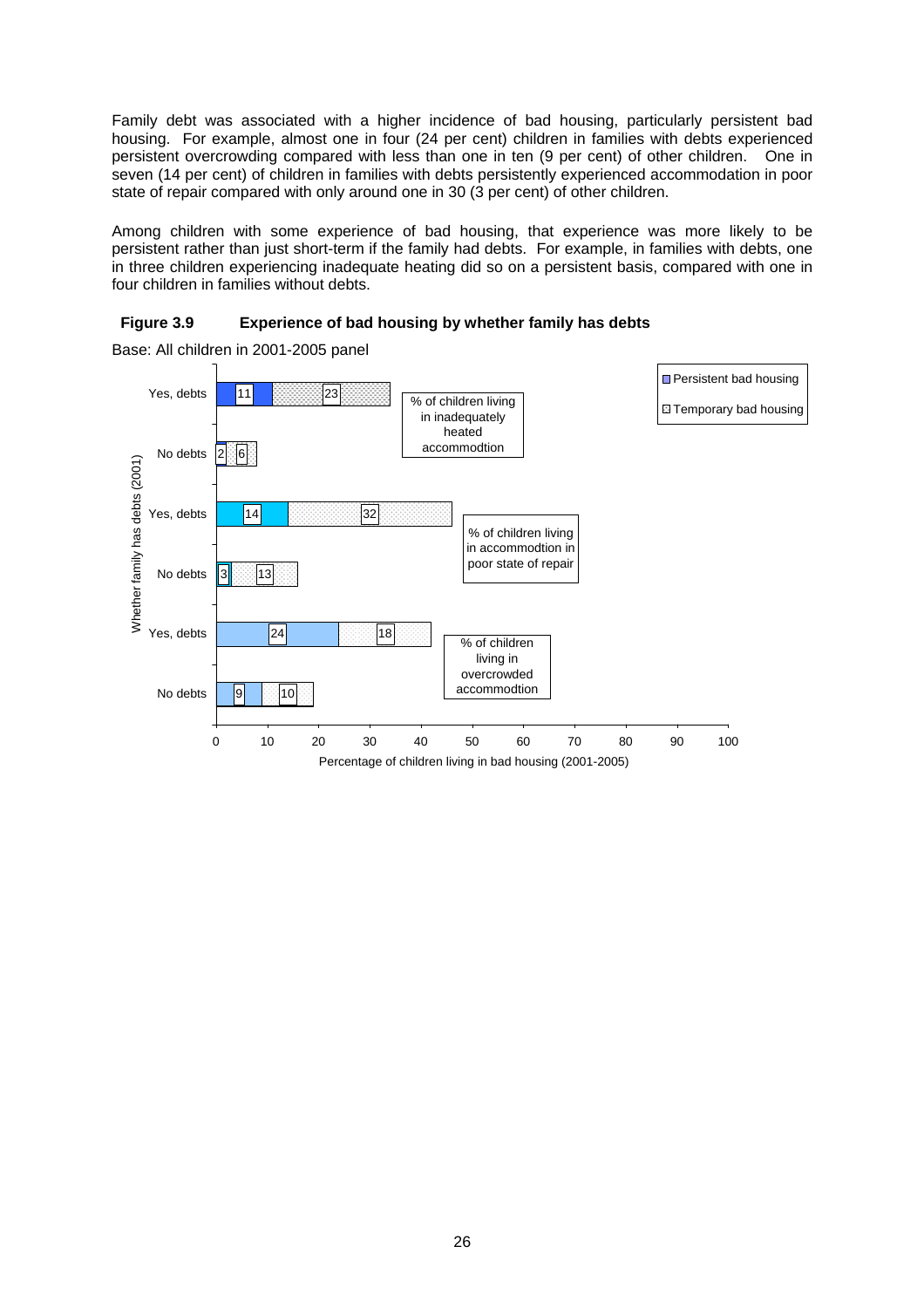There was a strong relationship between family size and overcrowding particularly the proportion of children experiencing persistent overcrowding (Figure 3.10). More than twice as many children living in families with three or more dependent children experienced persistent overcrowding compared with children living in two child households (18 per cent vs. 6 per cent). Over half (53 per cent) of children in families with four or more children experienced persistent overcrowding compared with just one in 25 only children. There was little difference in the experience of accommodation in poor state of repair or inadequate heating between families with one to three children. However, among families with four or more children a higher proportion of children temporarily experienced accommodation in poor state of repair or inadequate heating compared with children living in smaller families. For example, around a third (34 per cent) of children in large families temporarily experienced accommodation in poor state of repair compared with one in six (17 per cent) of only children.





Base: All children in 2001-2005 panel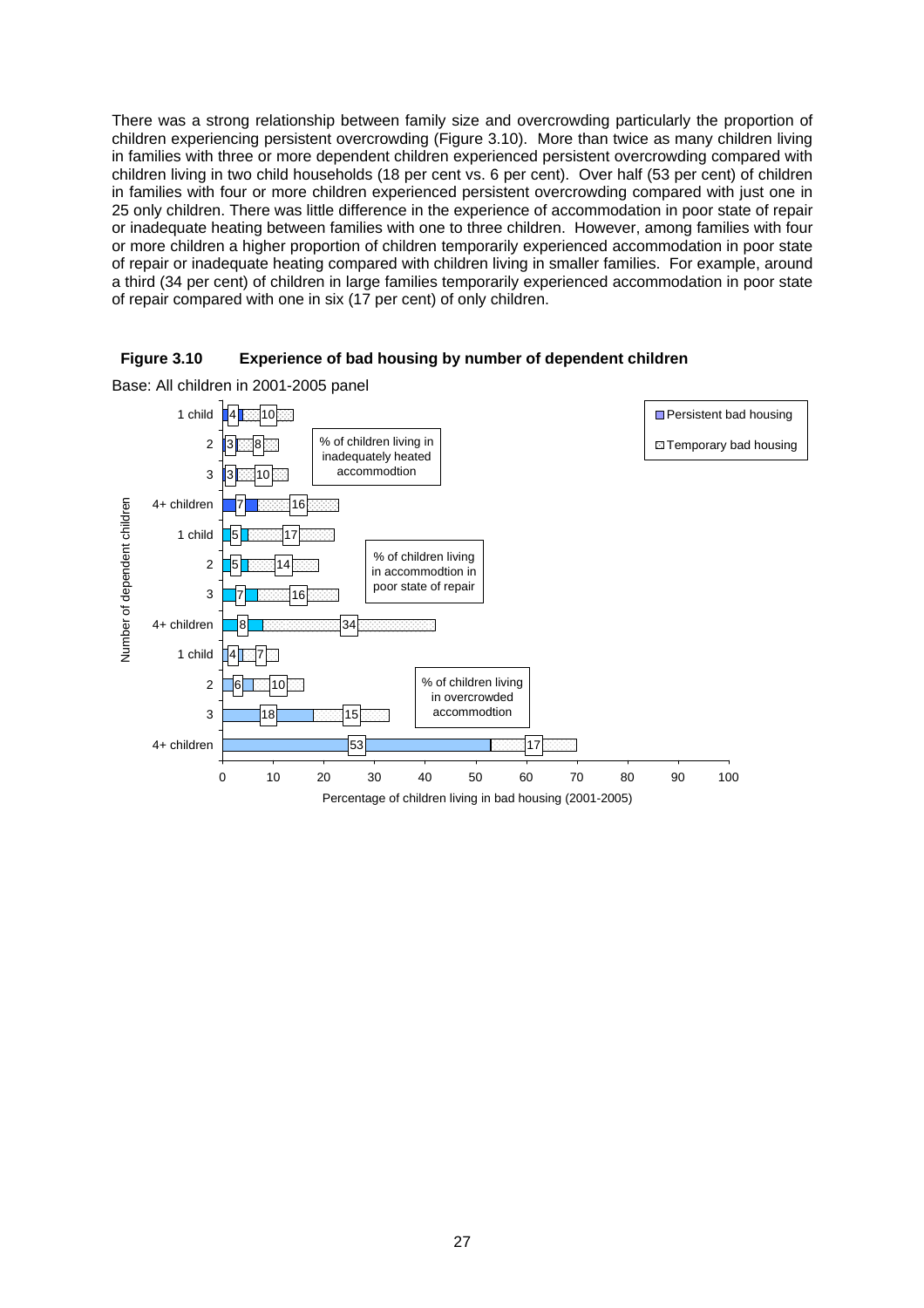The relationship between bad housing and ethnicity varied depending on the specific housing problem (Figure 3.11). Children with Asian mothers were the most likely to experience overcrowding, and particularly likely to experience persistent overcrowding compared with other children. Almost a third (32 per cent) of children whose mother was of Asian origin lived in persistently overcrowded accommodation compared with one in eight (12 per cent) of children whose mother was White and around a quarter (23 per cent) of children whose mother was Black. This may reflect cultural differences regarding attitudes to personal space and crowding between Asian families and other ethnic groups.

Children whose mother was of Black ethnic origin were particularly likely to experience persistent bad housing. Overall, around one in ten (11 per cent) of children with Black mothers persistently experienced accommodation in poor state of repair compared with one in 20 (5 per cent) of children with White mothers. Among children with some experience of accommodation in poor state of repair, over half of children with Black mothers experienced the problem on a persistent basis compared with less than a third of children with White mothers.

A similar pattern was found with regard to the duration of inadequate heating. Among children with some experience of this problem, over two-thirds of children with a Black mother experienced the problem on a persistent rather than a short-term basis. In contrast, among children with a White mother, a similar proportion experienced the problem on a short-term basis only. This may reflect the fact that families where the mother is of Black origin are more likely to be living in households where no parent worked more than 16 hours a week and so have less money available to resolve these housing problems.





Base: All children in 2001-2005 panel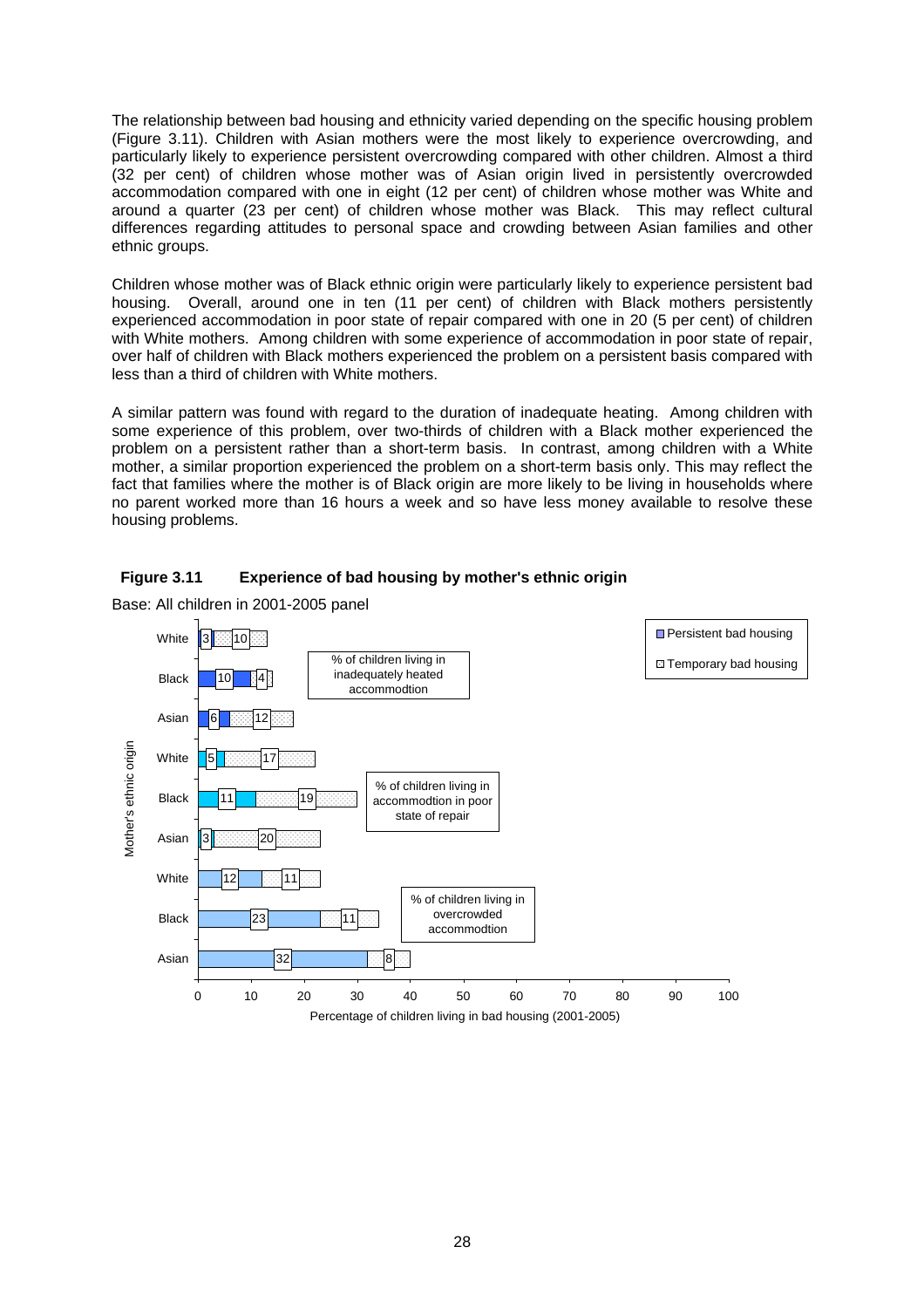The proportion of children experiencing each of the three housing problems varied depending on the level of area deprivation (Figure 3.12 below and Table A.3.4 in Appendix). A higher proportion of families living in the most deprived quintiles experienced bad housing compared with children living in less deprived quintiles. This was the case for both short-term and more persistent bad housing. There appears to be a particularly strong relationship between the level of area deprivation and experiencing persistent overcrowding. A quarter (25 per cent) of children living in the most deprived 20 per cent of areas experienced persistent overcrowding between 2001 and 2005.





Base: All children in 2001-2005 panel

There was also variation by government office region in the proportion of children experiencing bad housing (see Tables A.3.5 to A.3.7 in the Appendix). Consistent with previous research on housing in London (London Housing, 2004), one of the clearest findings was the high proportion of children in London living in persistently overcrowded accommodation. Nearly one in four (23 per cent) of all children in London experienced persistent overcrowding compared to around one in seven (13 per cent) children across Britain as a whole.

# **3.5 The children most at risk of persistent bad housing**

We now go on to present the results of multivariate analysis designed to identify the risk factors associated with persistent bad housing. Logistic regression analysis is used to unravel which characteristics are related to an increased risk of persistent bad housing when taking into account other, potentially confounding, characteristics, such as tenure, poverty and area deprivation.

The key feature of this analysis is that the relationship of each characteristic to persistent bad housing takes into account any possible confounding influence of other characteristics. For example, descriptive analyses showed that the incidence of persistent bad housing was higher among BME families and families with no parent in work. Given that we know that BME families are more likely to have no adult in work, the key issue is whether it is ethnic origin or work status (or both) that is driving the relationship with bad housing. The regression analysis will allow us to unravel whether ethnic origin continues to be associated with a greater risk of living in persistent bad housing once we control for differences in work status. However, it is important to note that the analysis presents significant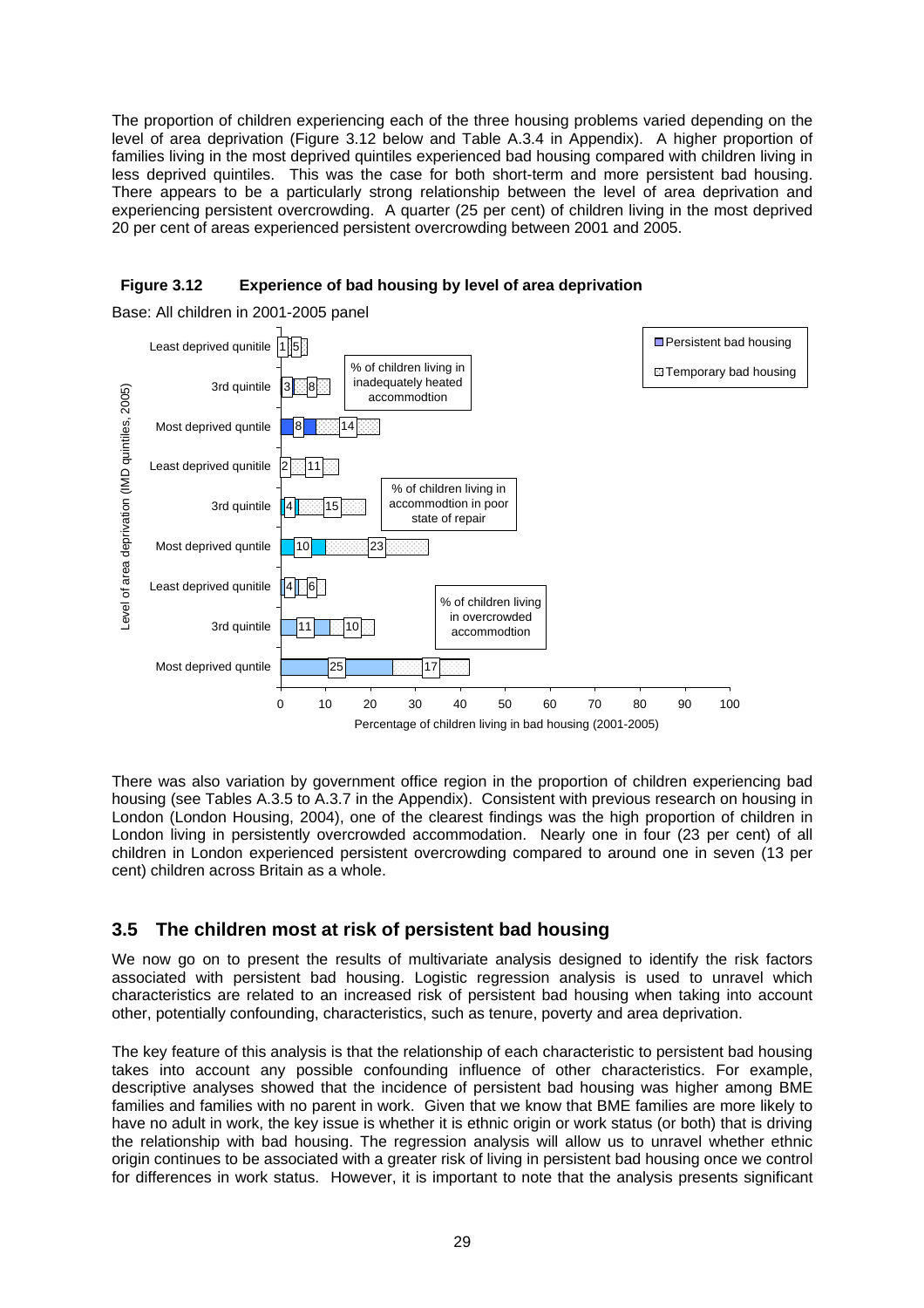*relationships* between the characteristics of families and the risk of persistent bad housing – the analysis does not unravel any *cause and effect* in the relationship. There may be other mediating factors that explain the relationship between the factors and persistent bad housing.

For each of the housing problems under consideration we present two sets of results. First, we present the results of a standard cross-sectional analysis modelling the factors associated with experiencing bad housing in a particular year (2005). We then go on to incorporate the idea of duration into our analysis and identify which characteristics are associated with persistent bad housing. We directly contrast children living in persistent and short-term bad housing to identify the characteristics associated with a longer duration of bad housing.

A wide range of socio-demographic and economic characteristics is included in the model, and these are described in Box 3.3 below. The majority of these characteristics are measured in 2001, the start of the observation period. In order to take account of possible changes in tenure over the course of the period, the tenure variable distinguishes those with constant tenure from those with more than one tenure type. We further control for change in housing circumstances by including an indicator of whether the family moved house over the period. We also include a proxy measure of persistent poverty, something intuitively associated with bad housing, by classifying families according to whether they claimed means tested benefits on a persistent basis (for 3-5 years), short-term basis (for 1-2 years) or not at all over the period.

#### **Box 3.3 Characteristics included in the logistic regression analysis**

Logistic regression allows us to predict a discrete outcome, such as presence/absence of poor health, from a set of variables that may be continuous, discrete, dichotomous, or a mix of any of these. These variables, measures of the duration of a child living in bad housing and characteristics of children and their families in this analysis, are detailed below. The variables have a number of categories and each category is interpreted in relation to a reference category (shown in bold).

| Sex of child                                                       | Boy, Girl                                             |
|--------------------------------------------------------------------|-------------------------------------------------------|
| Age of child (2001)                                                | $0-4, 5-9, 10-14$                                     |
| Family composition and                                             | Lone parent $16+ / 0.15$ hours                        |
| Work status (2001)                                                 | Couple both 16+ / one 16+ / both 0-15 hours           |
| Number of dependent children (2001)                                | $1, 2, 3+$                                            |
| Age of youngest child (2001)                                       | $0-4, 5-9, 10-14$                                     |
| Ethnic group of mother                                             | White, Black, Asian, Other                            |
| Age group of mother (2001)                                         | Under 25, 25-29, 30-34, 35-39, 40-44, 45+             |
| Parents' academic qualifications (2001)                            | Any parent has qualifications, No parent has          |
| Parents' health problem/disability (2001)                          | No parent sick/disabled, any parent sick/disabled     |
| Housing tenure (2001)                                              | <b>Owner, social tenant, private tenant, other</b>    |
| Family has savings (2001)                                          | <b>Yes</b> , no                                       |
| Family has debts (2001)                                            | No, yes                                               |
| Family has low income (2001)                                       | No, yes                                               |
| Region (2001)                                                      | North East, North West, Yorkshire and Humber, East    |
|                                                                    | Midlands, West Midlands, South West, Eastern, London, |
|                                                                    | <b>South East, Wales, Scotland</b>                    |
| First language of mother                                           | <b>English, other</b>                                 |
| Index of Multiple Deprivation                                      | Quintiles (families living in the least 20 per cent   |
|                                                                    | deprived quintile)                                    |
| Moved house (2001-2005)                                            | Yes, no                                               |
| Claimed means tested benefits (2001-2005) No, 1-2 years, 3-5 years |                                                       |

A wide range of characteristics was found to be associated with each type of bad housing in each (Table 3.2). Many of the characteristics associated with experiencing bad housing in a given year (2005) were also found to be significantly associated with experiencing bad housing on a persistent basis between 2001 and 2005.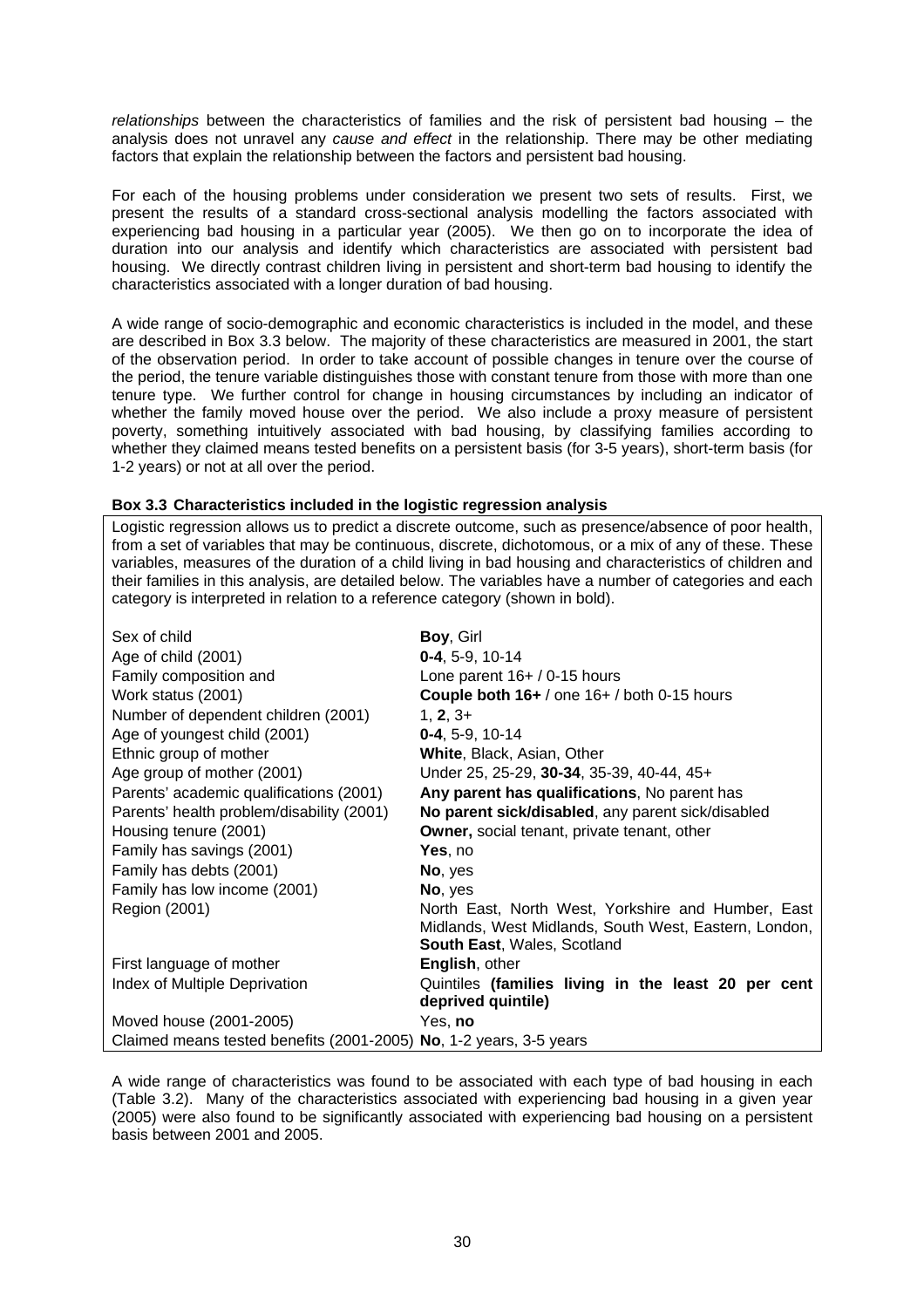Some characteristics were found to be associated with a greater risk of experiencing each of three housing problems on a persistent basis. These include housing tenure and level of area deprivation. However, some of the key risk factors identified varied depending on the housing problem being considered. Perhaps unsurprisingly the number of dependent children was found to be a risk factor for persistent overcrowding but was not a significant risk factor for living persistently in accommodation in poor state of repair or inadequately heated accommodation. Conversely parental health i.e. whether any of the child's parents had a long-term, limiting illness was associated with experiencing accommodation in poor state of repair or inadequately heated accommodation on a persistent basis but not with experiencing persistent overcrowding. $21$  Economic characteristics including family work status and whether the family had savings were significant risk factors for persistently experiencing accommodation in poor state of repair or inadequate heating, but not for persistent overcrowding. This makes sense as the former problems may be more easily resolved by additional spending, either on repairs or heating, than the problem of overcrowding.

Indicators of the family's economic status in 2001 were consistently significant predictors of whether the child experienced persistent bad housing (compared with experiencing no bad housing) over the period 2001-2005. This is despite the dynamic nature of poverty and employment and the fact that families' economic circumstances can change from one year to the next. Other economic variables (whether the family has savings or debts), which may provide a better indication of the household's underlying financial security, were also found to be significant risk factors associated with experiencing bad housing on a persistent basis. Furthermore, whether the family had debts was consistently found to be a significant characteristic in distinguishing between those children who experienced bad housing on a persistent rather than just a short-term basis. However, including the longitudinal benefits measure in the model as a proxy for persistent poverty did not significantly affect the results or emerge as a significant risk factor associated with experiencing bad housing on a persistent rather than a temporary basis.

#### *The magnitude of different risk factors*

As well as looking at the range of risk factors associated with different housing problems, it is also interesting to compare the magnitude of the effect of different characteristics on the likelihood of experiencing persistent bad housing. Table 3.3 displays this information in terms of odds ratios. An odds ratio of greater than one indicates that (compared with the reference group, detailed in Box 3.2 above) a characteristic is associated with a higher risk of persistent bad housing. An odds ratio of less than one indicates that a characteristic is associated with a lower risk of persistent bad housing.<sup>22</sup> Only factors that were found to be strongly associated with experiencing persistent bad housing are displayed $^{23}$ .

Even after controlling for a range of other characteristics, a clear relationship remains between tenure type and the experience and duration of bad housing. In particular, children living in private rented accommodation were four times more likely than children of owner occupiers to persistently live in accommodation in poor state of repair and more than ten times as likely to live persistently in inadequately heated accommodation. Furthermore, among children living in inadequately heated accommodation, the problem was nearly five times more likely to be experienced on a persistent basis (rather than short-term) if the child lived in private rented accommodation. Persistent overcrowding was linked to children in social rented accommodation, who were twice as likely to experience persistent rather than short-term overcrowding.

Other risk factors particularly associated with overcrowding include family size and ethnicity. Children from large families (three or more dependent children) were six times more likely to experience persistent bad housing compared with children from families with only two children. Among children with some experience of overcrowding, this overcrowding was three times more likely to be persistent rather than merely short-term if the child was from a large family. Children with Asian families were twice as likely to experience persistent overcrowding (and to experience overcrowding on a persistent basis rather than on a short-term basis) compared with children with White mothers. As previously

<span id="page-40-0"></span> $21$  On the basis of this analysis it is not possible to determine whether parental illness leads to the family living in bad housing or vice versa.

<span id="page-40-2"></span><span id="page-40-1"></span>

 $\frac{22}{2}$  For details of the relevant reference categories see Box 3.3.  $\frac{23}{2}$  Please contact the authors for a full set of regression output.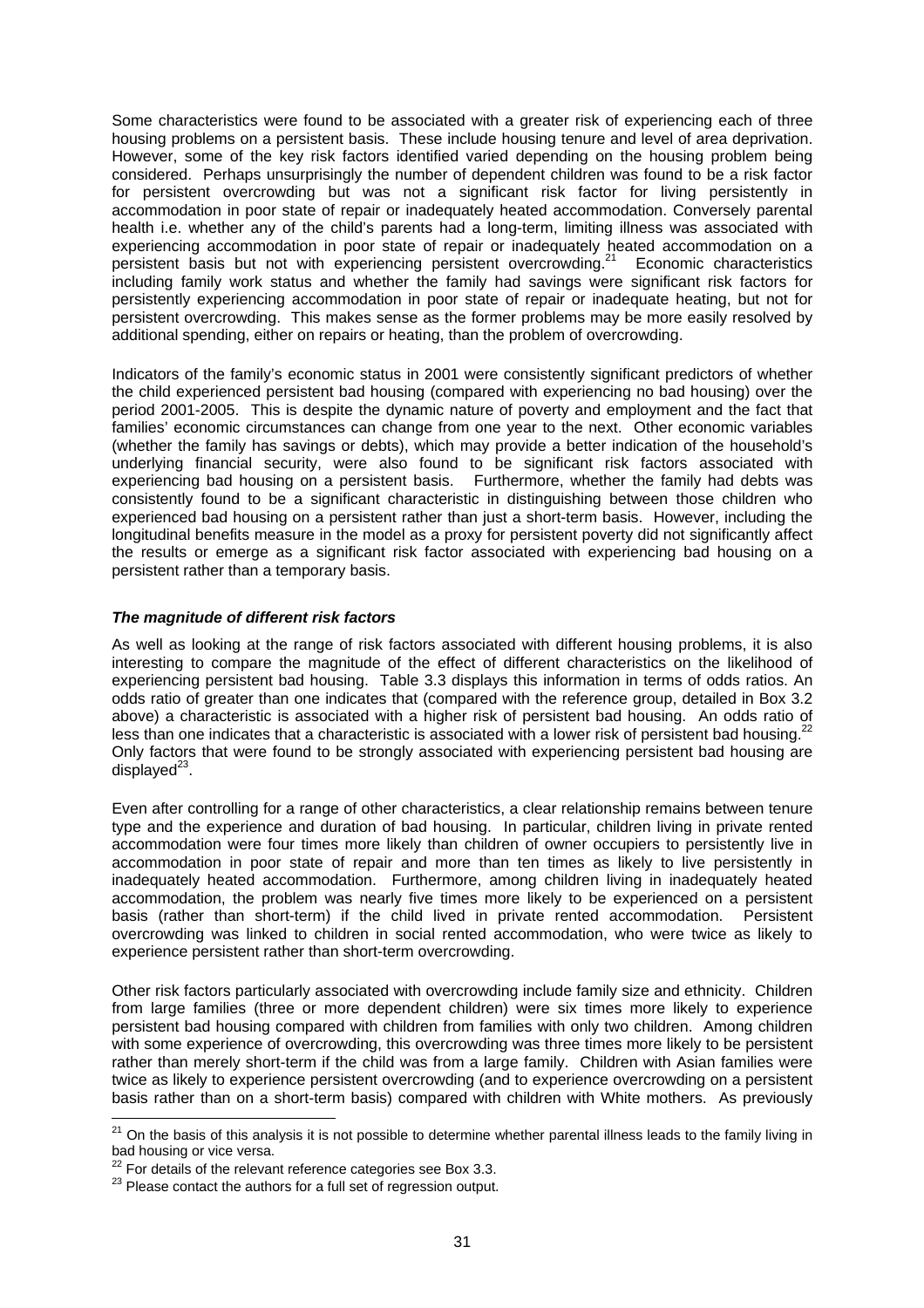discussed, this relationship between ethnicity and overcrowding may reflect different attitudes towards the family and personal space among different ethnic groups.

The problem of accommodation in poor state of repair was particularly associated with the economic situation of the family and the area in which they lived. Children living in one of the 20 per cent most deprived areas were more than twice as likely to persistently experience accommodation in poor state of repair compared with children living in one of the 20 per cent least deprived areas. Children whose family had debts were also particularly likely to persistently experience accommodation in poor state of repair. Overall, children living in families with debts were over three times more likely to persistently experience accommodation in poor state of repair. The odds of a child persistently living in accommodation in poor state of repair rather than just experiencing the problem on a short-term basis were 1.5 times higher if the family had debts. Living below the poverty line was also associated with significantly increased odds of experiencing accommodation in poor state of repair on a persistent rather than just a short-term basis. This may in part reflect the fact that families facing financial constraints are less able to pay for repairs to resolve short-term housing problems. <sup>24</sup>

Risk factors particularly associated with experiencing inadequate heating on a persistent basis include being from a lone parent family, family debts, and having a Black mother. Children growing up in a working lone parent family were over twice as likely to experience persistent inadequate heating compared with children growing up in a couple family where both parents worked 16 hours or more a week. Overall, children whose families had debts were three times as likely to experience persistent inadequate heating compared with other children, whilst the odds of living with inadequate heating on a persistent rather than short-term basis were 1.5 times higher if the family had debts. Among children with some experience of inadequate heating, those with Black mothers were six times more likely to have experienced inadequate heating on a persistent basis (rather than just short-term) compared with children with White mothers.

l

<span id="page-41-0"></span><sup>&</sup>lt;sup>24</sup> Parental health was also an important factor in predicting the duration of living in accommodation in poor state of repair. If at least one parent had a long term limiting illness or disability the odds of a child persistently living in accommodation in poor state of repair (as opposed to just experiencing the problem on a short-term basis) were 1.6 times higher compared with if both parents were healthy. It is possible that parental ill health may be a consequence of persistently living in accommodation in poor state of repair. Chapter 4 demonstrates a significant association between accommodation in poor state of repair and child's health.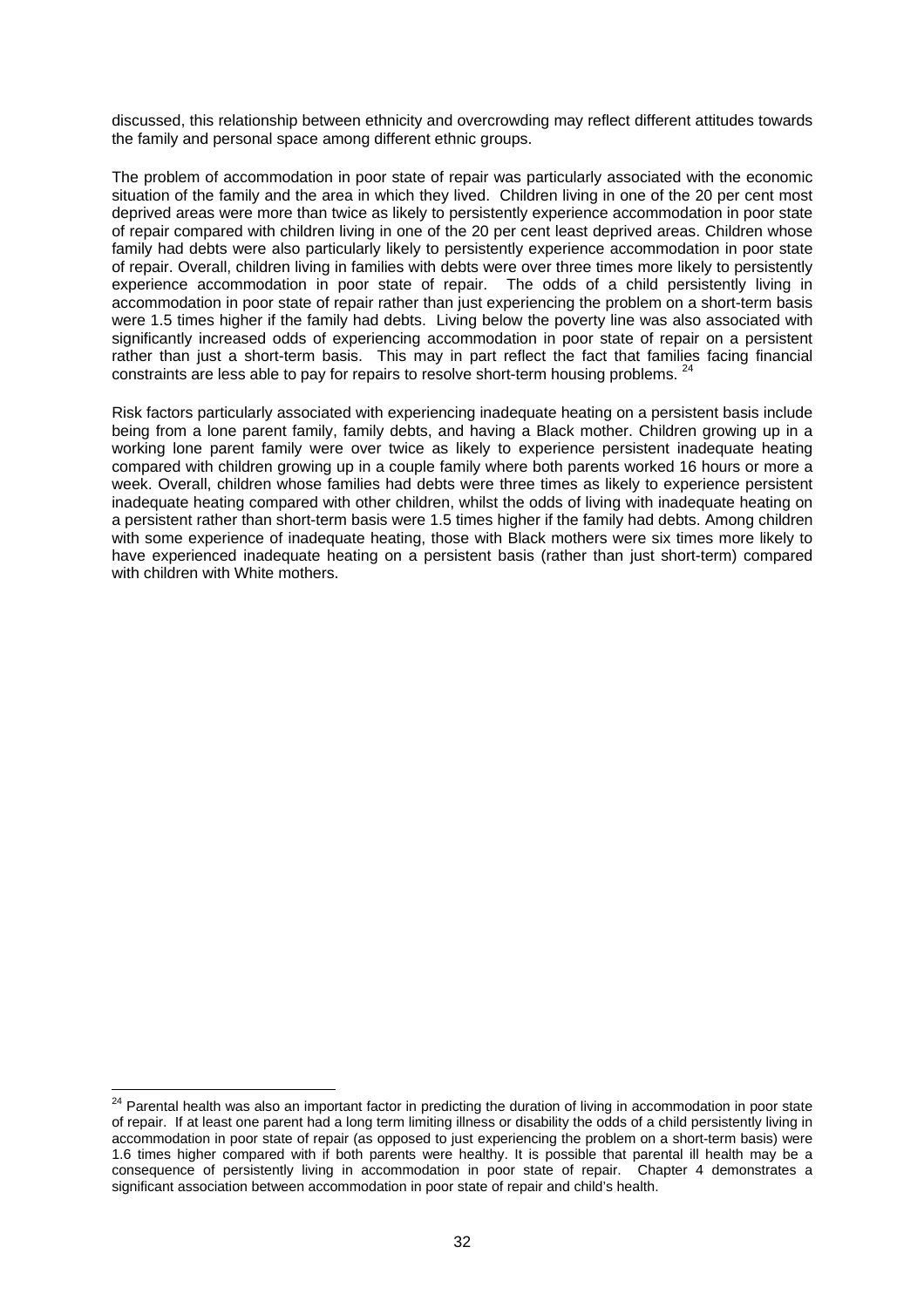# **Table 3.2 Characteristics associated with increased risk of experiencing persistent bad housing 2001-2005**

- Key: √ Characteristic associated with experiencing bad housing 2005<br>Characteristic associated with experiencing persistent bad hou
	- $\checkmark$  Characteristic associated with experiencing persistent bad housing 2001-2005<br>Characteristic associated with experiencing bad housing on a persistent rather
	- <sup>9</sup> Characteristic associated with experiencing bad housing on a persistent rather than a short-term basis 2001-2005

|                              |      |              |      | <b>Accommodation in poor</b> |                           |           |  |
|------------------------------|------|--------------|------|------------------------------|---------------------------|-----------|--|
|                              |      | Overcrowding |      | state of repair              | <b>Inadequate heating</b> |           |  |
|                              | 2005 | 2001-2005    | 2005 | 2001-2005                    | 2005                      | 2001-2005 |  |
| Tenure                       |      |              |      |                              |                           |           |  |
| Number of dependent children |      |              |      |                              |                           |           |  |
| Ethnic group of mother       |      |              |      |                              |                           |           |  |
| Parent's qualifications      |      |              |      |                              |                           |           |  |
| Parent's health              |      |              |      |                              |                           |           |  |
| Family work status           |      |              |      |                              |                           |           |  |
| Whether any savings          |      |              |      |                              |                           |           |  |
| Whether any debts            |      |              |      |                              |                           |           |  |
| Living in poverty            |      |              |      |                              |                           |           |  |
| Government office region     |      |              |      |                              |                           |           |  |
| Level of area deprivation    |      |              |      |                              |                           |           |  |
| Age of mother                |      |              |      |                              |                           |           |  |
| Age of youngest child        |      |              |      |                              |                           |           |  |
| Moved house                  |      |              |      |                              |                           |           |  |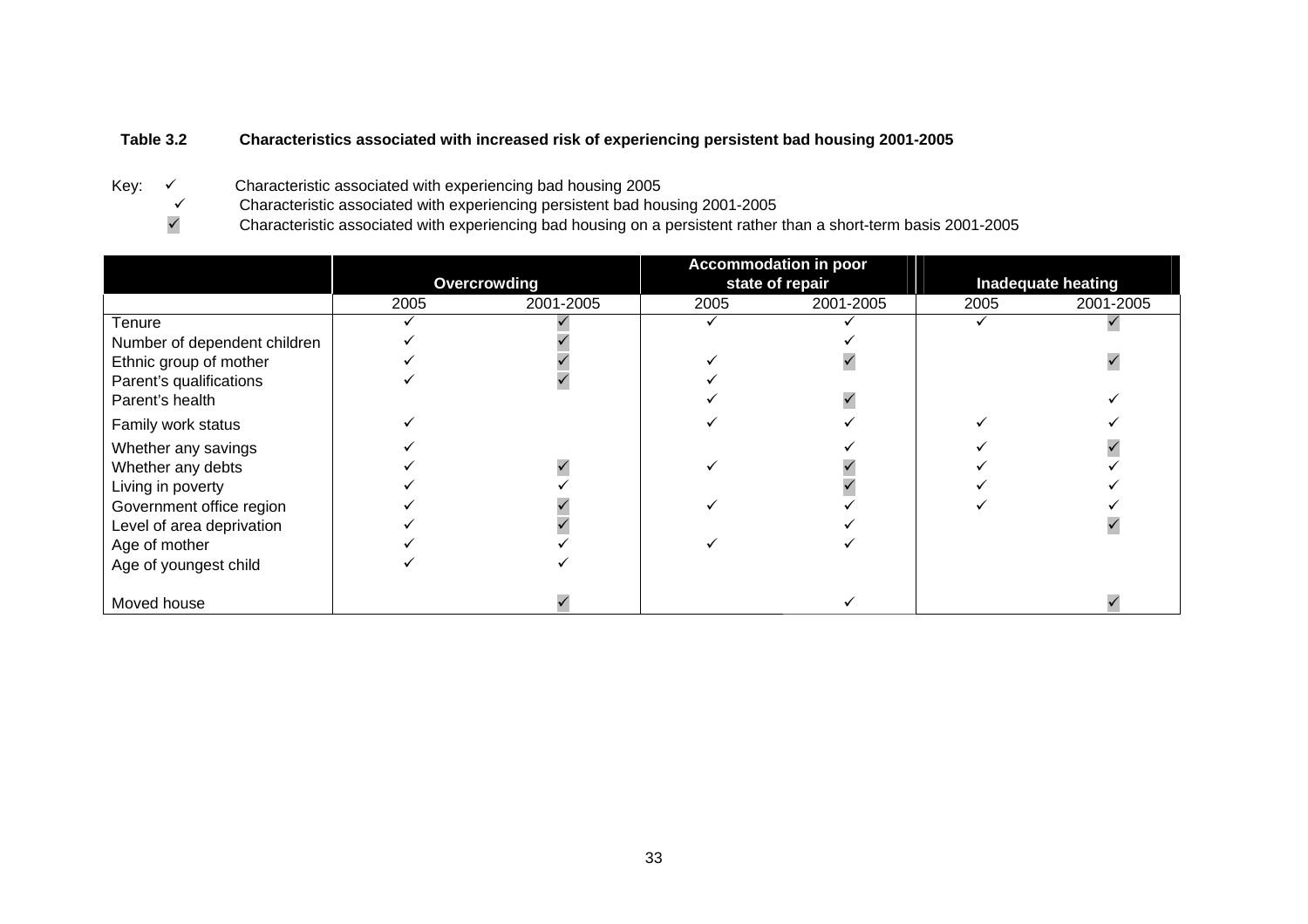|                                        | <b>Persistent</b><br>overcrowding |                |             | <b>Persistent poor</b><br>state of repair | <b>Persistent</b><br>inadequate heating |                |  |
|----------------------------------------|-----------------------------------|----------------|-------------|-------------------------------------------|-----------------------------------------|----------------|--|
|                                        | compared to                       |                |             | compared to                               | compared to                             |                |  |
|                                        | <b>None</b>                       | Short-<br>term | <b>None</b> | Short-<br>term                            | <b>None</b>                             | Short-<br>term |  |
| Tenure (owner occupier)                |                                   |                |             |                                           |                                         |                |  |
| Social renter                          | 2.54                              | 2.08           | 1.32        |                                           | 3.64                                    |                |  |
| Private renter                         | 1.94                              |                | 4.03        |                                           | 10.77                                   | 4.82           |  |
| Poverty (not in poverty)               |                                   |                |             |                                           |                                         |                |  |
| Living below poverty line              | 1.48                              |                |             | 1.34                                      | 1.53                                    |                |  |
| Work status (couple, both work 16hrs+) |                                   |                |             |                                           |                                         |                |  |
| Lone parent, working 16hrs+            |                                   |                | 1.52        |                                           | 2.65                                    |                |  |
| Lone parent, working <16hrs            |                                   |                | 1.79        |                                           | 3.64                                    |                |  |
| Couple, neither working 16hrs+         |                                   |                | 1.57        |                                           | 2.19                                    |                |  |
| Savings (has savings)                  |                                   |                |             |                                           |                                         |                |  |
| Does not have savings                  |                                   |                | 1.65        |                                           | 1.53                                    |                |  |
| Debts (none)                           |                                   |                |             |                                           |                                         |                |  |
| Has debts                              | 1.43                              | 1.46           | 3.45        | 1.58                                      | 3.10                                    | 1.46           |  |
| Number of children (2)                 |                                   |                |             |                                           |                                         |                |  |
| 1 child                                |                                   |                |             |                                           |                                         |                |  |
| 3+ children                            | 6.22                              | 3.07           |             |                                           |                                         |                |  |
| Mother's ethnic origin (White)         |                                   |                |             |                                           |                                         |                |  |
| <b>Black</b>                           |                                   |                |             |                                           | 2.66                                    | 6.06           |  |
| Asian                                  | 2.07                              | 2.14           |             |                                           | 2.16                                    |                |  |
| Parents' health (no problems)          |                                   |                |             |                                           |                                         |                |  |
| Limiting, long term illness            |                                   |                | 1.96        | 1.45                                      | 1.69                                    |                |  |
| Parents' qualifications (has quals)    |                                   |                |             |                                           |                                         |                |  |
| No qualifications                      | 1.57                              | 1.33           |             |                                           |                                         |                |  |
| Area deprivation (Least deprived)      |                                   |                |             |                                           |                                         |                |  |
| Most deprived                          |                                   |                | 2.26        |                                           |                                         | 3.24           |  |

### **Table 3.3 Factors that increase the likelihood of persistent bad housing, odds ratios (significant relationships only)**

Note: Reference category shown in bold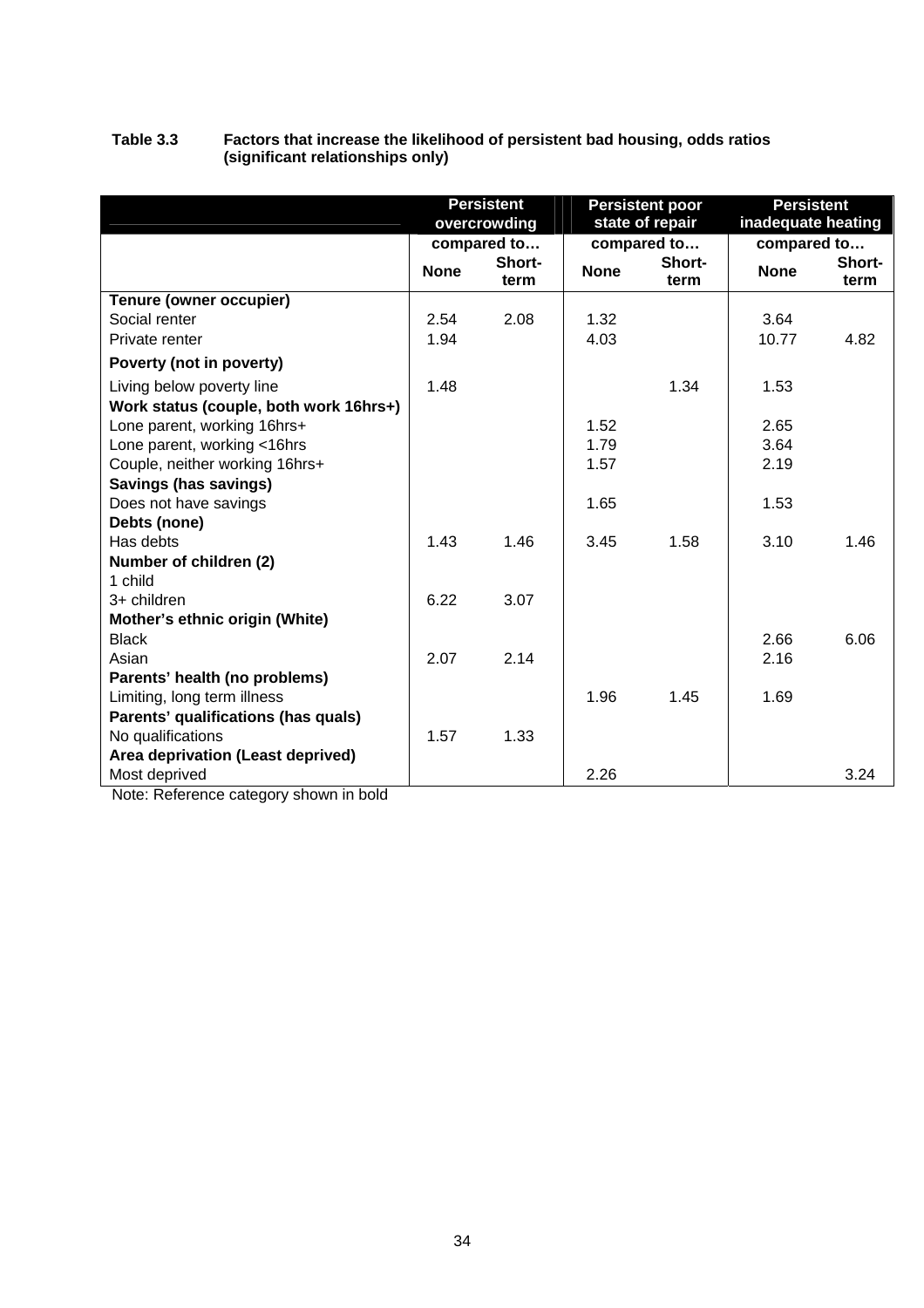# **3.6 Summary**

This chapter introduced a dynamic measure of children's bad housing experiences over the period 2001-2005 and distinguished children experiencing housing problems persistently (i.e. for three years or more) from those experiencing housing problems on a more short-term basis (i.e. for one or two years only). It also considered the risk factors associated with experiencing bad housing on a persistent basis. The main findings were:

- Because of the dynamic nature of children's housing situations, point-in-time studies under estimate the proportion of children affected by bad housing. Over a five year period as many as one in four children spent at least one year living in overcrowded accommodation. The same proportion spent at least one year living in accommodation in poor state of repair whilst one in seven dependent children spent at least a year living in inadequately heated accommodation.
- Children experience different housing problems for different lengths of time. Overall, overcrowding was the housing problem most likely to be experienced on a persistent basis.
- A significant minority of children experienced persistent housing problems. Between 2001 and 2005 one in eight dependent children lived in persistent overcrowding. One in 14 dependent children experienced accommodation in poor state of repair on a persistent basis whilst one in 25 experienced inadequate heating on a persistent basis.
- The duration of all three types of bad housing varied by tenure. Children living in social rented accommodation were the most likely to experience persistent overcrowding. Children living in private rented accommodation were the most likely to persistently experience accommodation in poor state of repair or inadequately heated accommodation. The risk of experiencing persistent bad housing varied by tenure even after controlling for a range of other family circumstances.
- Risk factors particularly associated with experiencing overcrowding on a persistent basis include living in a family with a large number of dependent children and having a mother of Asian origin.
	- o A third of children with an Asian mother lived in persistent overcrowding. Children in large families were six times more likely to experience overcrowding on a persistent rather than a short-term basis compared with families with two children.
	- o Almost a third of children in families with three or more children lived in persistent overcrowding. Children in Asian families were more than twice as likely to experience overcrowding on a persistent rather than a short-term basis.
	- Risk factors particularly associated with persistently experiencing accommodation in poor state of repair include living in a deprived area or coming from a family facing financial difficulties.
		- o Children living in one of the 20 per cent most deprived areas were more than twice as likely to persistently experience accommodation in poor state of repair compared with children living in one of the 20 per cent least deprived areas
		- o Children living below the poverty line were three times more likely to persistently experience accommodation in poor state of repair compared with other children.
		- o Children whose families had debts or who were living below the poverty line were significantly more likely to experience accommodation in poor state of repair on a persistent rather than just a short-term basis.
	- Risk factors particularly associated with experiencing inadequate heating on a persistent basis include living in a family with debts, being from a lone parent family and having a Black mother.
		- o Children from working lone parent families were more than twice as likely to experience persistent inadequate heating compared with children from working couple families.
		- o Children with Black mothers were six times more likely than children with White mothers to experience inadequate heating on a persistent basis rather than just shortterm.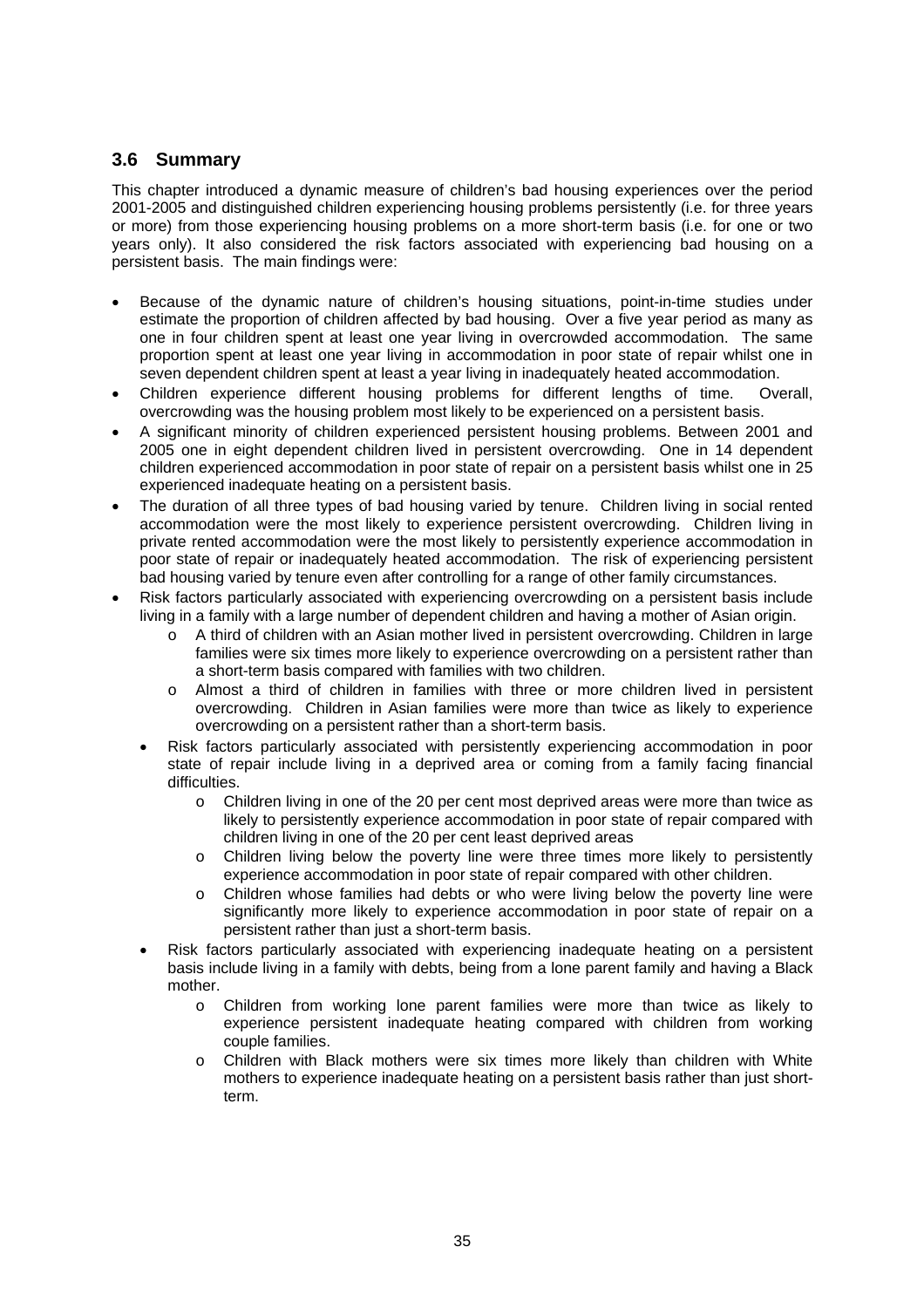# **4 THE DURATION OF BAD HOUSING AND OUTCOMES FOR CHILDREN**

One of the potential advantages of longitudinal analysis over cross-sectional studies is that it allows us to build a detailed picture of when and for how long children experience bad housing. This in turn allows us to more fully explore the ways in which bad housing may be linked to negative outcomes for children. This chapter combines information on the duration of living in bad housing with a range of outcomes for children, to investigate whether there is an association between the two. The chapter proceeds as follows:

- In the first section (Section 4.1) we describe the existing research that has used information on the length of time children have lived in bad housing. A review of this literature reveals that there are relatively few studies that have used robust longitudinal information to investigate the consequences of children living in bad housing.
- We then move on to describe how we use FACS to measure outcomes for children (Section 4.2). We map the information that FACS contains according to child outcomes as specified in the government's *Every Child Matters* outcomes framework.
- Section 4.3 presents evidence of the percentage of children with negative outcomes according to the duration and type of bad housing they have been living in. The evidence suggests that children were at higher risk of a range of negative outcomes the longer they lived in bad housing.
- There are of course other factors that can be associated with negative outcomes for children, such as poverty, parental health and education. In Section 4.4 we attempt to isolate the association between the duration of bad housing and outcomes for children by controlling for these other factors in our analysis. This shows that for a number of the outcomes that is an independent association between the duration of bad housing and child outcomes.
- We summarise the main findings of the chapter in Section 4.5.

# **4.1 Existing research**

There is existing research that suggests that children who live in bad housing also face a number of other disadvantages. Previous analysis of FACS by NatCen (Barnes et al, 2006) was used by Shelter in their *Against the Odds* report (Shelter, 2007) to demonstrate what life is like for children living in bad housing in contemporary Britain. The report presents evidence to suggest that living in bad housing is associated with a range of other negative outcomes for children. For example, children living in bad housing were almost twice as likely to gain no GCSEs compared with other children and twice as likely not to attend school.

Some longitudinal analysis has been carried out using cohort studies to look at the long-term effects of bad housing in childhood on health, after controlling for current living conditions. Links have been found between bad housing and the likelihood of suffering from a range of health problems in adulthood (ODPM, 2004). However, there is little longitudinal evidence that looks at childhood outcomes. Furthermore, there have been few studies that have made full use of the longitudinal data to trace changes in housing conditions during childhood or look at how different housing histories may impact differently on outcomes for children.

Ghodsion and Fogelman (1988) used NCDS data to trace people's housing histories through childhood and into adulthood. They found that those who suffered from overcrowding throughout childhood experienced poor relationship, employment and educational outcomes. Marsh et al (1999) used NCDS data to track people at age of 7 and 33 to show that living in bad housing at one point in time is a strong predictor of living in bad housing at subsequent points. There was evidence that experiencing bad housing at early childhood had a negative impact on health in adulthood. These studies provide a useful guide to the sorts of analysis that is possible using longitudinal data. However, the findings are now quite out of date and, furthermore, are primarily concerned with outcomes in adulthood rather than childhood.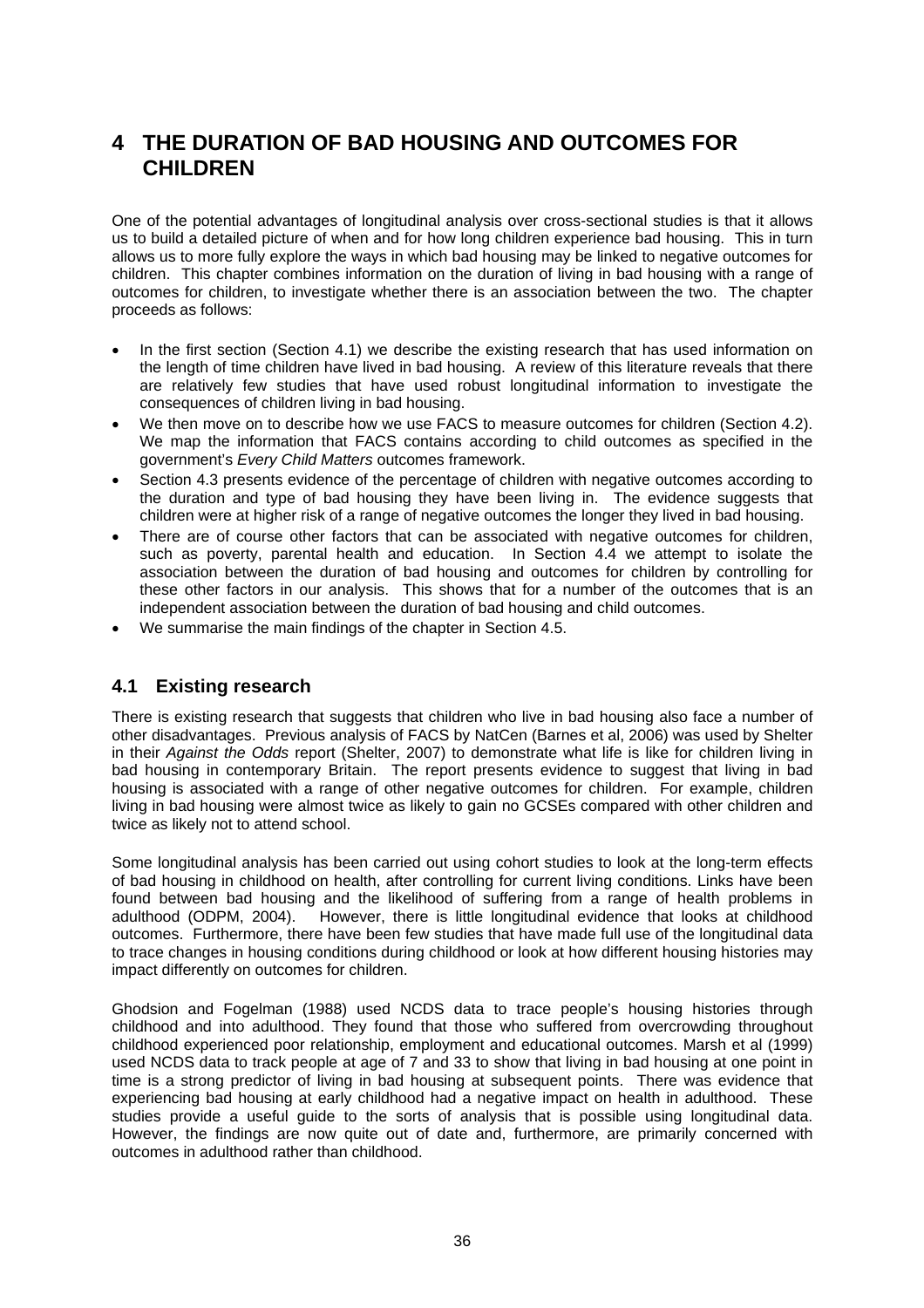As there is limited information on how the duration of bad housing is associated with outcomes for children, ths project will add significantly to this evidence base. The longitudinal aspect of FACS allows this research to compare outcomes for children with different durations of living in bad housing. If an association is found between an increased duration of living in bad housing and an increased risk of poor outcomes, the research will contribute new evidence in two ways. First, it will add to the theory that living in bad housing has a negative impact on children's well-being. Secondly, it will show that how long children live in bad housing is important for predicting children's living standards.

# **4.2 Using FACS to measure child outcomes**

Improving children's living standards is a top priority for government policy makers. The government is committed to ending child poverty by 2020 and the importance of housing in helping the government to achieve this is recognised in the new child poverty measure, which includes indicators of housing quality as part of an index of multiple deprivation (DWP, 2003). The government is also committed to improving outcomes for children that cover broader issues than income and material deprivation. *Every Child Matters* (ECM) is a national programme designed to improve the life chances of all children and young people. The ECM framework identifies five outcomes important to the well-being of children and young people<sup>25</sup> and creates a structure for the government's aim for every child, whatever their background or their circumstances, to have the support they need to:

- Be healthy;
- Stav safe:

l

- Enjoy and achieve ;
- Make a positive contribution; and
- Achieve economic well-being.<sup>[26](#page-46-1)</sup>

This research uses an outcomes-based approach to assess the well-being of children. The Families and Children Study (FACS) contains a range of information on child outcomes  $-$  for example children's health, education and happiness. Figure 4.1 shows the different indicators of children's well-being that can be measured using FACS data.

Figure 4.1 maps outcomes and indicators as specified by the ECM framework. The 'outcomes' are the conditions of well-being desired for children, families or communities. The 'indicators' describe how we measure these conditions using the FACS data. Information about children is collected from the latest wave of FACS (2005). We also make use of the child self-completion questionnaire that was asked that year to secondary school children (aged 11 to 15 years) in the 2004 wave of  $FACS<sup>2</sup>$ This separate questionnaire asks children about a variety of outcomes linked to school, anti-social behaviour and happiness. As Figure 4.2 shows, FACS has a good coverage of the outcomes specified in the ECM framework and provides multiple indicators for a selection of the outcomes. Only for the Make A Positive Contribution domain is FACS unable to provide information for two of the five outcomes.

<span id="page-46-0"></span> $25$  These outcomes are mapped against the rights set out in the United Nations Convention on the Rights of the Child (UNCRC) see w[ww.unicef.ork.u](http://www.unicef.ork.uk/)k<br><sup>26</sup> For more details on Every Child Matters see w[ww.everychildmatters.gov.u](http://www.everychildmatters.gov.uk/)k<br><sup>27</sup> The self-completion questionnaire is not included in every wave of FACS and was not asked in 2005. Henc

<span id="page-46-1"></span>

<span id="page-46-2"></span>when we want to use information from the child-self completion questionnaire to measure a child outcome (e.g. life satisfaction) we use information from 2004 and when we want to use the standard survey information (e.g. child's health as reported by the mother) we use information from 2005. This inconsistency in time points from which the information is collected is likely to have little effect on the analysis.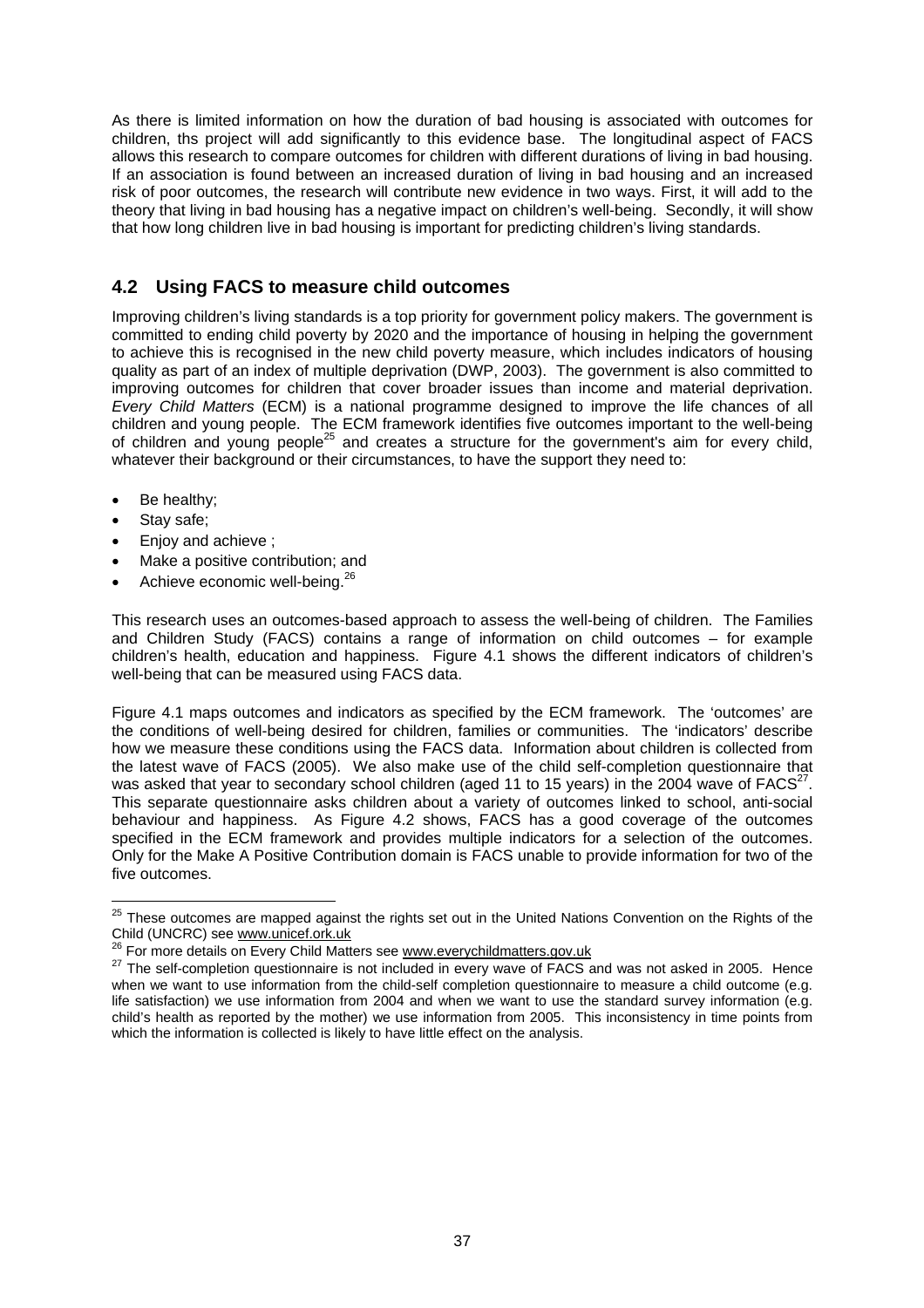|                                     | <b>BE HEALTHY</b><br><b>STAY SAFE</b>                                        |                                                                         |                                                             |                                                                                | <b>ENJOY AND ACHIEVE</b>                                                                                                |
|-------------------------------------|------------------------------------------------------------------------------|-------------------------------------------------------------------------|-------------------------------------------------------------|--------------------------------------------------------------------------------|-------------------------------------------------------------------------------------------------------------------------|
| <b>Outcomes</b><br>(from ECM)       | <b>Indicators</b><br>(from FACS)                                             | <b>Outcomes</b><br>(from ECM)                                           | <b>Indicators</b><br>(from FACS)                            | <b>Outcomes</b><br>(from ECM)                                                  | <b>Indicators</b><br>(from FACS)                                                                                        |
| Physically healthy                  | Long-standing<br>illness, disability or<br>infirmity                         | Safe from maltreatment,<br>neglect, violence and<br>sexual exploitation | N/A                                                         | Ready for school                                                               | N/A                                                                                                                     |
| Mentally and<br>emotionally healthy | Feel happy about<br>life, family, school,<br>and appearance                  | Safe from accidental<br>injury and death                                | Visits to Accident &<br>Emergency                           | Attend and enjoy school                                                        | Ever skipped or<br>bunked off school                                                                                    |
| Sexually healthy                    | N/A                                                                          | Safe from bullying and<br>discrimination                                | Bullied in or out of<br>school                              | Achieve stretching<br>national educational<br>standards at primary<br>school   | Mother's perception<br>of child's attainment<br>at school in maths,<br>English and science<br>(reported<br>separately)  |
| Live healthy lifestyles             | Done sport or other<br>active things in last<br>week                         | Safe from crime and<br>anti-social behaviour in<br>and out of school    | Worry about being<br>robbed or mugged                       | Achieve personal and<br>social development and<br>enjoy recreation             | Frequency of<br>having friends to<br>visit or going to<br>their house                                                   |
| Choose not to take<br>illegal drugs | Smokes, drink<br>alcohol or use<br>illegal drugs<br>(reported<br>separately) | Have security, stability<br>and be cared for                            | Parent(s) help with<br>school work<br>Run away from<br>home | Achieve stretching<br>national educational<br>standards at secondary<br>school | Mother's perception<br>of child's attainment<br>at school in maths,<br>English and science<br>(reported)<br>separately) |

# **Figure 4.1 FACS indicators of child well-being mapped against the Every Child Matters outcomes framework**

Notes:

- N/A means the information to construct this outcome is not available in FACS.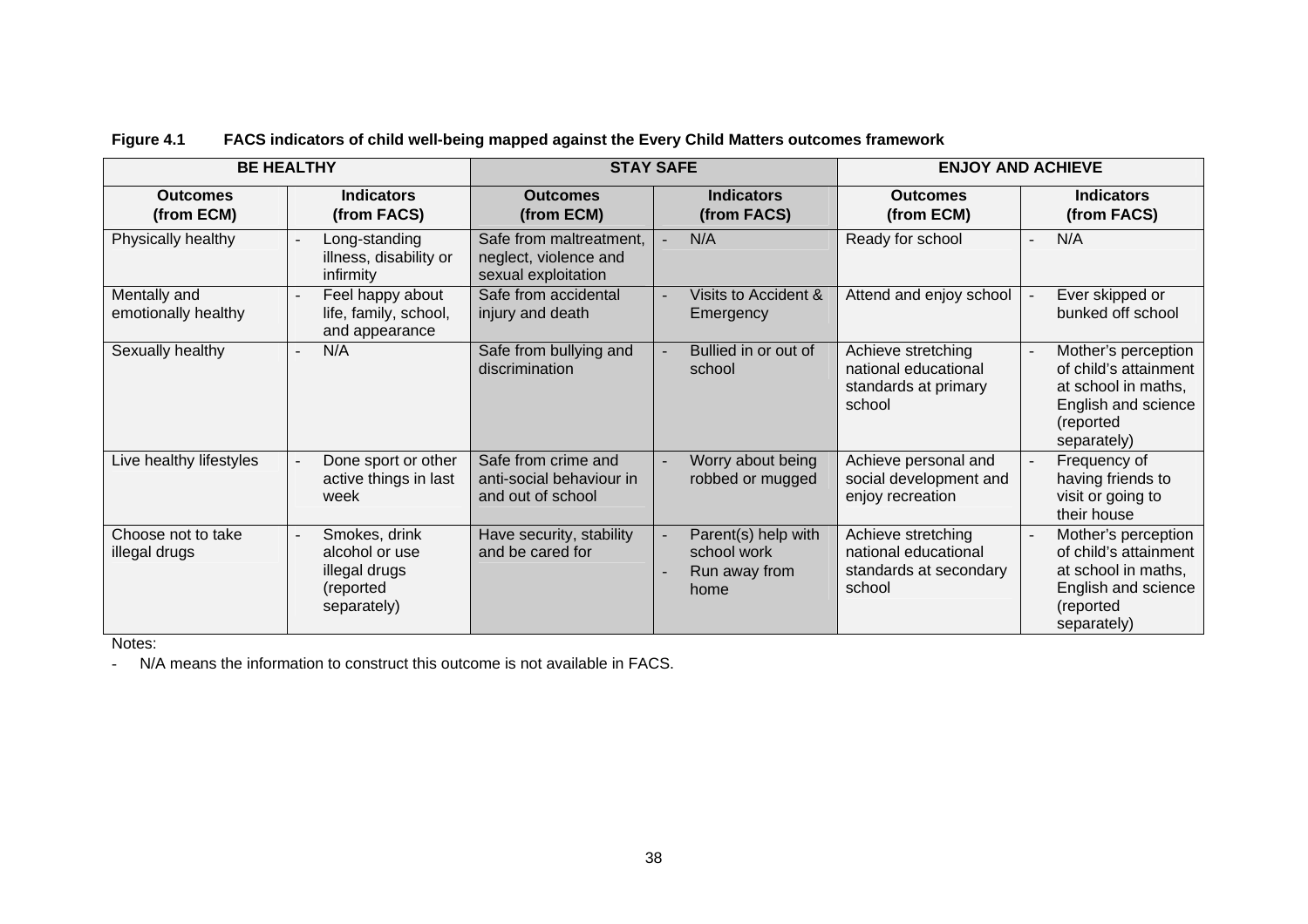|                                                                                                     | <b>MAKE A POSITIVE CONTRIBUTION</b>                                                                                                                                                             | <b>ACHIEVE ECONOMIC WELL-BEING</b>                                          |                                                                                                                                                                                   |  |  |  |
|-----------------------------------------------------------------------------------------------------|-------------------------------------------------------------------------------------------------------------------------------------------------------------------------------------------------|-----------------------------------------------------------------------------|-----------------------------------------------------------------------------------------------------------------------------------------------------------------------------------|--|--|--|
| <b>Outcomes</b><br>(from ECM)                                                                       | <b>Indicators</b><br>(from FACS)                                                                                                                                                                | <b>Outcomes</b><br>(from ECM)                                               | <b>Indicators</b><br>(from FACS)                                                                                                                                                  |  |  |  |
| Engage in decision making<br>and support the community<br>and environment                           | N/A                                                                                                                                                                                             | Engage in further education,<br>employment or training on<br>leaving school | N/A <sup>1</sup>                                                                                                                                                                  |  |  |  |
| Engage in law-abiding and<br>positive behaviour in and out<br>of school                             | Ever been suspended or<br>excluded from school<br>(reported separately)<br>Been in trouble with the<br>police in the last year<br>Problem with smoking,<br>alcohol or drugs in the<br>last year | Are ready for employment                                                    | N/A<br>L,                                                                                                                                                                         |  |  |  |
| Develop positive relationships<br>and choose not to bully or<br>discriminate                        | Member of club or<br>organised activity                                                                                                                                                         | Live in decent homes and<br>sustainable communities                         | Overcrowded<br>accommodation<br>Accommodation in poor<br>state of repair                                                                                                          |  |  |  |
| Develop self-confidence and<br>successfully deal with<br>significant life changes and<br>challenges | N/A                                                                                                                                                                                             | Have access to transport and<br>material goods                              | Living in a family without<br>a range of material<br>goods, such as new<br>clothes for children and<br>an annual holiday.<br>Living in a family without<br>access to a car or van |  |  |  |
| Develop enterprising<br>behaviour<br>.                                                              | Does paid work                                                                                                                                                                                  | Live in households free from<br>low income                                  | Living in a family below<br>60 per cent of median<br>contemporary disposable<br>family income                                                                                     |  |  |  |

**Figure 4.1 (cont.) FACS indicators of child well-being mapped against the Every Child Matters outcomes framework** 

Notes:

-N/A means the information to construct this outcome is not available in FACS.

- <sup>1</sup> Does not apply to the majority of children in FACS, who are pre- or currently attending full-time education.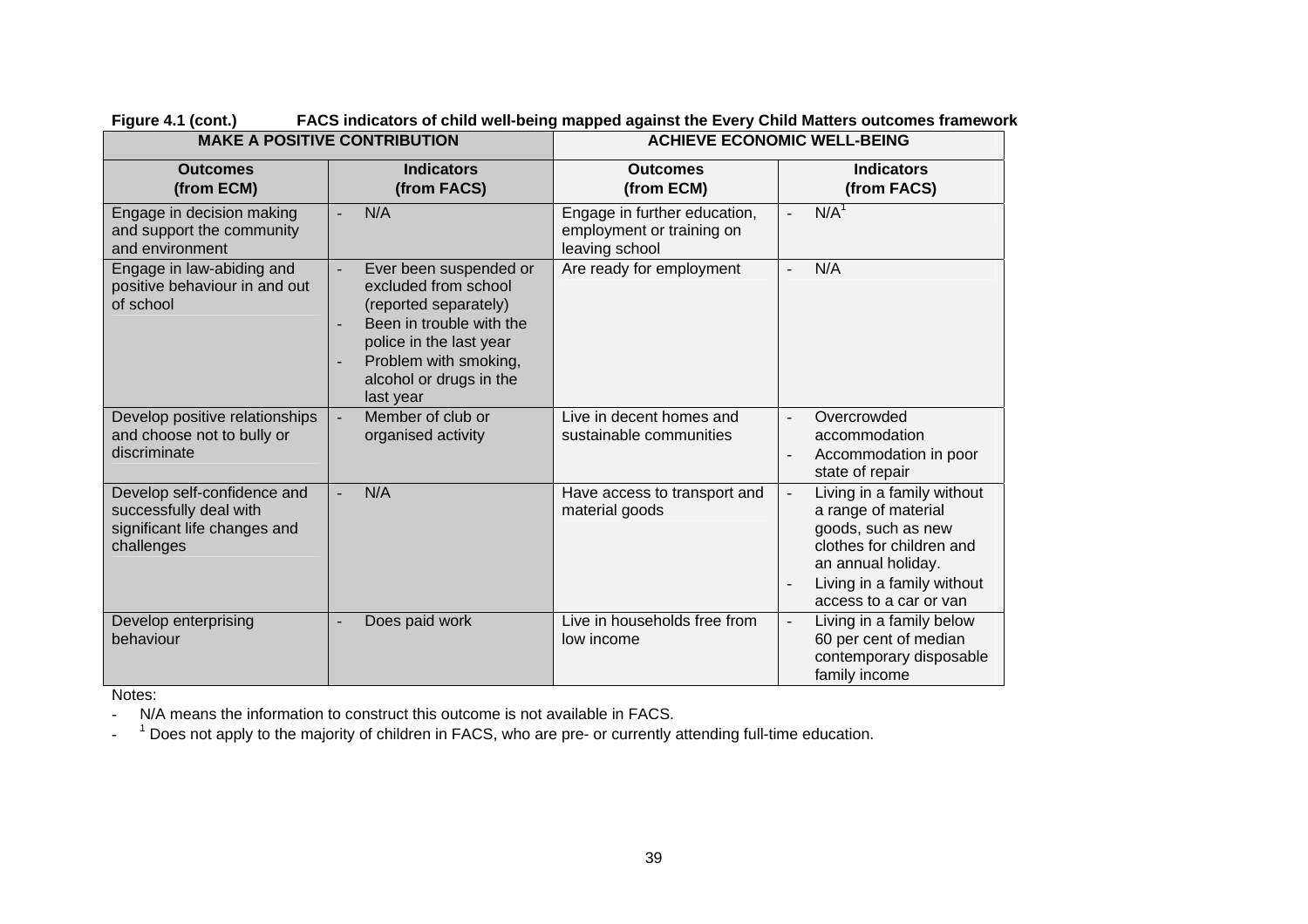# **4.3 Measuring child outcomes according to the duration of living in bad housing**

This research will explore the association between how long children live in bad housing and a range of outcome indicators of children's well-being (see Figure 4.2). This means that the three measures of bad housing – overcrowded accommodation, accommodation in poor condition and inadequately heated accommodation - are used in their dynamic context to identify children that have lived in this type of accommodation long-term (3-5 years), short-term (1-2 years) and who avoided bad housing (0 years) over the period from 2001 to 2005. We then contrast measures of well-being for children with different durations of bad housing, using the range of indicators specified in Figure 4.1.

#### **Figure 4.2 Analytical model: Exploring associations between duration of bad housing and child outcomes**



As in Chapter 4, the analysis is performed for children whose family took part in the FACS survey in all five vears from  $2001$  to  $2005^{28}$ . Child outcomes are measured using the most up-to-date information from FACS. This also means that there is more chance of seeing any perceived 'effect' of living in bad housing on these outcomes<sup>29</sup>. We also present estimates of child outcomes for all children, which act as a benchmark to compare with estimates for children living in bad housing.

Figure 4.2 shows three types of relationships that may emerge from the analysis in this section. If we see that the percentage of children with a negative outcome increases the longer a child has lived in bad housing (Example A), we have evidence to suggest that the duration of living in bad housing is associated with this outcome. If we see that the percentage of children with a negative outcome is higher for children in persistent and short-term bad housing than children who did not live in bad housing (Example B), it suggests that although bad housing may be associated with this outcome *per se*, the duration of living in bad housing may not be an important factor. Finally, if we see little difference in the incidence of a negative child outcome across the three housing categories it suggests that living in bad housing, let alone the duration of living in bad housing, has little association with this outcome.

<span id="page-49-0"></span> $^{28}$  As detailed in the previous chapter, there were 6,837 children who took part in all five waves of FACS from 2001 to 2005.

<span id="page-49-1"></span><sup>2001</sup> to 2005. 29 Using the latest available wave of FACS to identify child outcomes means that there may be some blurring of the relationship with the longitudinal bad housing categories. This is because some of the children may not actually be living in bad housing in the year that the child outcomes is measured. For example, the definition of persistent bad housing is that a child has to be living in bad housing for three or more of the five years from 2001 to 2005. It is possible therefore that a child in persistent bad housing could be living in bad housing in 2001, 2002 and 2004, but not in 2005 when the indicator of well-being (e.g. health) is measured. Likewise, a child in short-term bad housing may be living in bad housing in 2005, the year the child outcome is measured. However, these potential inconsistencies are likely to average out and not have a major effect on the analysis.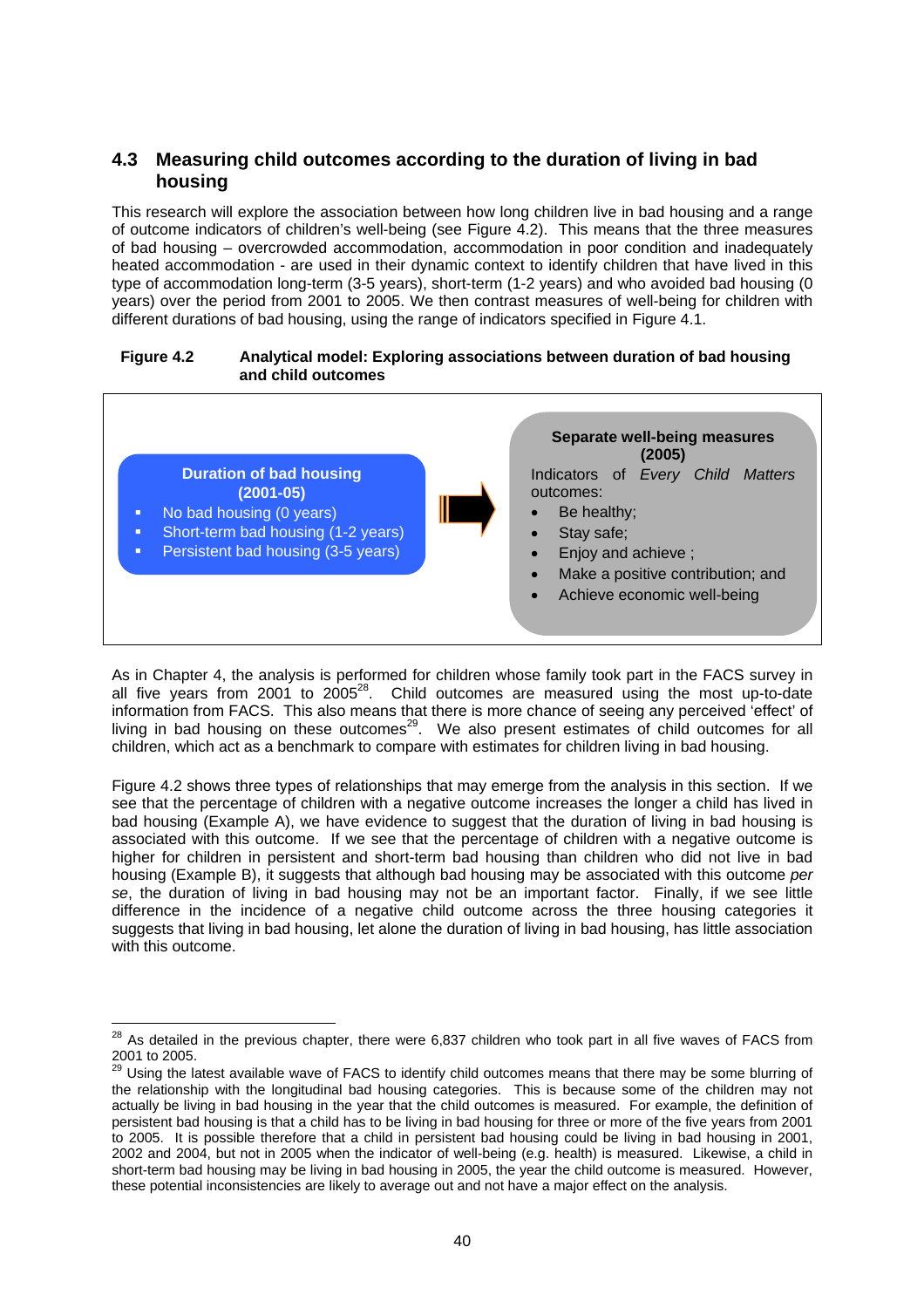

**Figure 4.3 Analysing the relationship between bad housing and child outcomes**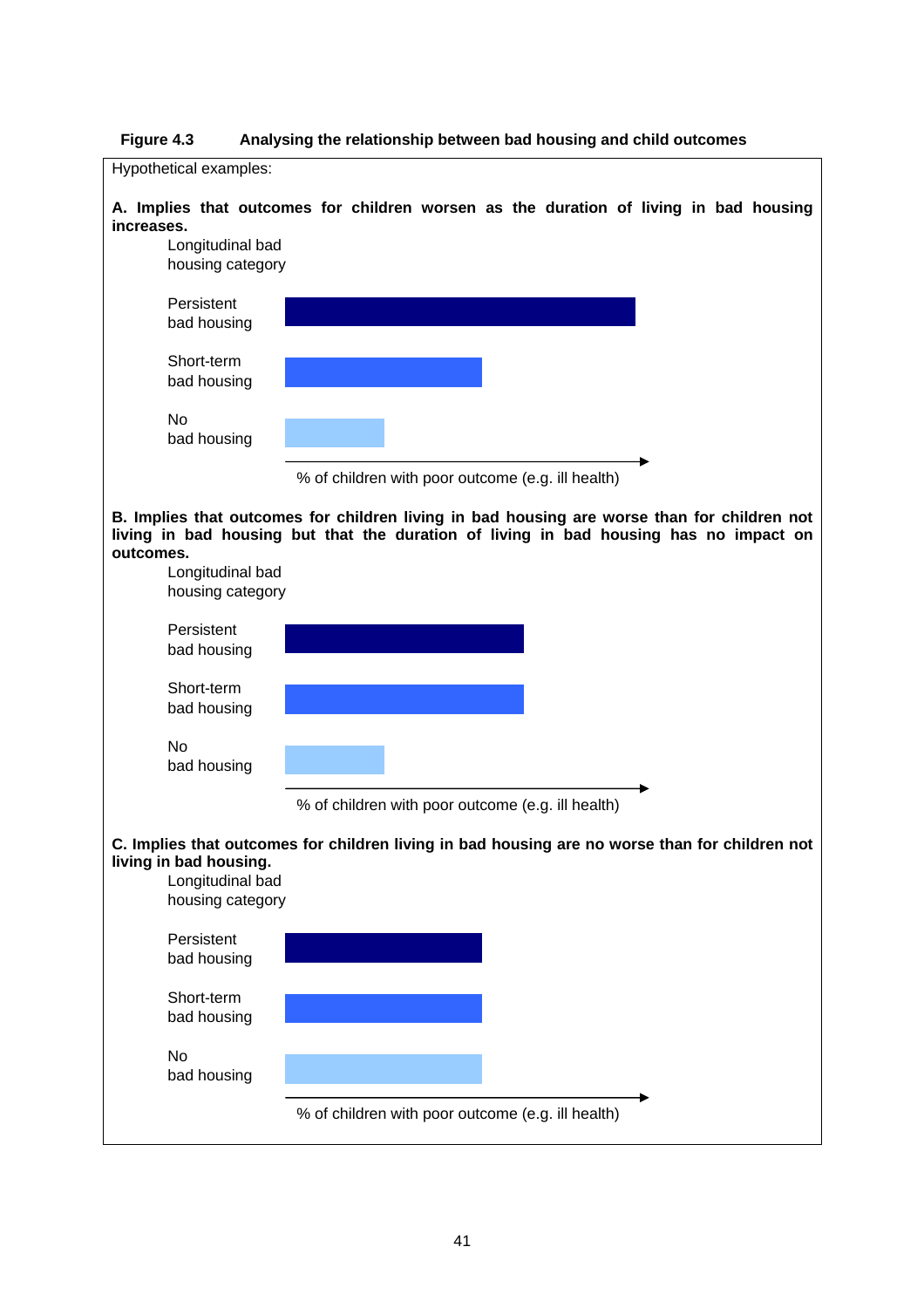We do not show graphs for all of the thirty child outcomes detailed in Figure 4.2. Instead we present the more interesting results graphically and summarise the analysis for all of the child outcomes in Table 4.1. Each figure presents the incidence of a separate child outcome (e.g. long-standing illness or disability) according to the duration (none, short-term, persistent) in each type of bad housing (overcrowded, poor conditions, inadequately heated).

The interpretation of the charts focuses on analysis where there is a statistically significant ( $p<0.05$ ) relationship between the duration of bad housing and the child outcome. So, where a finding is mentioned in the text the reader can be sure that difference is statistically different and not due to sampling error. Most often we focus on findings that show a difference in the child outcome according to whether the child was living in persistent compared to short-term bad housing, as this implies that the duration in bad housing has an association with the particular measure of well-being.

It is important to point out that the analyses presented in this section demonstrate *associations* between the durations of bad housing and child outcomes. The analyses do not prove any *cause and effect*. In the next section we do investigate this relationship further by taking into account other factors that can impact on child outcomes (see Section 4.4).

We now go on to present the relationship between the duration of bad housing and child well-being for a range of outcomes across the ECM framework, beginning with the *Be healthy* domain.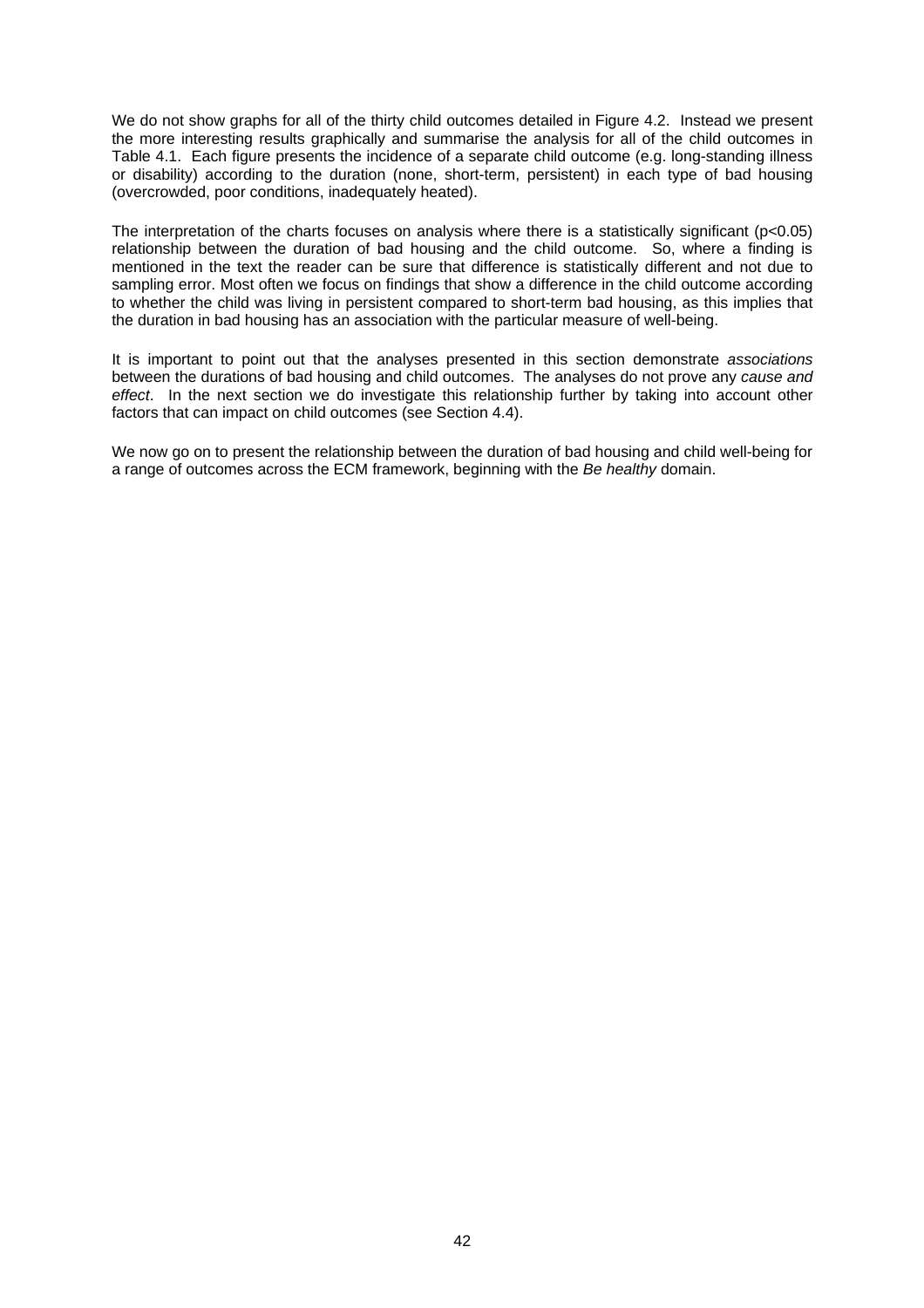# *4.3.1 Be healthy*

Living in bad housing is generally regarded as one of the contributing factors leading to poor health in children, where the evidence is particularly strong on the effect of cold, damp and mould (ODPM, 2004). Reviews of the evidence in the UK and other countries have concluded that children living in damp, mouldy homes are between one and a half and three times more prone to coughing and wheezing – symptoms of asthma and other respiratory conditions – than children in dry homes (Peat et al, 1998 and Strachan, 1991).

In FACS the mother is asked whether each of her children has a long-standing illness or disability. If so, the mother is asked which of a list of ailments her child has, including physical problems, skin conditions and allergies, respiratory problems and mental illnesses. Figure 4.4 shows that approximately one in six (16 per cent) children have a long-standing illness or disability (dark blue line). There is a clear association between the length of time in bad housing and having a longstanding illness or disability for children living in inadequately heated accommodation (royal blue line) or accommodation in poor condition (turquoise line). There is no relationship between children having a long-standing illness or disability and living in overcrowded accommodation (light blue line).

### **Figure 4.4 Percentage of children with a long-standing illness or disability, according to the number of years they have lived in bad housing**



Base: Dependent children in Britain in 2005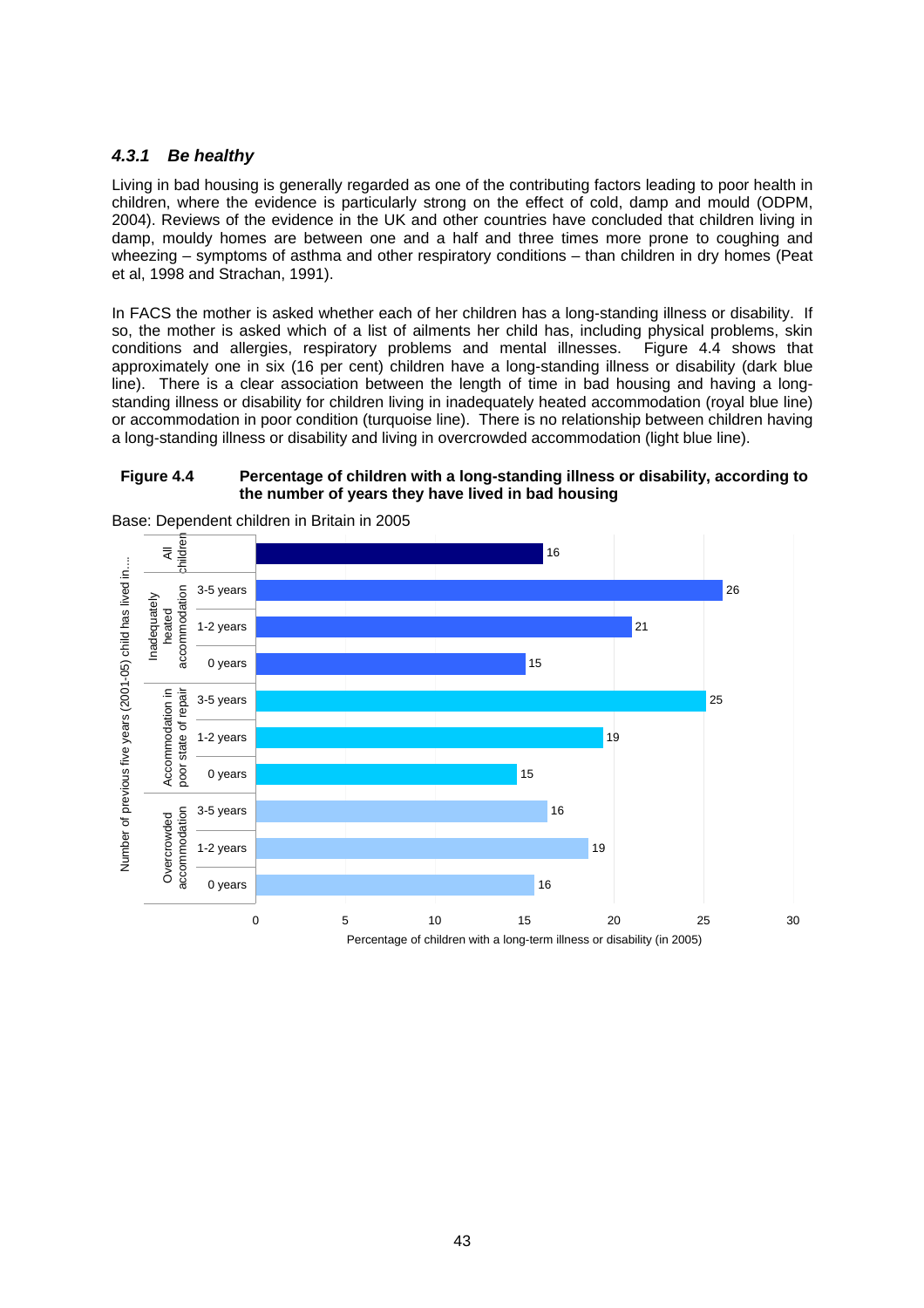Certain illnesses are associated with living in bad housing. Figure 4.5 looks at rates of chest and breathing problems, such as asthma and bronchitis, among children in bad housing. As with the previous analysis, living in inadequately heated and poor conditions accommodation is related to an increased risk of these health problems. Children who had persistently lived in accommodation with these problems were over twice as likely to have these illnesses as children who avoided bad housing over the period.

Children who lived in bad housing for longer recorded higher rates of health problem suggesting that the duration of living in bad housing is associated with an increased risk of poor health. For example 15 per cent of children who persistently lived in poor conditions had health problems compared to 10 per cent who lived in poor conditions short-term.

### **Figure 4.5 Percentage of children with problems with chest, breathing, asthma or bronchitis, according to the number of years they have lived in bad housing**



Base: Dependent children in Britain in 2005

Percentage of children with problems with chest, breathing, asthma or bronchitis (in 2005)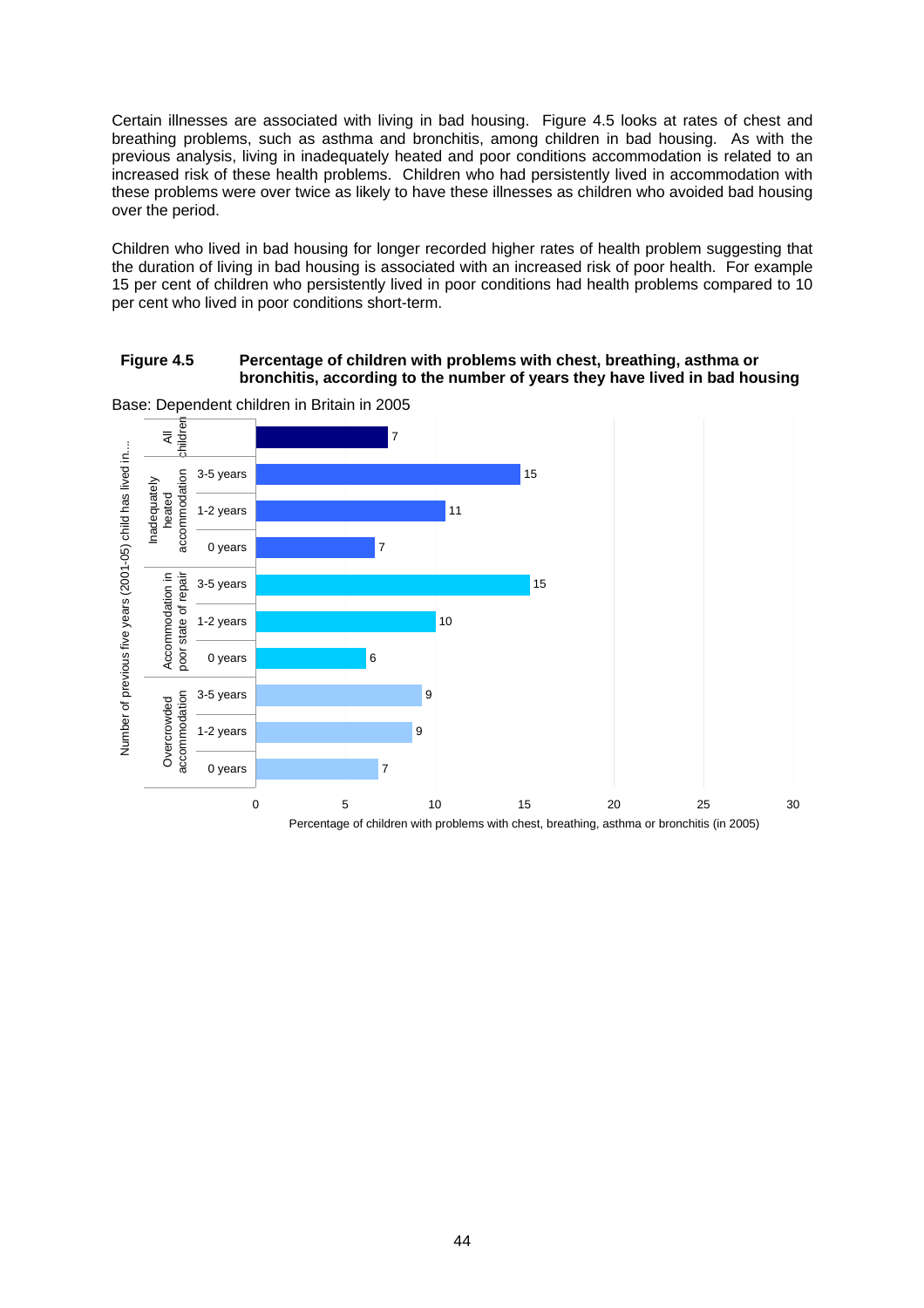### *4.3.2 Stay safe*

The stay safe domain of ECM is an attempt to raise awareness of the importance of safeguarding children and young people. This includes an increased focus on reducing anti-social behaviour and exclusion, and to reduce the incidence of bullying. FACS asks secondary school children, by the means of a self-completion questionnaire, whether they have been bullied in a frightening or upsetting way in the previous year.

Figure 4.6 shows an association between living in bad housing and bullying, with children who persistently lived in accommodation in poor condition at most risk of bullying. Three in ten (29 per cent) children who persistently lived in poor conditions had been bullied inside or outside of school in the past year compared to 18 per cent who lived in poor conditions short-term and 12 per cent who avoided poor conditions.

### **Figure 4.6 Percentage of children bullied in the last year, according to the number of years they have lived in bad housing**



Base: School age children in Britain in 2005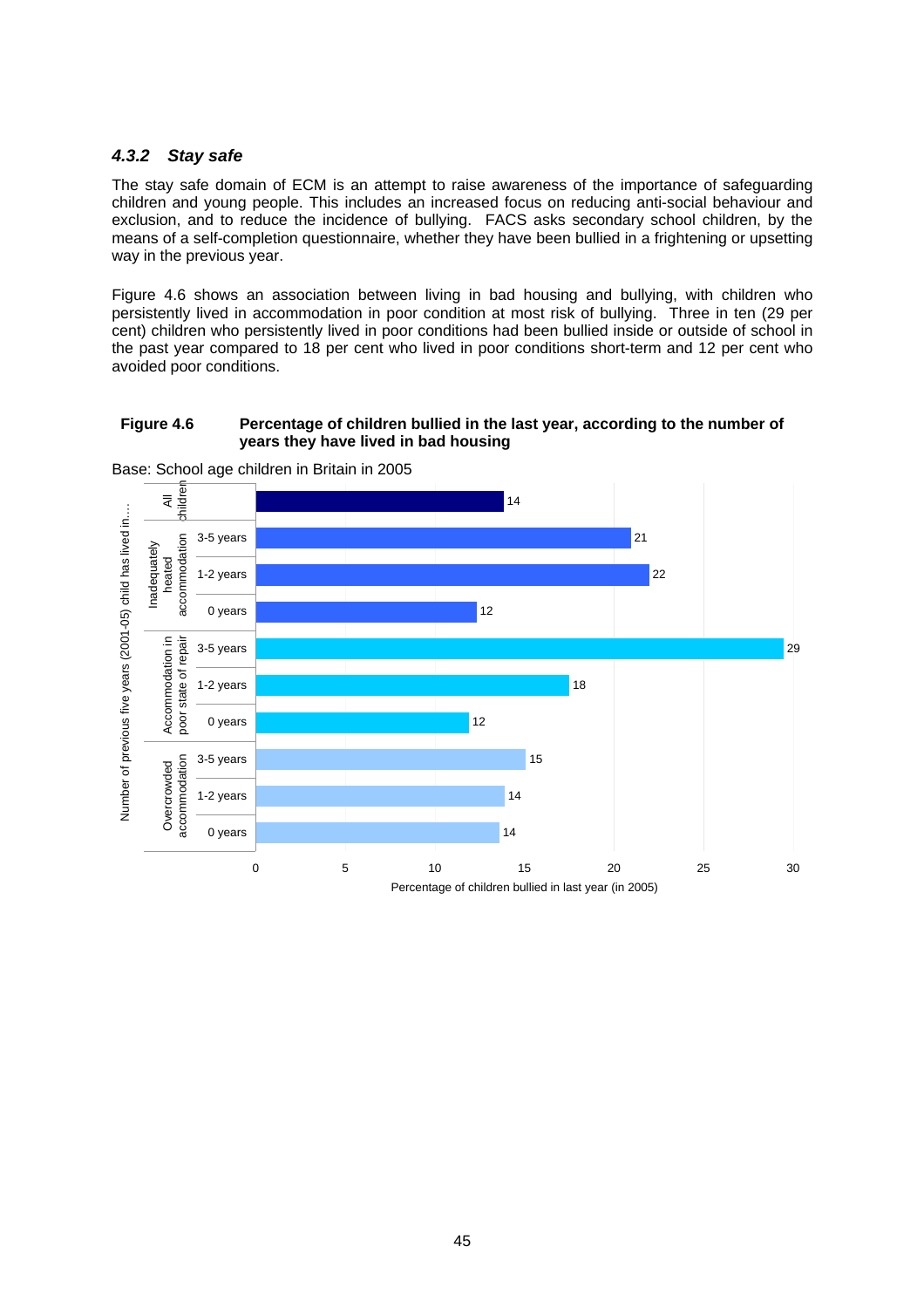The self-completion questionnaire also asked 11-15 year olds whether they were afraid of being robbed or mugged in their local area. Figure 4.7 shows that children in bad housing were more likely to state that they were afraid; particularly children persistently in overcrowded and inadequately heated accommodation (22 and 27 per cent respectively).

### **Figure 4.7 Percentage of children afraid of being robbed or mugged in their local area, according to the number of years they have lived in bad housing**



Base: Children aged 11-15 years in Britain in 2004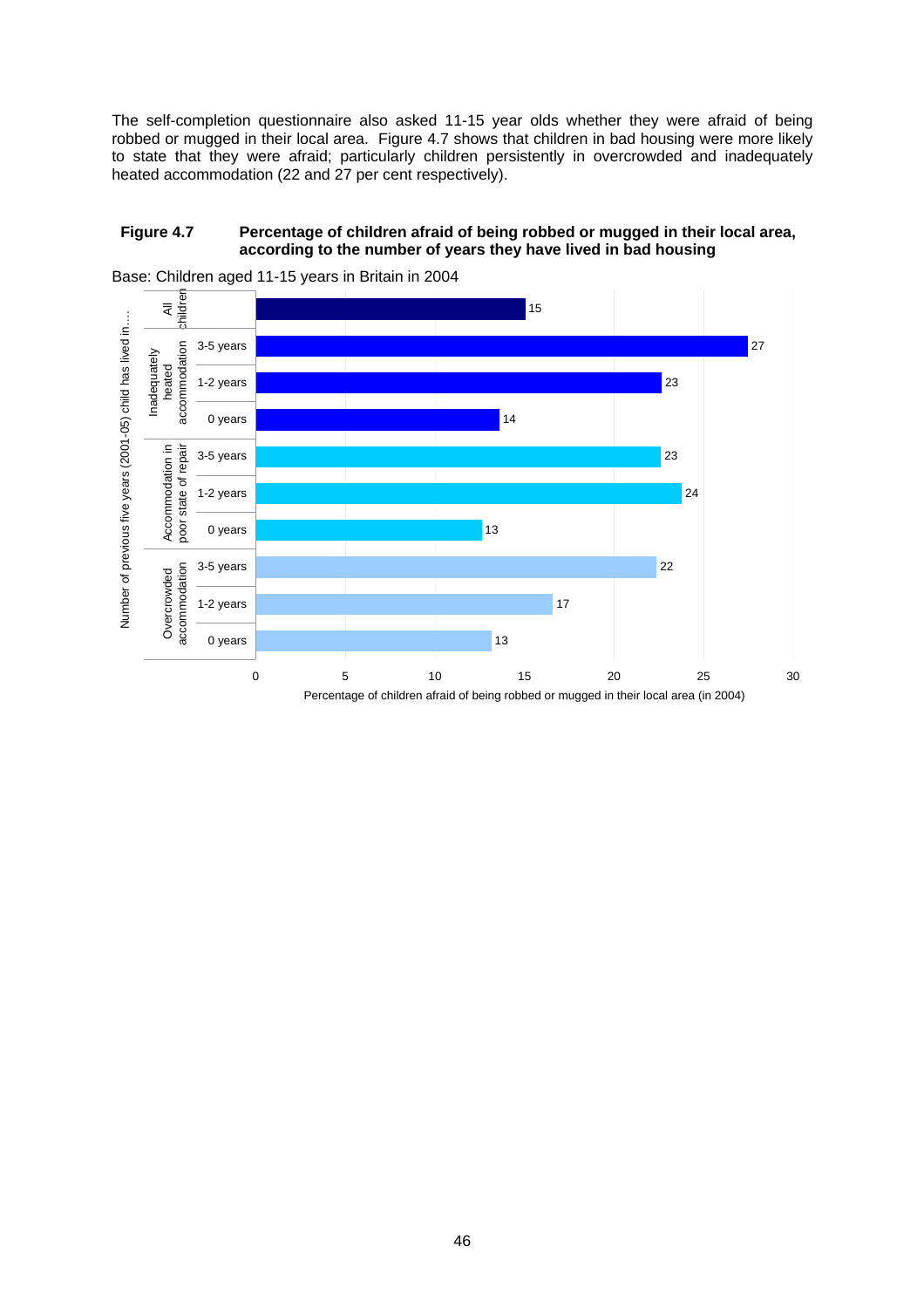### *4.3.3 Enjoy and achieve*

The enjoy and achieve domain of the Every Child Matters framework is concerned with children and young people getting the most out of life and developing the skills for adulthood. This means increased access to high quality general education, as well as improved support for children not in school.

Figure 4.8 looks at the percentage of children that skipped or bunked off school in the past year. Those living in bad housing were more likely to have skipped or bunked off school, with children persistently in inadequately heated accommodation or accommodation in poor condition particularly likely to do so (13 per cent and 8 per cent respectively).

#### **Figure 4.8 Percentage of children that have skipped or bunked of school in the past year, according to the number of years they have lived in bad housing**



Base: School age children in Britain in 2005

Percentage of children skipped school three or more times in last year (in 2005)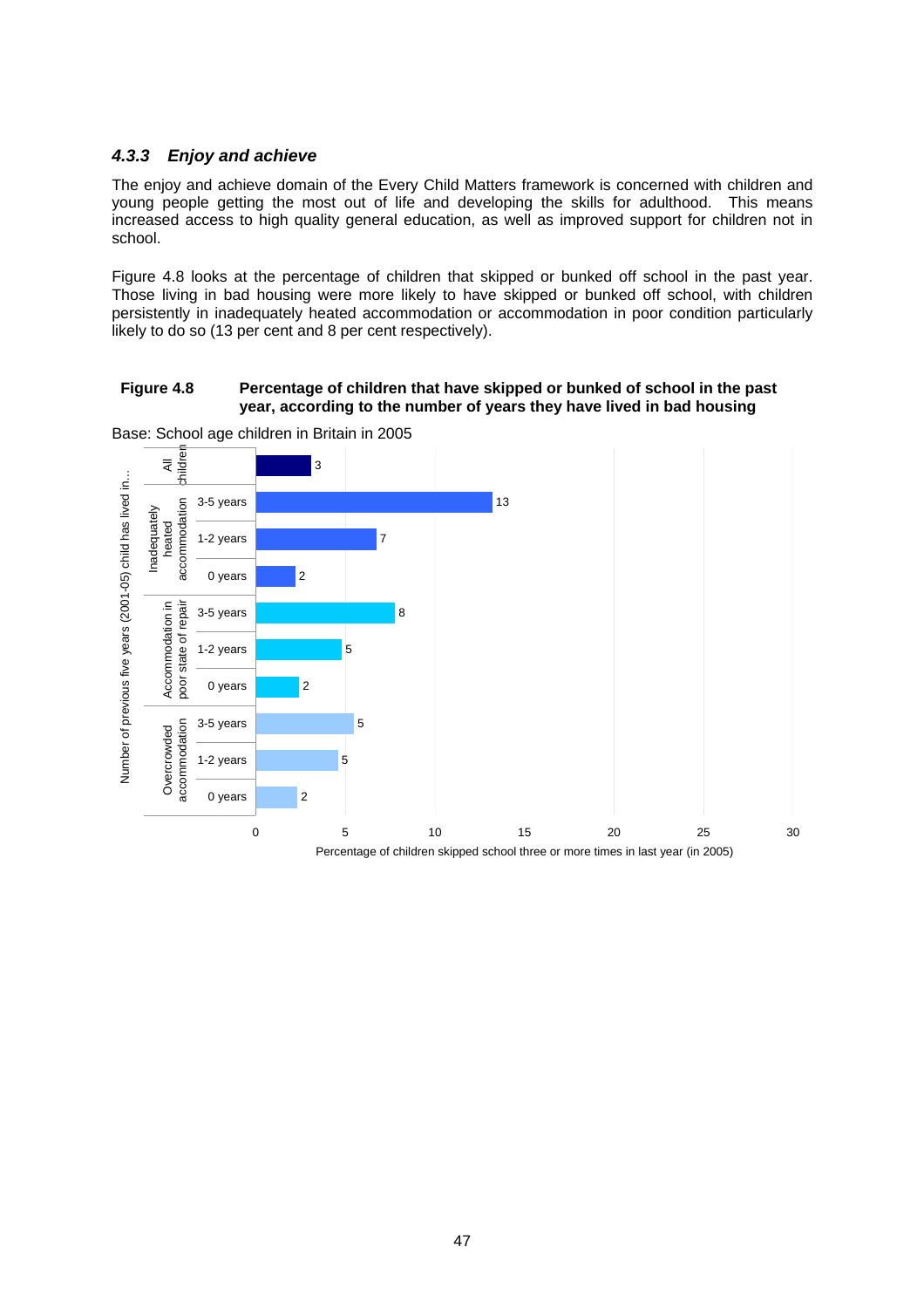Figure 4.9 shows that 12 per cent of children who had persistently lived in overcrowded accommodation did not have a quiet place at home to do homework, compared to just 2 per cent of children who had not lived in this form of bad housing over the period. There are two main factors that are likely to contribute to this finding, the size of the accommodation (number of rooms) and the number of people living in the accommodation. This means it is likely that children from poorer families and large families are also at risk of not having a quiet place at home to do their homework. We see from Figure 4.9 that this is the case for children who persistently lived in inadequately heated accommodation, and as shown in the previous chapter families in this type of bad housing are disproportionately likely to be income poor.

#### **Figure 4.9 Percentage of children that do not have a quiet place at home to do their homework, according to the number of years they have lived in bad housing**



Base: School age children in Britain in 2005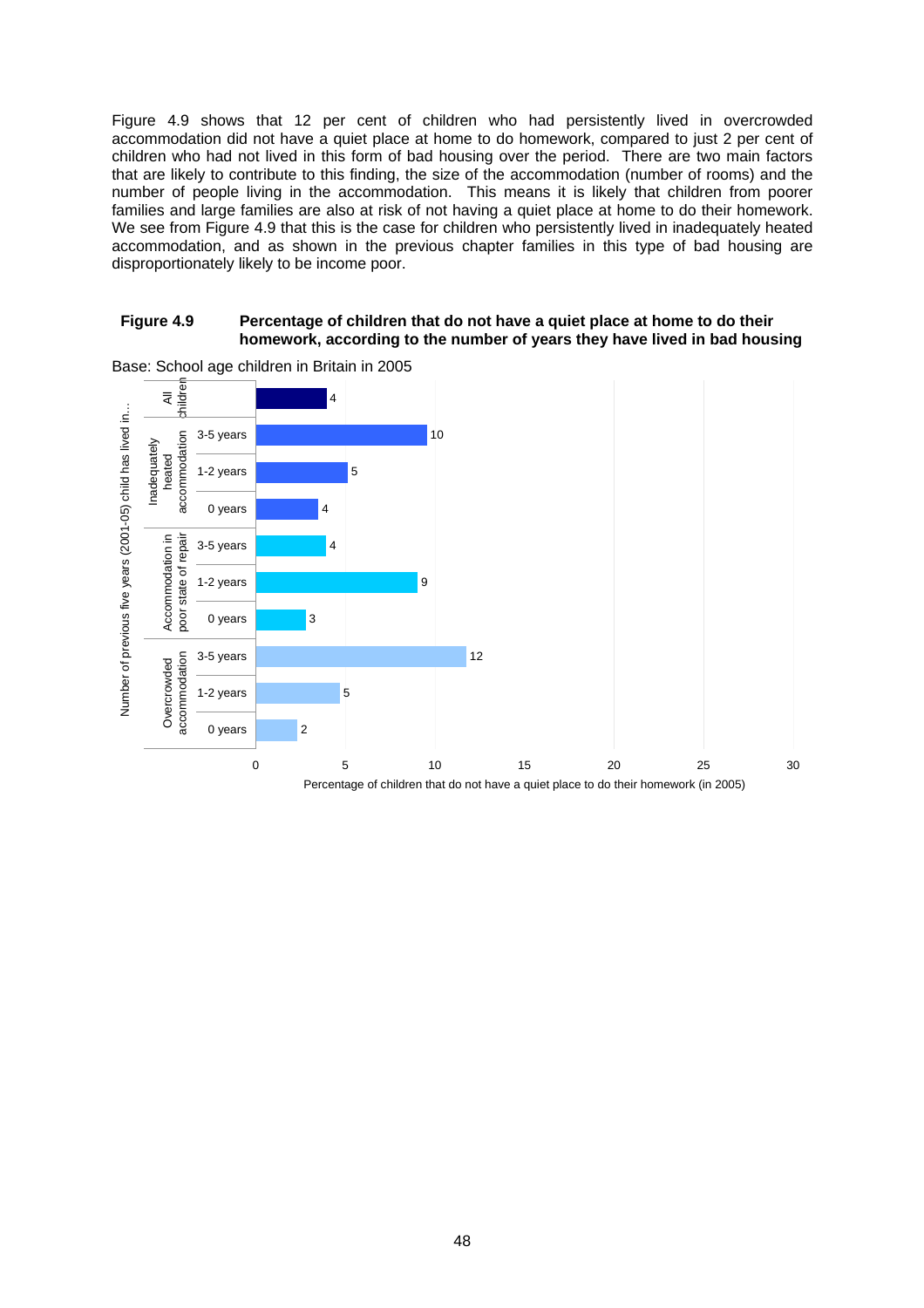## *4.3.4 Make a positive contribution*

Making a positive contribution is about children and young people being involved with the community and society and not engaging in anti-social or offending behaviour. Figure 4.10 looks at children (aged between 8 and 18 years) who have been in trouble with the police in the year prior to the FACS interview.

The pattern that suggests that the number of years spent in bad housing is associated with getting in trouble with the police is evident for children in inadequately heated accommodation and those in accommodation in poor condition. One in twenty (5 per cent) children aged 8-18 years who persistently lived in poor conditions had been in trouble with the police in the past year, as had 7 per cent persistently in inadequately heated accommodation. Although comparisons between the children in persistent and short-term bad housing shows only small differences, these differences are statistically significant.

### **Figure 4.10 Percentage of children in trouble with the police in the last year, according to the number of years they have lived in bad housing**



Base: Children aged 8-18 years in Britain in 2005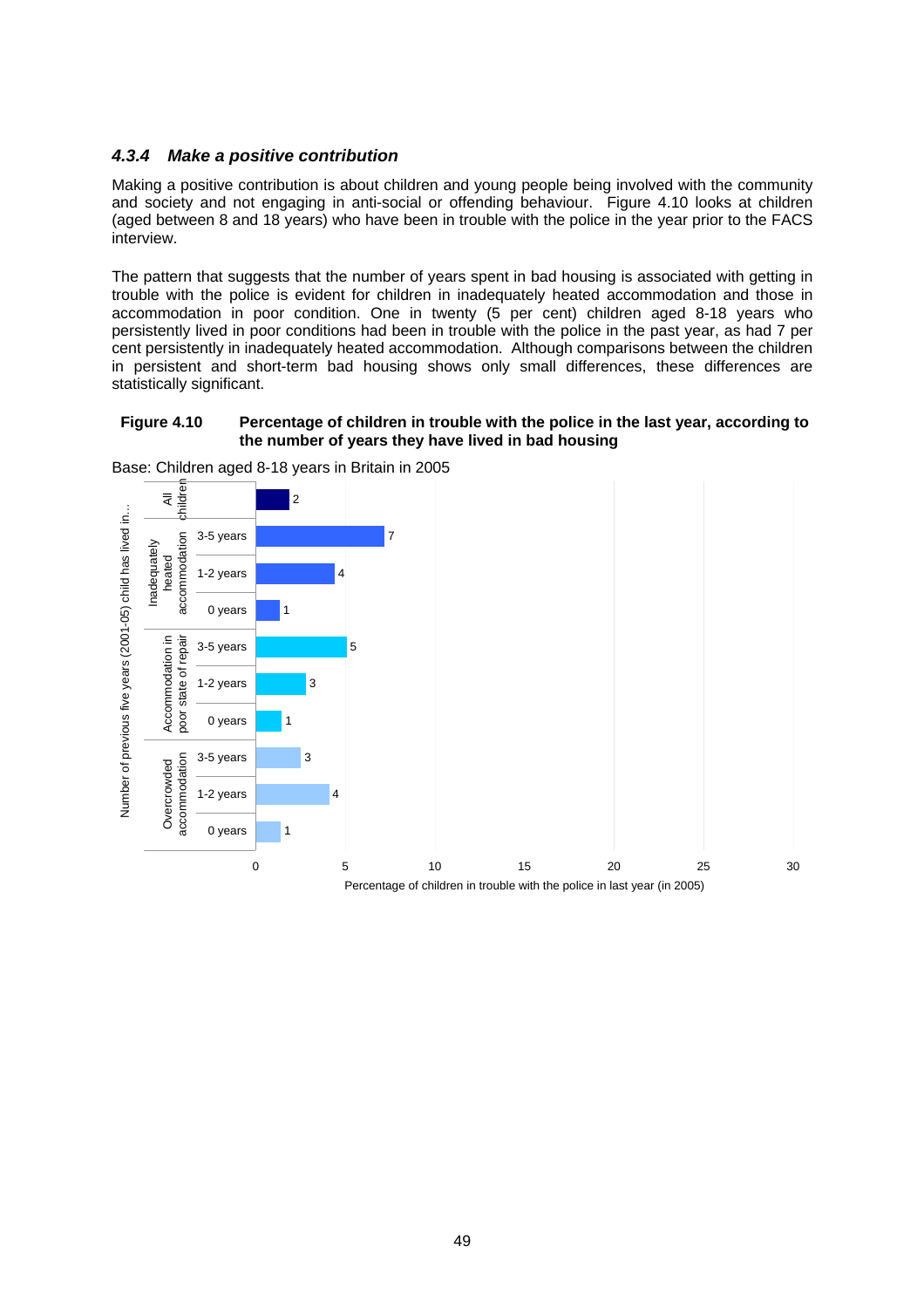Children excluded from school are at particular risk of failing to benefit from the education system as not only does exclusion deny a child access to a full education, it has also been shown to be the trigger for an escalating rate of crime and disaffection (National Children's Bureau, 2003). Figure 4.11 shows that bad housing per se has an association with expulsions or suspensions for children in overcrowded and poor conditions accommodation. The length of time in bad housing has an association for children living in inadequately heated accommodation (10 per cent for children persistently in bad housing and 4 per cent for those for whom bad housing was only short-term).

#### **Figure 4.11 Percentage of children expelled or suspended from school, according to the number of years they have lived in bad housing**



Base: School age children in Britain in 2005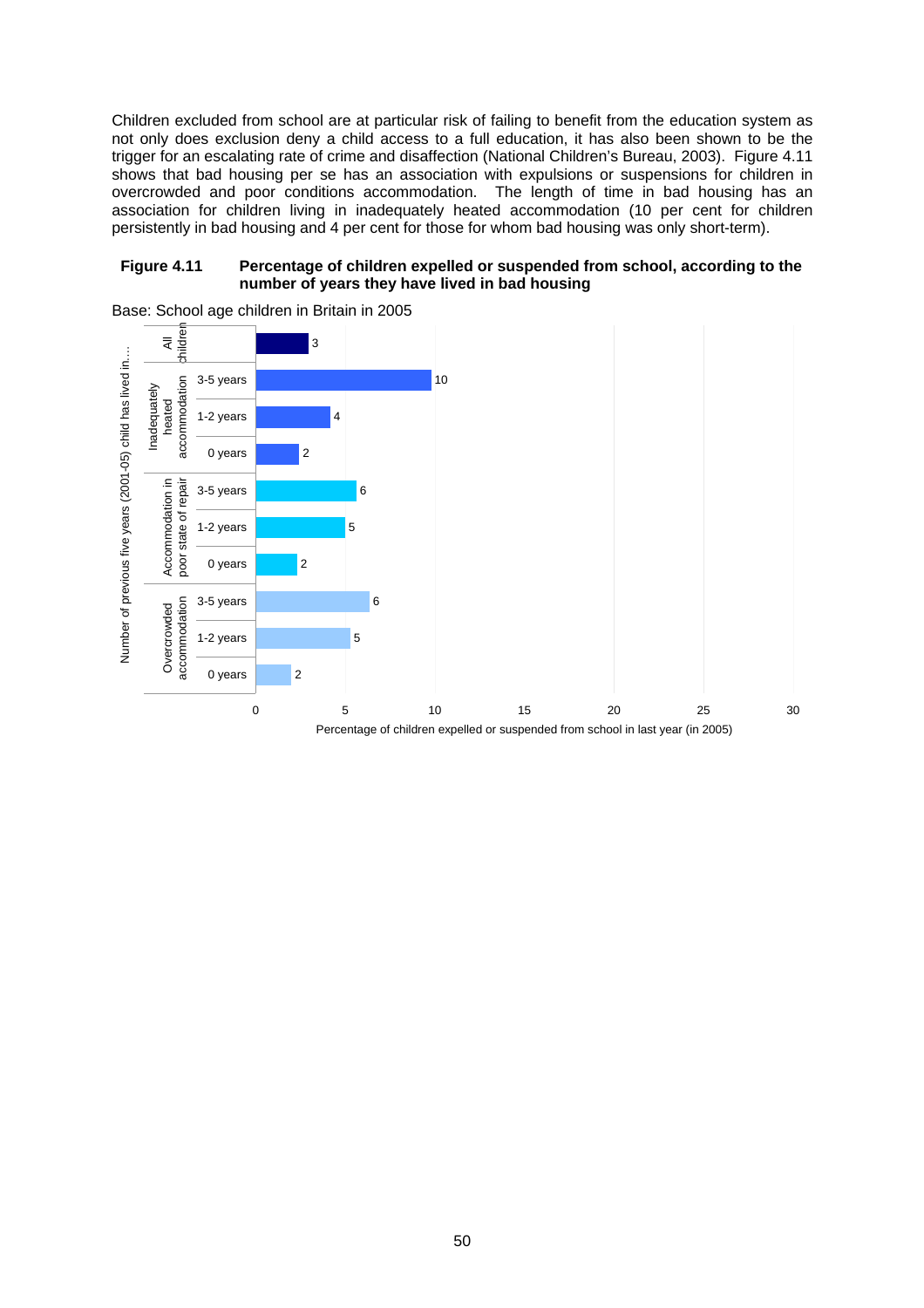# *4.3.5 Achieve economic well-being*

The economic well-being strand of the Every Child Matters framework concentrates on ensuring children and young people are not being prevented by economic disadvantage from achieving their full potential in life. This involves improving the housing arrangements for those in unsuitable accommodation and emphasising the importance of increased vocational and work related learning opportunities for older children.

Low income is likely to impact on the type and quality of housing that families can afford, with some poor families likely to find that substandard quality accommodation is the only available option. FACS contains detailed information on family income, collecting income from all family members from a range of sources including wages, tax credits and benefits. In this project low income is measured according to the government's *Households Below Average Income* series (DWP, 2007) that defines a low-income family as one with net disposable income before housing costs below 60 per cent of contemporary median family income. According to FACS one-fifth (20 per cent) of children were living in a low income family in 2005.

Figure 4.12 shows that the association between low income and persistent bad housing is strongest for children living in inadequately heated accommodation. Nearly half (45 per cent) of children persistently living in inadequately heated accommodation also lived in a low-income family. It is clear that low income is related to the other two forms of bad housing also, but that the duration of living in bad housing may not be as strong as for housing with inadequate heating. This is likely to be because income can directly impact on a family's ability to improve the heating in their home – for example from feeling able to afford to heat the home well, to replace poor quality or broken heating appliances, or being able to pay heating and fuel bills.





Base: Dependent children in Britain in 2005

The notion of poverty implies deprivation as well as low income. Indeed many other studies have found there to be a strong relationship between material deprivation and low income (see Berthoud *et al,* (2004) and Goodman and Myck, 2005). The FACS survey has been used by Willitts (2006) to inform the material deprivation element of DWP's child poverty measure. The following two charts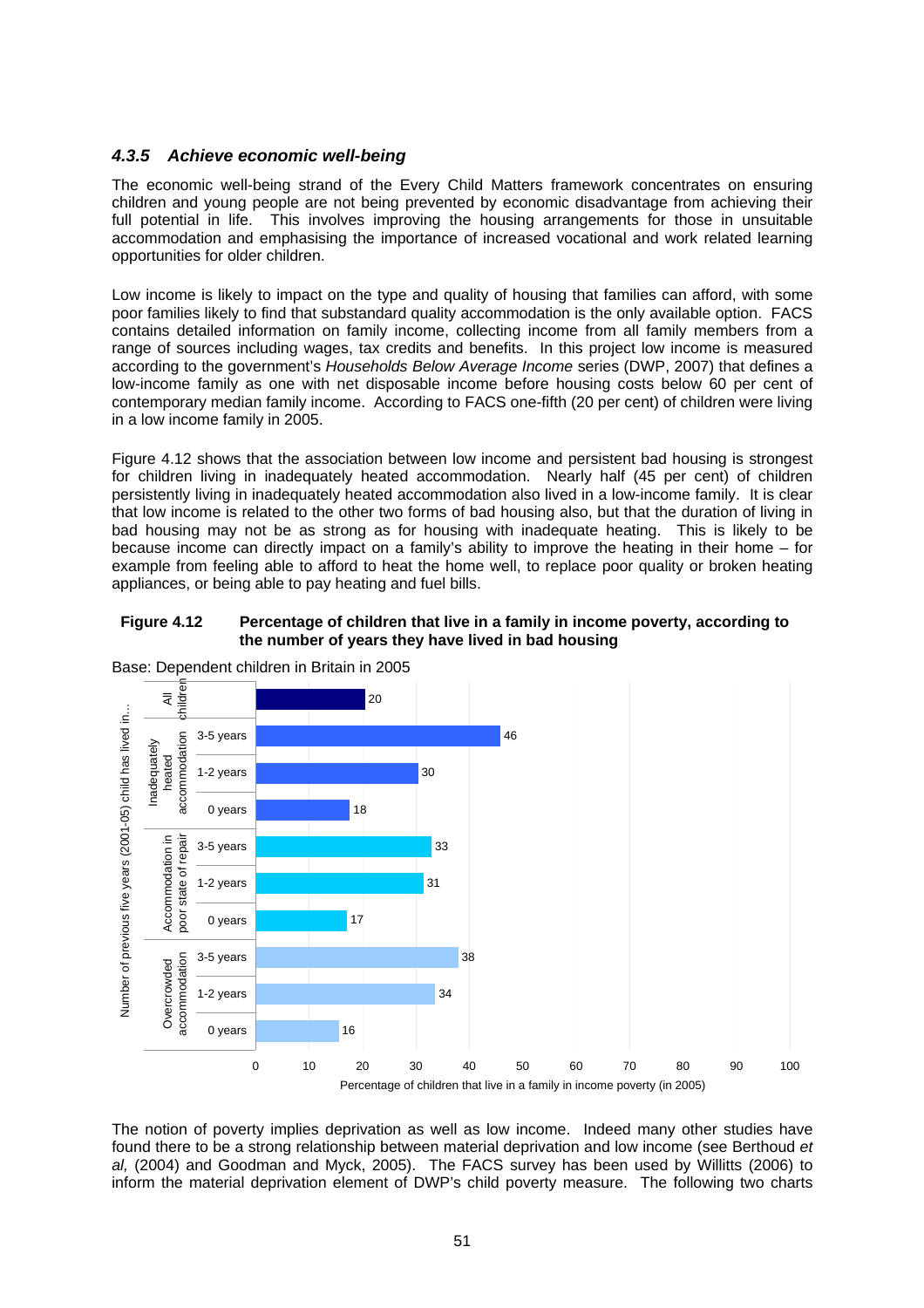use two items that relate to this measure; new clothes or shoes for children and an annual one-week holiday. A family is deprived if it does not have, wants, but cannot afford the item.

Figure 4.13 shows that persistently living in inadequately heated accommodation and accommodation in poor condition appears associated with a child not having an annual holiday. Two thirds (67 per cent) of children who persistently lived in inadequately heated accommodation had not had a holiday in the past year, as had 59 per cent who persistently lived in poor conditions – both twice the risk amongst all children (25 per cent).

#### **Figure 4.13 Percentage of children that do not have an annual holiday because their family cannot afford it, according to the number of years they have lived in bad housing**



Base: Dependent children in Britain in 2005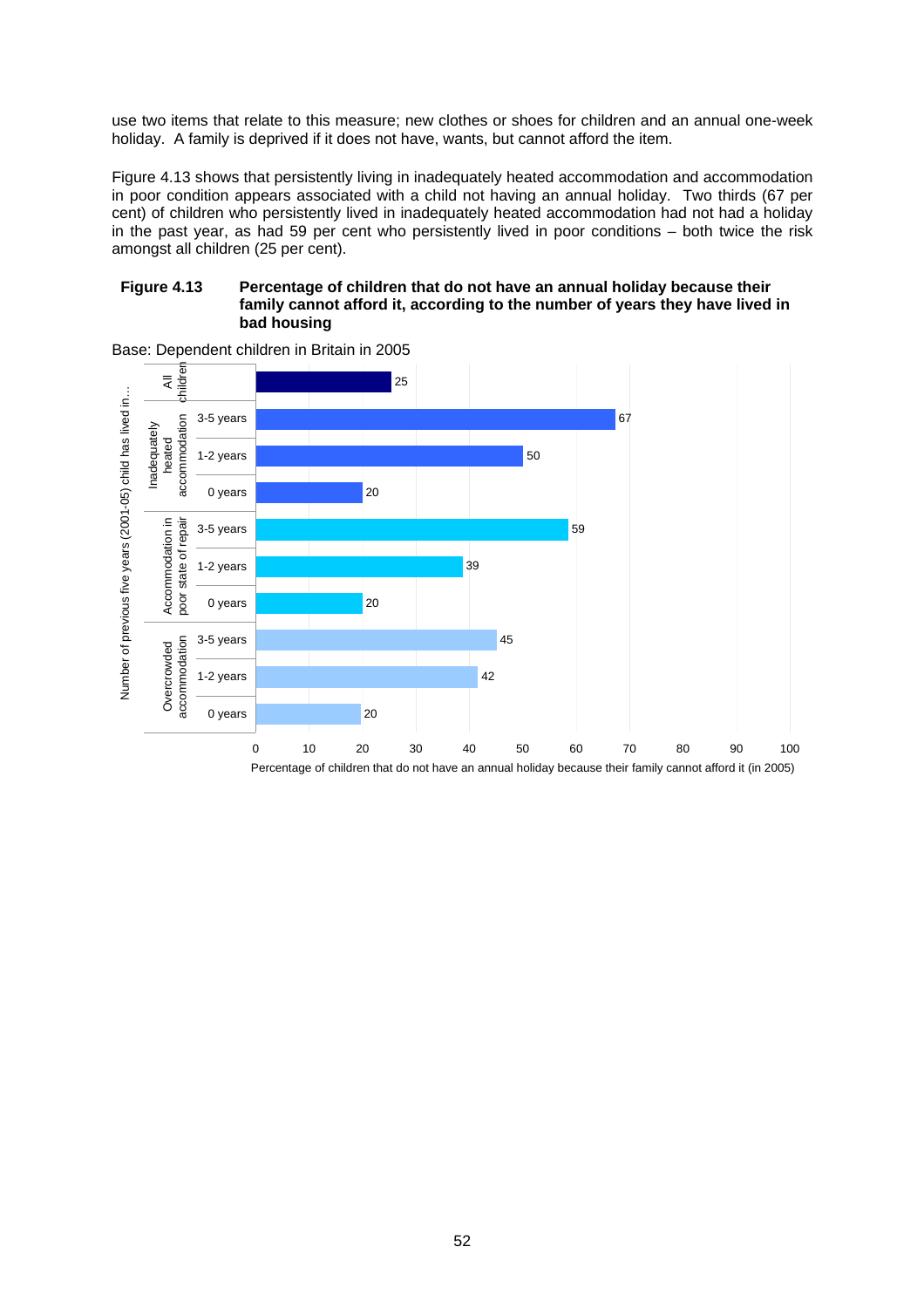Figure 4.14 shows that going without new clothes or shoes is associated with the duration of living in bad housing. For all three types of bad housing the percentage of children without these items increased the longer the child had lived in bad housing.

#### **Figure 4.14 Percentage of children that do not have new clothes or shoes because their family cannot afford it, according to the number of years they have lived in bad housing**



Base: Dependent children in Britain in 2005

So far we have presented graphically a selection of the more interesting findings from these analyses. Table 4.1 below presents analyses for the complete range of child outcomes across the five Every Child Matters domains, including those displayed graphically above.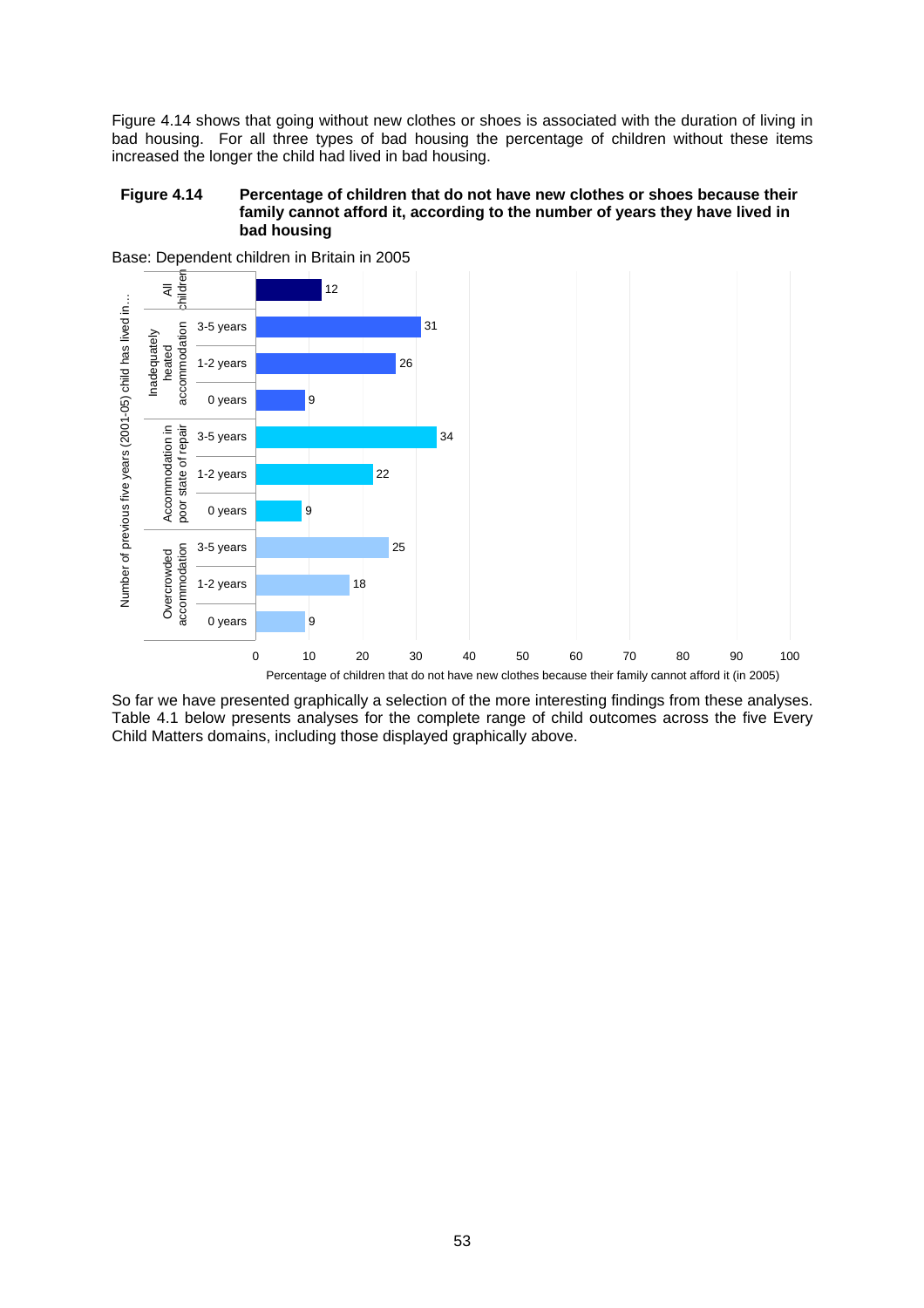|                                                             | Overcrowded    |            |            |             | Poor condition |            | Inadequate heating |            |            | All      |
|-------------------------------------------------------------|----------------|------------|------------|-------------|----------------|------------|--------------------|------------|------------|----------|
|                                                             | <b>None</b>    | Short-term | Persistent | <b>None</b> | Short-term     | Persistent | <b>None</b>        | Short-term | Persistent | children |
| <b>Be healthy</b>                                           |                |            |            |             |                |            |                    |            |            |          |
| Long-standing illness, disability or infirmity <sup>1</sup> | 16             | 19         | 16         | 15          | 19             | 25         | 15                 | 21         | 26         | 16       |
| Skin conditions or allergies etc. <sup>1</sup>              | $\overline{2}$ |            |            | 2           |                |            | $\overline{2}$     |            |            |          |
| Chest or breathing problem, asthma etc. <sup>1</sup>        |                |            |            | 6           | 10             | 15         |                    | 11         | 15         |          |
| Stomach, liver, digestive problems etc. <sup>1</sup>        |                |            |            |             |                |            |                    |            |            |          |
| Spent <1 hour/week on physical activity <sup>2</sup>        | 6              |            | 10         | 6           |                |            | 6                  | 10         |            |          |
| Smokes, drink alcohol or use illegal drugs <sup>4</sup>     | 4              |            |            |             |                |            |                    |            | 13         |          |
| Feel unhappy about own health <sup>3</sup>                  | 5              |            |            |             |                |            |                    |            |            |          |
| Feel unhappy about life as a whole <sup>5</sup>             | 3              |            |            | 3           |                |            | 3                  | 6          |            |          |
| <b>Stay safe</b>                                            |                |            |            |             |                |            |                    |            |            |          |
| Visited A&E twice or more                                   |                |            |            | 3           |                |            |                    | 8          |            |          |
| Bullied in or out of school <sup>2</sup>                    | 14             | 14         | 15         | 12          | 18             | 29         | 12                 | 22         | 21         | 14       |
| Worry about being robbed or mugged <sup>5</sup>             | 13             | 17         | 22         | 13          | 24             | 23         | 14                 | 23         | 27         | 15       |
| Feel unhappy about family <sup>5</sup>                      |                |            |            | 2           |                |            | 2                  |            |            |          |
| Run away from home <sup>5</sup>                             | 6              | 10         |            | 5           | 9              | 13         | 5                  | 12         | 12         | 6        |
| <b>Enjoy and achieve</b>                                    |                |            |            |             |                |            |                    |            |            |          |
| Skipped/bunked off school 3 or more times <sup>2</sup>      | $\overline{2}$ |            |            |             |                |            | $\overline{2}$     |            | 13         |          |
| Poor attainment in English and maths <sup>2</sup>           |                |            | 11         |             | 10             |            |                    | 11         | 11         |          |
| No quiet place at home to do homework <sup>5</sup>          |                |            | 12         |             |                |            |                    |            | 10         |          |
| Has not seen friends in last week <sup>5</sup>              | հ              |            |            |             |                |            |                    |            |            |          |
| Feel happy about school work <sup>5</sup>                   |                | 13         | 11         | 10          | 12             | 16         | 11                 | 13         | 13         |          |

#### **Table 4.1Percentage of children with negative child outcomes by longitudinal bad housing status**

Notes:

- The outcomes relate to different age groups of children. These age groups are indicated as follows:

 $1$  All dependent children (aged 0-15 years or 16-18 and in full time education)

 $^{2}$ Children aged 5-15 years

 $^3$ Children aged 5-18 years

<sup>4</sup> Children aged 8-18 years

5 Children aged 11-15 years

- The 'All children' category is calculated from all children in the panel from 2001-2005, rather than all children in the 2005 wave of FACS.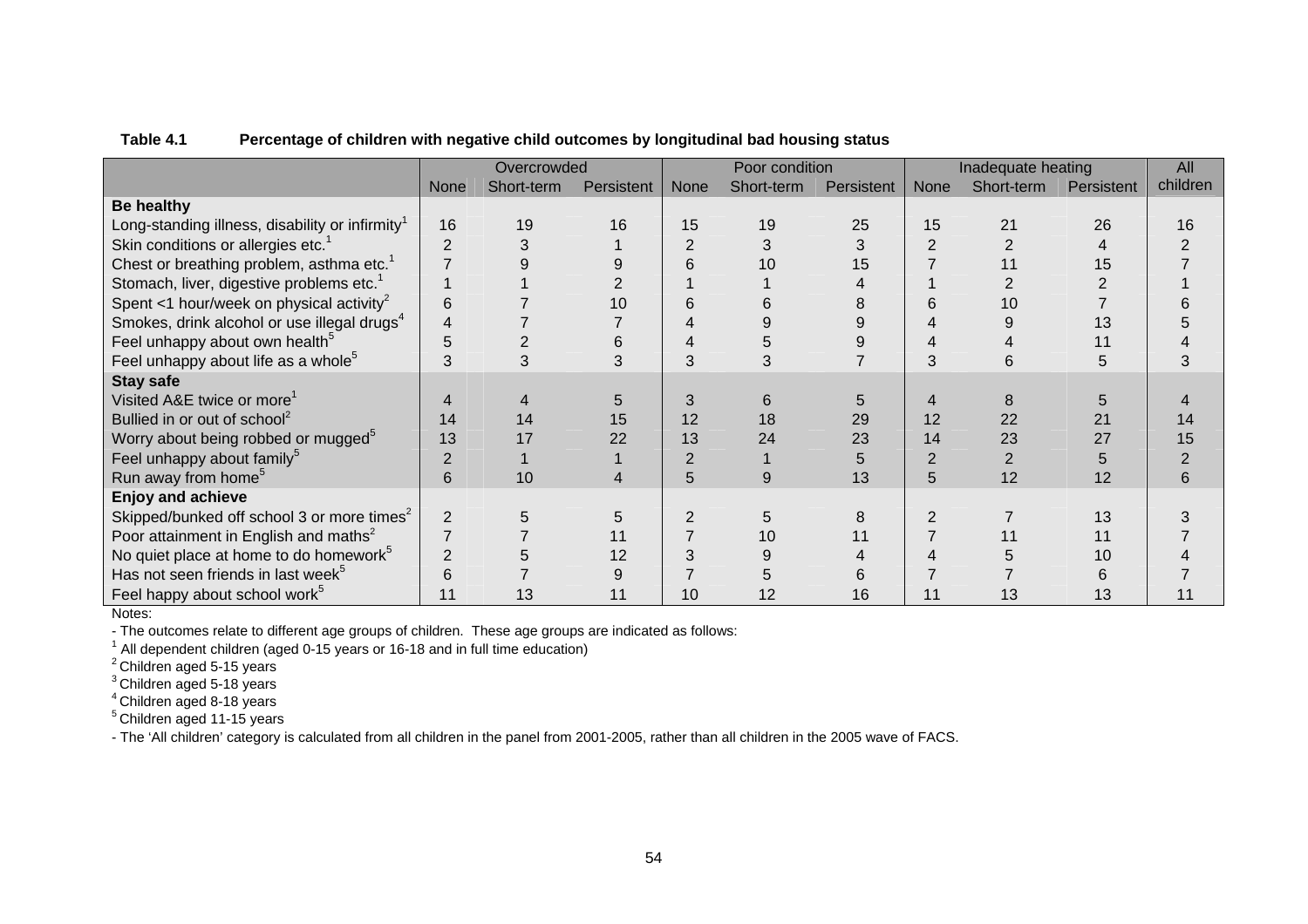|                                                     |             | Overcrowded |            |             | Poor condition |            |             | Inadequate heating |            |          |
|-----------------------------------------------------|-------------|-------------|------------|-------------|----------------|------------|-------------|--------------------|------------|----------|
|                                                     | <b>None</b> | Short-term  | Persistent | <b>None</b> | Short-term     | Persistent | <b>None</b> | Short-term         | Persistent | children |
| Make a positive contribution                        |             |             |            |             |                |            |             |                    |            |          |
| Not important to do well at school <sup>5</sup>     |             |             |            |             |                |            |             |                    |            |          |
| Suspended or excluded from school <sup>3</sup>      |             |             | 6          |             |                |            |             |                    | 10         |          |
| Punished at school three or more times <sup>5</sup> | 19          | 27          | 23         | 19          | 27             | 30         | 20          | 25                 | 33         |          |
| Been in trouble with the police <sup>4</sup>        |             |             |            |             |                |            |             |                    |            |          |
| Achieve economic well-being                         |             |             |            |             |                |            |             |                    |            |          |
| Family cannot afford an annual holiday <sup>1</sup> | 20          | 42          | 45         | 20          | 39             | 59         | 20          | 50                 | 67         | 25       |
| Family cannot afford new clothes <sup>1</sup>       | 9           | 18          | 25         | 9           | 22             | 34         | 9           | 26                 | 31         | 12       |
| Family does not have access to a car <sup>1</sup>   | 10          | 26          | 31         | 10          | 27             | 39         | 10          | 30                 | 57         | 15       |
| Living in a family in income poverty <sup>1</sup>   | 16          | 34          | 38         | 17          | 31             | 33         | 18          | 30                 | 46         | 20       |

**Table 4.1 (cont.) Percentage of children with negative child outcomes by longitudinal bad housing status** 

Notes:

- The outcomes relate to different age groups of children. These age groups are indicated as follows:

 $1$  All dependent children (aged 0-15 years or 16-18 and in full time education)

 $^{2}$ Children aged 5-15 years

 $^3$ Children aged 5-18 years

<sup>4</sup> Children aged 8-18 years

5 Children aged 11-15 years

- The 'All children' category is calculated from all children in the panel from 2001-2005, rather than all children in the 2005 wave of FACS.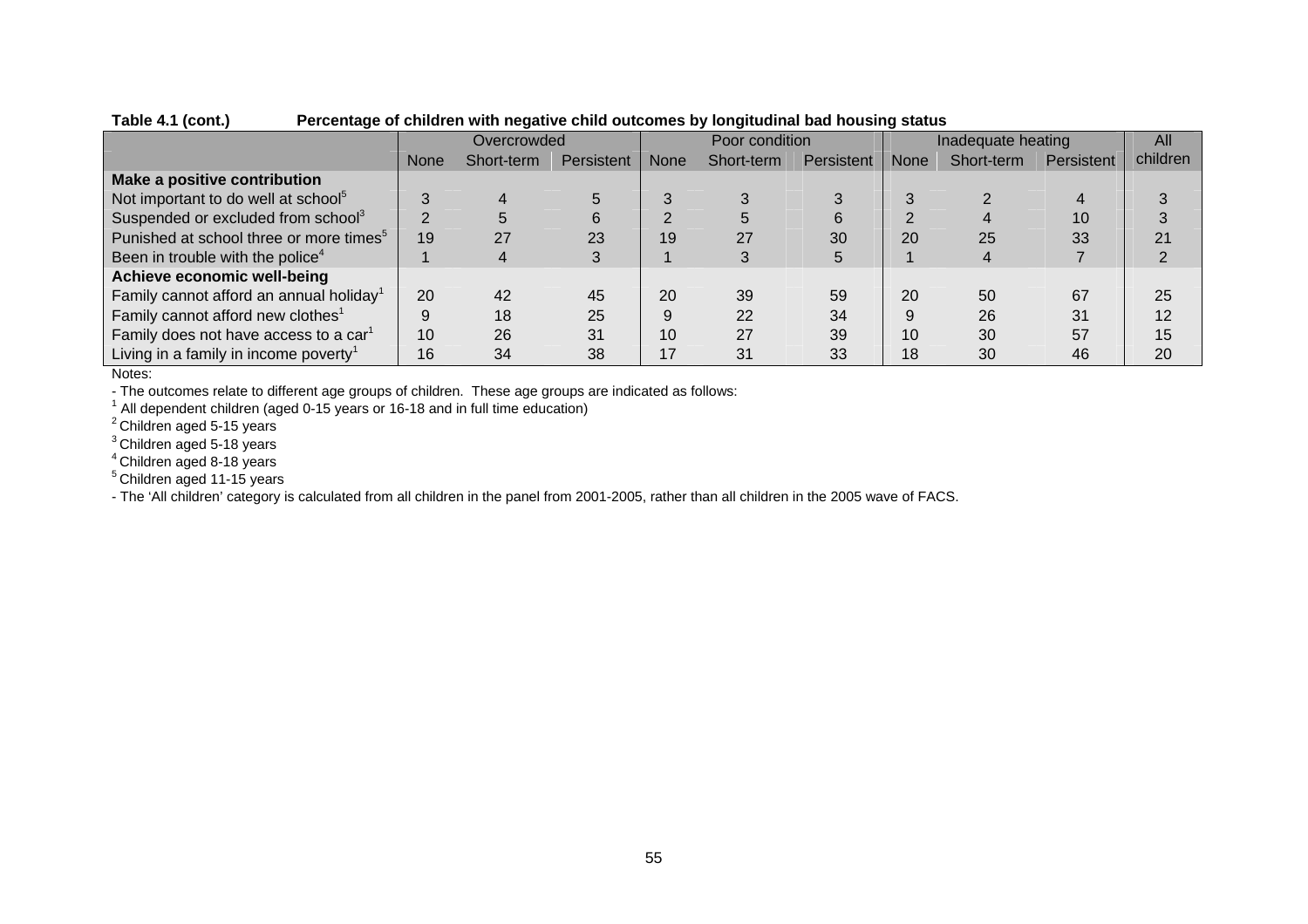### *4.3.6 Multiple negative outcomes*

It is of course feasible for children to face more than one of the negative outcomes covered by the ECM framework. A recent review of *Families At Risk* by the Social Exclusion Task Force (SETF) has shown that there are approximately 140,000 families with children who face five or more parent-based disadvantages, such as worklessness, poor skills and mental health problems. The SETF research has shown that children from families where parents experienced multiple disadvantages were more likely to face negative outcomes themselves (SETF, 2007). Children aged 13 to 14 years who lived in families with five or more problems were 36 times more likely to be excluded from school than children in families that had no problems and six times more likely to have been in care or to have had contact with the police (HM Treasury and DFES, 2007).

Figure 4.15 below presents the likelihood of children facing four or more negative ECM outcomes according to the number of years they have lived in bad housing. Ten outcomes are considered, two from each ECM domain<sup>30</sup>. The analysis is restricted to secondary school children as many of the outcomes of interest are only collected about, or from, children of this age. Overall five per cent of secondary school children face four or more negative ECM outcomes.

Secondary school children persistently living in inadequately heated accommodation or accommodation in poor condition face an increased risk of multiple problems. A clear step increase in risk is observed across the duration of living in this type of bad housing.

### **Figure 4.15 Percentage of children that have four or more negative Every Child Matters outcomes, according to the number of years they have lived in bad housing**



Base: Secondary school age children in Britain in 2005

<span id="page-65-0"></span> $30$  The ten outcomes are i) A long-standing illness or disability, ii) to go without regular physical exercise, iii) in trouble for smoking, drinking or taking drugs, iv) bullied in or out of school, v) expelled or suspended from school, vi) does not see friends and does not attend organised activities, vii) has been in trouble with the police, viii) below average in key academic subjects, ix) family cannot afford an annual holiday, and, x) family in income poverty. The choice of indicators is restricted by the availability of information in FACS and consequently the indicators should not be seen as definitive measures of the Every Child Matters outcomes framework.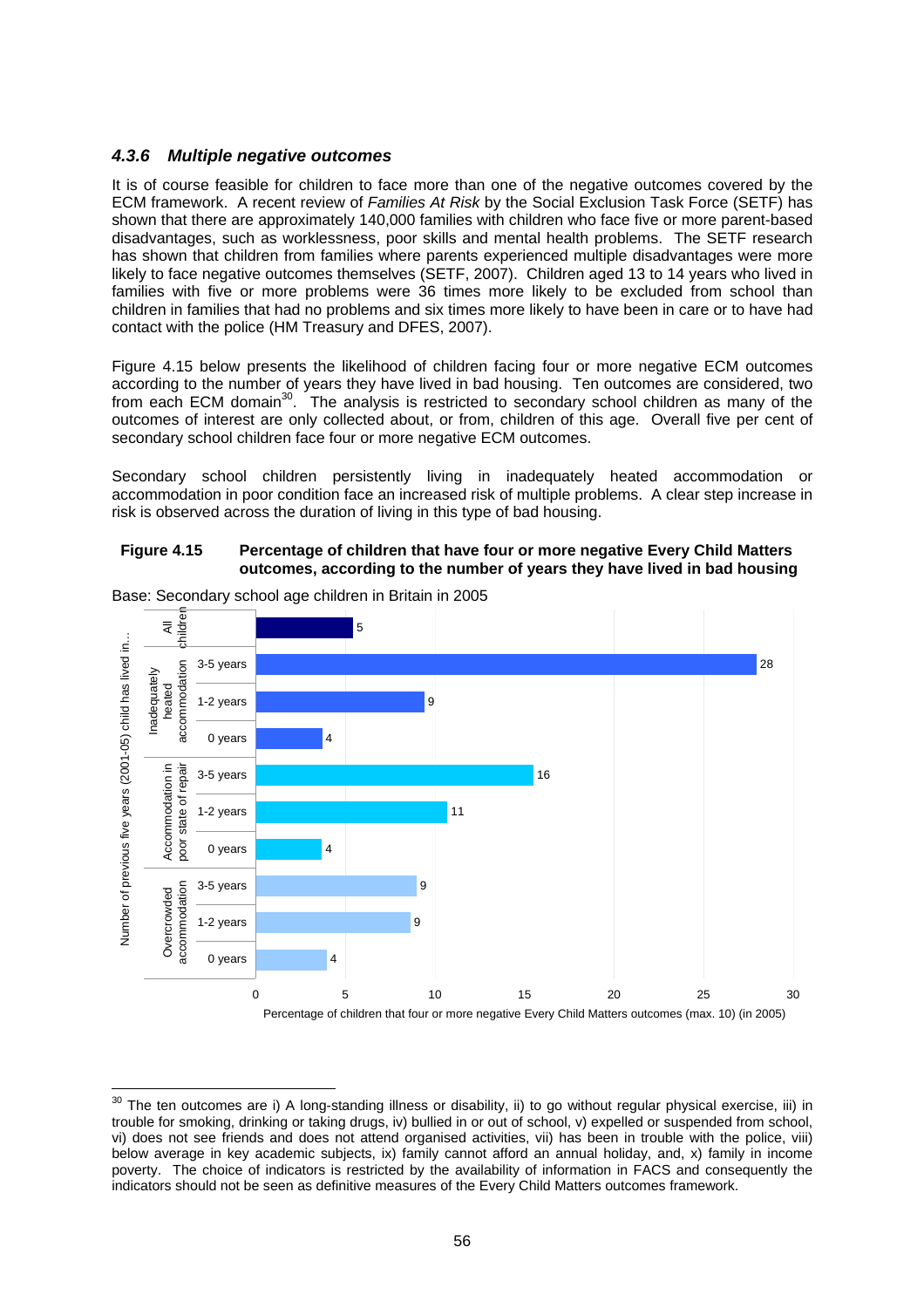# **4.4 Isolating the association between persistent bad housing and child outcomes**

The focus of this study now goes on to explore in more detail whether we can isolate the association between persistent bad housing and child well-being. The objectives of the analysis in this section are twofold. First, to explore in more detail a possible 'housing effect', by investigating whether living in bad housing is associated with negative outcomes for children when other potential confounding factors are taken into account. Secondly, to identify the extent to which the duration of living in bad housing is important, by examining whether children in persistent bad housing face a higher risk of negative outcomes than children in short-term bad housing.

The combined qualities of this research means that it makes a unique contribution to the existing evidence base of studies into bad housing and living standards. These qualities are, first that it uses a large-scale, robust survey of families with children that contains a wealth of information on families' housing situation and the living standards of children. Secondly it uses longitudinal information on the same families and children, available in very few surveys, to explore whether the duration of living in bad housing is linked to well-being. Thirdly it uses multivariate techniques to consider whether, and to what extent, living in bad housing is associated with children's well-being.

The analytical model employed in this section is presented in Figure 4.16. The analytical model is similar to that of the previous section (illustrated in Figure 4.2) except that here we explore the relationship between the duration of bad housing and child well-being taking into account other characteristics of the child and her family.

#### **Figure 4.16 Analytical model: Exploring associations between duration of bad housing and child outcomes, taking into account characteristics of the child and her family**



The characteristics of the child and her family that are used in the analysis are given in Box 4.1 below. These characteristics relate to information collected from families in 2001 (the first of the five waves of FACS used in this research). The characteristics include basic demographics of the child and her family, such as gender, age and family type. The characteristics also include factors that could be associated with the child outcomes.

Given the potential importance of poverty as a factor in many of the child outcomes we look at, we include in the analysis the number of times a family was in poverty over the observation period. This is measured according to how many of the five years under investigation a family was claiming a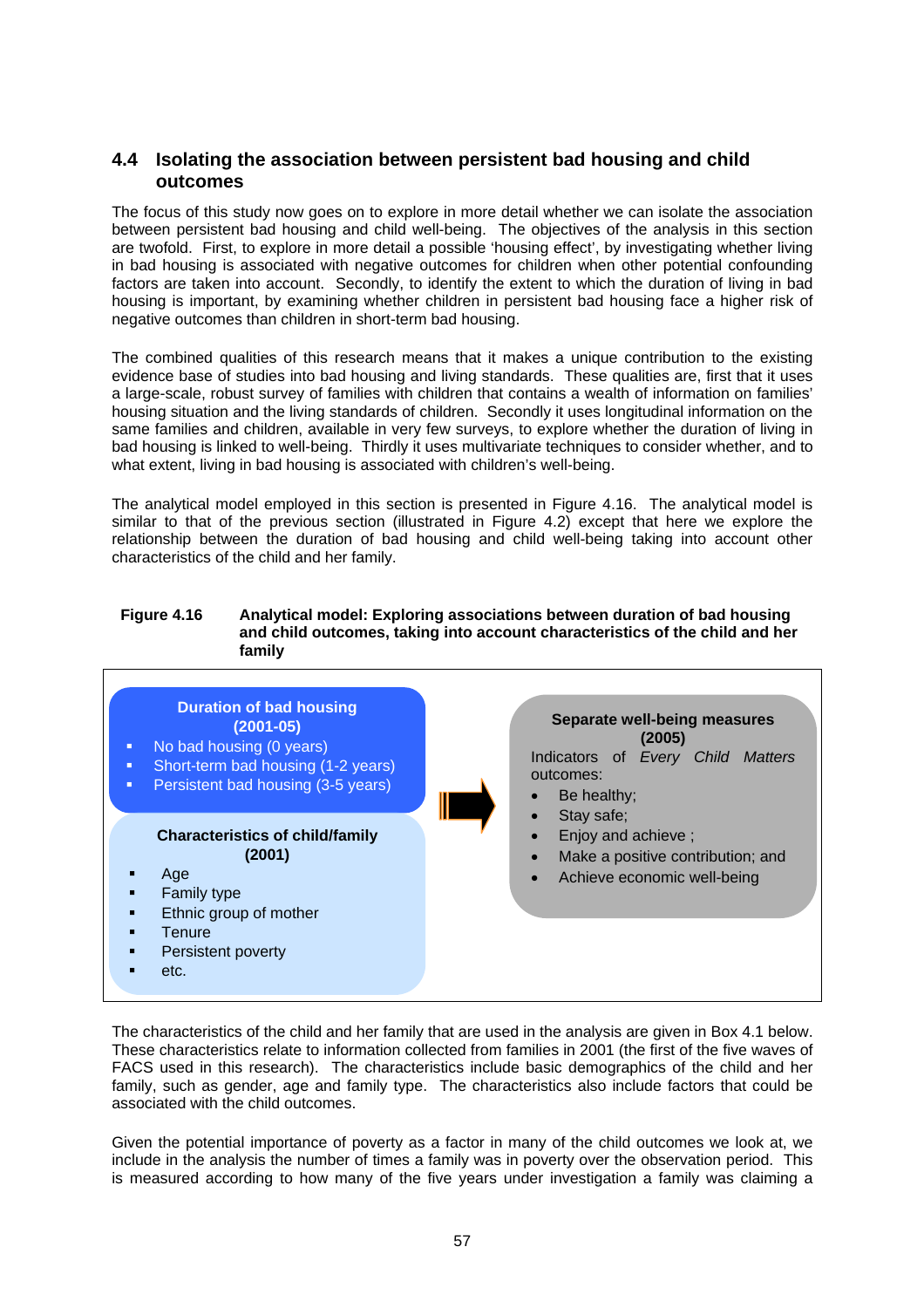range of means-tested benefits, including Housing Benefit, Income Support and Council Tax Benefit<sup>31</sup>. For similar reasons we also use a measure of the number of times a family has moved house over the five-year period.

Logistic regression is again used for this analysis and this technique has been discussed in detail in Chapter 3. Logistic regression is a powerful technique because it allows us to determine whether the duration of bad housing is associated with negative child outcomes when controlling for a range of other factors. The analysis identifies only those factors that are significantly related to persistent, rather than temporary, bad housing by using a step-wise approach to fitting the most appropriate statistical model. The main findings of the analysis are presented in Tables 4.2 and 4.3.

#### Box 4.1 Characteristics included in the logistic regression analysis

Logistic regression allows us to predict a discrete outcome, such as presence/absence of poor health, from a set of variables that measure the duration of a child living in bad housing and other characteristics of the child and her family. These variables, detailed below, have a number of categories and each category is interpreted in relation to a reference category for that variable (shown in bold).

Duration of bad housing (2001-2005): Overcrowding Did not experience overcrowding, **short-term overcrowding**, persistent overcrowding Poor conditions Did not experience poor conditions, **short-term poor conditions**, persistent poor conditions Inadequate heating Did not experience Inadequate heating, **short-term inadequate heating**, persistent inadequate heating Characteristics of child and family: Sex of child **Boy**, Girl Age of child (2001) **0-4**, 5-9, 10-14 Family composition and Lone parent 16+ / 0-15 hours Work status (2001) **Couple both 16+** / one 16+ / both 0-15 hours Number of dependent children (2001) 1, 2, 3+ Age of youngest child (2001) **0-4**, 5-9, 10-14 Ethnic group of mother **White**, Black, Asian, Other Age group of mother (2001) Under 25, 25-29, **30-34**, 35-39, 40-44, 45+ Parents' academic qualifications (2001) **Any parent has qualifications**, No parent has Parents' health problem/disability (2001) **No parent sick/disabled**, any parent sick/disabled Housing tenure (2001) **Owner,** social tenant, private tenant, other Family has savings (2001) **Yes**, no Family has debts (2001) **No**, yes Family has low income (2001) **No**, yes Region (2001) **North East, North West, Yorkshire and Humber, East** Midlands, West Midlands, South West, Eastern, London, **South East**, Wales, Scotland First language of mother **English**, other Index of Multiple Deprivation Quintiles **(families living in the least 20 per cent deprived quintile)**  Moved house (2001-2005) Yes, **no**  Claimed means tested benefits (2001-2005) **No**, 1-2 years, 3-5 years

l

<span id="page-67-0"></span><sup>&</sup>lt;sup>31</sup> We do not use a direct measure of income to measure poverty because at the time of the research, the total income of a family was only available for families without a self-employed parent. This is because self-employed income is inherently difficult to measure. Consequently work is being undertaken on the FACS dataset to ensure the income information collected from self-employed parents is robust.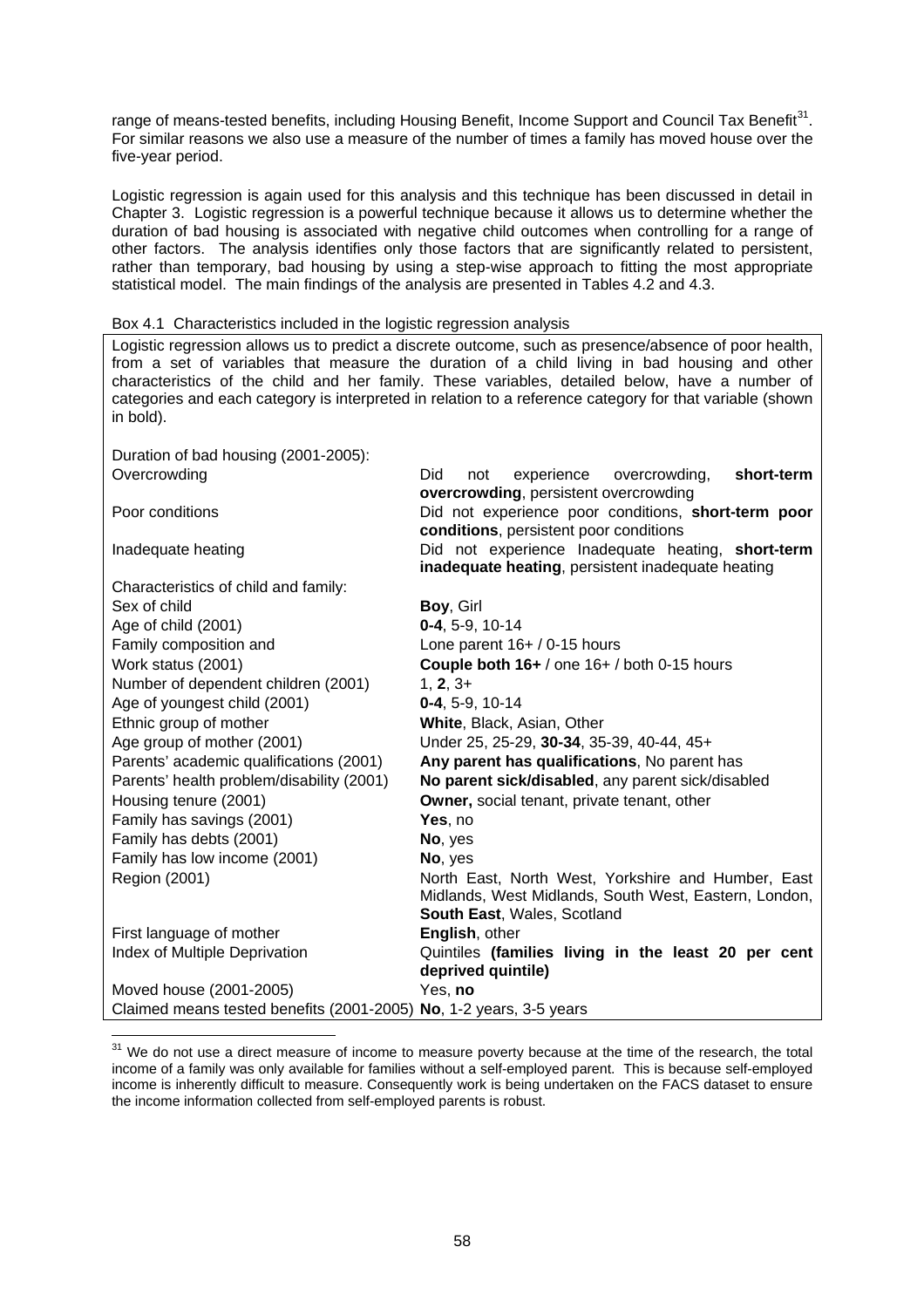# **Table 4.2 Associations between bad housing and negative child outcomes for children, logistic regression analysis**

Key:  $\sqrt{ }$  Bad housing is associated with negative outcome, but no evidence of association according to duration

 $\checkmark$  Children in persistent poor housing have significantly greater odds of negative outcome than children in short-term bad housing

|                                                         | Overcrowding | <b>Poor conditions</b> | Inadequate heating | Other factors associated with negative outcome          |
|---------------------------------------------------------|--------------|------------------------|--------------------|---------------------------------------------------------|
| <b>Be healthy</b>                                       |              |                        |                    |                                                         |
| Long-standing illness, disability or infirmity $1$      |              |                        |                    | Boys, parent health problem, rented                     |
| Skin conditions or allergies etc. <sup>1</sup>          |              |                        |                    | Mother with poor mental health, deprived area           |
| Chest or breathing problem, asthma etc. <sup>1</sup>    |              |                        |                    | Boys, parent health problem, rented                     |
| Stomach, liver, digestive problems etc. <sup>1</sup>    |              |                        |                    | Lone mother, parent health problem, rented              |
| Spent <1 hour/week on physical activity <sup>2</sup>    |              |                        |                    | Girls, young, uneducated mother, BME mother, poverty    |
| Smokes, drink alcohol or use illegal drugs <sup>4</sup> |              |                        |                    | Older, White mother, rented, debts                      |
| Feel unhappy about own health <sup>5</sup>              |              |                        |                    | Two child family, older mother, family has debts        |
| Feel unhappy about life as a whole <sup>5</sup>         |              |                        |                    | Lone mother                                             |
| <b>Stay safe</b>                                        |              |                        |                    |                                                         |
| Visited A&E twice or more <sup>1</sup>                  |              |                        |                    | Boys, parent with poor physical health, rented          |
| Bullied in or out of school <sup>2</sup>                |              |                        |                    | Only child, parent health problem, White mother         |
| Worry about being robbed or mugged <sup>5</sup>         |              |                        |                    | Girls, uneducated mother, debts, London                 |
| Feel unhappy about family <sup>5</sup>                  |              |                        |                    | Older, parent health problem                            |
| Run away from home <sup>5</sup>                         |              |                        |                    | Older, poverty                                          |
| <b>Enjoy and achieve</b>                                |              |                        |                    |                                                         |
| Skipped/bunked off school 3 or more times <sup>2</sup>  |              |                        |                    | Older, parent with poor physical health, social rented  |
| Poor attainment in English and maths <sup>2</sup>       |              |                        |                    | Boys, older, uneducated mother, rented                  |
| No quiet place at home to do homework <sup>5</sup>      |              |                        |                    | No savings, rented, West Midlands, London               |
| Has not seen friends in last week <sup>5</sup>          |              |                        |                    | Younger, Asian mother, deprived area, moved house       |
| Feel unhappy about school work <sup>5</sup>             |              |                        |                    | Boys, older mother, mother with poor mental health      |
| Make a positive contribution                            |              |                        |                    |                                                         |
| Not important to do well at school <sup>5</sup>         |              |                        |                    | Poverty                                                 |
| Suspended or excluded from school <sup>3</sup>          | √            |                        |                    | Boys, older, uneducated mother, debts, poverty          |
| Punished at school three or more times <sup>5</sup>     |              |                        |                    | Boys, older, lone mother, social rented, moved house    |
| Been in trouble with the police <sup>4</sup>            |              |                        |                    | Boys, older, lone mother, rented, moved house           |
| Achieve economic well-being                             |              |                        |                    |                                                         |
| Family cannot afford an annual holiday <sup>1</sup>     | √            |                        |                    | Younger mother, BME, debts, no savings, rented, poverty |
| Family cannot afford new clothes <sup>1</sup>           |              |                        |                    | Younger mother, debts, no savings, rented, poverty      |
| Family does not have access to a car <sup>1</sup>       |              |                        |                    | Lone mother, uneducated mother, debts, poverty, rented  |
| Living in a family in income poverty <sup>1</sup>       |              |                        |                    | Large family, younger mother, uneducated mother, work   |
| <b>Multiple negative outcomes</b>                       |              |                        |                    | Boys, parent health problems, debts, rented             |

Notes: - The outcomes relate to different age groups of children. These age groups are indicated as follows:  $1$  All dependent children (aged 0-15 years or 16-18 and in full time education),  $2$  Children aged 5-15 years,  $^3$ Children aged 5-18 years,  $^4$ Children aged 8-18 years,  $^5$ Children aged 11-15 years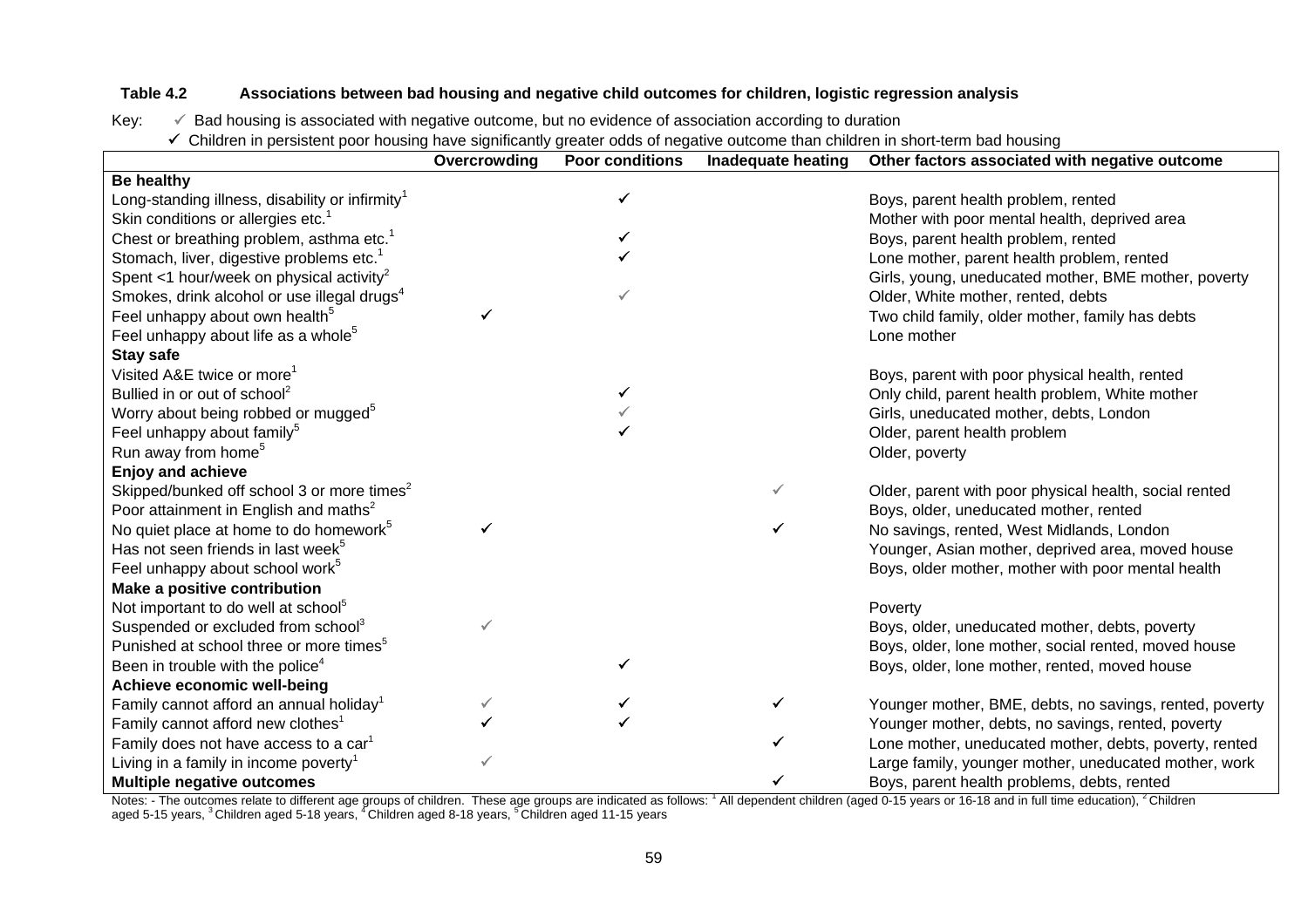#### **Table 4.3 Associations between bad housing and negative child outcomes for children, odds ratios (significant relationships only)**

Notes: The odds of an event are calculated as the number of events divided by the number of non-events. For example, if on average 16 of every 100 children have an illness, the odds of any randomly chosen child having an illness is: number with illness / number without illness, i.e. 16 / 84 or about 0.19. An odds ratio is calculated by dividing the odds in the selected category by the odds in the reference category. Categories that have an odds ratio greater than one signify that the odds of the outcome (e.g. illness) is greater than the odds of the outcome for the reference category. In the table below we focus attention on the bad housing variables, but also present findings for other variables included in the regression analysis (gender, tenure etc.). For the bad housing variables the **grey text** indicates that living in bad housing per se is significantly associated with a greater risk of the negative outcome, but there is no evidence of an association according to duration of living in bad housing. The **black text** indicates that persistently living in bad housing is significantly associated with a greater risk of the negative outcome compared to living in bad housing short-term, i.e. duration is important.

|                                                             | Over-    | Poor       | Inadequate |                                                                                                                         |
|-------------------------------------------------------------|----------|------------|------------|-------------------------------------------------------------------------------------------------------------------------|
| <b>Outcome by ECM domain</b>                                | crowding | conditions | heating    | Other factors significantly associated with negative outcome                                                            |
| <b>Be healthy</b>                                           |          |            |            |                                                                                                                         |
| Long-standing illness, disability or infirmity <sup>1</sup> |          | 1.38       |            | Boys (1.43), parent physical health problem (1.52), mother mental health problem (2.32), social rented (1.64)           |
| Skin conditions or allergies etc. <sup>1</sup>              |          |            |            | Mother mental health problem (2.31), most deprived areas (2.71)                                                         |
| Chest or breathing problem, asthma etc. <sup>1</sup>        |          | 1.43       |            | Boys (1.43), parent physical health problem (1.74), social rented (1.56), private rented (1.46)                         |
| Stomach, liver, digestive problems etc. <sup>1</sup>        |          | 2.54       |            | Lone mother (2.20), parent physical health problem (2.68), shared ownership (4.56)                                      |
| Spent <1 hour/week on physical activity <sup>2</sup>        |          |            |            | Girls (1.79), 0-10 year olds (1.40), uneducated mother (1.84), BME mother (2.81), poverty (1.50)                        |
| Smokes, drink alcohol or use illegal drugs <sup>4</sup>     |          | 1.67       |            | 16-18 year olds (7.25), social rented (2.37), private rented (2.54), family has debts (2.11)                            |
| Feel unhappy about own health <sup>5</sup>                  | 4.23     |            |            | Parent physical health problem (2.49), mother over 45 years old (2.02), family has debts (2.07)                         |
| Feel unhappy about life as a whole <sup>5</sup>             |          |            |            | Lone mother (1.81), parent physical health problem (1.98)                                                               |
| Stay safe                                                   |          |            |            |                                                                                                                         |
| Visited A&E twice or more <sup>1</sup>                      |          |            |            | Boys (1.64), parent with poor physical health (1.48), social rented (1.56)                                              |
| Bullied in or out of school <sup>2</sup>                    |          | 1.67       |            | Primary school children (2.11), parent physical health problem (1.51), White mother (2.85), family has debts (1.24)     |
| Worry about being robbed or mugged <sup>5</sup>             |          | 1.64       |            | Girls (1.84), uneducated mother (1.89), family has debts (1.69), London (3.52)                                          |
| Feel unhappy about family <sup>5</sup>                      |          | 4.04       |            | Parent health problem (2.23)                                                                                            |
| Run away from home <sup>5</sup>                             |          |            |            | Persistent poverty (2.34)                                                                                               |
| <b>Enjoy and achieve</b>                                    |          |            |            |                                                                                                                         |
| Skipped/bunked off school 3 or more times <sup>2</sup>      |          |            | 1.92       | Parent physical health problem (1.99), mother mental health problem (2.25), no savings (1.84), social rented (2.51)     |
| Poor attainment in English and maths <sup>2</sup>           |          |            |            | Boys (2.44), uneducated mother (1.60), mother mental health problem (1.99), social rented (1.79), private rented (1.80) |
| No quiet place at home to do homework <sup>5</sup>          | 1.89     |            | 3.24       | No savings (2.09), social rented (1.85), West Midlands (6.20), London (6.02)                                            |
| Has not seen friends in last week <sup>5</sup>              |          |            |            | Uneducated mother (1.69), Asian mother (2.84), moved house (2.36)                                                       |
| Feel unhappy about school work <sup>5</sup>                 |          |            |            | Boys (1.69), mother mental health problem (3.24), no savings (1.51)                                                     |
| Make a positive contribution                                |          |            |            |                                                                                                                         |
| Not important to do well at school <sup>5</sup>             |          |            |            | Persistent poverty (2.31)                                                                                               |
| Suspended or excluded from school <sup>3</sup>              | 1.82     |            |            | Boys (4.12), uneducated mother (1.81), family has debts (2.09), persistent poverty (2.75)                               |
| Punished at school three or more times <sup>5</sup>         |          |            |            | Boys (2.17), lone mother (1.43), social rented (1.75), moved house (1.56)                                               |
| Been in trouble with the police <sup>4</sup>                |          | 3.03       |            | Boys (2.94), lone mother (1.87), uneducated mother (1.81), social rented (2.86), moved house (3.23)                     |
| Achieve economic well-being                                 |          |            |            |                                                                                                                         |
| Family cannot afford an annual holiday <sup>1</sup>         | 1.59     | 1.75       | 1.52       | Mother <30 yrs (1.47), BME (1.75), debts (1.86), no savings (1.38), rented (1.42), poverty (2.99), work poor (2.51)     |
| Family cannot afford new clothes <sup>1</sup>               | 1.53     | 1.59       |            | Debts (1.85), no savings (1.66), social rented (1.46), private rented (2.69), poverty (2.79), work poor (1.77)          |
| Family does not have access to a car <sup>1</sup>           |          |            | 2.07       | Lone mother (2.56), uneducated mother (2.20), debts (1.35), poverty (5.70), social rented (2.38), private rented (3.19) |
| Living in a family in income poverty <sup>1</sup>           | 1.45     |            |            | 3 or more children (1.43), uneducated mother (1.24), BME (2.01), work poor (4.55), rented (1.42)                        |
| <b>Multiple negative outcomes</b>                           |          |            | 1.89       | Boys (1.45), parent physical health problems (2.34), debts (1.77), social rented (3.35), private rented (2.61)          |

Notes: - The outcomes relate to different age groups of children. These age groups are indicated as follows: 1 All dependent children (aged 0-15 years or 16-18 and in full time education), <sup>2</sup> Children aged 5-15 years, <sup>3</sup> aged 5-18 years, <sup>4</sup> Children aged 8-18 years, <sup>5</sup> Children aged 11-15 years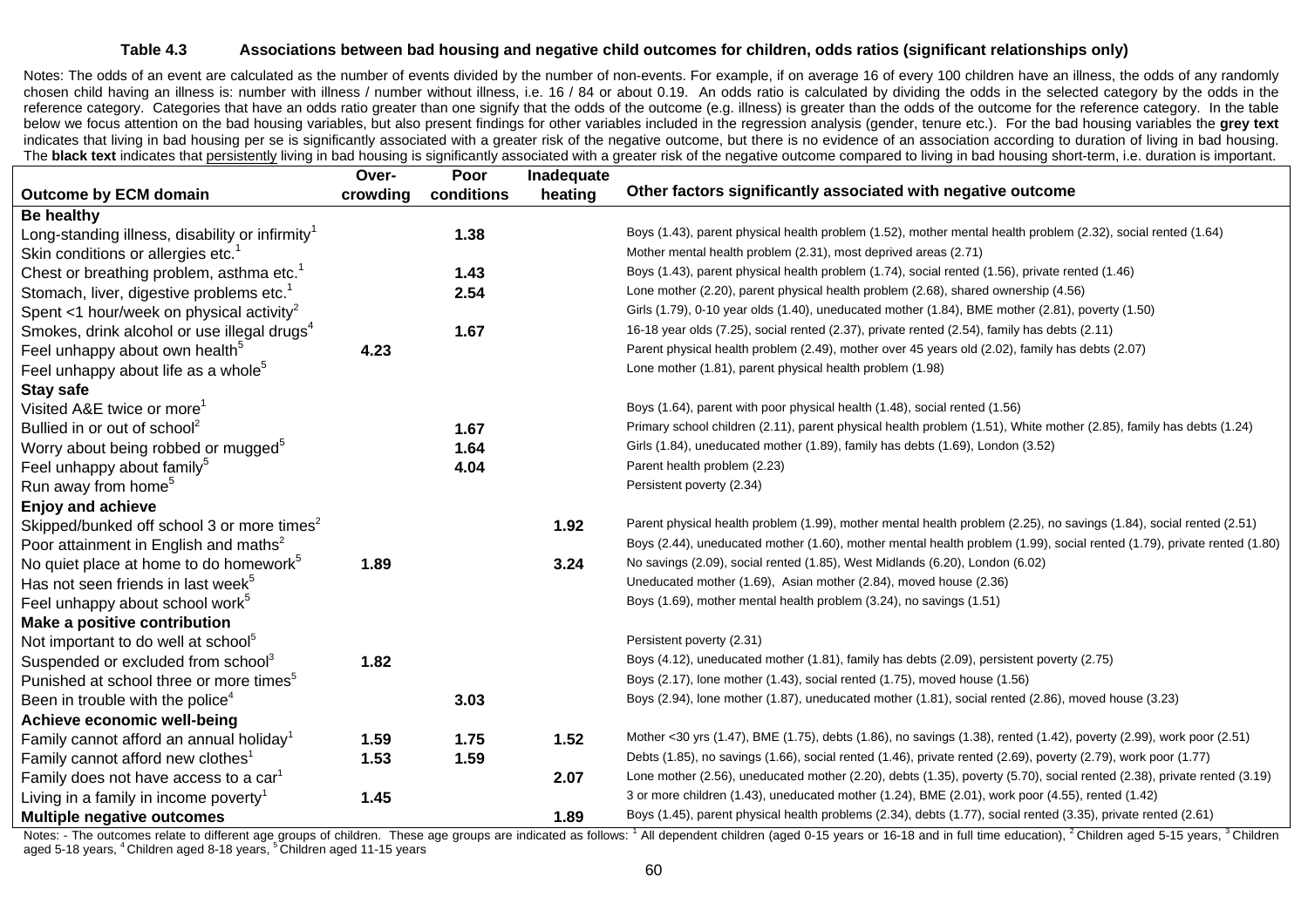In this analysis we demonstrate that the duration of living in bad housing is important for predicting a range of negative outcomes for children. Tables 4.2 and 4.3 show that there is evidence that for certain outcomes, an increased duration of living in bad housing is associated with higher odds of disadvantage - higher even than for children who face bad housing for only short periods (signified by the black ticks in Table 4.2 and the black text in Table 4.3). What is important about these findings is that they add to the evidence suggesting a 'housing effect' in two ways; first by controlling for other relevant sociodemographic and economic variables associated with child outcomes, and secondly by showing that the longer children live in bad housing the greater their risk of negative outcomes – greater even than for children who lived in bad housing only short-term.

Children living in persistent overcrowded accommodation faced other disadvantages across the Every Child Matters framework, including feeling unhappy about their health, having no quiet place to do their homework and living in a family that cannot afford new clothes for their children. For example, regarding feeling unhappy about their own health - children who persistently experienced overcrowded accommodation had an odds ratio 4.23 times higher than children who experienced overcrowded accommodation on a short-term basis only. Overcrowded children were also more likely to experience poverty and deprivation than children not living in overcrowded accommodation (signified by the grey tickets in Table 4.2).

Health problems are clearly associated with children who persistently live in accommodation in poor condition, who are significantly more likely to have a long-standing health problem, disability or infirmity. In terms of more specific illnesses, these children are more likely to face chest or breathing problems, such as asthma, and stomach, liver or digestive problems. Other disadvantages that these children face tend to span the stay safe and achieve economic well-being Every Child Matters domains. They tend to be more likely to face being bullied and to feel unhappy about family (and also more likely to have reported being in trouble with police). In terms of deprivation, they also come from families unable to afford items such as an annual holiday and new clothes for their children.

Children who persistently live in accommodation that suffers from inadequate heating also live in families that face a number of other economic disadvantages. This suggests an issue of affordability and perhaps families with little disposable income. Indeed there is evidence from other studies that suggest that families on low income do not necessarily put heating near the top of their spending priorities<sup>32</sup>. Children who persistently live in accommodation that suffers from inadequate heating are also at increased risk of having no quiet room at home to do their homework. This may be because the family can afford to only part heat their home and that heating is focused on the most used rooms, and hence the nosiest, such as the living room.

By including a range of characteristics of children, their family and their local area in the analysis, we can identify the factors other than bad housing that are associated with negative outcomes for children. These factors are obviously interesting in their own right, and although not the main focus of this report they add context to the findings and robustness to the overall analysis. Here we see, for example, the relationship between poor health of children and poor health of their parents, and that girls are more worried than boys about being mugged or robbed. Children with no quiet place at home to do their homework are more likely to be found in rented accommodation and in areas such as London and the West Midlands (which have higher concentration of ethnic minority families, poverty, and larger families). We also find the link between low attainment and boys, lone mother families and children who move house a number of times. Finally, we see the much-studied association between material deprivation, debts, a lack of savings and poverty.

Persistent inadequate heating was also associated with multiple disadvantages (children with four or more of the ten disadvantages specified in Section 4.3.6 above). Experiencing multiple disadvantages was also more likely for boys, children with a parent with a longstanding physical illness or disability, those in a family with a number of debts, and, children living in rented accommodation (particularly social rented accommodation).

<span id="page-70-0"></span><sup>&</sup>lt;sup>32</sup> See evidence at [http://www.energypeopletrust.co.uk/more\\_fuel\\_poverty.html](http://www.energypeopletrust.co.uk/more_fuel_poverty.html)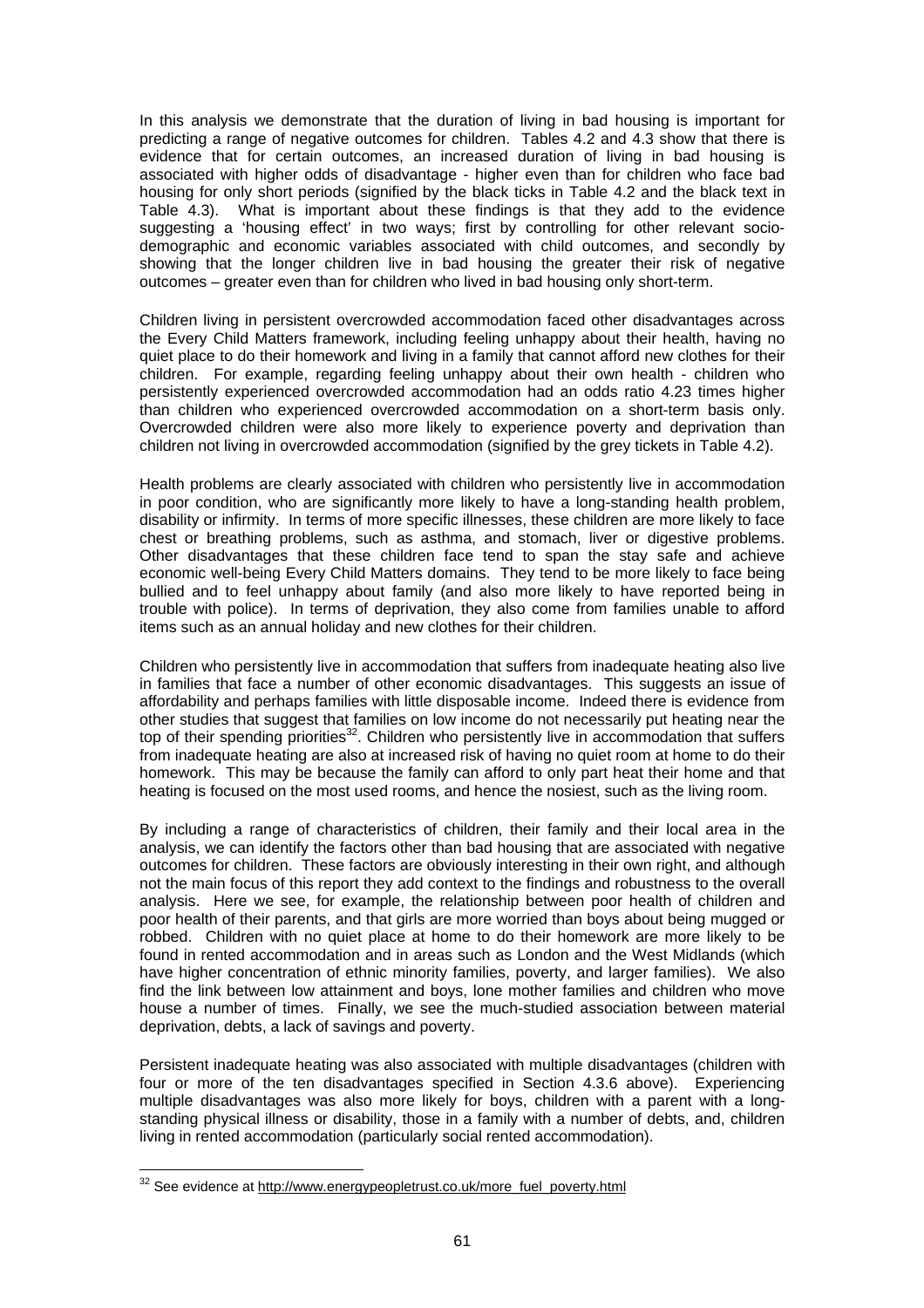# **4.5 Summary**

The cross-cutting nature of the FACS survey, coupled with the fact that it collects information on each separate child in the family, means that it is possible to directly compare outcomes for children with different experiences of bad housing. The FACS data has been used to show that children who lived in persistent bad housing were significantly more likely (than both children who avoided bad housing and children in short-term bad housing) to face negative child outcomes across the range of the Every Child Matters outcomes framework, including:

Being healthy:

• 25 per cent of children who persistently lived in poor conditions had a long-standing illness or disability compared to 19 per cent who lived in poor conditions for a short-term and 15 per cent who avoided poor conditions

Staying safe:

• 29 per cent of children who persistently lived in poor conditions had been bullied inside or outside of school in the past year compared to 18 per cent who lived in poor conditions short-term and 12 per cent who avoided poor conditions

Enjoying and achieving:

• 12 per cent of school-age children who persistently lived in overcrowded accommodation did not have a quiet place at home to do homework compared to 6 per cent who lived in overcrowded accommodation on a short-term basis and 2 per cent who avoided overcrowded accommodation

Making a positive contribution to society:

• 5 per cent of children aged 8-18 years who persistently lived in poor conditions had been in trouble with the police in the past year compared to 3 per cent who lived in poor conditions short-term and 1 per cent who avoided poor conditions

Achieving economic well-being

- Although unlikely to be causal, 67 per cent of children who persistently lived in inadequately heated accommodation had not had a holiday in the past year compared to 50 per cent who lived in inadequately heated accommodation on a short-term basis and 20 per cent who avoided inadequately heated accommodation
- Again although unlikely to be causal, 59 per cent of children who persistently lived in poor conditions had not had a holiday in the past year compared to 39 per cent who lived in poor conditions short-term and 20 per cent who avoided poor conditions

Logistic regression analysis was used to explore the 'housing effect' by determining whether bad housing is associated with negative child outcomes even when other factors are taken into account. This analysis also compared outcomes for children in persistent and short-term bad housing to provide evidence on whether the duration of living in bad housing has a bearing on other disadvantages that children face. The results demonstrate that the duration of living in bad housing is important in predicting poor outcomes for children.

There is evidence that for certain outcomes, an increased duration of living in bad housing is associated with higher odds of disadvantage - higher even than for children who face bad housing for only short periods.

An increased duration of living in overcrowded accommodation is significantly associated with the following outcomes:

- Feeling unhappy about their own health
- Having no quiet place at home to do homework
- Their family cannot afford to buy new clothes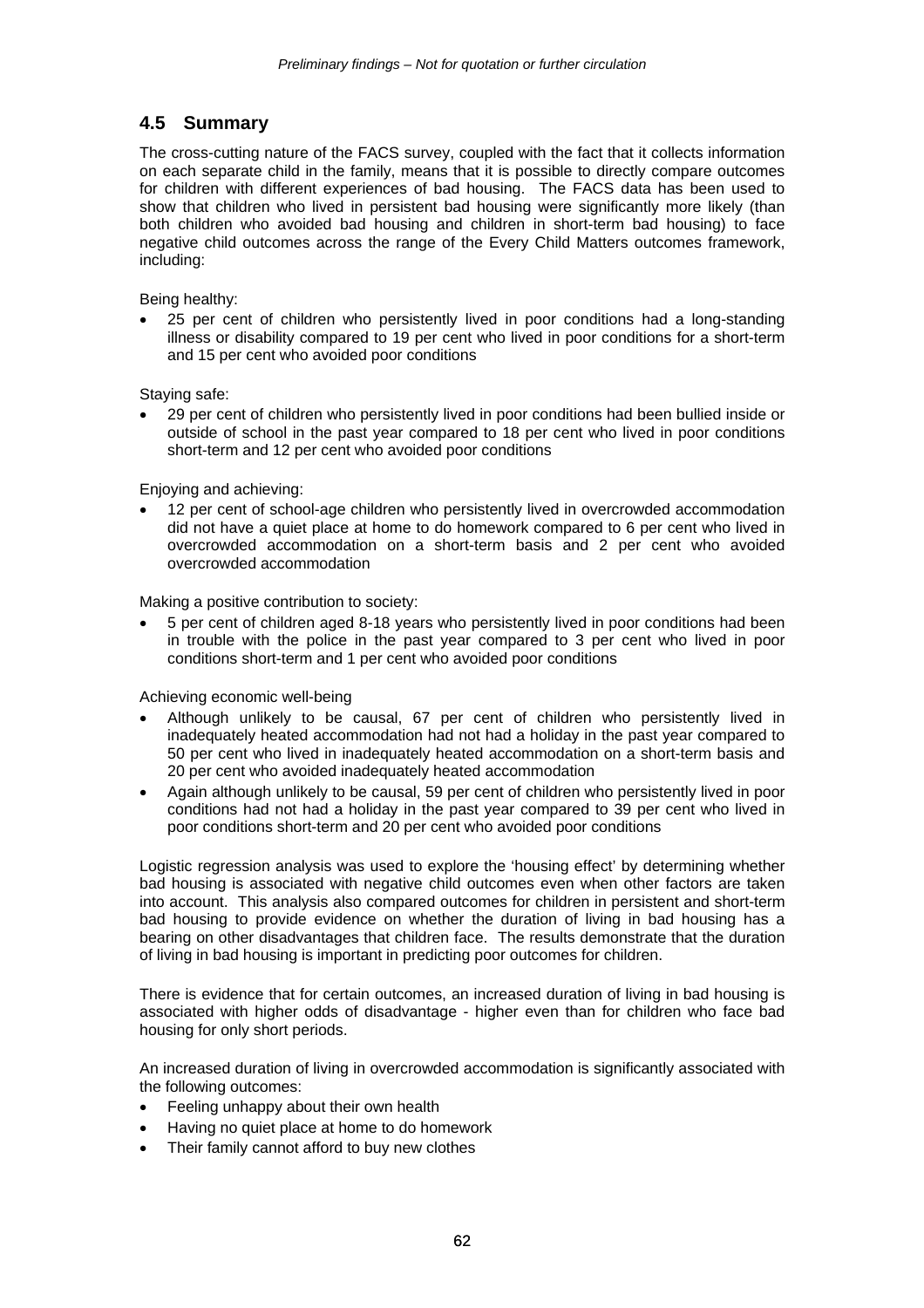An increased duration of living in accommodation in poor condition is significantly associated with the following outcomes:

- Having a longstanding illness, disability or infirmity
- Having chest or breathing problems
- Having stomach, liver or digestive problems
- Being bullied in or out of school
- Feeling unhappy about their family life
- Getting in trouble with the police
- Their family cannot afford to buy new clothes
- Their family does not have access to a car

An increased duration of living in accommodation in poor condition is significantly associated with the following outcomes:

- Having no quiet place at home to do homework
- Their family does not have access to a car
- Having multiple negative outcomes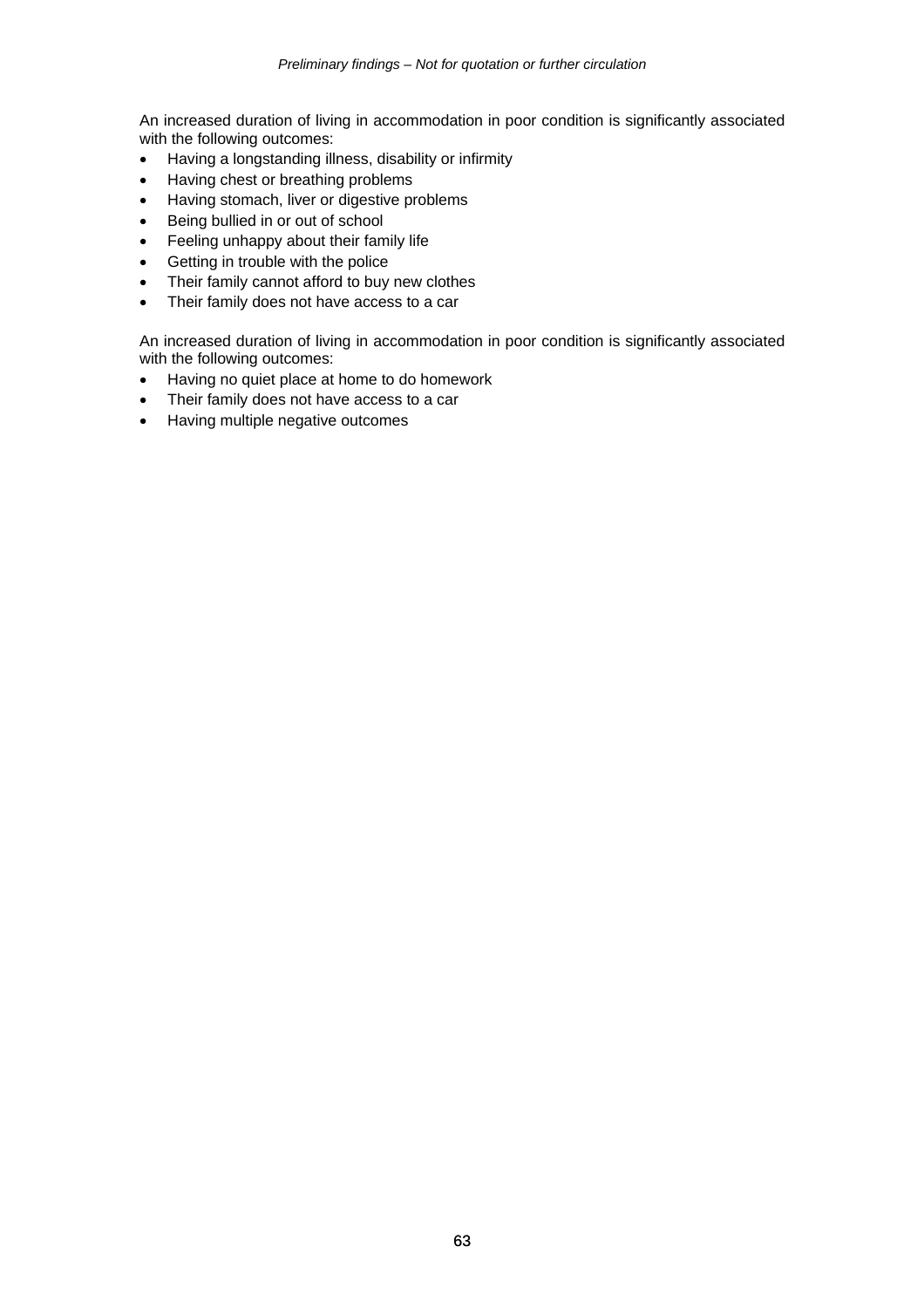# **5 DIRECTIONS FOR POLICY AND PRIORITIES FOR FURTHER RESEARCH**

The main aim of this study was to use five waves of data from the Families and Children Study (FACS) to explore the impacts of bad housing for children. The objectives of the research were to investigate:

- *How long children experience bad housing;*
- *Which children are most at risk of persistent bad housing; and*
- *The associations between persistent bad housing and other outcomes for children*

In this chapter we summarise the main analytical findings in a discussion of what the research means for policies focused on housing and outcomes for children. We also discuss areas where further research is warranted and highlight the priorities for future studies.

### **5.1 Directions for policy**

The obvious policy directions of this study are to focus on the children who persistently live in bad housing. The research has shown that a significant proportion of children experience persistent bad housing (defined in this study as three or more years of bad housing over a five-year period). From 2001 to 2005, 14 per cent of children persistently experienced overcrowding, 7 per cent persistently experienced accommodation in poor condition and 4 per cent persistently experienced inadequate heating. It is these children that policy should focus, given the evidence from this study on the association between persistent bad housing and negative child outcomes.

Most current research on bad housing uses only point-in-time studies that only allow the differentiation between 'those living in bad housing' and 'those not living in bad housing'. Dynamics research highlights different durations and patterns of bad housing experience that people encounter, and it is likely that different policy solutions are required for people with different bad housing histories. As already mentioned, this research suggests that for a range of outcomes, children that live in bad housing for longer face an increased risk of negative well-being - even when controlling for other potentially confounding factors such as long-term poverty.

Another more general issue for policy makers is the sheer number of children affected by bad housing that this research identifies. More children are seen to experience bad housing when a longitudinal perspective is taken than when simply looking at those living in bad housing at a point in time. For example, 11 per cent of children were living in housing in disrepair according to the 2005 wave of FACS. However, when a longitudinal perspective is taken we see that over twice this proportion of children (23 per cent) were living in housing in disrepair at one of more annual observations over the period from 2001 to 2005. This implies that bad housing touches more children than official estimates may lead one to believe.

This research has helped to identify the types of children that face persistent bad housing and this has clear pointers for the direction of policy. However summarising these relationships is not straightforward given that risk factors varied depending on the housing problem being considered. The children most likely to experience persistent overcrowding include living in a family with a large number of dependent children and having a mother of Asian origin. Those associated with persistent experience of accommodation in disrepair include those living in a family that has debts or was living below the poverty line. The children most likely to experience inadequate heating on a persistent basis include living in a family that has debts, living in a deprived area and having a mother of Black ethnic origin.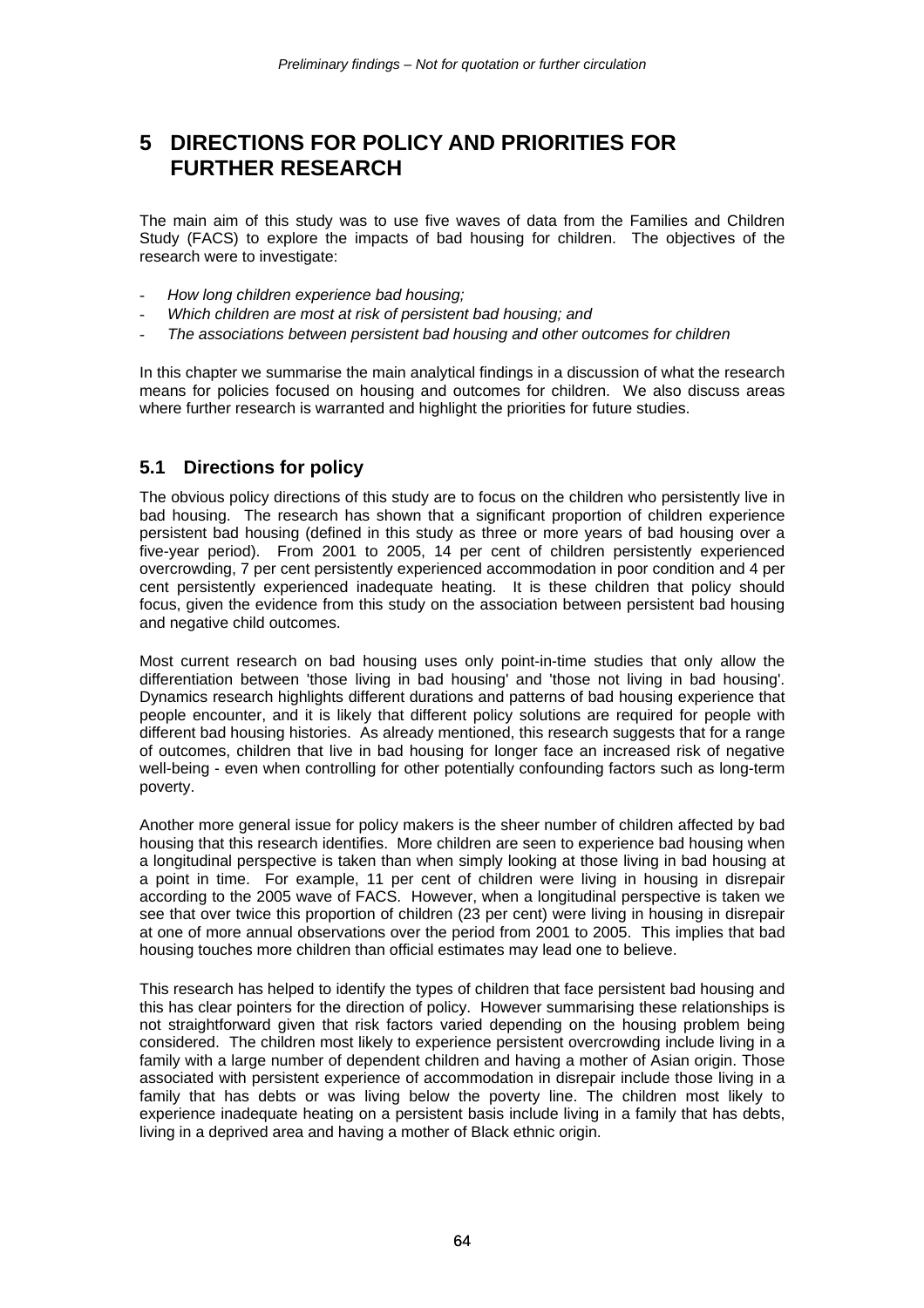Housing policy must necessarily be very tenure specific given the different policy levers that work within each sector. Where possible, given limitations of sample size, the research has sought to provide evidence of bad housing for children that live in different housing sectors. Of particular interest here is the break down of risk factors of bad housing by tenure, so that housing policies can target interventions at appropriate groups.

It is clear that the state has a particular role to play in tackling bad housing in the social rented sector. The current government has a target to bring all social housing into a decent condition by 2010. This research has suggested that overcrowding is a particular issue for families with children in social rented accommodation. Children in social rented housing were the most likely to experience persistent overcrowding, both on a short-term basis and on a more permanent basis. This suggests an ill fit between families in the social rented sector and the availability and affordability of suitably sized accommodation. We also know from other research (Bradshaw, 2007) that larger families are more prone to poverty and hence disproportionately likely to be found in social rented accommodation. Bad housing is not restricted to the social rented sector however and the research found that a higher proportion of children living in privately rented accommodation persistently lived in poor conditions or inadequately heated accommodation compared with children in social housing.

The research has pointed to different implications for policy to improve child well-being according to the different types of bad housing that children experience. For example, inadequately heated accommodation is an increasing concern for families with children, and other population groups, since the recent rise in energy prices. Indeed, as energy prices have been increasing since 2005 (the latest year of FACS data used in this study) it may well be the case that the number of children living in inadequate heated homes has grown. The cost of heating a home may have significant repercussions for families on low income – either for those unable to afford to heat their home or for those whose spending on heating means their family has to go without other essentials. Here we need to bear in mind that fuel bills cover more than simply heating the home. We also know from other research that it is not necessarily the case that families put heating at top of their list of spending priorities.

There is evidence from this research that suggests that there is a notional link between bad housing and child outcomes. Multivariate analysis that controls for the impact of other factors suggests that bad housing, and the duration of bad housing, is linked to negative outcomes for children. What appears crucial therefore is the need for policy makers to consider the impact of housing, and of bad housing in particular, when designing policies centred on child welfare. Additionally, as well as considering the effect of bad housing on other child outcomes, research such as this continues to highlight whether bad housing is itself intrinsically a bad outcome that we would wish children to avoid.

With this in mind policy makers need to consider a framework for looking at children's wellbeing that affords a prominent role to housing. Housing does not feature strongly in the current framework for looking at children's well-being, Every Child Matters, and this means that there is no co-ordinated approach to tackling bad housing. This is not to suggest that bad housing should be a solitary outcome for policy makers given that this research has shown that the impacts of bad housing cross into other policy areas. This implies that efficiency savings can be made with relation to other policy goals as interventions in housing provision and quality are likely to lead to improvements in many of the other outcomes of child well-being. Progress in this area therefore is likely to have positive impacts on the government's ambition to eradicate child poverty by 2020.

With government policy increasingly target driven and focussed on improving point-in-time estimates, taking a dynamic approach to housing research provides an evidence base for new forms of policy making. As well as understanding durations of housing experience, policy makers want to know who it is that is experiencing improvements or deteriorations in housing and what drives these experiences. It is has not been possible to investigate these transitions in this research, but this and other possibilities point to priorities for further research.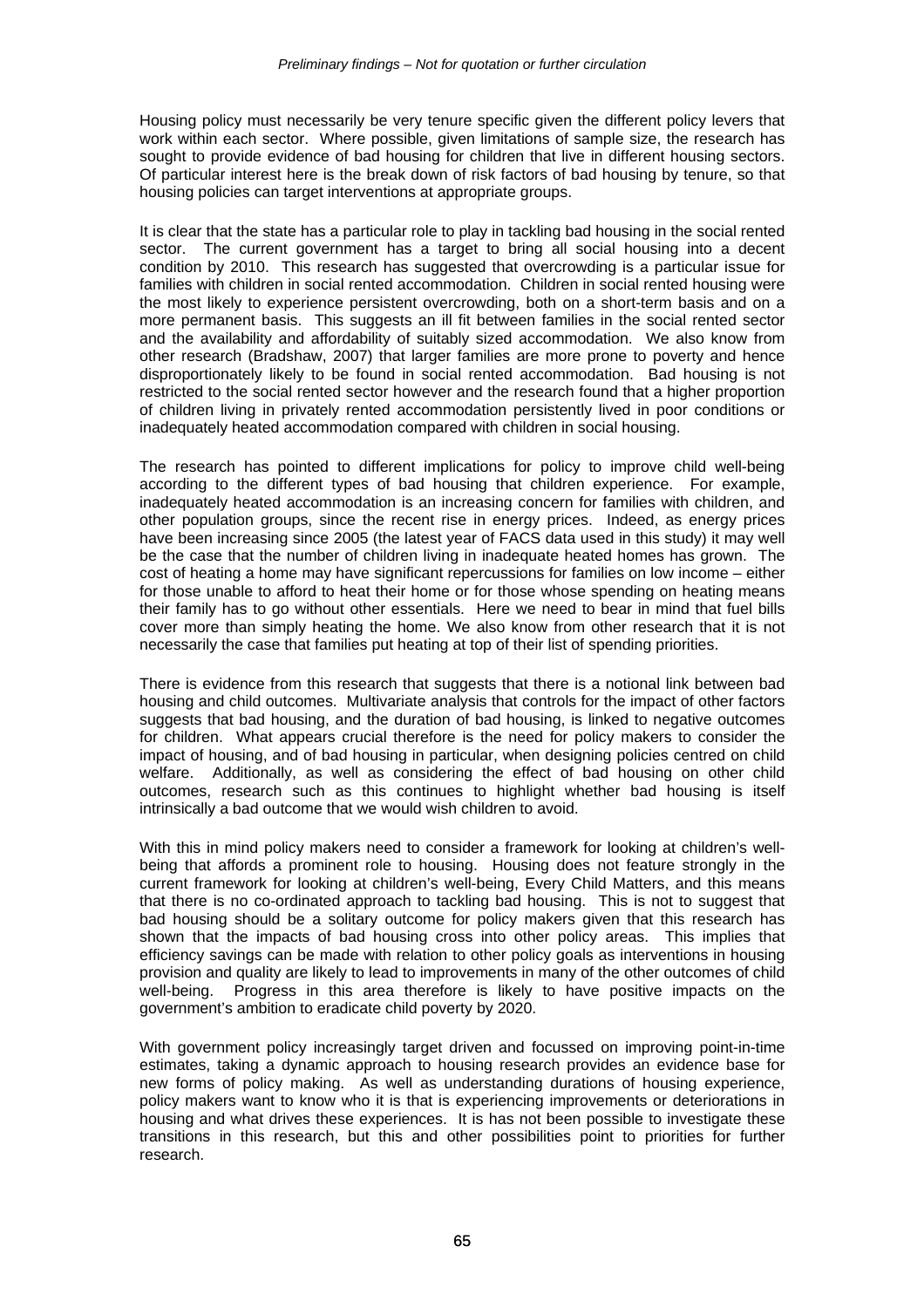### **5.2 Priorities for further research**

There is always scope for research to delve deeper into certain issues. It is clear from a review of the literature (see Chapter 1) on bad housing and impacts for children, that there is a need for further research in this area. Not only has the impact of bad housing on children been under researched, there are also limitations with existing research. These include the tendency for studies to use unrefined measures of bad housing, and the inability of research to scrutinize the 'housing effect' because of the lack of control variables used.

This study has categorised children according to the duration of their bad housing based experience. Clearly understanding the dynamics of children's bad housing experiences is a complex issue. Having only five years of FACS information in this study has limited the understanding of how bad housing issues behave over time. In 2010 there will be eight waves of FACS data available (plus the first two waves, which focused on low-income families only) which should enhance the analytical powers of longitudinal investigations into bad housing for families with children.

There is certainly scope for more investigation into the transitions children make into and out of bad housing. With longitudinal data it is possible to distinguish between recurrent experiences of bad housing and entrances to, or exits from, bad housing. Here events that can trigger movements into and out of bad housing are crucial for clues to successful policies to prevent, and lift children out of, the bad housing experience.

The severity of housing problems is also important to understanding the effects on children's well-being. This research has focused on the association between the duration of bad housing and outcomes for children. The severity of bad housing is also likely to influence children's outcomes and understanding this relationship can help set standards of suitable accommodation.

Given that children can face different types of bad housing problem, there is the need to explore the overlap of these problems in more detail – something we have only touched upon in this research. Studies that measure more than one housing problem are able to investigate which housing problems tend to be most strongly, and weakly, associated with each other and, if the study has a longitudinal element, how these housing problems interact over time. It is then possible to ascertain how particular combinations of bad housing, and durations of different combinations, are associated with children's living standards.

Although this research has shown a link between bad housing and outcomes for children, it is clear that there are other factors that impact on the well-being of children. Although these other factors have been controlled for in this research, and discussed alongside the association of bad housing, for policy makers to be confident that improvements in housing provision will have an impact on child well-being, the size and strength of the marginal impact of housing needs to be made clear. There is still very little research on the cost benefit of improving housing, rather than these other factors, in order to improve outcomes for children.

Clearly a thorough understanding of bad housing dynamics would benefit from a specialised survey that follows individuals and their families over time with a particular focus on housing issues – much in the same way that current cross-sectional studies, such as the English Housing Conditions Survey (EHCS) and the Survey of English Housing (SEH), collect specialist information on housing issues. However, longitudinal and specialised surveys are inherently expensive, and the former take a long time to provide data to be of use to these types of investigations. Additionally, given the link between bad housing and other forms of disadvantage, a survey that over-samples the more disadvantaged households would allow the circumstances of these households to be studied in more detail.

Further research into the dynamics of bad housing should not be confined to quantitative studies of course. Qualitative research, and in particular longitudinal qualitative research, can be used to explore the more complex underlying links between bad housing and outcomes for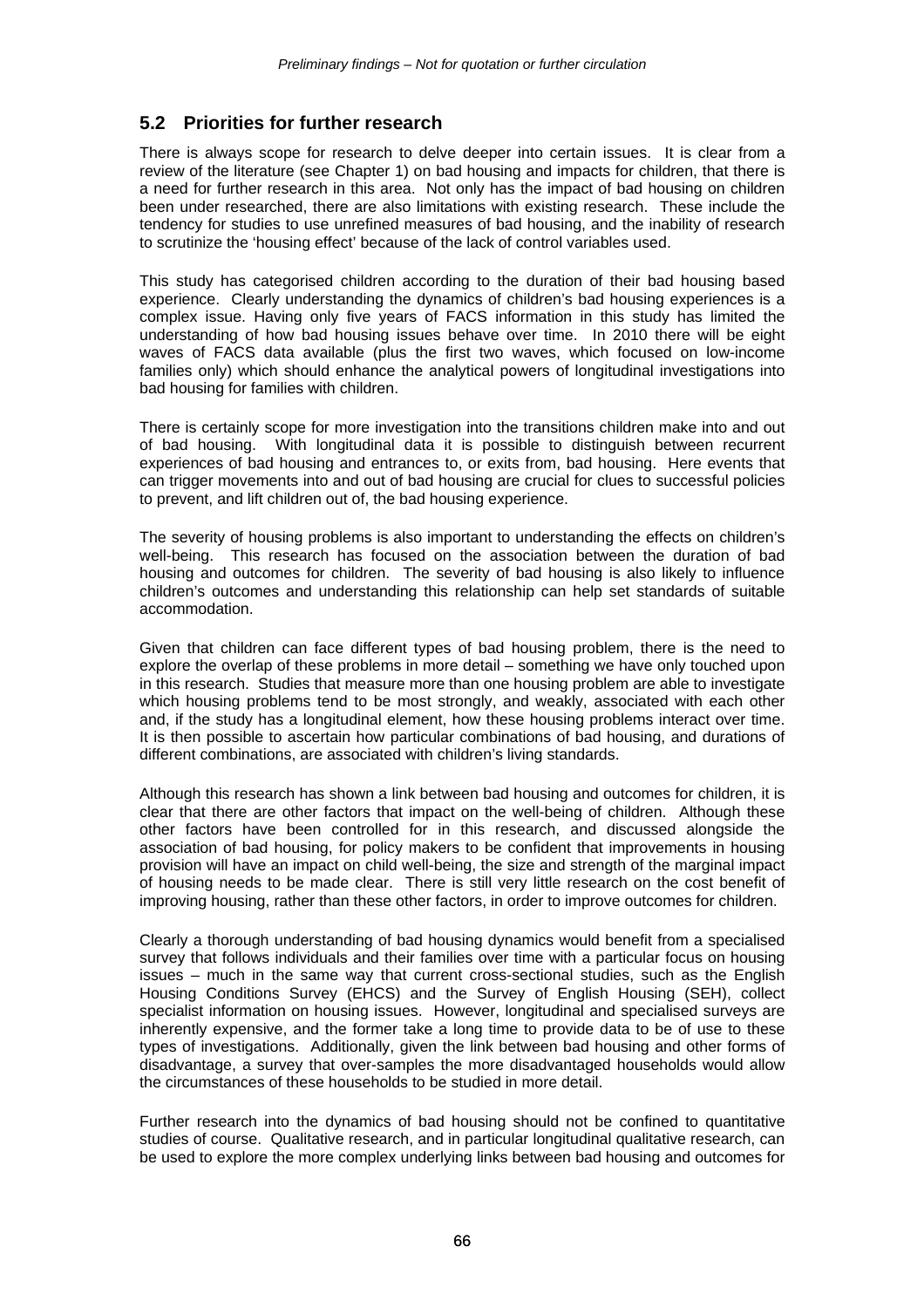children, and provide further evidence towards understanding the causal processes linking bad housing to negative outcomes for children.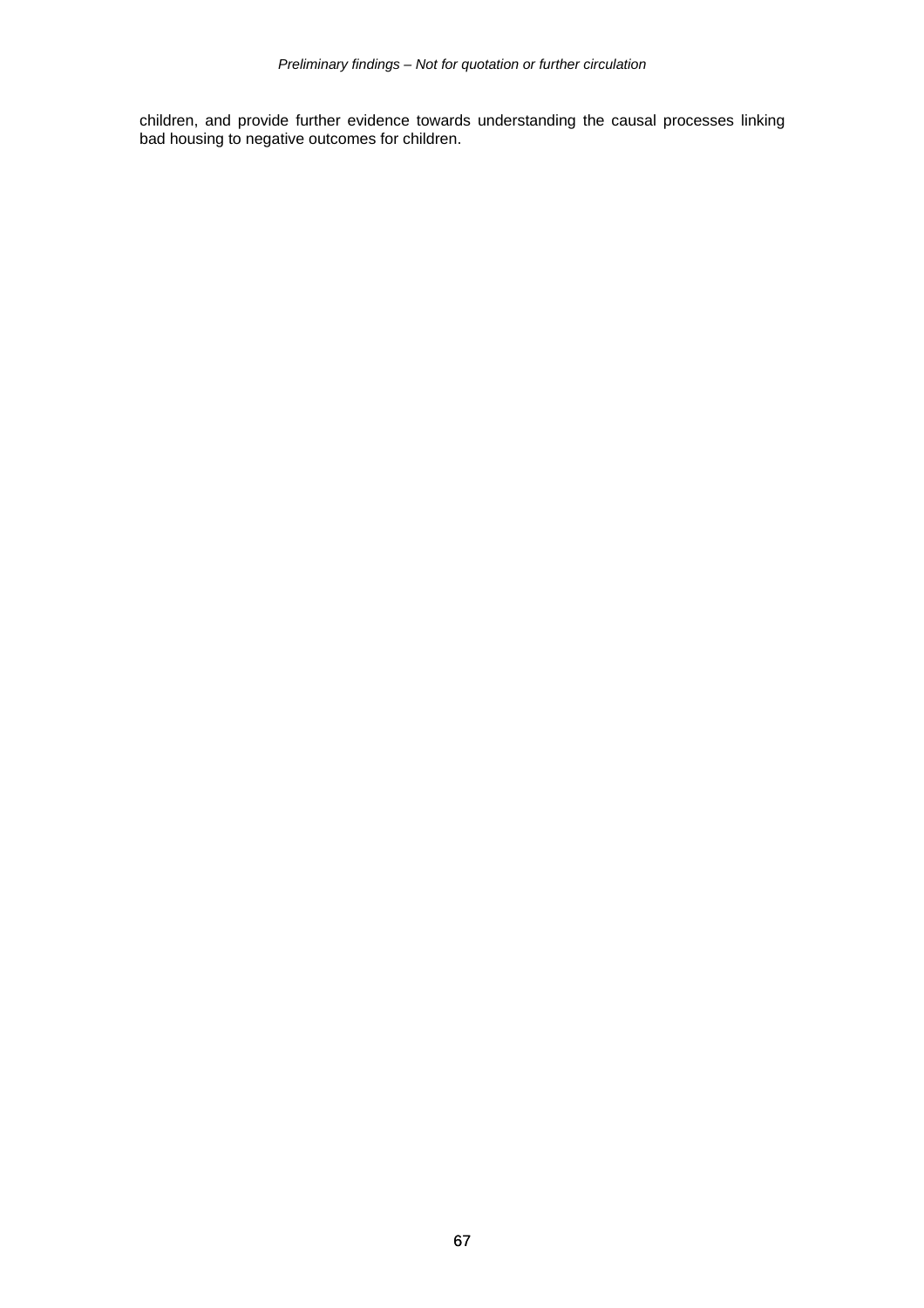#### **References**

Barnes, M., Lyon, N. and Conolly, A (2006) The living standards of children in bad housing: Evidence from the Families and Children Study (FACS) 2004, *L*ondon: Natcen

Bradbury, J., Jenkins, S. and Micklewright, J. (2001) The dynamics of child poverty in industrialised countries, Cambridge: CUP

British Medical Association (2003) Housing and health: Building for the future, London: BMA

DCLG (2006) A Decent Home: Definition and guidance for implementation*,* HMSO.

DCLG (2006a) English Housing Conditions Survey Technical Report (2004 edition) HMSO

DCLG (2006b) Housing in England 2004/05: A report principally from the 2004/05 Survey of English Housing HMSO

DCLG (2007) English Housing Conditions Survey 2005 *Annual Report* HMSO

DEFRA (2004) Fuel poverty in England: the government's plan for action HMSO

DWP (2003) Measuring Child Poverty HMSO

DWP (2005) Opportunity for all: Seventh annual report 2005 HMSO

Ghodison, M. and Fogelman, K. (1988) A longitudinal study of housing and social circumstances in childhood and early adulthood, NCDS User Support Group Working Paper number 29

Goux, D. and Maurin (2003) The effect of overcrowded housing on children's performance at school Paris: INSEE

Harker, L (2006) Chance of a Lifetime, London: Shelter

Jenkins S and Rigg J, 2001, The Dynamics of Poverty in Britain, DWP Research Report No. 157, Corporate Document Services.

London Housing (2004) Briefing: Overcrowding in London www.londonhousing.gov.uk/doc.asp?doc=12943

Marsh, A., Gordon, D., Pantazis, C. and Heslop, P. (1999) Home sweet home? The impact of poor housing on health Bristol: The Policy Press

Mitchell, F., Neuburger, J., Radebe, D. and Raye, A (2004) Living in Limbo: Survey of homeless households living in temporary accommodation London: Shelter

Mogadi, M. and Middleton, S (2005) Britain's poorest children revisited: Evidence from the BHPS (1992-2002) Loughborough University: CRSP

ODPM (2004) The impact of overcrowding on health and education: A review of the evidence and literature HMSO

ODPM (2005) Sustainable Communities: Homes for all HMSO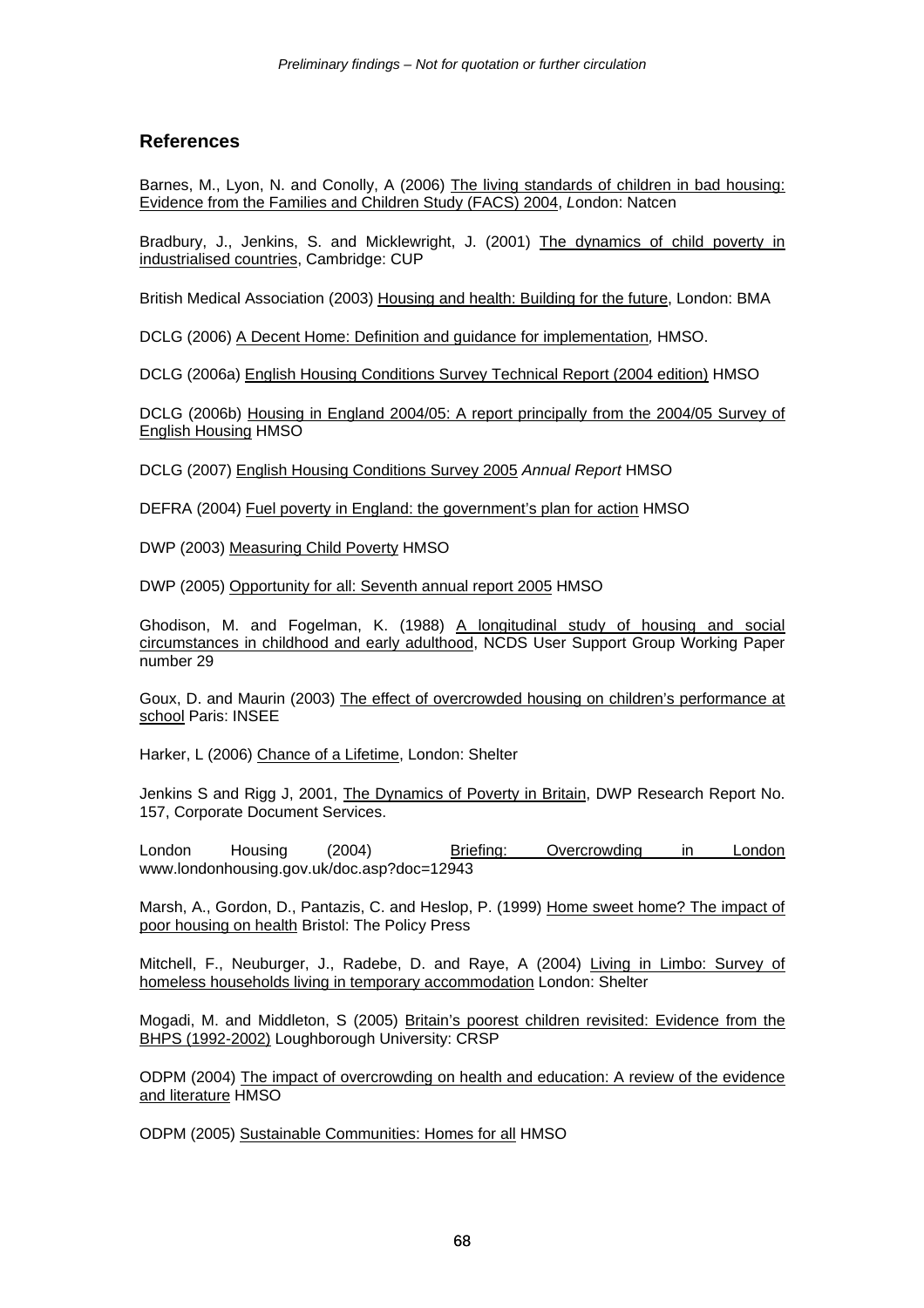Peat, J.K., Dickerson, J. and Li, J. (1998) Effects of damp and mould in the home on respiratory health: a review of the literature, Allergy, 53, 1 0-1.

D Quilgars (2005) "Children, Housing and Neighbourhoods" in Bradshaw, J. and Mayhew, E. The Well-being of Children in the UK, Save the Children

Reacroft, J. (2005) Do my kids have to live like this forever? London: Banardos

Reynolds, L (2005) Full house? How overcrowded housing affects families London: Shelter

Reynolds, L., Robinson, N. and Diaz, R (2004) Crowded house: Cramped living in England's housing

Shelter (2006) Against the odds: An investigation into the lives of children living in bad housing today, London: Shelter

Smith, N. and Middleton, S (2007) A review of poverty dynamics research in the UK, York: Joseph Rowntree Foundation

Strachan, D. (1991) Damp housing, mould allergy and childhood asthma, Proceedings of the Royal College of Physicians in Edinburgh, 1:140-6.

Thomson, H., Petticrew, M. and Morrison, D. (2001) "Health effects of housing improvement: systematic review of intervention studies" British Medical Journal 323 187-190

Vegeris, S. and Perry, J. (2003) Families and children 2001: Living standards and the children*,* DWP Research Report 190

Vostanis, P., Grattan, E. and Cumella, S (1998) "Mental health problems of homeless children and families: a longitudinal study" British Medical Journal 316: 899-902

Whelan, C.T., Layte, R., Maitre, B., Nolan, B. (2001) "Income, Deprivation and Economic Strain" European Sociological Review, Vol. 17, No.4

Whelan, C.T., Layte, R., Maitre (2004) "Understanding the Mismatch Between Income Poverty and Deprivation: A Dynamic Comparative Analysis", European Sociological Review, Vol. 20, No.4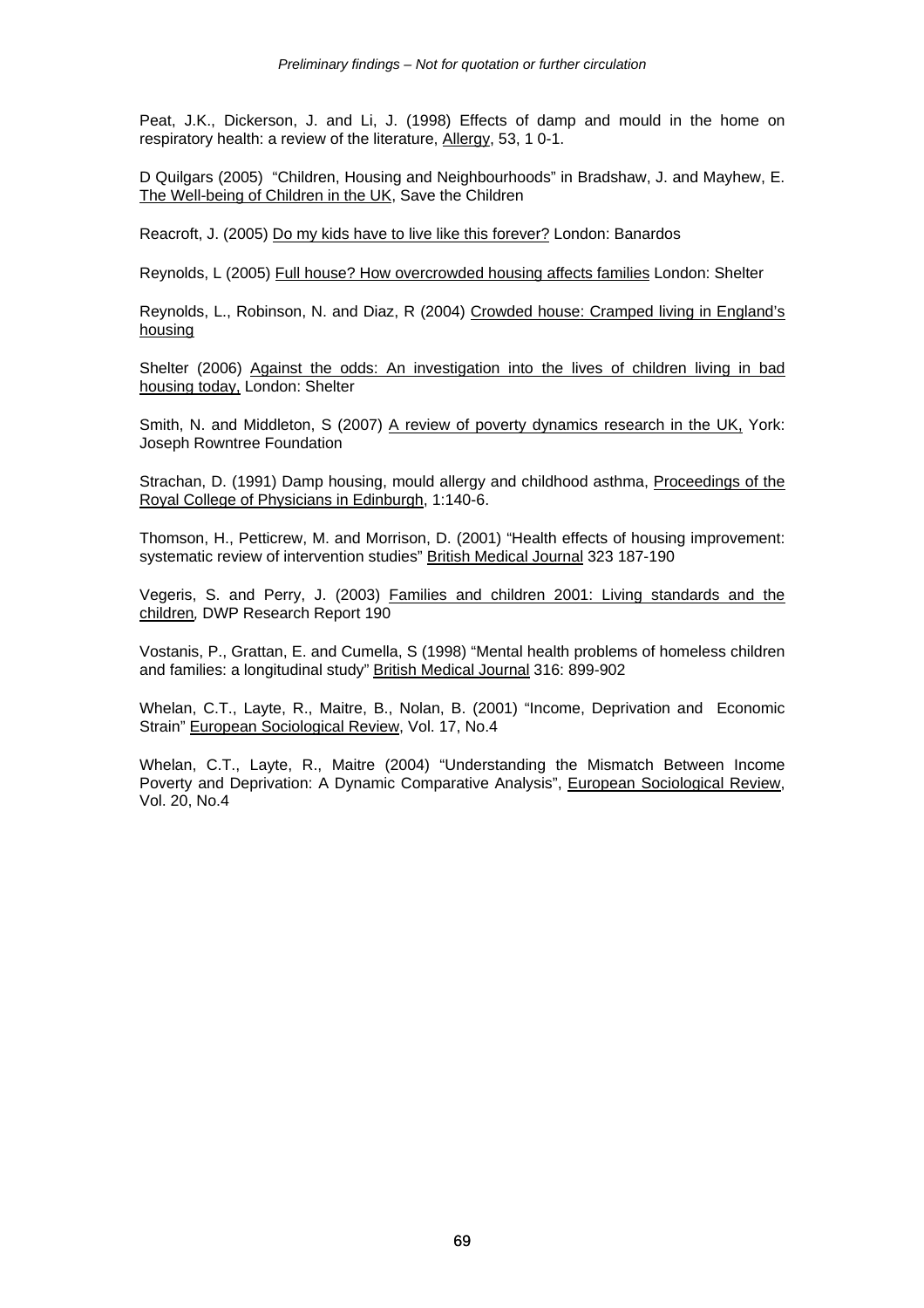## **APPENDICES**

Annex A: Moving house and tenure

Annex B : Risk of duration of bad housing by characteristics of children, family and local area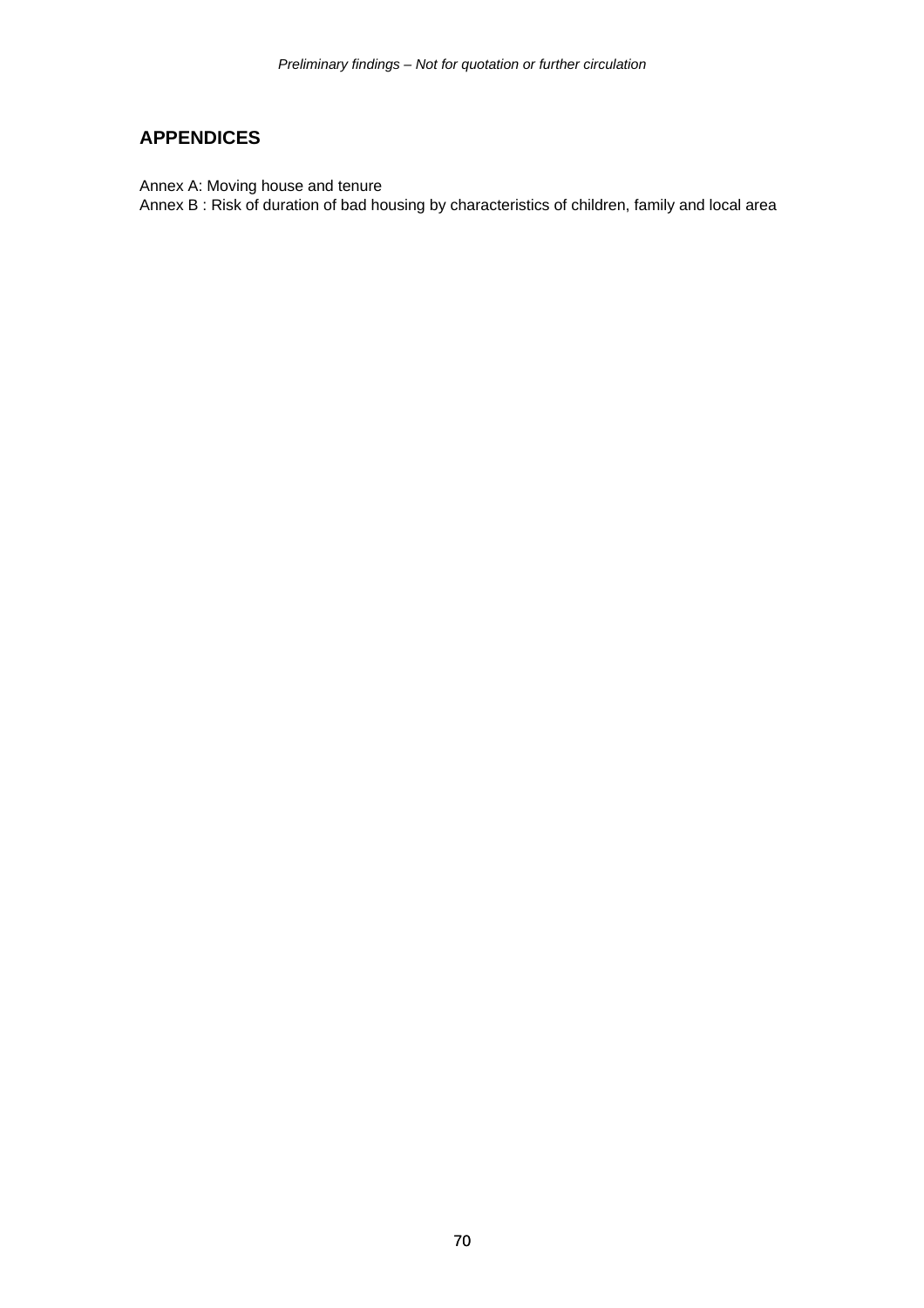## **APPENDIX A MOVING HOUSE AND TENURE (CHAPTER 3)**

|                    | <b>Owner</b><br>occupier | <b>Social</b><br>renter | <b>Private</b><br>renter | <b>Other</b> | All  |
|--------------------|--------------------------|-------------------------|--------------------------|--------------|------|
|                    | %                        | %                       | ℅                        | %            | $\%$ |
| Did not<br>move    | 75                       | 67                      | 37                       | 53           | 71   |
| Moved once         | -21                      | 26                      | 38                       | 24           | 23   |
| Moved 2+<br>times  | 4                        | 6                       | 25                       | 23           | 6    |
| Unweighted<br>base | 4245                     | 1591                    | 348                      | 134          | 6318 |

#### **Table A.3.1 Whether moved house, by tenure 2001**

Base: All children in 2001-2005 panel

#### **Table A.3.2 Whether changed tenure, by tenure 2001**

|                    | Owner<br>occupier | <b>Social</b><br>renter | <b>Private</b><br>renter | <b>Other</b> | All  |
|--------------------|-------------------|-------------------------|--------------------------|--------------|------|
|                    | %                 | %                       | %                        | %            | $\%$ |
| Changed<br>tenure  | 16                | 33                      | 68                       | 99           | 29   |
| Did not<br>change  | 84                | 67                      | 32                       | 1            | 71   |
| Unweighted<br>base | 1064              | 533                     | 218                      | 60           | 1875 |

Base: All children in 2001-2005 panel who moved house 2001-2005

#### **Table A.3.3 Tenure in 2005, by tenure 2001**

|                   | Tenure 2001       |    |                         |     |                          |    |              |    |
|-------------------|-------------------|----|-------------------------|-----|--------------------------|----|--------------|----|
| Tenure<br>2005    | Owner<br>occupier |    | <b>Social</b><br>renter |     | <b>Private</b><br>renter |    | <b>Other</b> |    |
|                   | %                 | N  | %                       | N   | %                        | N  | %            | N  |
| Owner<br>occupier | Na                | na | 36                      | 209 | 11                       | 66 | 7            | 35 |
| Social<br>renter  | 5                 | 28 | na                      | na  | 11                       | 73 | 2            | 8  |
| Private<br>renter | 10                | 65 | 8                       | 45  | Na                       | na | 3            | 18 |
| Other             | 5                 | 27 | 3                       | 21  | 1                        | 9  | Na           | Na |

Base: All children in 2001-2005 panel who changed tenure 2001-2005 (excludes multiple changes)

Note: Cell percentages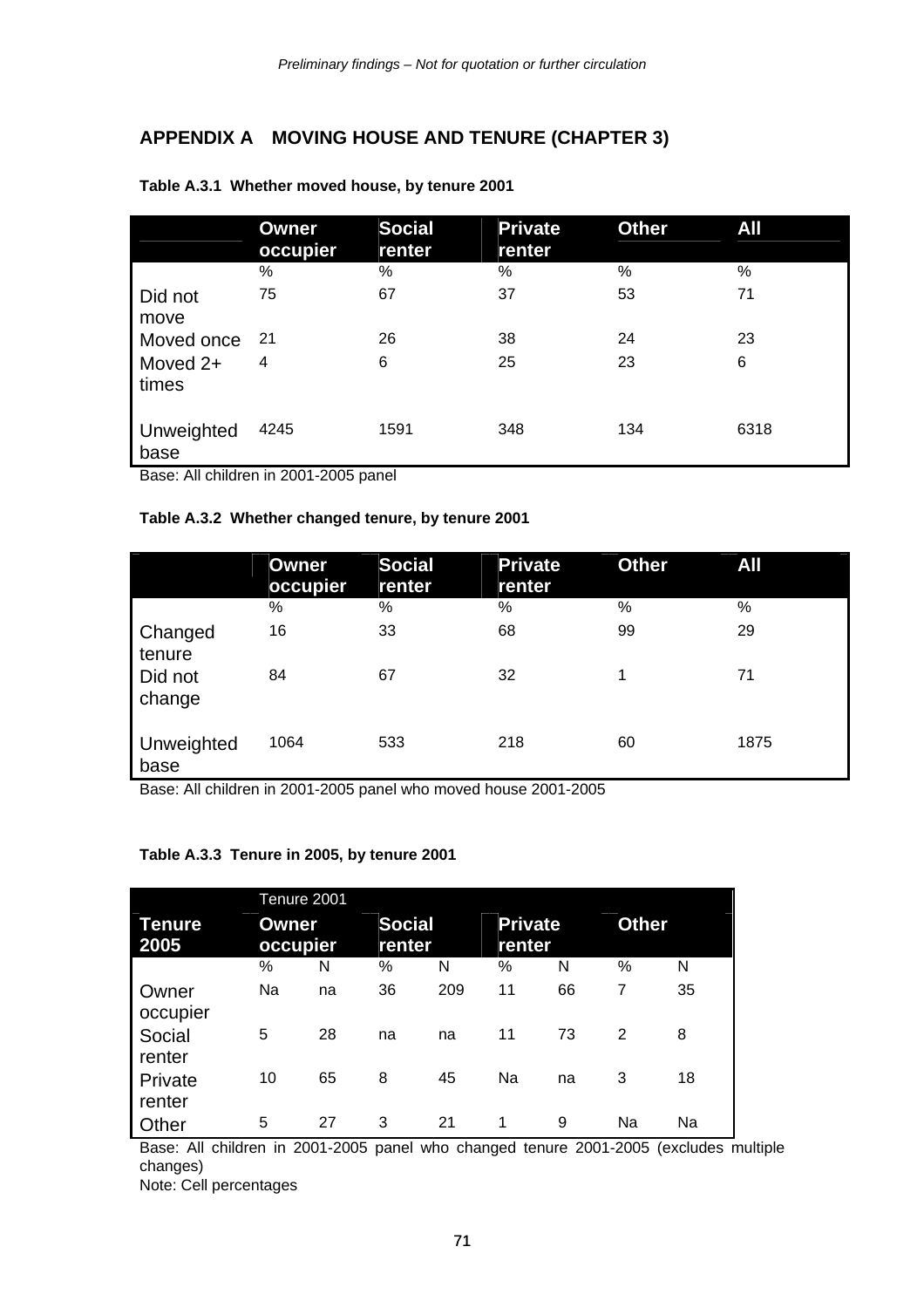## **APPENDIX B RISK OF BAD HOUSING DURATION BY SOCIO-DEMOGRAPHIC CHARACTERISTICS**

**Table A.3.4 Proportion of children living in persistent vs short-term bad housing 2001-2005, by level of area deprivation 2005** 

|                      | $1^{\rm st}$<br>quintile<br>least<br>deprived | $2nd$ quintile | 3rd quintile | 4 <sup>th</sup> quintile | 5 <sup>th</sup><br>quintile<br>most<br>deprived | All           |
|----------------------|-----------------------------------------------|----------------|--------------|--------------------------|-------------------------------------------------|---------------|
|                      | %                                             | $\%$           | $\%$         | $\%$                     | %                                               | %             |
| Overcrowding         |                                               |                |              |                          |                                                 |               |
| Persistent           | 4                                             | 8              | 11           | 15                       | 25                                              | 13            |
| Short-term           | 6                                             | 8              | 10           | 14                       | 17                                              | 11            |
| None                 | 90                                            | 84             | 79           | 71                       | 58                                              | 76            |
|                      |                                               |                |              |                          |                                                 |               |
| Poor state of repair |                                               |                |              |                          |                                                 |               |
| Persistent           | $\overline{2}$                                | 4              | 4            | 8                        | 10                                              | 6             |
| Short-term           | 11                                            | 15             | 15           | 20                       | 23                                              | 17            |
| None                 | 87                                            | 81             | 81           | 72                       | 67                                              | 77            |
|                      |                                               |                |              |                          |                                                 |               |
| Inadequate           |                                               |                |              |                          |                                                 |               |
| heating              |                                               |                |              |                          |                                                 |               |
| Persistent           | *                                             | $\overline{2}$ | 3            | 5                        | 8                                               | 4             |
| Short-term           | 5                                             | 6              | 8            | 15                       | 14                                              | 10            |
| None                 | 95                                            | 92             | 89           | 81                       | 78                                              | 87            |
|                      |                                               |                |              |                          |                                                 |               |
| Unweighted base      | 1208-1226                                     | $1362 = -1374$ | 1076-1101    | 1196-1254                | 1302-1381                                       | 6149-<br>6341 |

#### **Table A.3.5 Proportion of children living in persistent vs short-term overcrowding 2001- 2005, by government office region**

|                             |      | <b>None</b> | <b>Short-term</b> | <b>Persistent</b> | <b>Unweighted</b><br>base |
|-----------------------------|------|-------------|-------------------|-------------------|---------------------------|
| North East                  | $\%$ | 71          | 15                | 14                | 392                       |
| North West                  | $\%$ | 75          | 9                 | 16                | 700                       |
| Yorkshire and the<br>Humber | $\%$ | 74          | 15                | 12                | 630                       |
| <b>East Midlands</b>        | %    | 79          | 13                | 8                 | 558                       |
| <b>West Midlands</b>        | $\%$ | 83          | 9                 | 8                 | 651                       |
| South West                  | %    | 78          | 12                | 10                | 569                       |
| Eastern                     | $\%$ | 84          | 7                 | 10                | 499                       |
| London                      | %    | 66          | 11                | 23                | 479                       |
| South East                  | $\%$ | 76          | 13                | 11                | 856                       |
| Wales                       | $\%$ | 75          | 13                | 11                | 384                       |
| Scotland                    | %    | 74          | 12                | 14                | 562                       |
| All                         | %    | 76          | 11                | 13                | 6341                      |